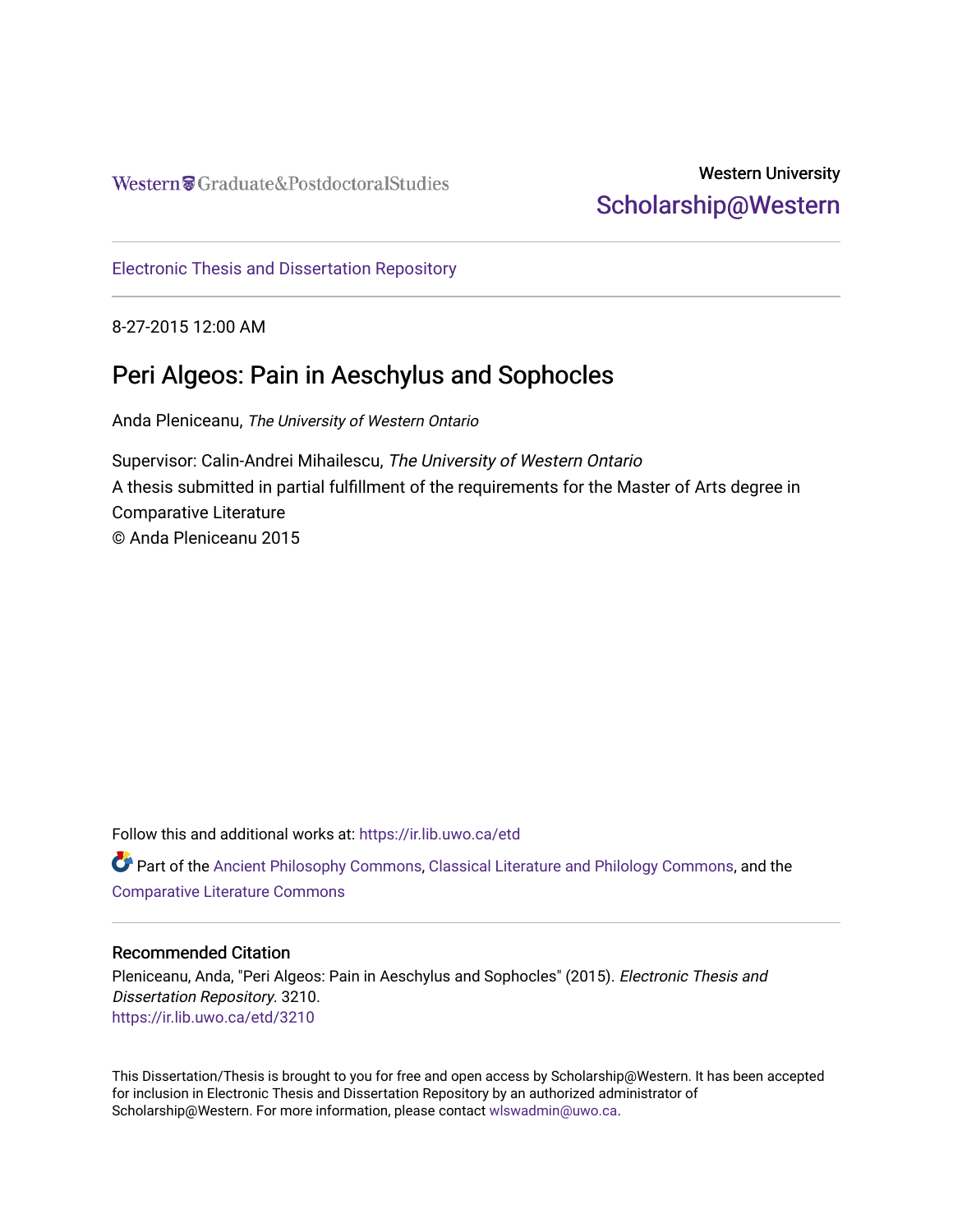## *PERI ALGEOS*

## PAIN IN AESCHYLUS AND SOPHOCLES

(Thesis format: Monograph)

by

Anda Pleniceanu

Graduate Program in Comparative Literature

A thesis submitted in partial fulfillment of the requirements for the degree of Master of Arts

The School of Graduate and Postdoctoral Studies The University of Western Ontario London, Ontario, Canada

© Anda Pleniceanu 2015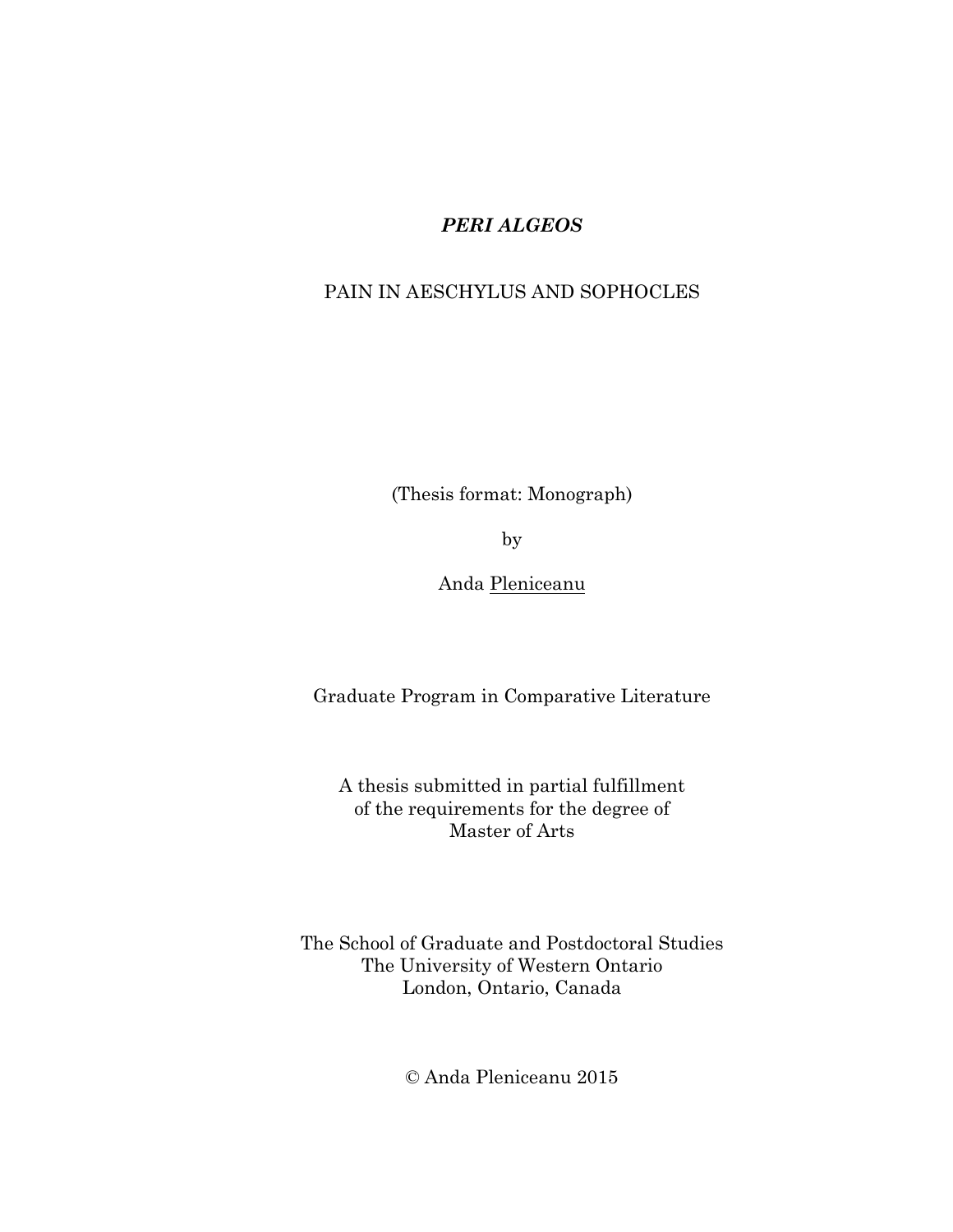## Abstract

This thesis is an examination of physical pain in ancient tragedy, with the focus on three plays: Aeschylus' *Prometheus Bound* and Sophocles' *Philoctetes* and *Trachiniae*. The study unfolds the layers of several conceptual systems in order get closer to the core—pain and its limits in tragedy. The first chapter aims to show that Aristotle's model for the analysis of tragedy in his classificatory tract, the *Poetics*, centered on the ill-defined concept of *mimesis,* is an attempt to tame pain and clean tragedy of its inherent viscerality. The second chapter looks at the dualist solution advanced by Plato and Descartes, while showing that a discourse rooted in dualism alienates pain from tragedy. The third chapter provides axes of analysis for three tragedies where pain plays a central role by using the idea of pain as an experience of the limit and looking at the different ways in which pain splits the subject. The thesis also advances the idea that, for the most part, conceptual frames act as analgesic systems that obstruct the exposure to the experience of intensity in ancient tragedy.

### Keywords

Pain, Ancient Tragedy, Aristotle, Poetics, Plato, Descartes, Dualism, Body, Limits, Discourse Analysis, Aeschylus, Sophocles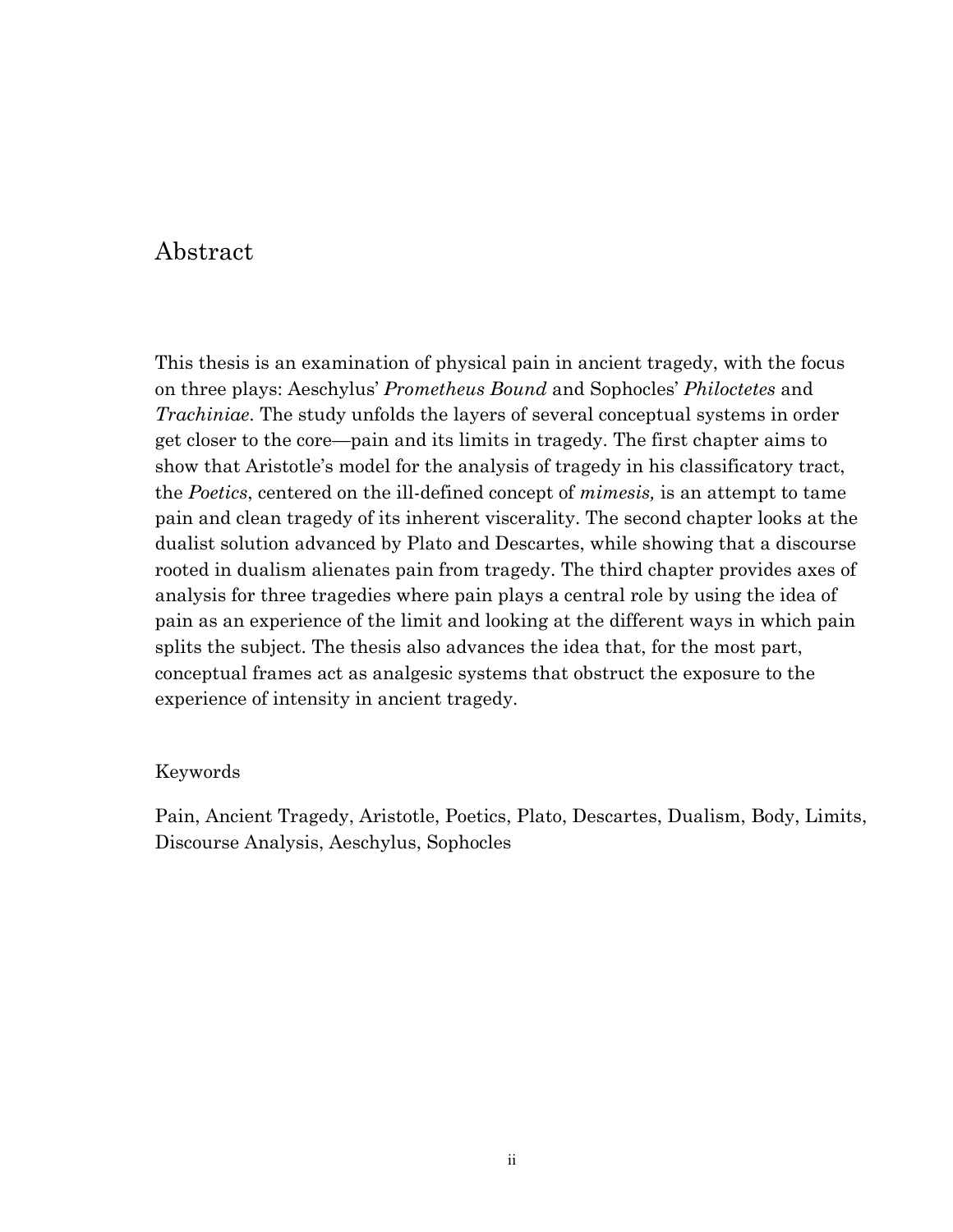# Acknowledgments

I would like to express my gratitude to my supervisor, Professor Călin-Andrei Mihăilescu, whose encouragement, rigorous feedback and unmatched patience made the development and completion of this project possible. Moreover, I am thankful for his attentive guidance throughout my master's degree and for his persistent effort in helping me break through entrenched thought patterns.

Special thanks also to the members of my defense committee, Professors Mario Longtin, James Miller and Aara Suksi, for their careful reading and constructive feedback on my thesis.

Finally, I am grateful for the support of my close friends and family during a summer of thinking and writing about tragic pain.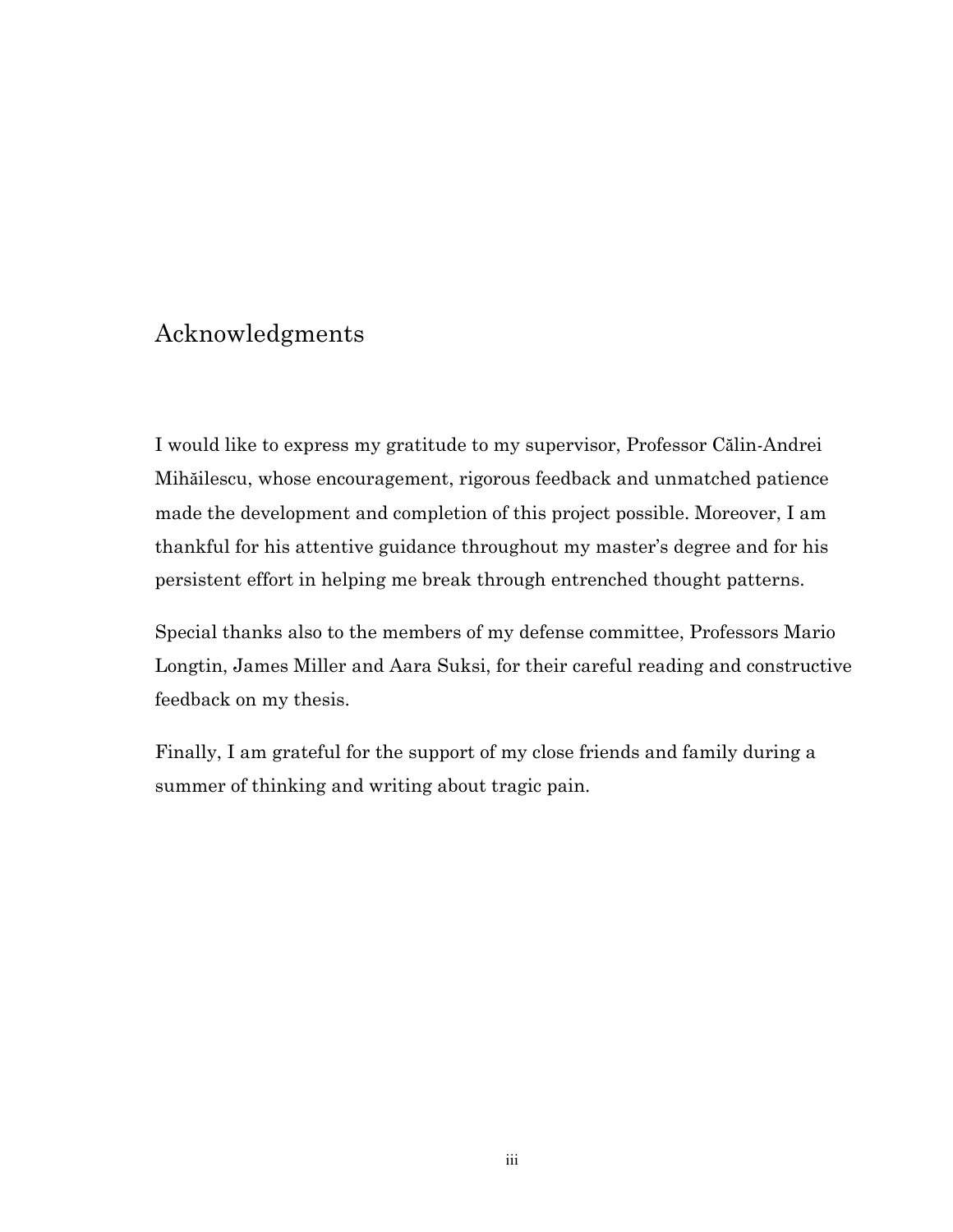## **Table of Contents**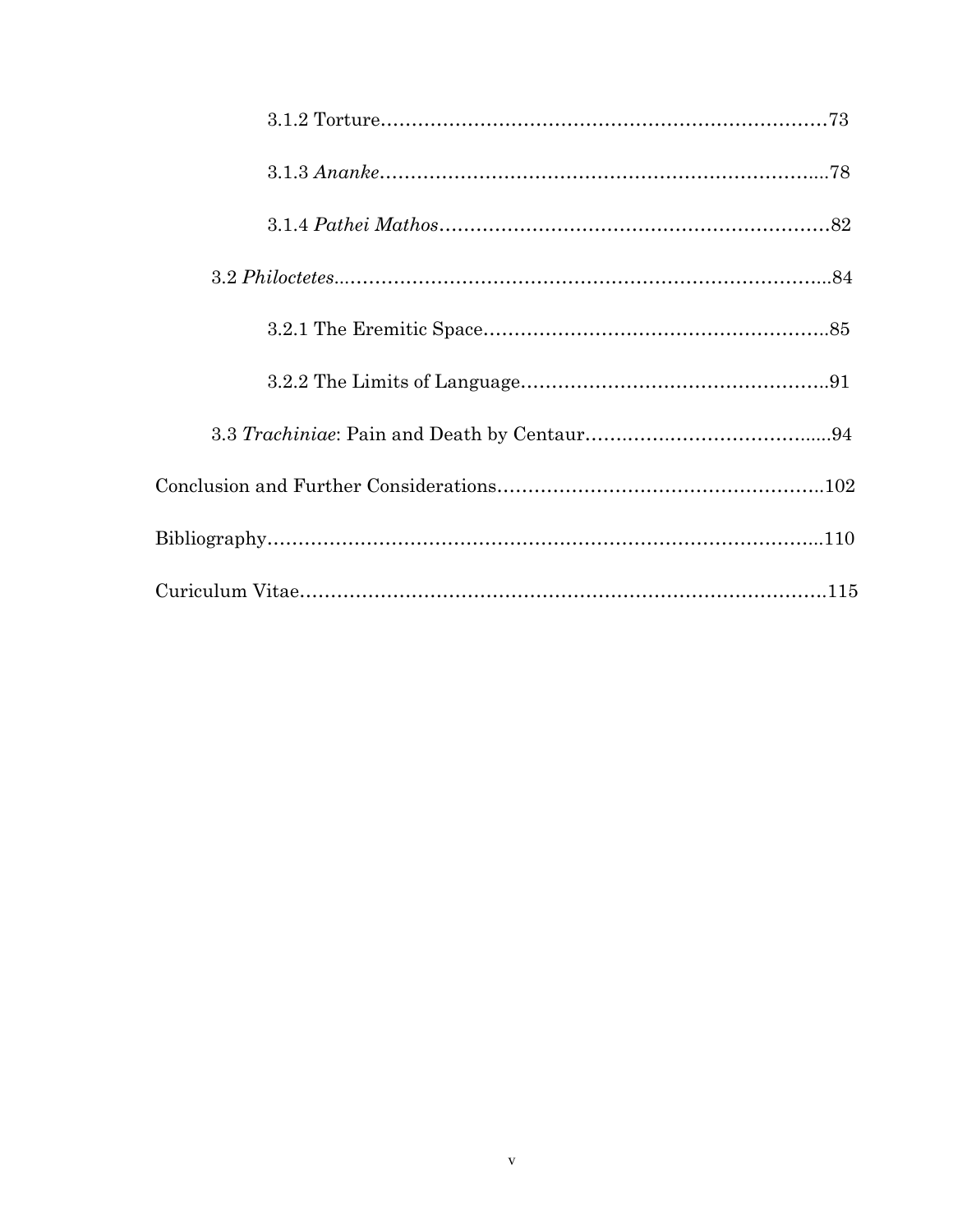Life is the nonrepresentable origin of representation.

Jacques Derrida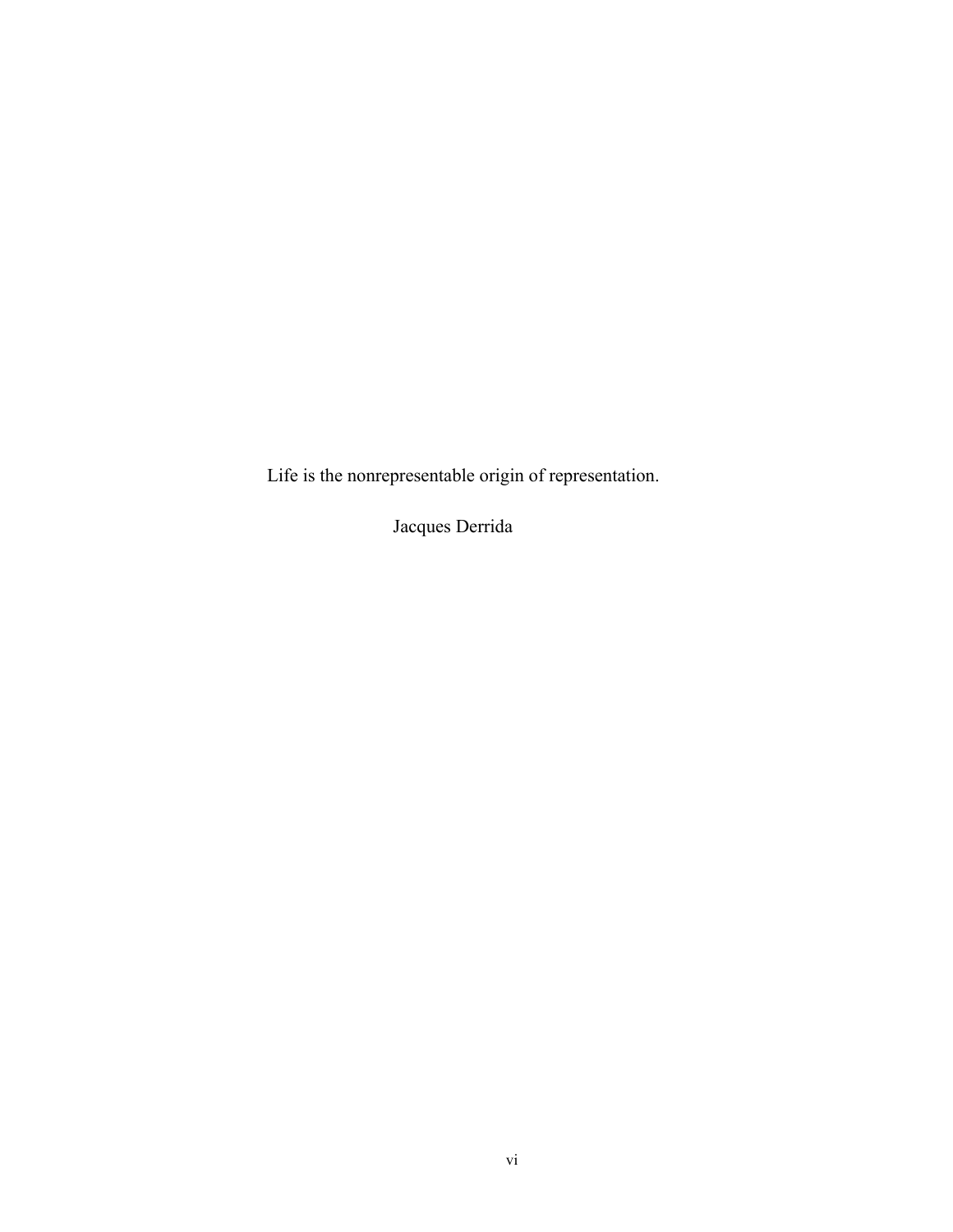## **Introduction:**

The main purpose of this thesis is to clean the slate for a fresher reading of tragedy through pain. This goal seems overly ambitious for a master's thesis and the form of this project reflects the choices I had to make in order to accommodate and contain such a wide scope. The present thesis is also an attempt to find other means for the examination of ancient texts. I find that the most fitting methodology for this objective is discourse analysis. Through this methodology, as well as through several efforts carried out in this thesis of opening unconventional axes of analysis, I carry out this attempt, which is not one of reappropriating tragedy and affixing it to the field that I am affiliated to, but, rather, one of challenging a hegemonic frame of reference. The challenge of shifting the perspective of analysis in the specific case of the ancient corpus, which has long been under the administration of Classical Studies, is not only one of the rigour that the analysis of Greek and Latin texts necessitates, but also the challenge that the burden of proof places on one pleading for an alternative reception of ancient texts. Were this a project carried out by means of the traditional tools available to a classicist, the question of association to a field would not have been a pressing one. But then, of course, the project would have also been shaped differently, although still not devoid of theoretical challenges. As Wlad Godzich notes, "[t]here is no atheoretical approach to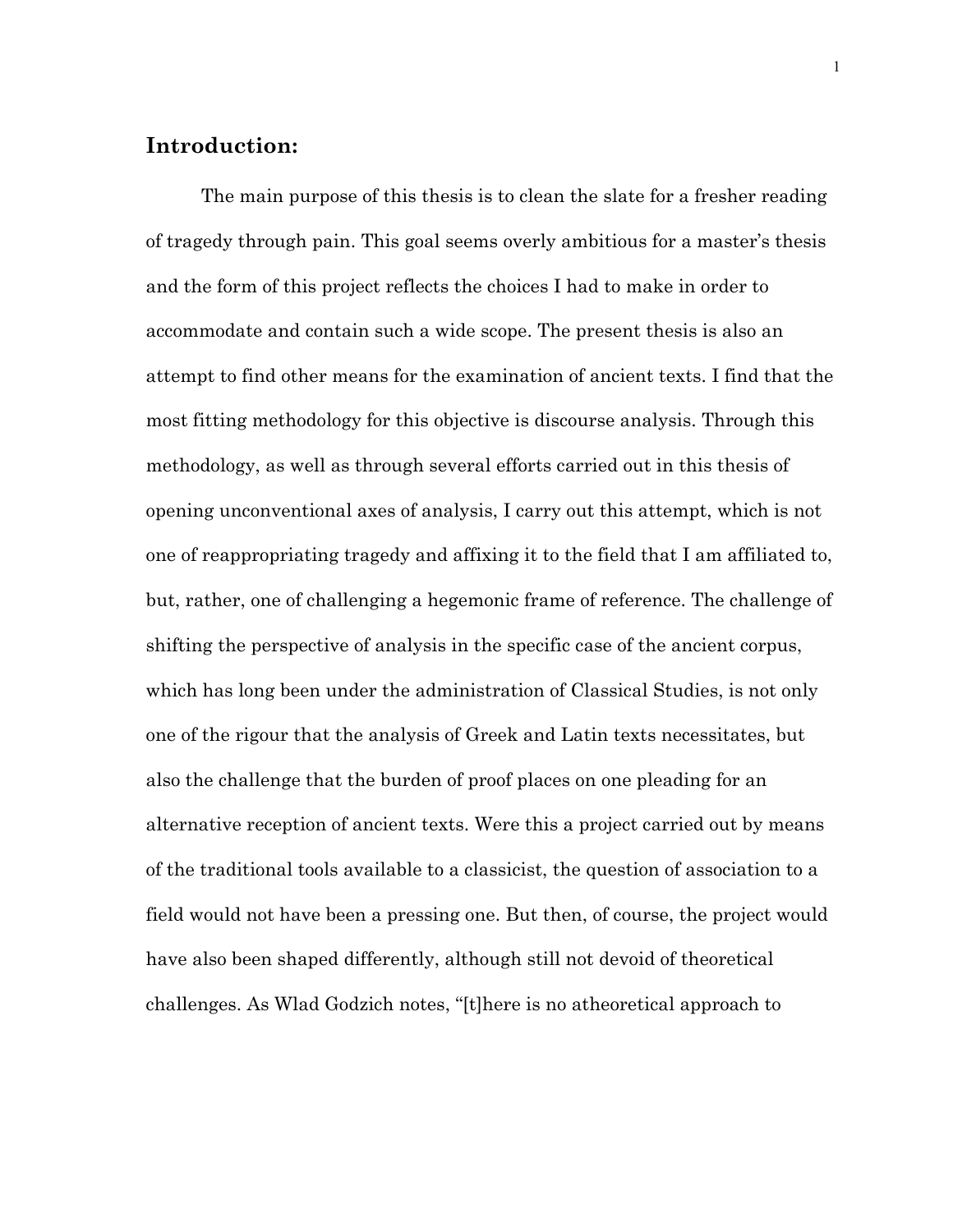literature; there are only more or less consciously held theoretical tenets."<sup>1</sup> Since, however, this thesis is written within the field of Comparative Literature, it is important to clarify two issues: why discourse analysis is a method compatible with this field; and why is pain a suitable entry point into a nontraditional analysis of tragedy?

This thesis does not proceed on the basis of a clear differentiation between theoretical texts and literature "proper." It distinguishes, however, between different systems of conceptualization and tragic language. Philological analysis is usually the method of choice for the examination of ancient texts; a student in the department of Classics is usually trained, on one hand, in reading Greek and Latin and, on the other hand, in the textual analysis of the texts in the original language, with a focus on grammatical structures. In my experience, I found philological analysis to be a very useful tool, one that reveals the inner mechanisms and subtleties of texts, creating the conditions necessary for a familiarization with the language. Also, since this type of analysis functions primarily by isolating the text from its larger historical context, the result it that the classicist works primarily within the enclosed universe of the text, without taking into account the conceptual patterns that, many times, creep into his own analysis. Besides taking distance from this type of approach to textual analysis, this thesis engages in discourse analysis in order to

<sup>1</sup> Wlad Godzich, "Emergent Literature and Comparative Literature," in *The Comparative Perspective on Literature: Approaches to Theory and Practice*, ed. Clayton Koelb and Susan Noakes (New York: Cornell University Press, 1988), 23.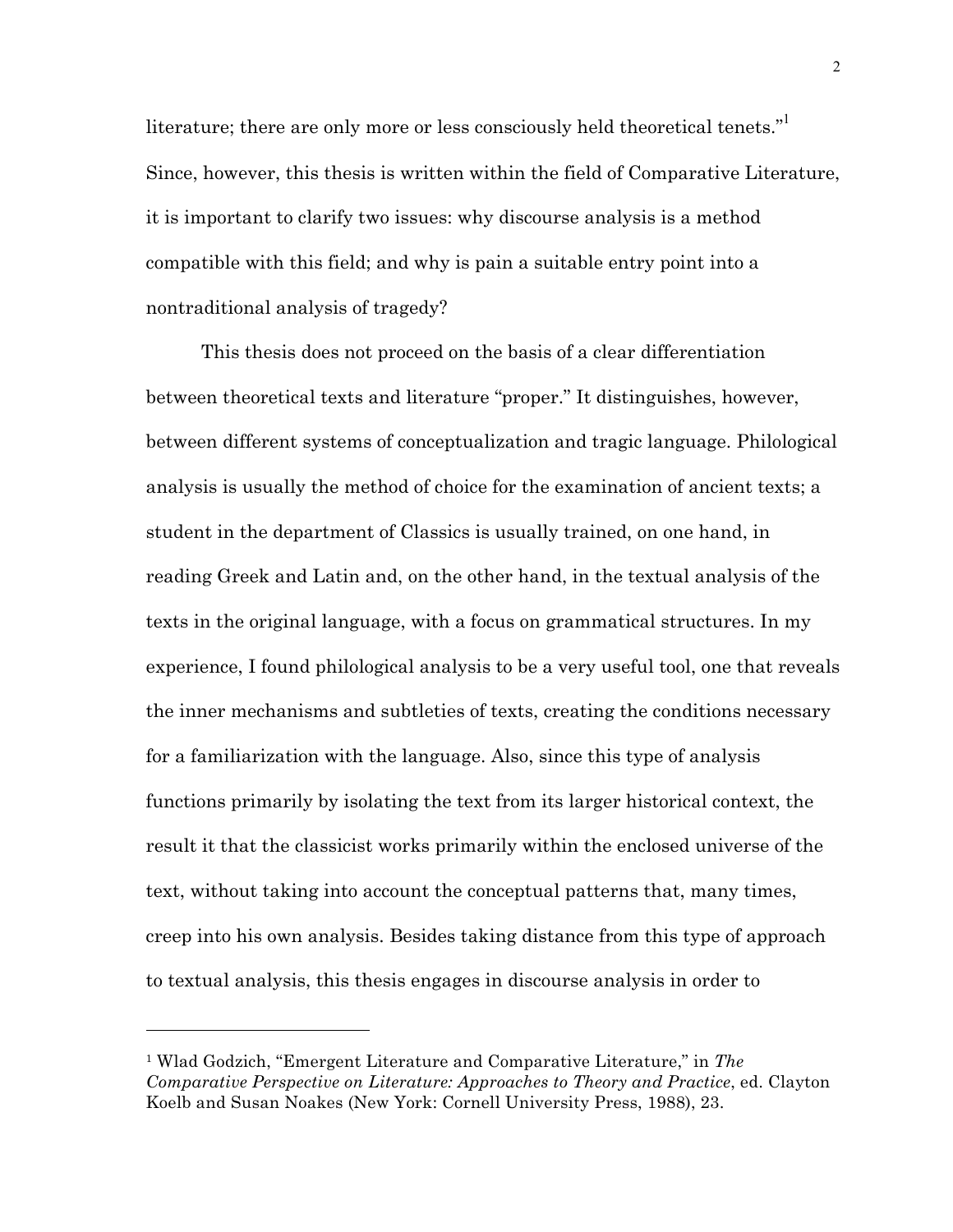challenge several conceptual patterns, such as Aristotelian categorization and dualism, which act as superstructures whenever notions of tragic language and corporeality are discussed. In an attempt to delineate the discipline of Comparative Literature, Godzich writes:

In relation to disciplines, "field" refers to a parcel of the culturally constructed domain as it is subject to the operations of the apparatus of knowledge, whereas field (without quotation marks) is the enabling condition of cultural elaboration. At this juncture, I would like to put forward the following claim: the "field" of Comparative Literature is field. In other words, I take it that, within the prevalent organization of knowledge, it is incumbent upon comparatists to inquire into the relationship of culture to givenness, to its other.<sup>2</sup>

As a comparatist, I am using discourse analysis to question the givenness that lays the foundation of a tradition of analysis of ancient texts. In this project I am only able to address the aforementioned conceptual systems that are part of this givenness, which is only the beginning of an inquiry related to tragedy. As a comparatist with Classical Studies training, I can both work with the Greek text and distinguish patterns in the reception of ancient texts that result in the appropriation of these texts by specific fields for purposes that are in line with their own agendas only. A return to textual analysis and a recontextualization of the texts after the deconstruction undertaken in this project will be undertaken in a subsequent project, if the alignment of future events will permit it.

<sup>2</sup> Godzich, *Emergent Literature*, 28.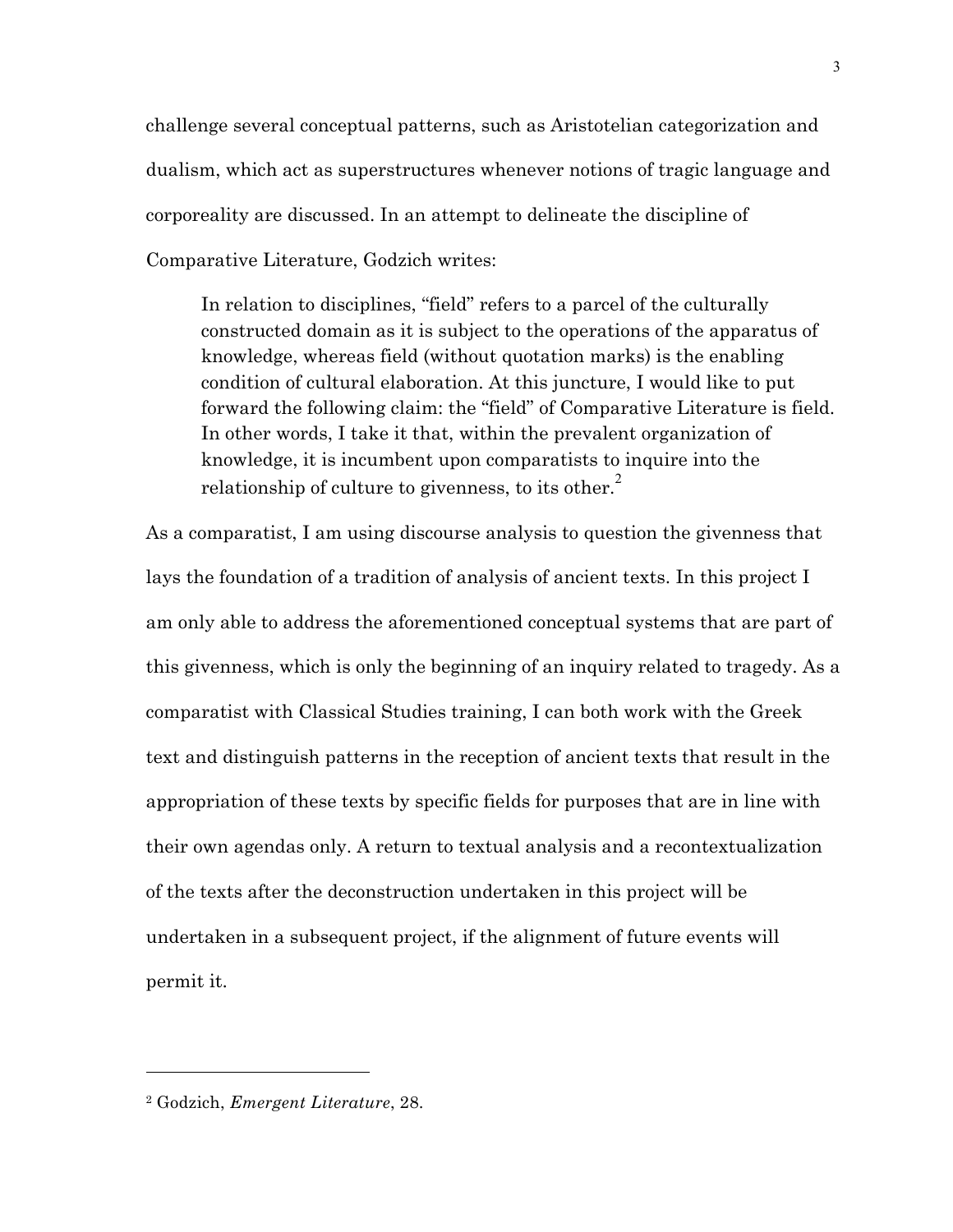I choose to center this whole project on the notion of pain first of all because, as it will become apparent, it is a notion that cannot be encapsulated by available conceptual systems I am analyzing here in relation to tragedy. It is, therefore, a tool for the deconstruction I am undertaking through discourse analysis in alignment with the scope of the discipline of Comparative Literature. Secondly, through this project centered on pain I want to clarify several concerns I have, both intellectual and spiritual: the relation between pain as the limit of the world perceived through the senses, as well as the way the experience of intense pain breaks habits and patterns of comfort, while exposing one's inherent helplessness. My interest in pain as a subject of study started a few years ago, during an intensive meditation retreat where I was practicing a type meditation called *Vipassana,* rooted in the Theravada Buddhist tradition. In this tradition, one is taught that the three marks of existence are impermanence (*anicca*), suffering (*dukkha*) and the non-self (*anatta*). Through the practice of *Vipassana*, the meditator works towards the comprehension of these three facts of existence and, by undoing the attachment to the body, the world and the false beliefs that generate suffering, he strives to "see things as they really are."<sup>3</sup> The constant observation of sensations in the body (which is the task of the *Vipassana* meditator) leads, through consistent practice, to non-reaction—a state of being distanced from the body. This is, in

<sup>&</sup>lt;sup>3</sup> "The Three Basic Facts of Existence: I. Impermanence (Anicca)." Pref. by Nyanaponika Thera. *Access to Insight*, accessed September 7, 2015. http://www.accesstoinsight.org/lib/authors/various/wheel186.html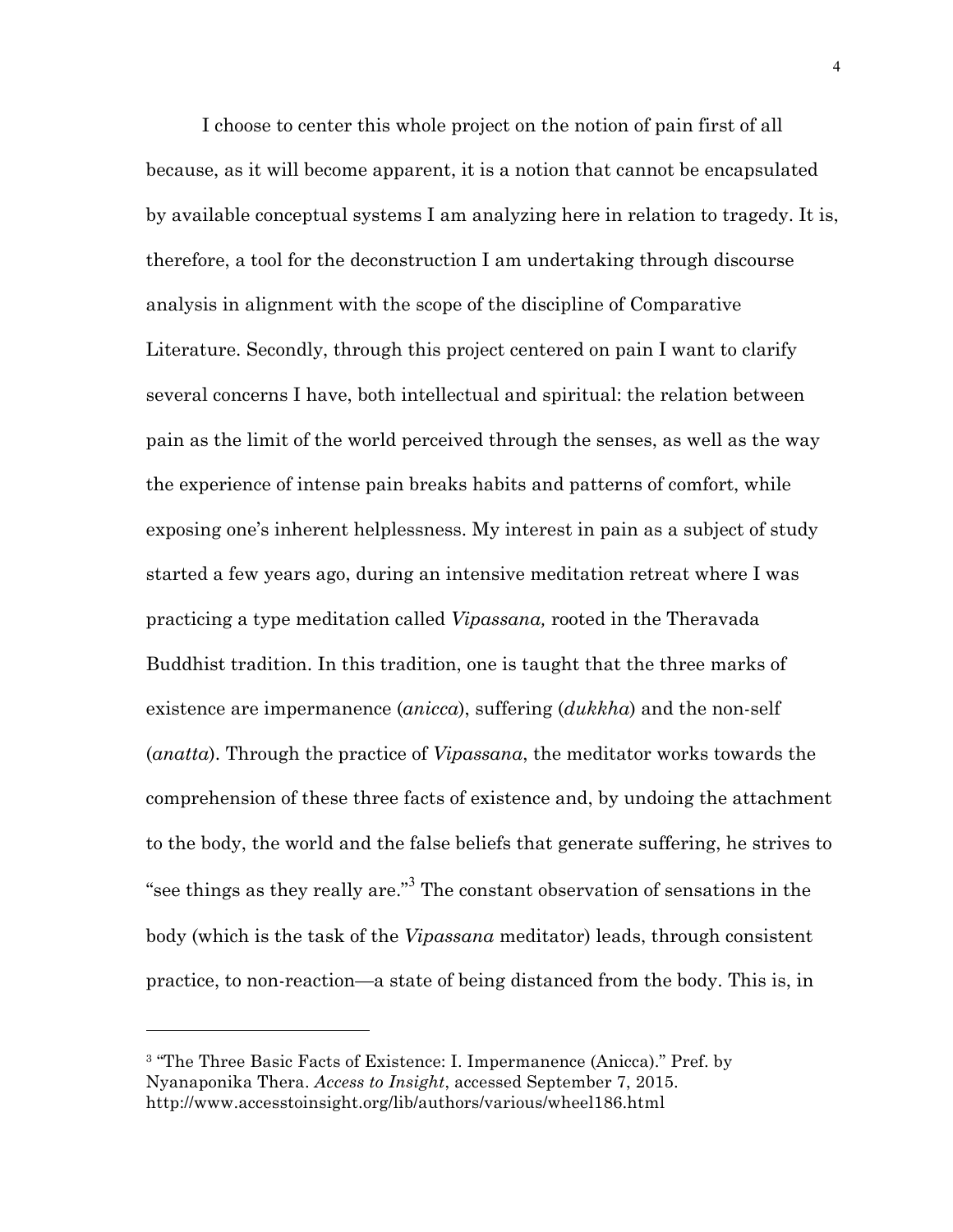my experience, a peaceful state indeed, but it is also a state of remoteness from life. Based on my own experience, I argue that, for the beginner meditator in this tradition, peacefulness is a simulation rather than a state where insight is possible. The philosophy behind the *Vipassana* practice links all emotions and thoughts to sensations in the body, which can be empirically observed. The task, then, is to not react internally, but to remain throughout an observer of all sensations and the succession of emotions and thoughts. One aspect that I consider to be problematic in this outlook is the vilification of the sensations and, consequently, of the body. This, in Buddhism, does not lead to a projection of a soul outside of the body, as I will discuss in the second chapter of this thesis next to dualism, but to a deconstruction of reality and of the narratives related to self, personality, instincts, desires, thoughts, emotions, habits and behaviour. The freedom that detachment affords comes from the recognition of the basic principle of impermanence, followed by the non-identification with the aforementioned facts related to the self. Yet, this is problematic due to the *a priori* sentencing of suffering. Moreover, the deconstruction of the self that the *Vipassana* technique aims at heralds a constructed, serene death through a process that is sometimes irreversible. In my own meditation experience I found the sensations themselves to contain more genuineness than the Theravada Buddhists give them credit for. Descartes, in his *Meditations*, uses repeatedly descriptions of sensation when laying out his dualist argument. As I discovered in my own meditation practice, pain is the sensation that, when felt with certain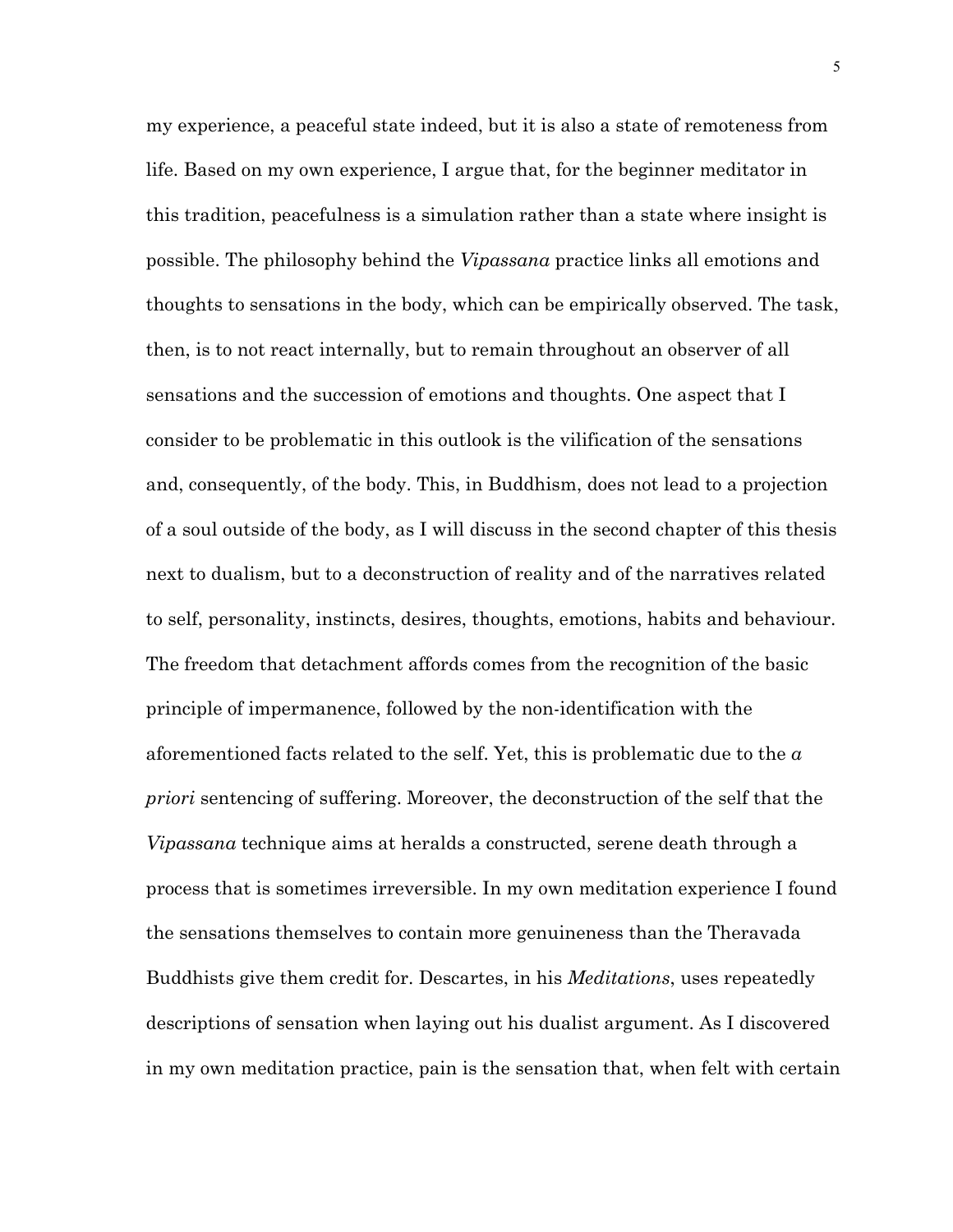intensity, would dissolve all detachment, bringing the attention back not only to the body, but to that very limb or part of the body where it manifests. Based on this, I hold that, rather than subduing the world of sensations either through this meditation technique or through conceptualization, giving credence to the body and especially to this most insolent sensation, pain, would grant a glimpse into a different kind of truth, perhaps a visceral one. I dare use this personal experience for my inquiry here, while acknowledging the risk that, at times, the tone of this thesis might turn from academic to confessional. It is ironic that narcissism be exposed in an exercise against authority, but concealment would not aid discourse in any manner either. In what follows, I provide an overview of the main ideas underlying this project.

This thesis comprises a study of three ancient tragedies centered on the notion of pain (Aeschylus' *Prometheus Bound*, Sophocles' *Philoctetes* and the *Trachiniae*) as delineated by the concept of the limit. The constitutional difficulty of such a project is given by the fact that, once articulated in these terms, the analysis of pain stalls, since the experience of the hermeneutist, as that of the spectator, is tuned with that of the sufferer: the imminence of pain arrests all discourse. In spite of this difficulty, pain constitutes a focus in tragic poetry and this alone is a valid reason for undertaking such a project. Pain is not simply inserted into tragedy; rather, it stands at its core. Fighting pain's inherent inexpressibility, Aeschylus and Sophocles find ways of integrating it in tragedy and the result is that all tools of expression are tested and enriched.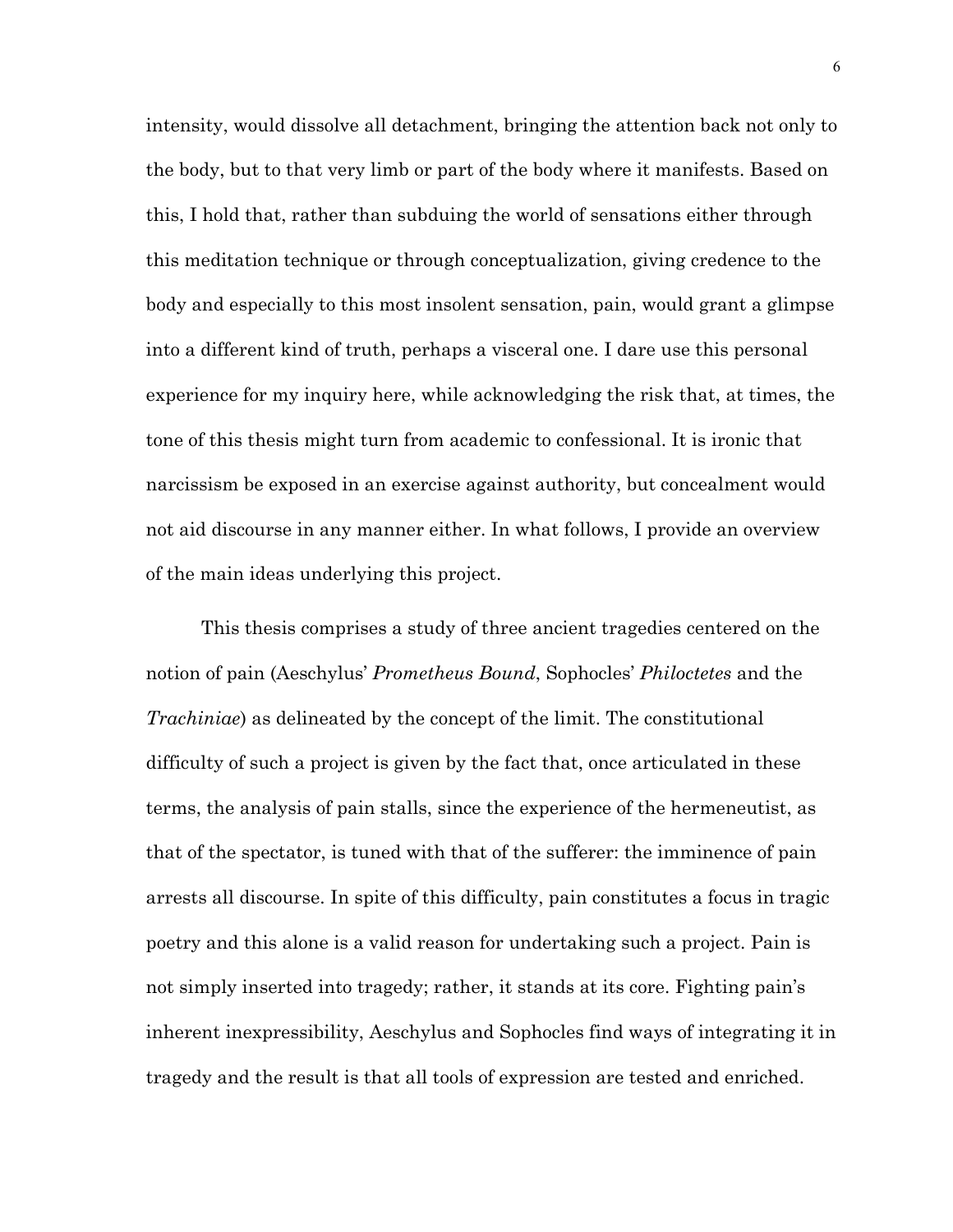Language finds new ways of expressing; the characters' mythological traits are challenged, unveiling unforeseen nuances. Additionally, pain signals towards a viscerality or rawness inherent in tragedy. Out of the three tragic playwrights whose works are extant, Aeschylus and Sophocles are concerned with pain directly and the notion of viscerality, well intuited by Antonin Artaud, the avant-garde theatre theorist and performer. Artaud's writings on theatre in the beginning of the twentieth century focus on the idea of destruction through suffering, pain, and the deconstruction of language and thought. His desire is to revitalize theatre and to shake its structure until both the artists and the public recognize a need to return to a ritualized, spiritual theatre. Artaud tries to bring back to theatre some of the rawness that the Ancient Greeks had access to and, in a way, he echoes those aspects in Greek theatre that have been long overlooked. Artaud emphasizes the need for his contemporaries to pay attention to a rawness of representation that he associates with ritualistic forms of theatre, such as Balinese and Greek theatre. However, Artaud lacks a theoretical apparatus and his writings only point towards his intentions regarding theatrical representation, but they do so with a pathos that both fascinates and provokes.

I am choosing to leave out Euripides' work out of this analysis because he seems to lack the rawness in expression that the other two playwrights retain. Euripides, while still a valuable source for the examiner of suffering, is affected by a standard that resonates too well with Aristotle's mimetic model, which I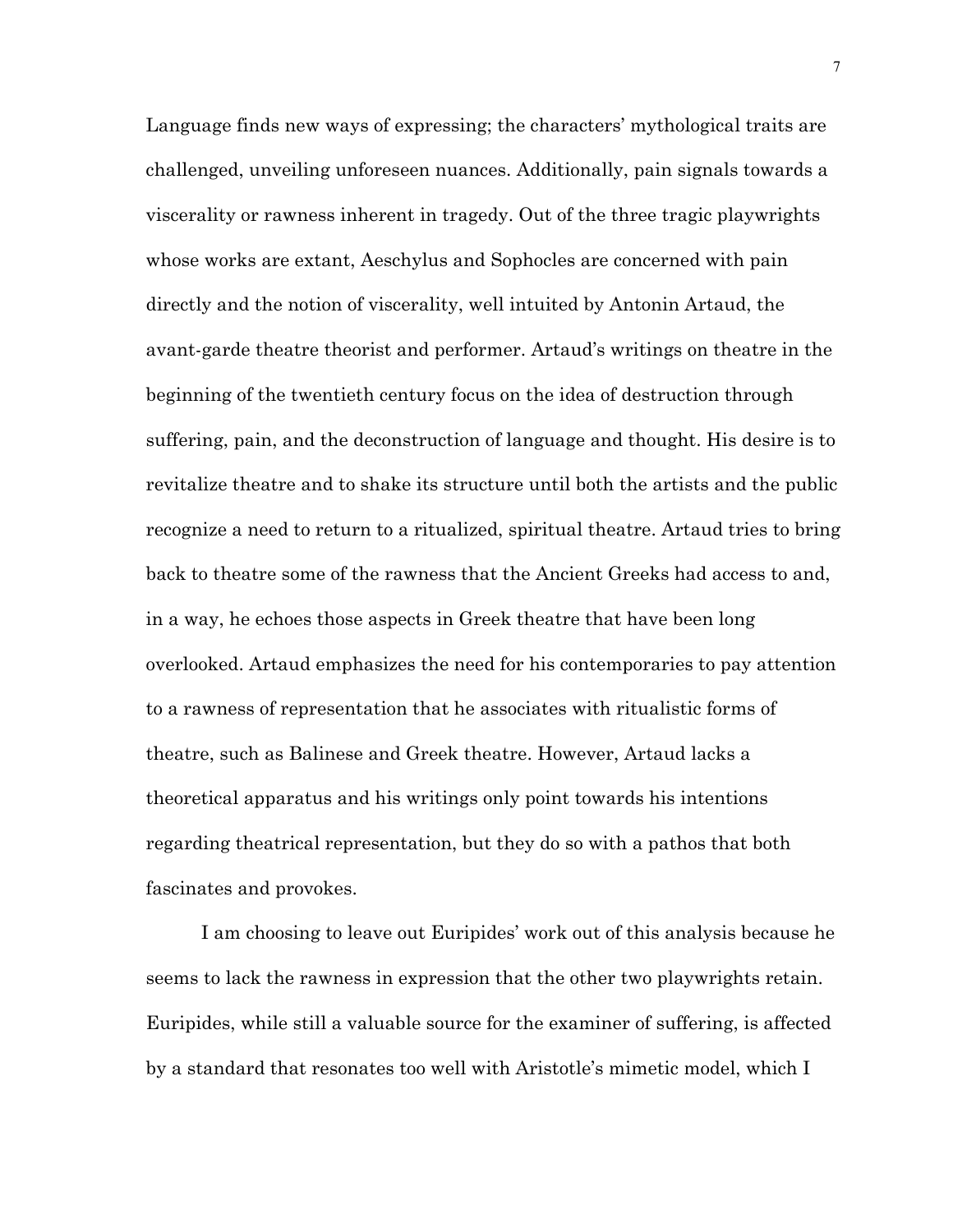am discussing in the first chapter of this thesis. This is signalled in Aristotle's own text, the *Poetics,* where Euripides is judged as best in what concerns the construction of a tragic plot:

Wherefore, $4$  those who are accusing Euripides with doing this in his tragedies are wrong in saying that he does this in his tragedies and that many of his characters end in misfortune. That is, as was shown, correct. A very good example: for on the stage and in competitions such plays appear the most tragic of all, if they succeed; and even if Euripides is in other respects not a good administrator, yet he certainly seems to be the most tragic of the poets.<sup>5</sup>

According to Aristotle's rules, which I will discuss in the first chapter,

Euripides' incorporates in his tragedies that which Aristotle finds valuable, which, in turn, makes them the most tragic. This may be true in Aristotle's terms, but in focusing excessively on tragic action, the depth of what tragedy tries to convey is missed. This is emphatically true in the case of suffering and pain.

In the three plays I am analyzing, pain and that which it unveils takes precedence over plot. One other play, which is not included here, namely Sophocles' *Ajax,* while not directly involving physical pain, does, nonetheless, expose the main character to such intense emotional and mental suffering that

<sup>4</sup> All translations of Aristotle and Plato from Greek (cited mainly in the first and second chapter) are my own, although several other translations and commentaries have been consulted in the process. The translations from the tragic texts are by different consecrated translators, cited in the specific sections of the thesis.

<sup>5</sup> Aristotle, *Ars Poetica*, ed. R. Kassel (Oxford: Clarendon Press. 1966), accessed 4 August 2015, http://www.perseus.tufts.edu/hopper/text?doc=Perseus%3atext%3a1999.01.0055, 153a 24-30.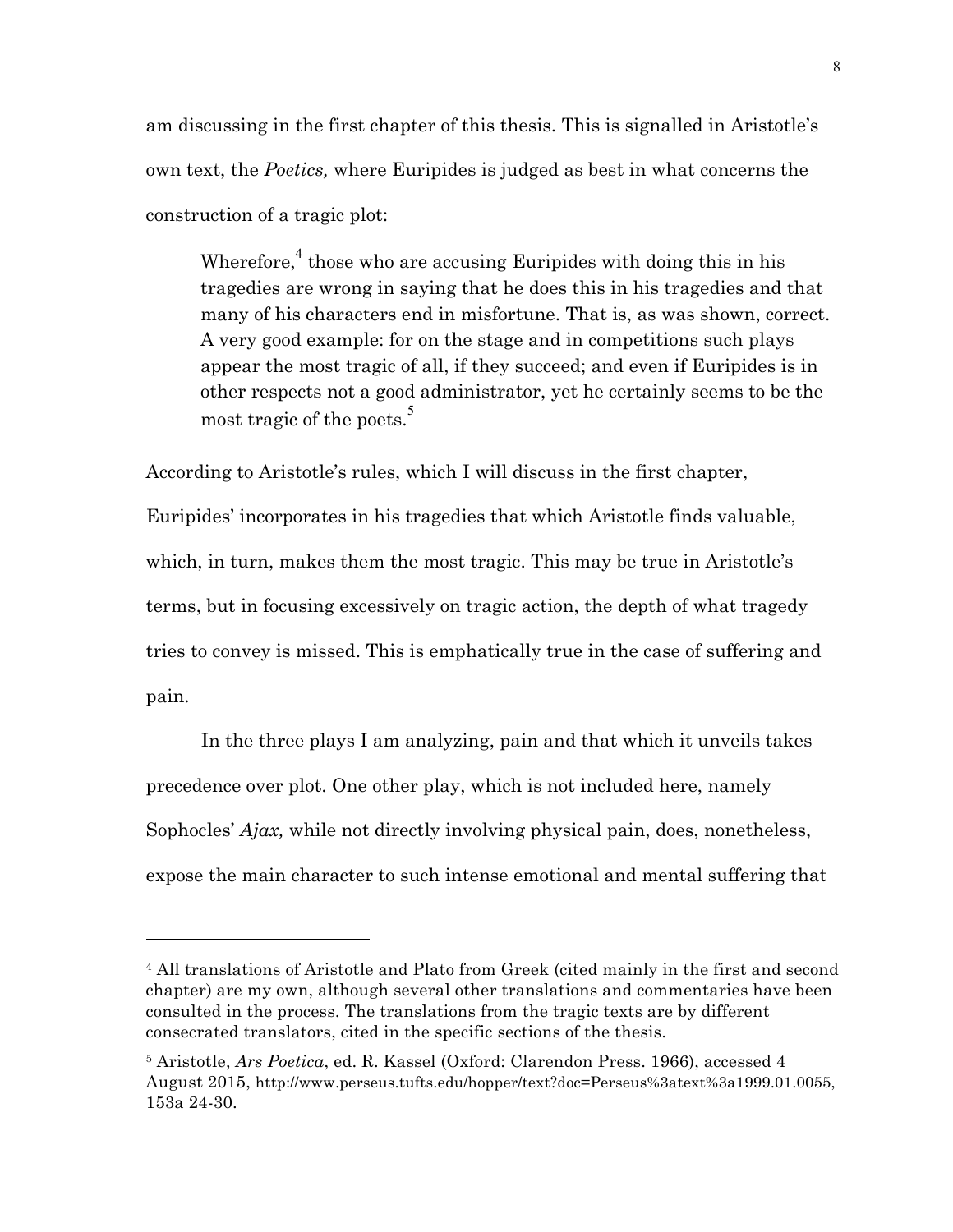it achieves the same result as the plays where physical pain is approached directly: it brings a great hero to the limit of despondency, where he is laid bare of all the extensions of his former greatness. In doing so, Ajax's case is similar to another mighty hero's, Heracles, whose story is discussed here in the third chapter.

It is necessary, for the development of this thesis, to address several conceptual systems. I am doing so on one hand in order to clear the path discourse-wise and get closer to the essence of the notion of pain, and on the other hand as a protest against subsequent developments in the theatre tradition and in the history of thought, where systems and concepts gain much acceptance and, eventually, enough political ground, turning into harmful ideologies. Whether the role of pain in tragedy is to challenge cultural stereotypes, achieve original means of expression, put the spectator on the same wavelength with a suffering individual, thus preparing him for an experience which is unavoidable, or all of the above, is very hard to determine. What is clear, however, is that Aeschylus and Sophocles do not shun pain in their plays. Elaine Scarry points to the fact that, while intense pain arrests language and is undeniably personal due to the impossibility of sharing it with another entirely, it is also impossible to hide. She notes that "pain comes unsharably into our midst as at once that which cannot be denied and that which cannot be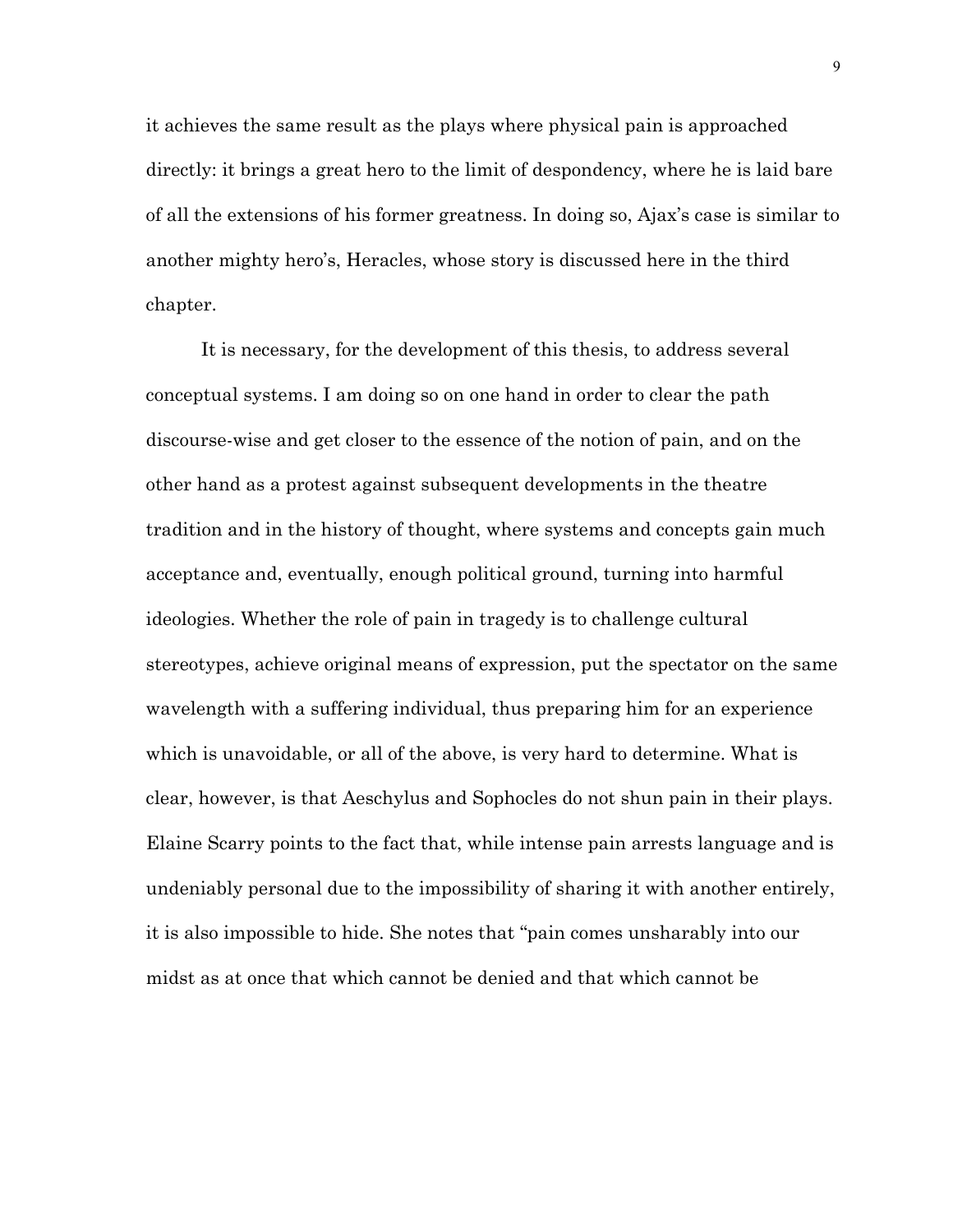confirmed."<sup>6</sup> The complications that arise from this are explored in tragedy especially through the interactions of the suffering characters with their interlocutors, but also, and maybe even *especially* in the relation between spectators and stage. If all other elements in tragedy can be renarrativized or conceptualized differently, pain does not allow this. Nor does it allow any numbing mechanism to develop. Aristotle, Plato and Descartes take charge of the manufacturing of concepts that intermediate, explain and numb feeling. The impact these conceptual systems have results in the vilification of the corporeal and the construction of an artificial system through which one can detach oneself from the clenches of the visceral. However, Aeschylus and Sophocles refuse to prescribe this kind of pill. After challenging the analgesic systems of Aristotle, Plato and Descartes in the first and second chapter, I will be looking at pain and its exposure to different limits and pointing to the axes of analysis that this notion unveils.

Therefore, chapter by chapter, this projects unfolds as follows:

Chapter one looks at Aristotle's *Poetics* in order to show that his model is a synthetic one through which he attempts to tame pain and clean tragedy of its inherent viscerality. My analysis in this chapter addresses mainly the concepts of mimesis and catharsis, then brings up the notion of *ananke*, which provides an alternative to Aristotle's system in relation to tragedy. Aristotle holds that language in tragedy should be pleasant and expressive. Yet, when exposed to

<sup>6</sup> Elaine Scarry, *The Body in Pain* (Oxford: Oxford University Press, 2003), 4.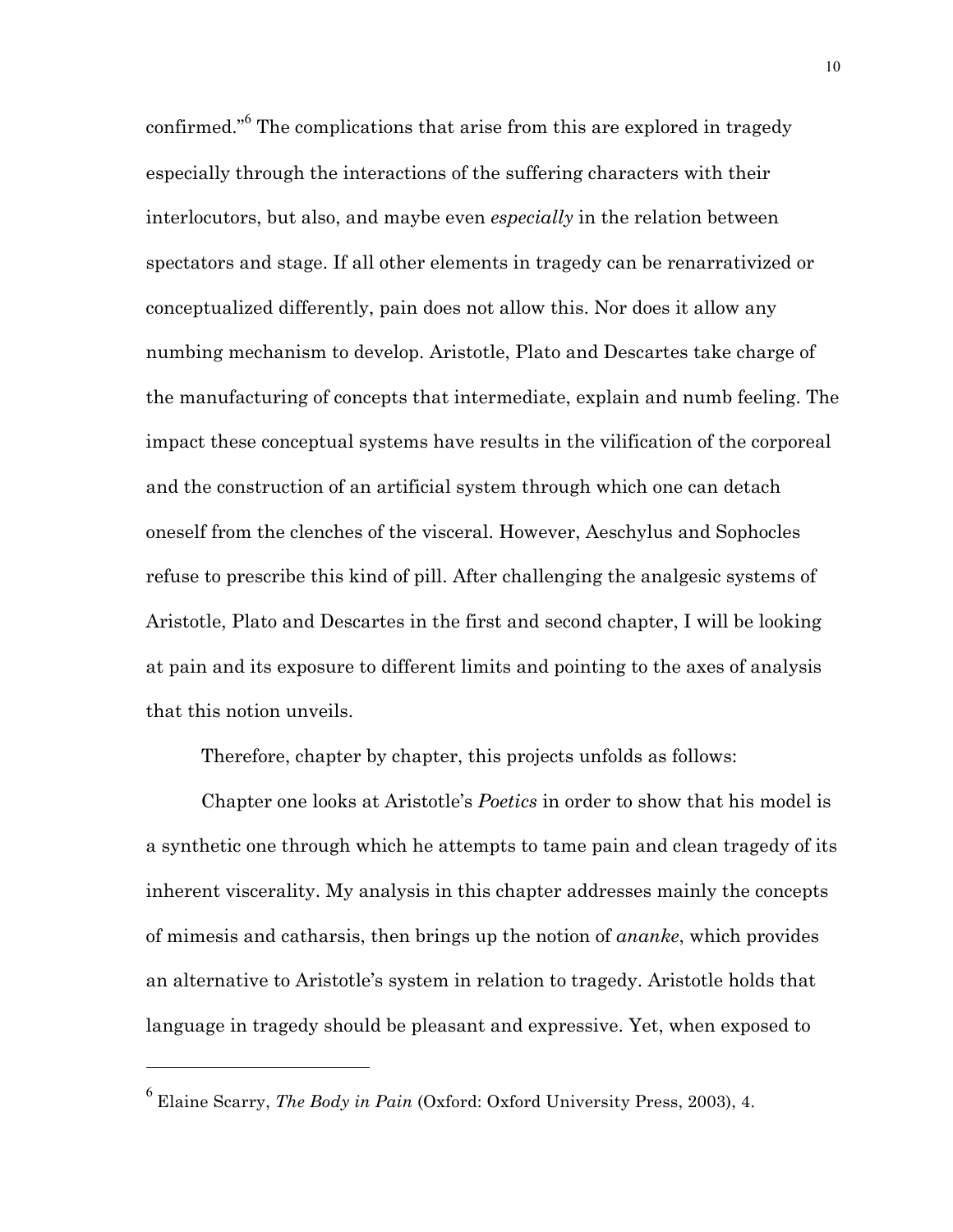pain, language is broken in raw expressions and it does not follow the rules of metrics. With respect to exposing actions and character to pain, I side with Ricoeur, who favours actions as embodied series of events over plot, which is their logical reduction. Pain challenges action; as the mimesis of an action is itself an action, it stands to reason to call it an action twice removed. As action is substituted for by the plot, the action appears to be thrice removed, thus taming pain to the point of unrecognition. The heroes are also split by pain, which puts them in a passive, vulnerable position. Breaking the narrative and changing its course, pain puts Aristotle's categorical thought to test. Mimesis, then, acts as a screen between world and tragedy, where the world is distilled and pain is tamed through a process of logical categorization. The second part of this chapter deals with Aristotle's concept of catharsis, as a purgation of emotions through pity and fear. The immanence of pain challenges Aristotle's explanation of the emotions as part of the plot. Adopting Aristotle's system means that pain has a clear purpose and intelligibility in relation to the spectator; thus, pain is alleviated through logical understanding—its cure. Therefore, pain in tragedy, through its immanence and intensity, points to the rawness of representation that cannot be explained through Aristotle's system. *Ananke*, the alternative notion that I discuss at the end of the first chapter, acts as a system internally balancing life. *Ananke* does not alleviate pain because it is not used as an intermediating concept, but as a system that exposes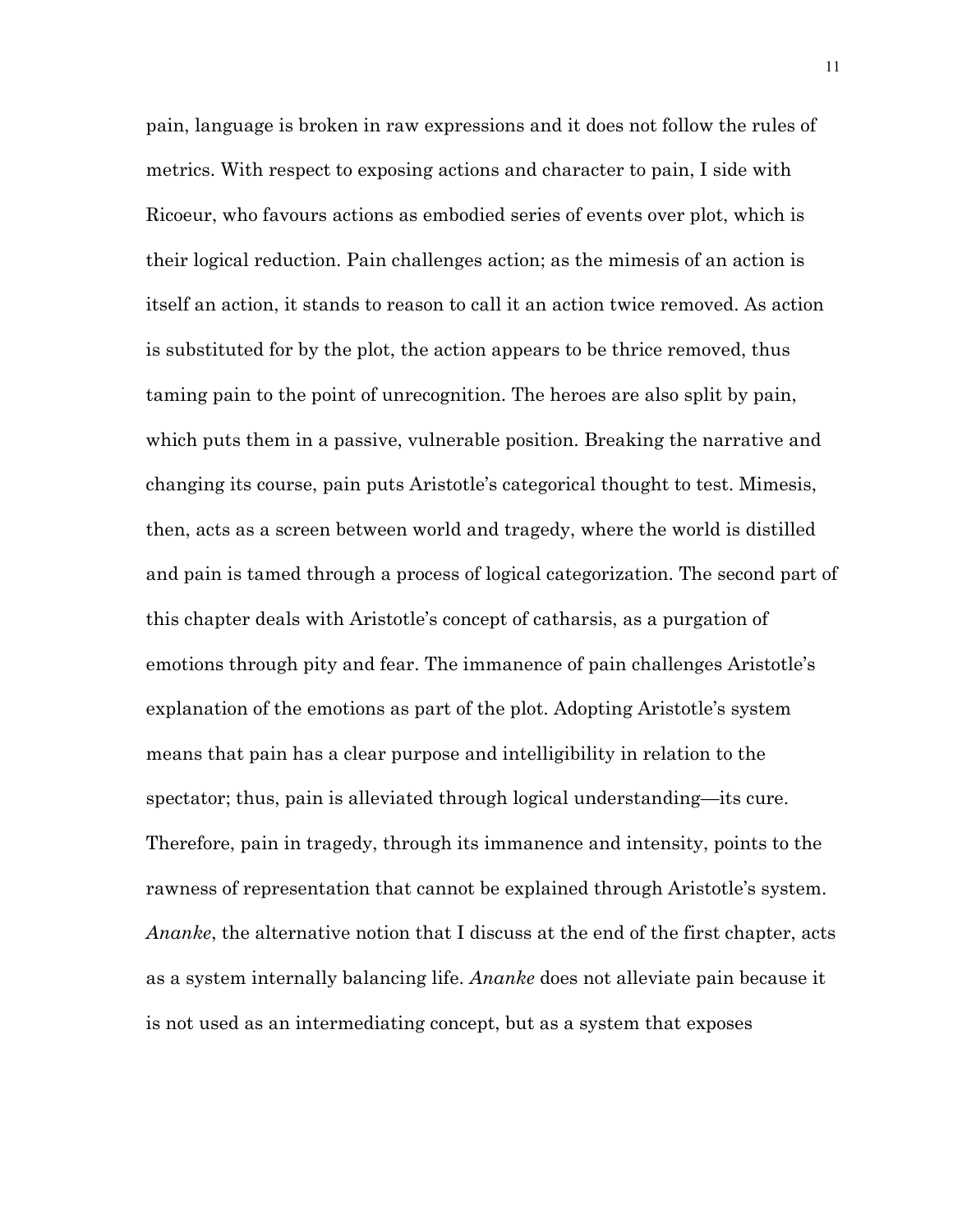vulnerability. Therefore, *Ananke* does not extricate the sufferer from the world of pain.

The second chapter attempts to show that a discourse rooted in dualism alienates pain from tragedy. By focusing on the body in pain as an exposed subject and with the help of Jean Luc Nancy's notion of pain as limit, I challenge Plato's and Descartes' dualistic thought. Plato, in the *Phaedo*, argues that the immortal soul must detach itself from its mortal receptacle: the deceitful, impure body. The soul must strive to become one with the undivided, pure divine. For Descartes, on the other hand one can penetrate the body through the mind. But intense pain dissolves the opposition between body and soul, thus cancelling the possibility of cognition. So both Plato and Descartes advance systems that put the body at a distance and come up with concepts such as mind and soul to mediate between realms. This is inconsistent with the tragic sphere, where there are no concepts and where pain is immanent and undeniable. Pain is there to split and expose the subject. Confronting dualism as such does not necessarily mean that I am advancing a holistic notion of the body. But I hold that in tragedy, the body is not approached by means of an intermediating conceptual system.

In chapter three, I open the ground for several axes of analysis, through a hermeneutical approach. The investigation of pain in the texts is of a diagrammatic nature because a formalist textual analysis could not possibly serve the purpose of this thesis. In this chapter I am using pain as an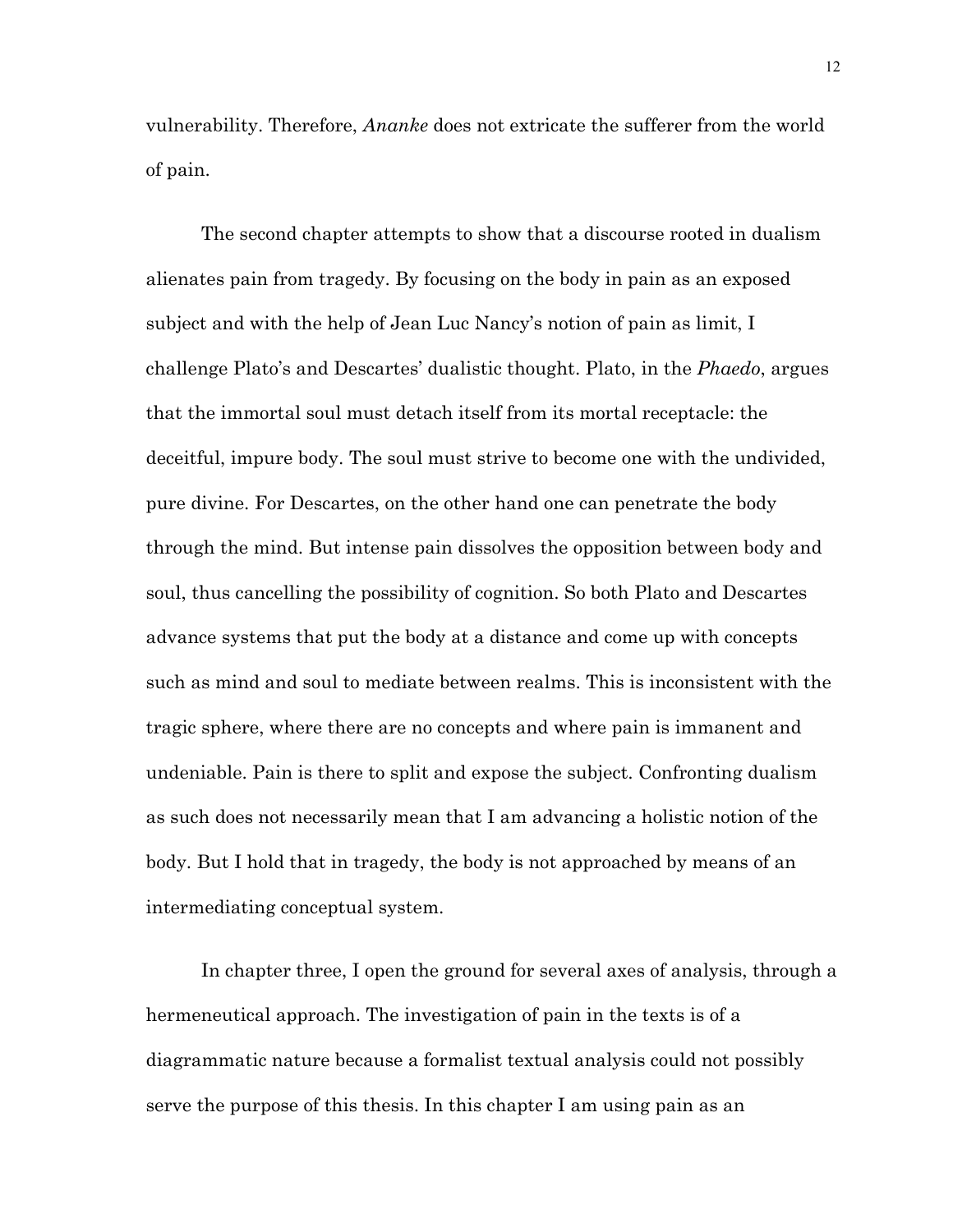experience of the limit, and am looking at the different ways in which pain splits the subject. In the case of Aeschylus' *Prometheus Bound*, a split is produced between the immortal and mortal realms; the intensity of Prometheus' pain and his complete lack of agency challenge the notion that the body of a god belongs to a realm of immutability and plenitude. Pain and torture break down Prometheus' world. From being creator of the human world, he is exposed as a vulnerable, incapacitated being. In the case of Philoctetes, pain is used to split the sufferer from the outside world through an "epistemic blockage." Pain also tests the limits of language, by reducing the hero to an inarticulate creature. In the *Trachiniae*, the split that pain effects works at the level of the character. Heracles is on one hand weakened, humiliated and made to whimper like a girl, and on the other exposed in all his grotesque, bestial egomania.

A study of pain, no matter how well defined, securely construed or, on the other hand, evasive or labyrinthine, will always reach a limit of expression. Pain is a concept that cannot be conceptualized, a moment that cannot be pinned down in time, an impression on the body which cannot be taken out of it and represented in a direct manner. However, in writing this thesis, one idea, connected to the above-quoted passage by Elaine Scarry, which the Greeks seemed to have understood, was prevalent, namely that pain is that which we cannot express to each other, but through which we all connect: in pain we are all alike.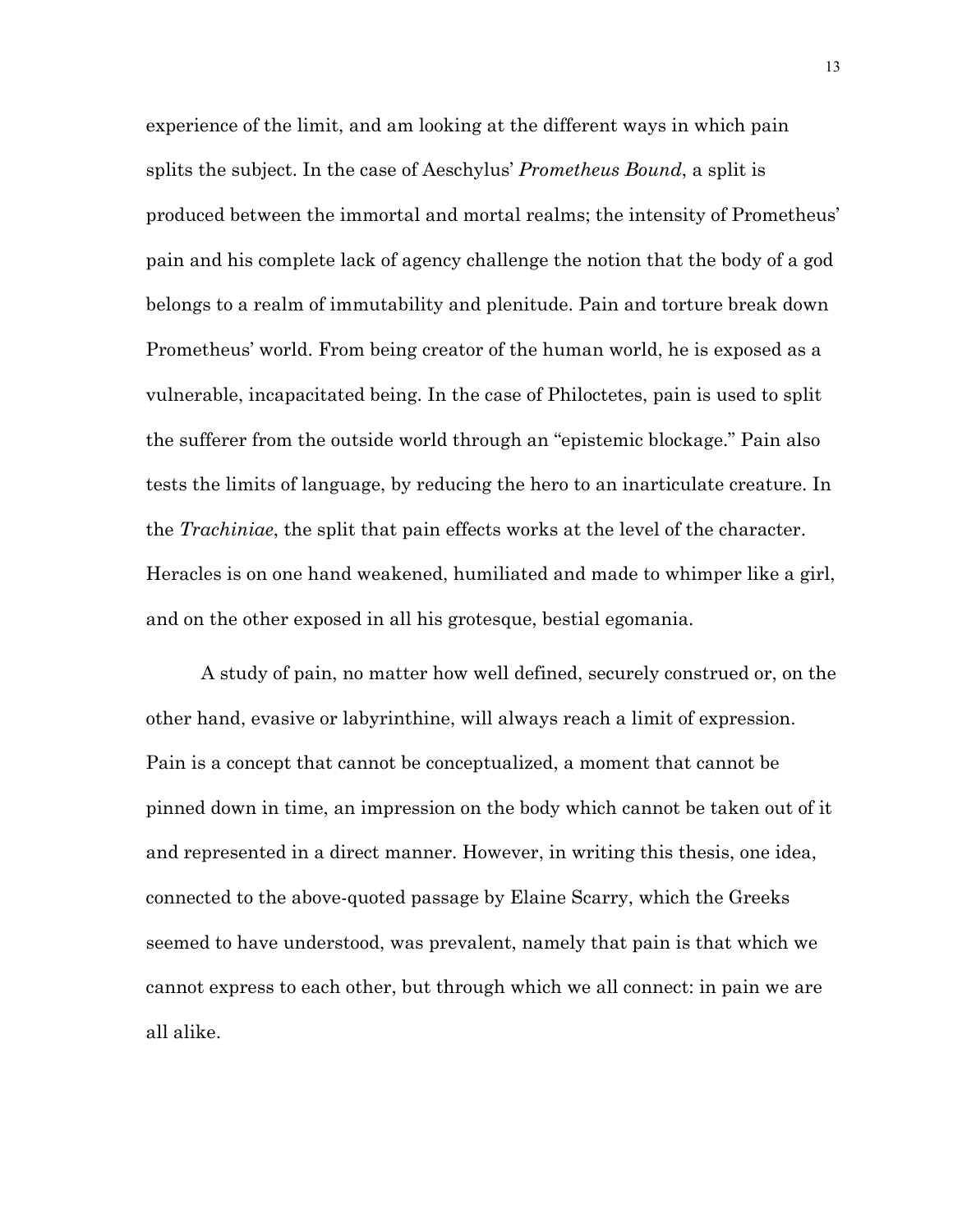Finally, I must acknowledge that this project is inspired by Nietzsche's *Birth of Tragedy*, which prompted me to work against a type of Apollonian discourse and align the inquiry into my topic with a Dionysian approach, centered on pain.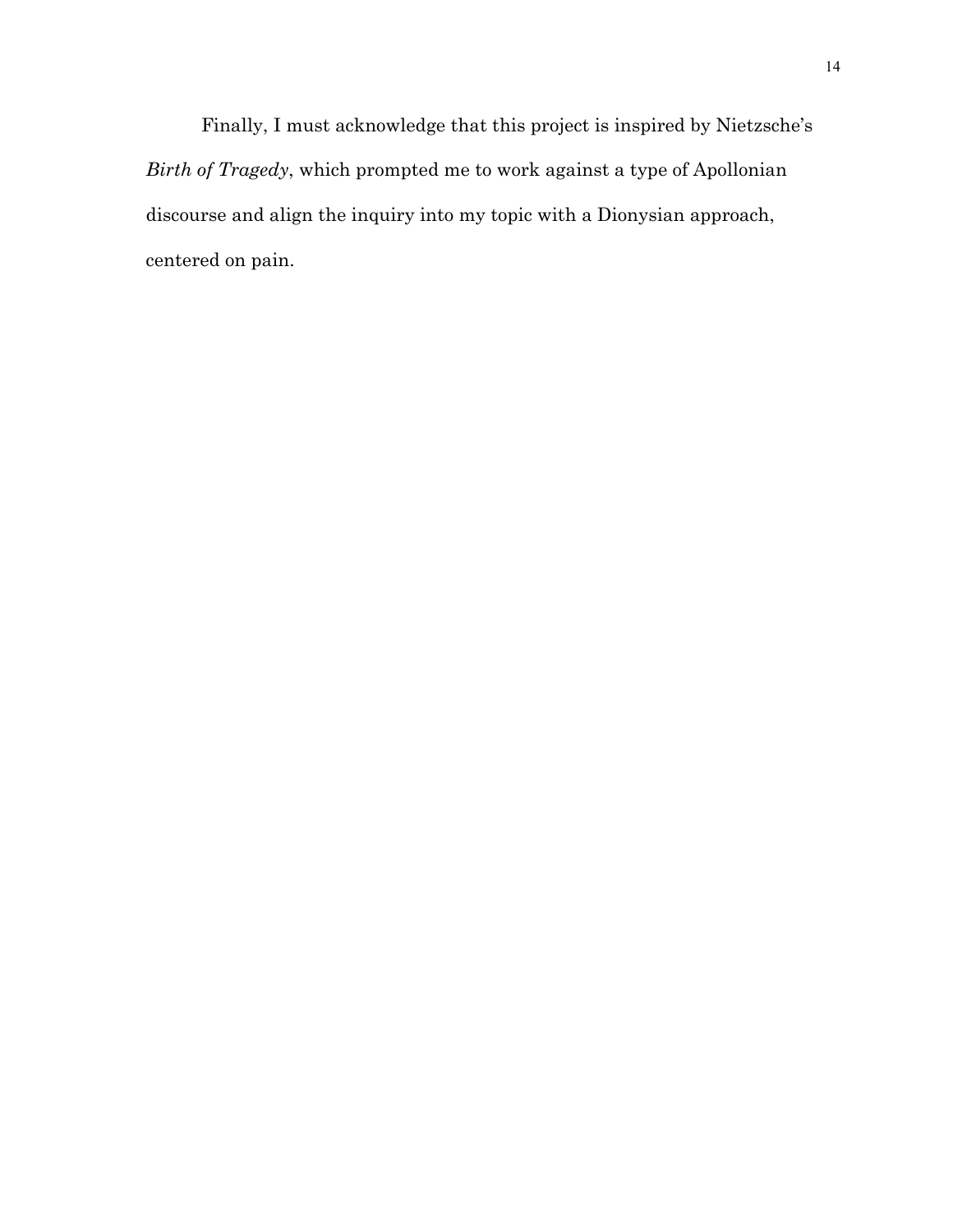## **Chapter 1**

## **Aristotle, Pain Will Tear Us Apart**

While the present thesis is not concerned with the study of tragedy as genre, nor essentially with the themes that frequently come up in theoretical works on tragedy, but specifically with the occurrence of pain in tragedy, it is still necessary to commence by taking into account Aristotle's work on mimetic art—the *Poetics*. In this tract, Aristotle examines, through a process of classification, what he considers to be essential in poetry, specifically in epic and tragedy. At first sight, the *Poetics* seems to merely provide a set of peremptory pronouncements on the art of poetry. At a second, some of the notions he sets ground for seem to be founded on fortuitous assumptions. Nevertheless, it is the first extant work that looks at tragedy's *modus operandi* without being guided to do so by a didactic impulse (although a moralizing *djinn* does creep in at 1454a and b, when Aristotle expresses his partiality towards good character in tragedy as opposed to the bad variety, prevalent in comedy).

In the *Poetics*, then, Aristotle discusses poetry as craft (τέχνη) and classifies, in twenty-six passages, the aspects that constitute good poetry. In what concerns tragedy, its six components are plot  $(\mu \tilde{\theta} \theta \circ c)$ , character ( $\tilde{\theta} \theta \circ c$ ), diction (λέξις), thought (διάνοια), appearance or spectacle (ὄψις) and music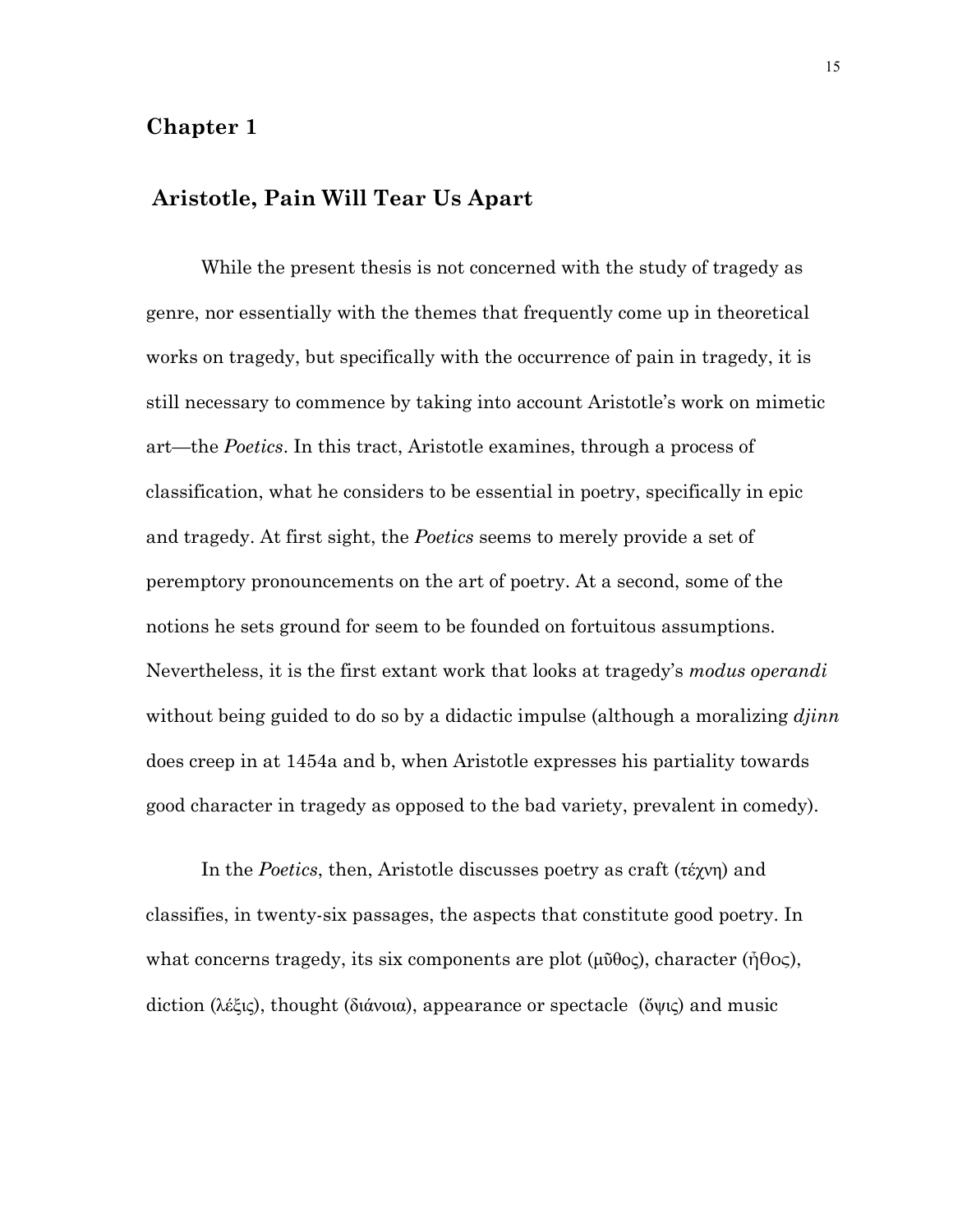(µελοποιία)7. Central to his development of an analysis of tragedy are also the concepts of mimesis (μίμησις) and catharsis (κάθαρσις)<sup>8</sup>, which I will investigate in this chapter in their relation (or lack of, thereof) to pain in tragedy. The ubiquitously-cited definition of tragedy appears in section six of the tract and reads thus:

Tragedy, then, is the imitation of a serious and complete action, which has magnitude, by means of language with pleasurable accessories, each kind brought in separately in the parts of the work, by acting, not by narrating, with incidents arousing pity and fear, in order to accomplish the catharsis of such emotions*. 9*

The definition works on three axes: those of the action, language and emotions. In what follows, I will unpack the main conceptual elements of this classification and argue that Aristotle is missing one important component in his internal taxonomy of tragedy, one that the incidence of pain in most ancient Greek plays and particularly in the tragedies that constitute the corpus for this thesis, provides the clue to, namely the viscerality of representation.

<sup>7</sup> Aristotle, *Poetics*, section six.

<sup>8</sup> I will not continue the pretentious practice of transliterating all Greek terms; I will use, from here on, the terms not italicized, especially since mimesis, catharsis and praxis are commonly used in critical theory as such. Other terms, less frequent in critical literature, which I am introducing as the argument procedes, such as *ananke*, I will italicize throughout.

<sup>9</sup> Aristotle, *Poetics*, 1449b 24-28.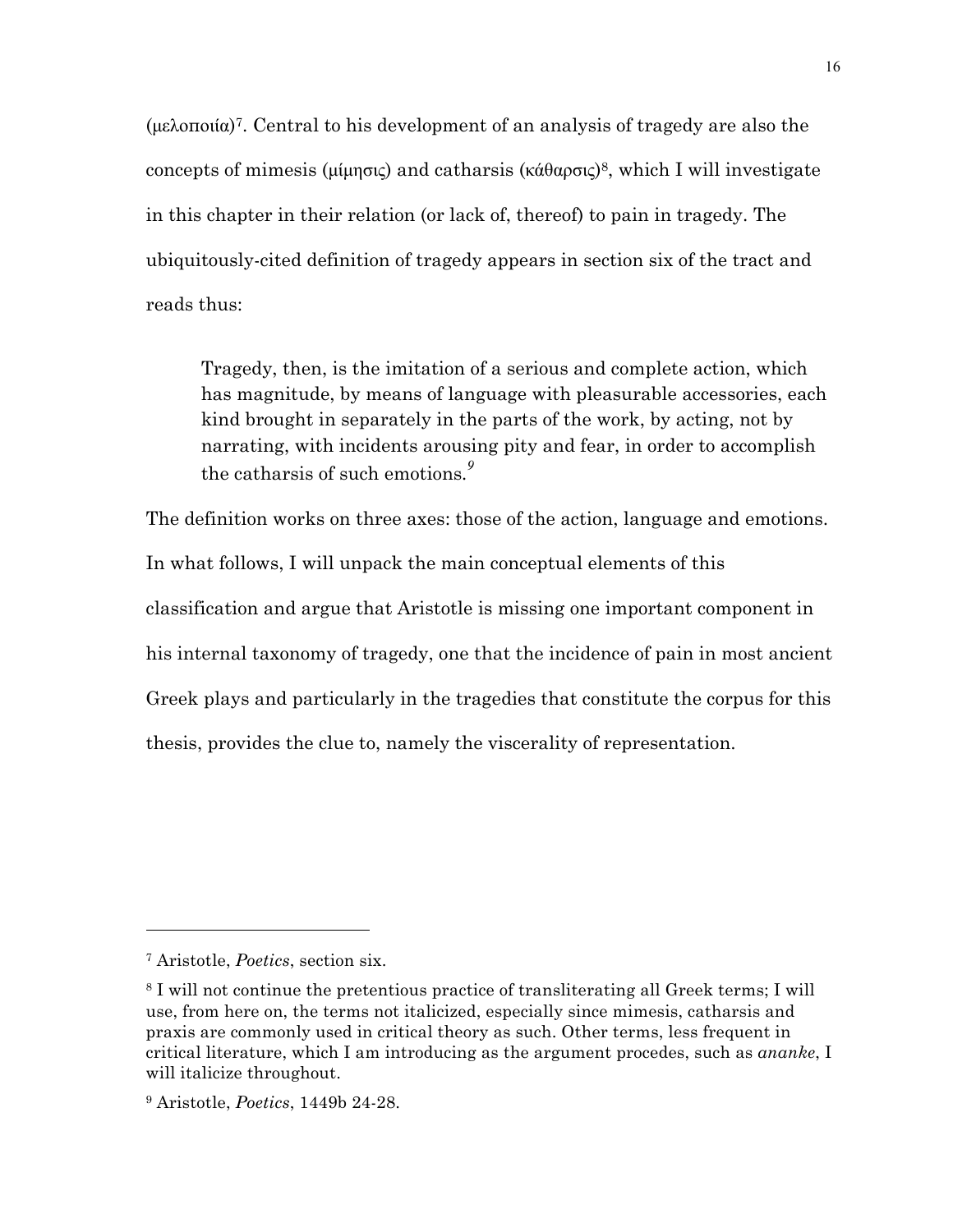#### **1.1 Mimesis, Praxis and Pain**

Mimesis, which is usually rendered in English translations either as "imitation" or "representation," is the first concept I will be dealing with here, since it is central to Aristotle's definition of tragedy. In fact, this is the only concept that expands throughout the whole tract. There is a generalized tendency among Aristotelian scholars<sup>10</sup> to examine the main ideas in the *Poetics* as rooted in the need to respond to Plato's dismissal of poets and their art in the *Republic* and *Laws.* However, there is no textual evidence in the *Poetics* that Aristotle is attempting to counter Plato's dogmatic critique of mimetic poetry. For Plato, as Paul Woodruff explains:

(…) mimesis is often understood to involve deception, and is very often used pejoratively of arts or crafts which Plato considers harmful or at least inferior. When Plato does not use the term pejoratively he uses it as part of a metaphysical theory. Yet neither the pejorative nor the metaphysical use surfaces in the *Poetics*, though most scholars hear echoes of Plato there. What is even more remarkable, Aristotle makes no mention of any differences he may have with Plato's mimesis.11

Aristotle, then, is not concerned with Plato's metaphysical preoccupation with what concerns mimesis. For Plato, especially in Book X of the *Republic*, the work of art imitates things as they appear in the world, while these things

<sup>10</sup> Such as: J. W. H. Atkins, *Literary criticism in antiquity* (Cambridge, 1934) and Richard McKeon, "Literary Criticism and the Concept of Imitation in Antiquity," *Modern Philology* 34 (1936): 1-35.

<sup>11</sup> Paul Woodruff, "Aristotle on Mimēsis," in *Essays on Aristotle's Poetics*, ed. Amélie Rort (Chichester : Princeston University Press, 1992), 75.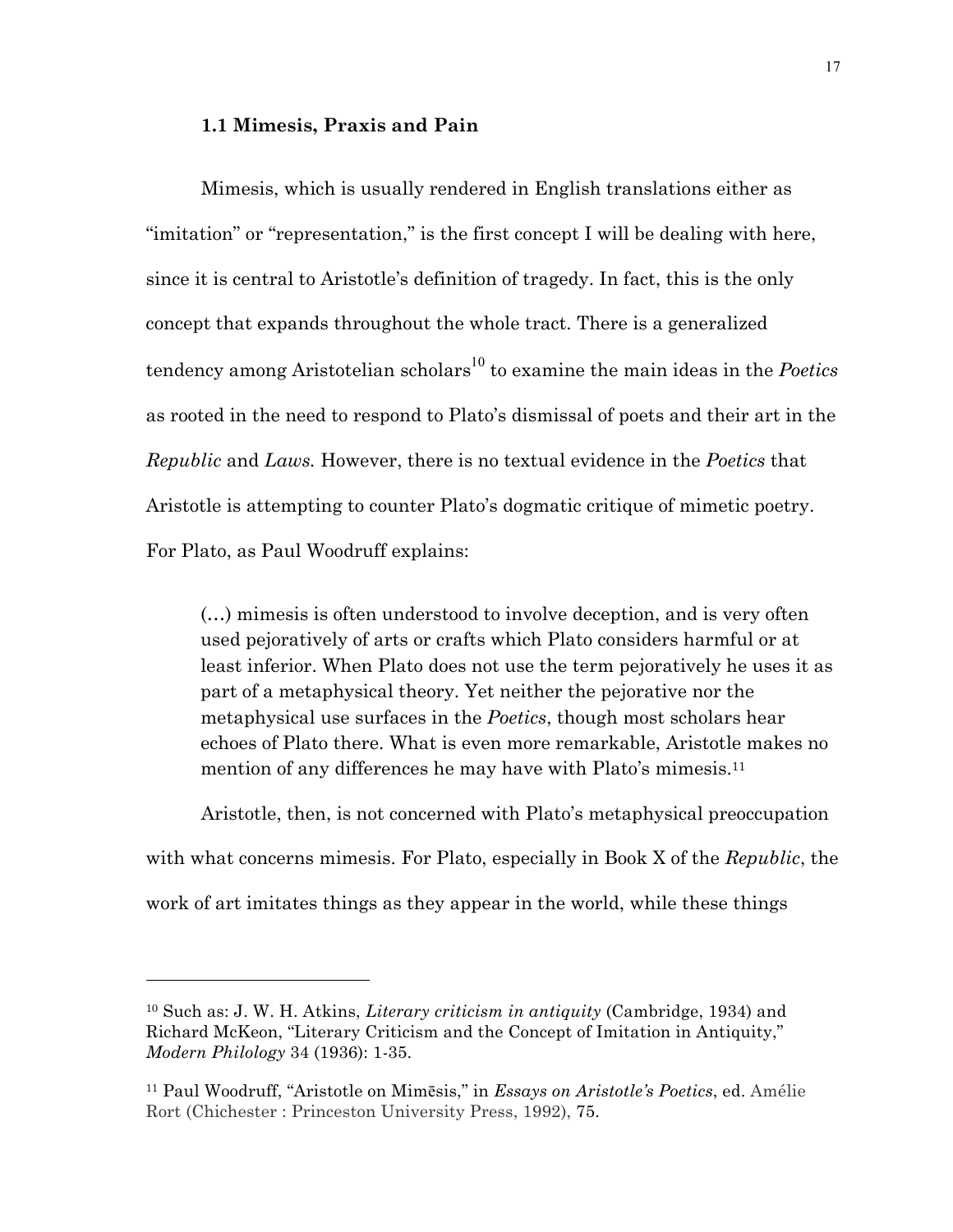themselves are imitations of ideas. This is problematic in Plato's case because it follows that the work of art is twice removed from the world of ideas and, therefore, artists deceive through their mimetic art and should not be entrusted with education in Plato's ideal state, as he claims they are. Paul Ricœur, in the first volume of *Temps et récit*, is correct in noting that, as opposed to Plato's rendition of mimesis, "Aristotle's mimesis has just a single space wherein it is unfolded—human making [*faire*], the arts of composition."12

In order to analyze the use of mimesis in Aristotle's definition of tragedy, I will track it back to the beginning of the treatise. Aristotle uses the term mimesis several times, but he never defines it; instead, the concept's meaning transpires through his contextual use of the term. Its first use, at the outset of the *Poetics*, is the following generalizing statement, where he puts all forms of poetry under the umbrella of mimesis and where he also starts the process of categorization, which will lead to his definition of tragedy:

Epic and the poetry of tragedy, as well as comedy, dithyrambic poetry and most of flute playing and citharaplaying—all together happen to be modes of mimesis; but they differ one from another in three ways: in representing13 either by different means, or in the different objects or in representing not in the same way but in a different manner. For example through both color and form people represent many things, making

<sup>12</sup> Paul Ricœur, *Time and Narrative*, trans. Kathleen McLaughlin and David Pellauer, (Chicago: University of Chicago Press, 1983), 34.

<sup>&</sup>lt;sup>13</sup> I have translated the verbs that are cognates of mimesis by "representing," since "making mimesis" is redundant.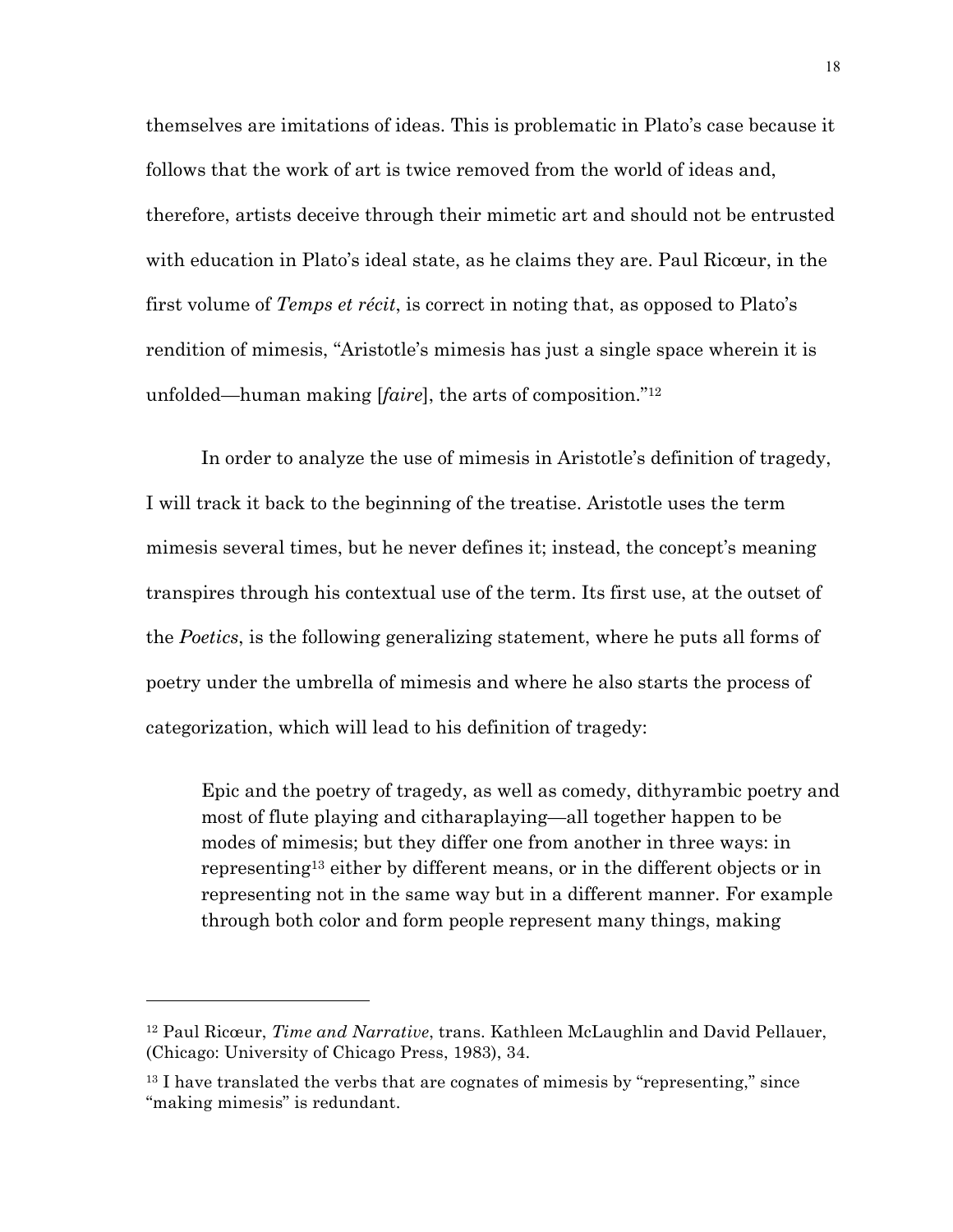likeness of them<sup>14</sup> (some by means of a craft and some through acquaintance), while others by use of the human voice. In this way, in the mentioned arts, they all make representations in rhythm and language and tune, using these means either separately or in combination.<sup>15</sup>

Mimesis, then, has different facets, depending on the means, objects and manner of representation, all of which apply to tragedy and are mentioned in Aristotle's definition; yet mimesis is also a unifying concept. Given the broadness of this enumeration, it is not clear how mimesis is related to craft (τέχνη). Likewise, it is unclear if the making of an object's likeness is related to acquaintance or custom. Here he uses the word συνήθεια, which seems to carry somewhat derisive implied accents, as it suggests a sort of *ingenium* honed through *ars* as opposed to acquired artistry; in Aristotle's assessment, the balance noticeably tilts towards the latter. This is an intriguing point because the relation between craft and nature is facilitated through mimesis, as he argues in *Physics* (199a), where mimesis is a method of intervention when nature is faulty (through the craft of medicine, for example). It is reasonable to postulate, then, that Aristotle builds a system with the aid of the concept of mimesis through which he attempts to cure or at least correct that which is aberrant in nature, such as pain. If, then, representing things through custom, acquaintance, *ingenium* and, by extension, instinct, is a lesser activity than

<sup>&</sup>lt;sup>14</sup> ἀπεικάζω translates, unlike μιμέομαι, as "making a copy in the likeness of something," but also as "imagine". It is related to the noun ἀπείκασµα, which means "copy," "representation". So, if considered hierarchically, the former is one step down on the scale of abstraction.

<sup>15</sup> Aristotle, *Poetics*, 1447a 15-22.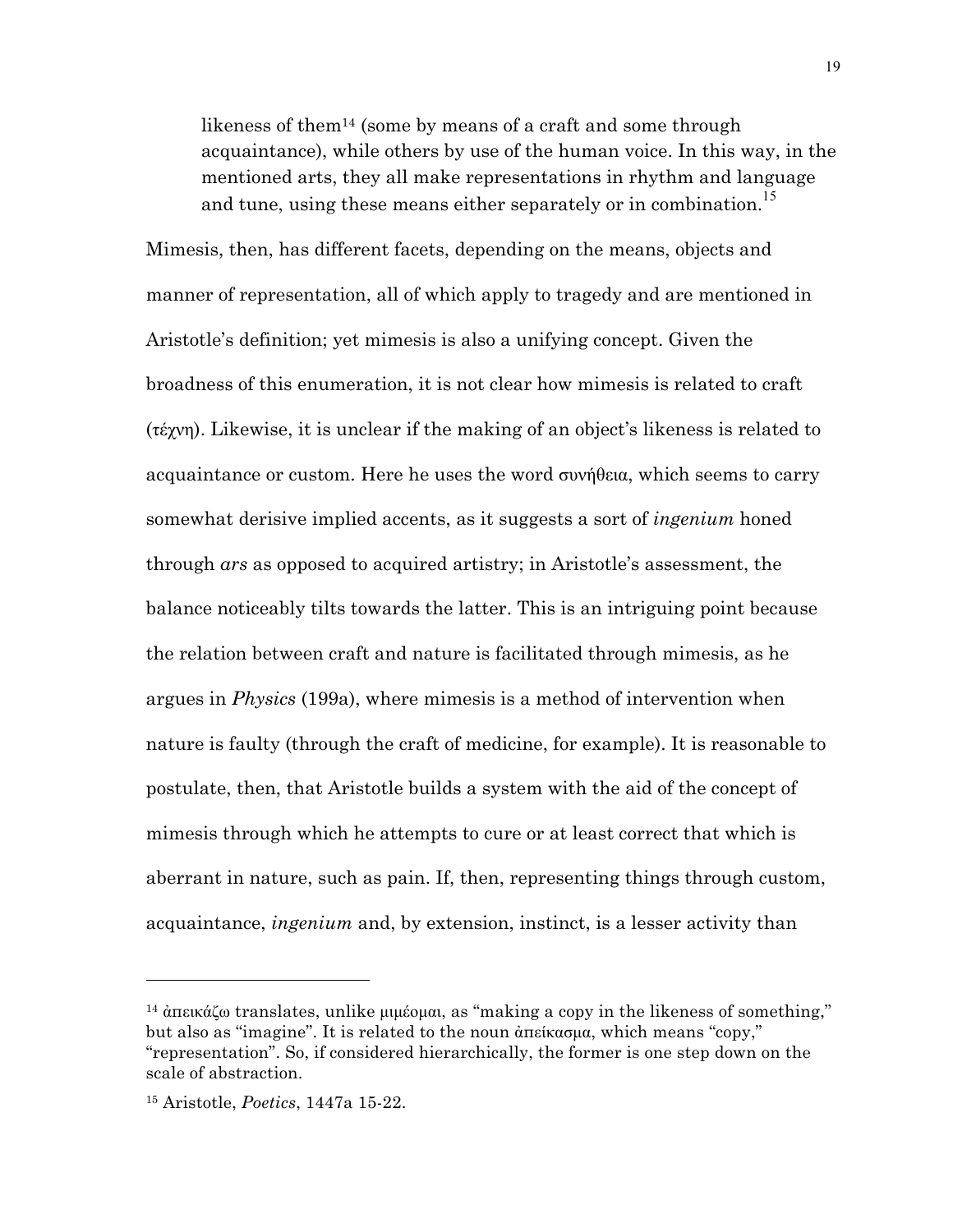representing through craft, tragedy is stripped of a certain type of rawness, which, I believe, is crucial and completely overlooked in most studies concerned with tragedy from Aristotle onwards. So turning towards the notion of pain through the occurrences of which I will show that not everything in tragedy is a construct that aims to explain or resolve, it can be shown that Aristotle's mode of classification misses the point. In what follows, I will take up each of Aristotle's categories and illustrate how in ancient tragedy, especially in the plays I am looking at, pain shakes the ground on which these modes are built and, therefore, the concept of mimesis itself is thus challenged.

#### **1.1.1 Means of Representation**

There are certain arts which use all those means that were mentioned; I am speaking of those such as rhythm and tune and metre, for example dithyrambic and "nomic" poetry and tragedy too and comedy: they differ is that some use all these at once, others use them in succession. These differences between arts, I say, are those that bring mimesis into existence. 16

So rhythm, tune and metre are the means of representation in poetic arts here, but "language with pleasurable accessories, each kind brought in separately in the parts of the work" appears in the definition of tragedy. Hence, while the means employed in mimetic arts in general are the three aforementioned, tragedy hinges on language, which is diversified (or made pleasant) through other modes, by which I infer that language assists in the procurement of

<sup>16</sup> Aristotle, *Poetics*, 1447b 25-28.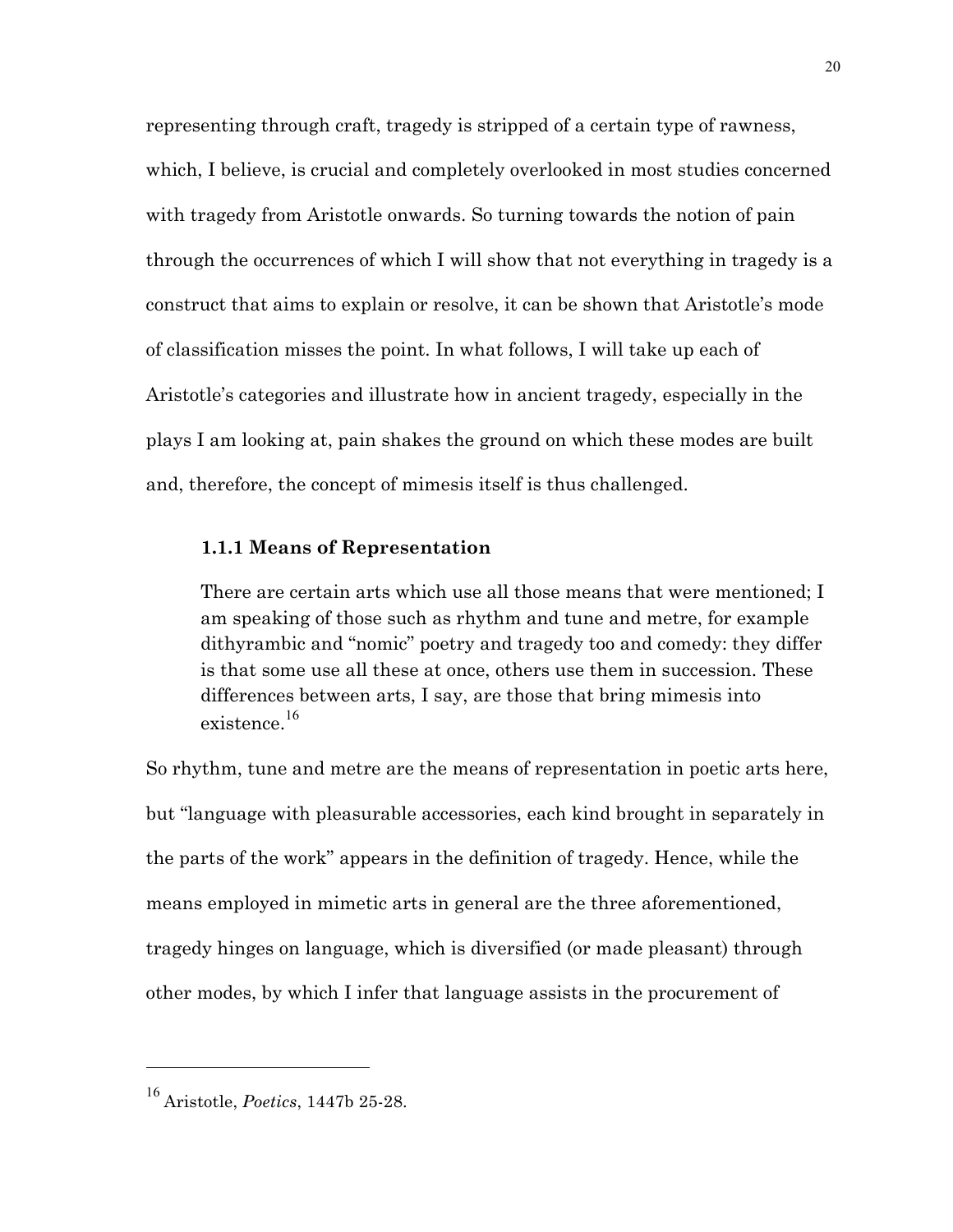aesthetic pleasure rather than serving a purely utilitarian purpose. Following through with the definition, I also deduce that language must be sufficiently detailed in order to convey a range of actions and emotions (although the relevant ones here are pity and fear). However, when examining the incidence of pain in tragedy, it is clear that language is neither complex, not pleasant.

Building towards a theory of pain, Elaine Scarry argues that the experience of pain escapes language, abandoning the victim confused and muted by its incommunicability. Her argument is based on the rightful assertion that language is destroyed by pain: the experience is forceful and words fail as soon as one is exposed to it. It is impossible, according to her, to find a manner of expressing pain that accurately articulates its severity. As Scarry puts it: "physical pain does not simply resist language but actively destroys it, bringing about an immediate reversion to a state anterior to language, to the sounds and cries a human being makes before language is learned."17 Where pain makes an apparition in Greek tragedy, language is used only to suggest, but neither words, nor metre, nor any other mimetic mode get to the core of the experience. Scarry ascribes this mode of experience to an "absolute split between one's sense of one's own reality and the reality of other persons."18 She continues by contending that it is exactly through this divide between language and reality that pain attains the suggestion of the experience's force: "Thus, pain comes

<sup>17</sup> Elaine Scarry, *Body in Pain*, 4.

<sup>18</sup> Ibid.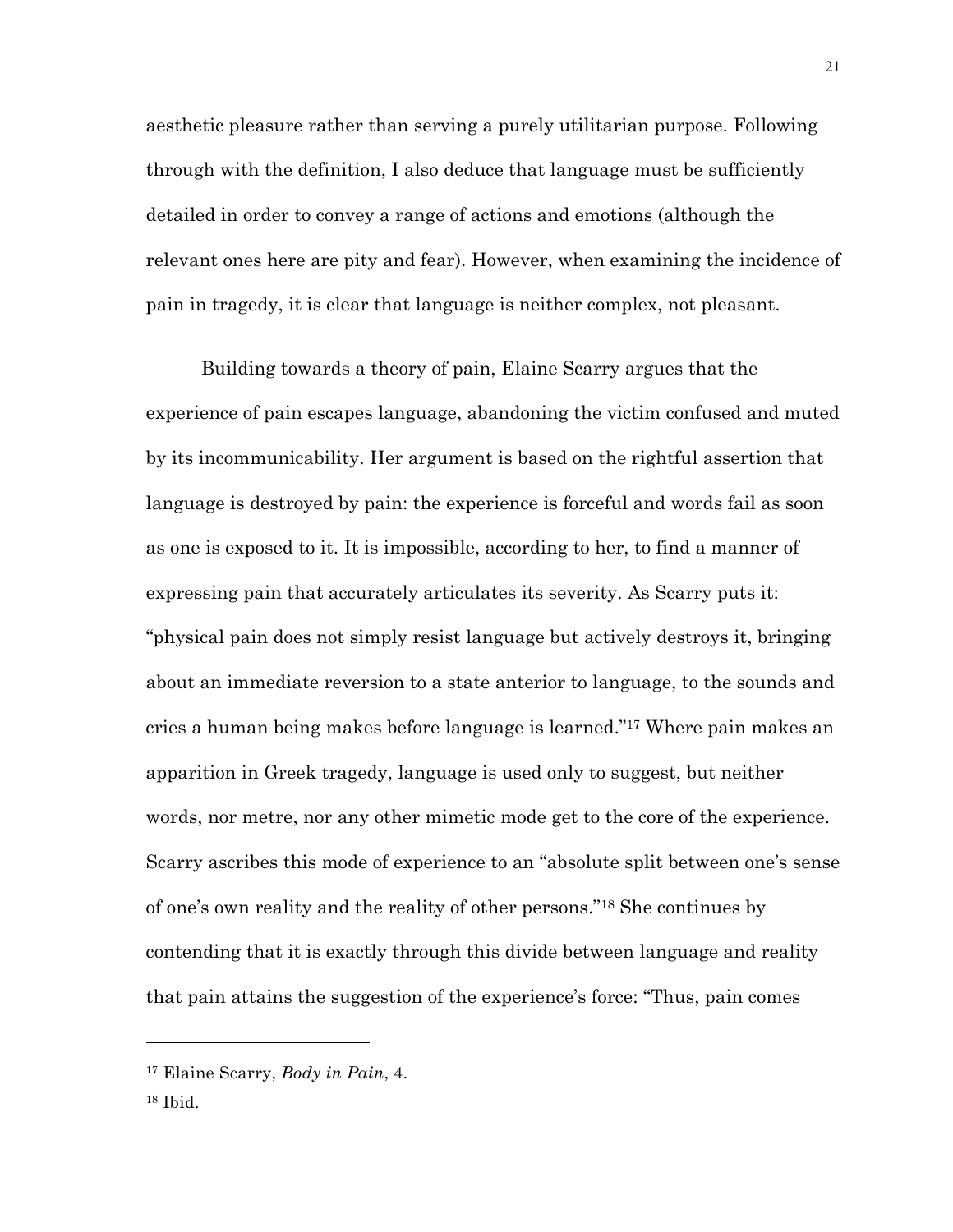unsharably into our midst as at once that which cannot be denied and that which cannot be confirmed. Whatever pain achieves, it achieves in part through its unsharability, and it ensures this unsharability through its resistance to language."19 As immanent and inexorable the experience of pain is, the expression of it is fundamentally contaminated by its essential ineffability. It follows that, where pain is expressed in tragedy, words are often replaced by cries and shrieks, thus language, instead of articulating, is broken down, but still, as I will show in the third chapter of this thesis, manages to perform. There is, then, in the expression of pain, simultaneously the destruction and creation of language, as Scarry goes on to argue.

*Philoctetes*, one of the plays that constitute the focus of the third chapter, is worthy of attention here because it explores physical pain methodically and meticulously, while also placing the suffering subject in an environment and situation that reflect his pain. The context of this play proves that Sophocles was well aware of the potency of pain: all action and the Trojan War itself are halted in order to deal with the agony of a disposed man. The hero, Philoctetes, unlike other heroes in Greek epic and tragedy, such as Odysseus, his antagonist in this play, is neither influential, nor virile, but a frail, suffering man, isolated on the deserted island of Lemnos. When examining the core of this tragedy, one cannot make valid claims about the usage of language with pleasurable

<sup>19</sup> Elaine Scarry, *Body in Pain*, 4.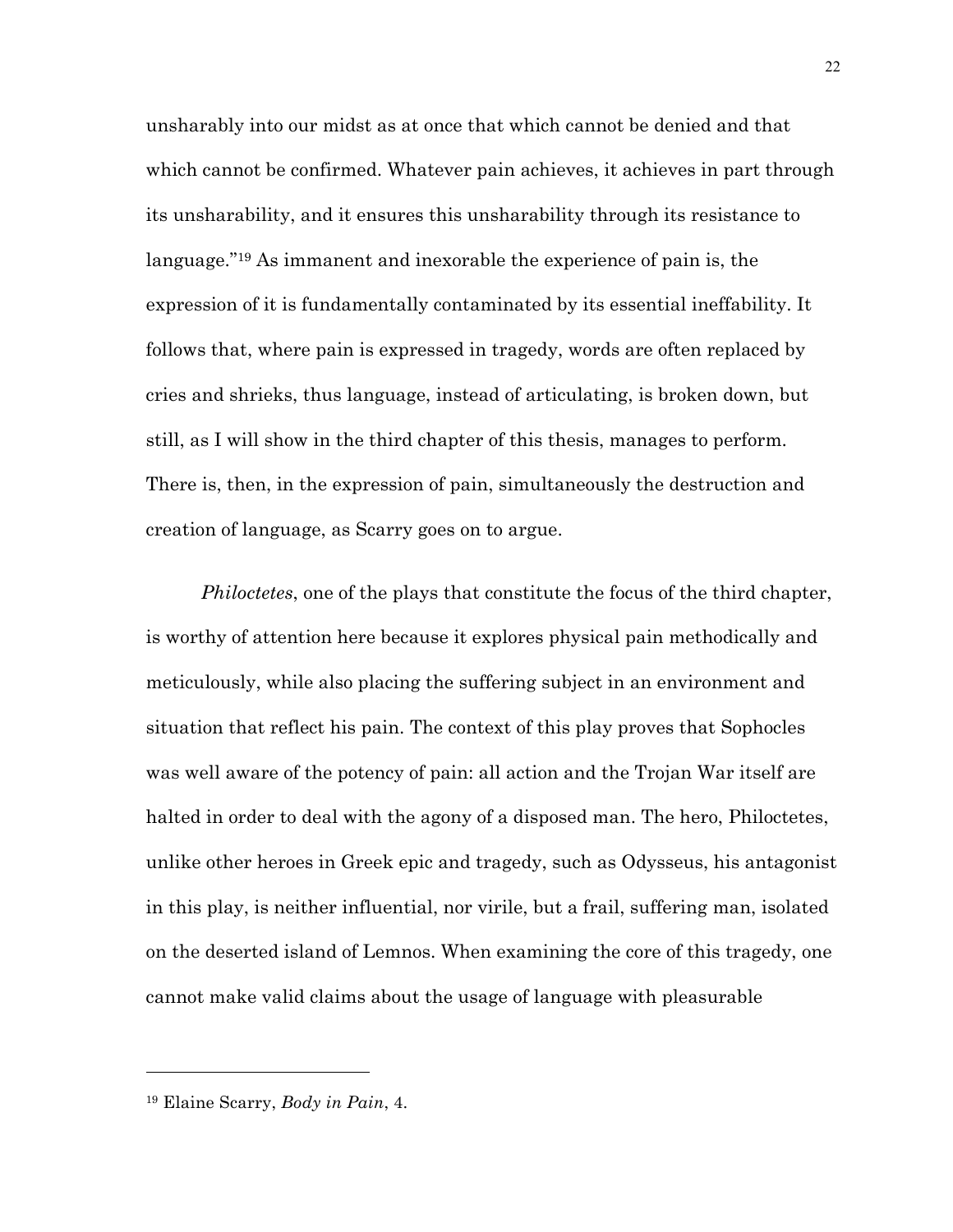accessories. This following exchange between Philoctetes and Neoptolemus, at the end of a long scene of agony, conveys the nauseating disintegration of language and, I think, the point of such a passage in a play is to illustrate the failure of language and the necessity to go beyond it:

**Neoptolemus**: Yes, terrible is the burden of the disease.

**Philoctetes**: Terrible that cannot be spoken! Oh, have pity upon me!<sup>20</sup> What else can more clearly demonstrate the failure of Aristotle's mimetic model of expression through language that this last line uttered by the suffering hero: "δεινὸν γὰρ οὐδὲ ῥητόν" (terrible that cannot be spoken)? Philoctetes experiences a complete disconnection from any cognitive process that could help him explain or narrate his experience. The young Neoptolemus is forced, thus, to remain outside of the suffering, in spite of trying to access it through understanding, and that causes an extreme alienation between the sufferer and anyone who could offer compassion (which means, literally, to suffer with). In *Philoctetes*, the episodes in which Philoctetes is in extreme pain are most vivid, but they do not advance the plot in any way. A limit of both language and sentience is reached here, through the gradual intensification of pain, the breakdown of language into cries and groans and, finally, as Philoctetes faints, the cessation of sentience and language. I return to the analysis of the whole scene of which

<sup>&</sup>lt;sup>20</sup> This fragment from Philoctetes is in my own translation, but the subsequent ones are from Aeschylus, *The Women of Trachis and Philoctetes*, trans. Robert Torrance. (Boston: Houghton Mifflin),1966. 754-756.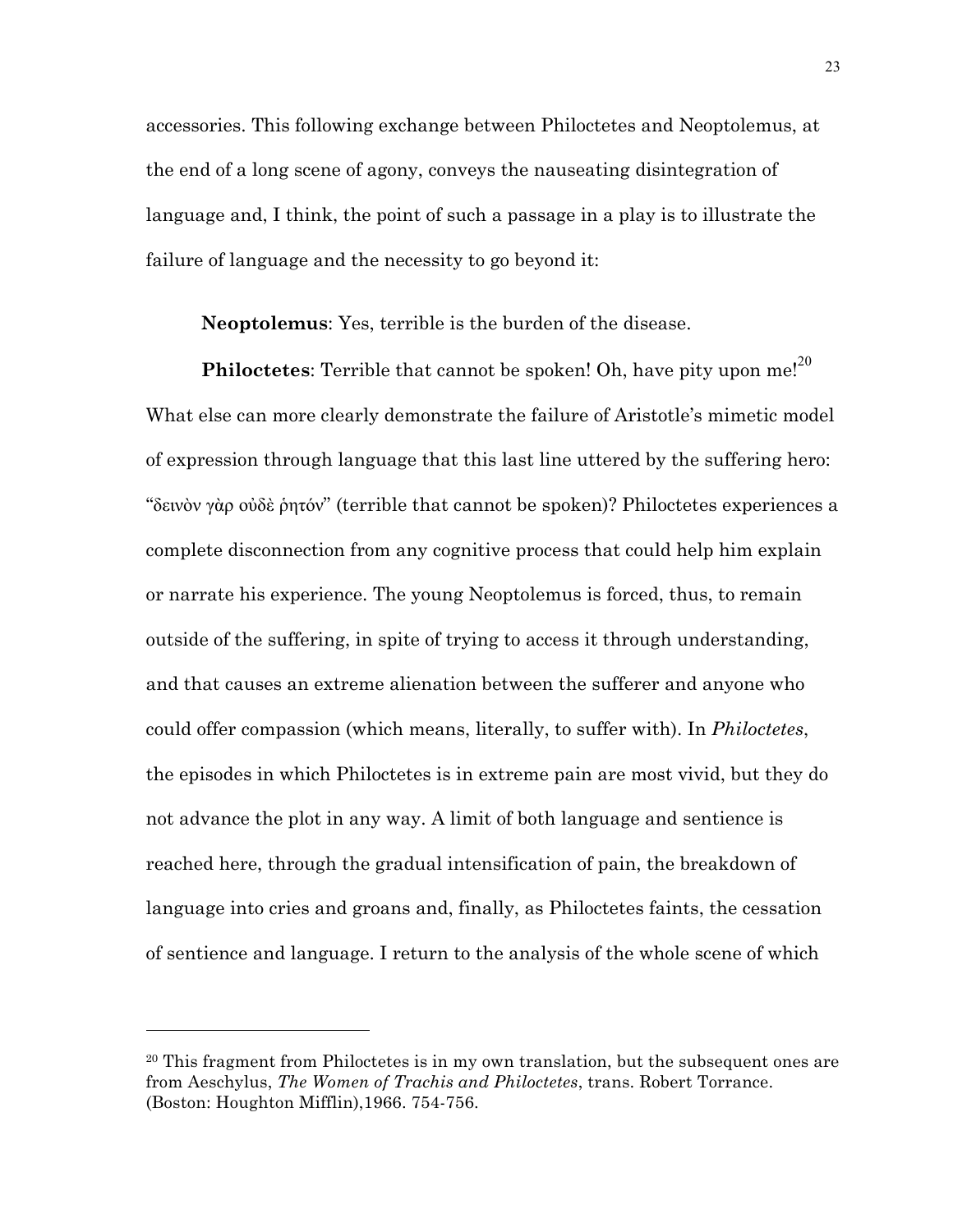the above-quoted lines are part of in the third chapter, when I investigate pain in light of the experience of limit. For the time being, it has been established that Aristotle's concept of mimesis does not stand its ground in what concerns the means of representation when faced with the occurrence of pain. The following axis of investigation follows Aristotle's next piece in the construction of a concept of mimesis, namely the things that are being represented.

#### **1.1.2 Objects of Representation: Actions and Characters.**

Since the things being represented by the imitators are actions, it is necessary for the agents to be either good men or inferior, since, nearly always, characters are made unique, for all differ in character through vice and virtue, therefore they are either better than us or inferior in such wise. It is the same with painters. $^{21}$ 

Praxis appears as the first element of the definition of tragedy and here, in this more general account of mimetic arts, it seems to be the precursor of plot or, as Ricœur calls it, the *definiens* Aristotle substitutes for the *definiendum.*<sup>22</sup> This element is of great importance for Aristotle, since he focuses on it almost exclusively from section seven until the twenty-sixth. Ricoeur goes as much as to advance the idea that *muthos* is the core of tragedy and of mimesis:

This quasi-identification is warranted first by placing the six parts into a hierarchy that gives priority to the what or object of representation (plot, characters, thought) in relation to the by which or means (language and melody) and the how or mode (the spectacle); then by a second

<sup>21</sup> Aristotle, *Poetics*, 1448a 1-5.

<sup>22</sup> Ricœur, *Time and Narrative,* 34.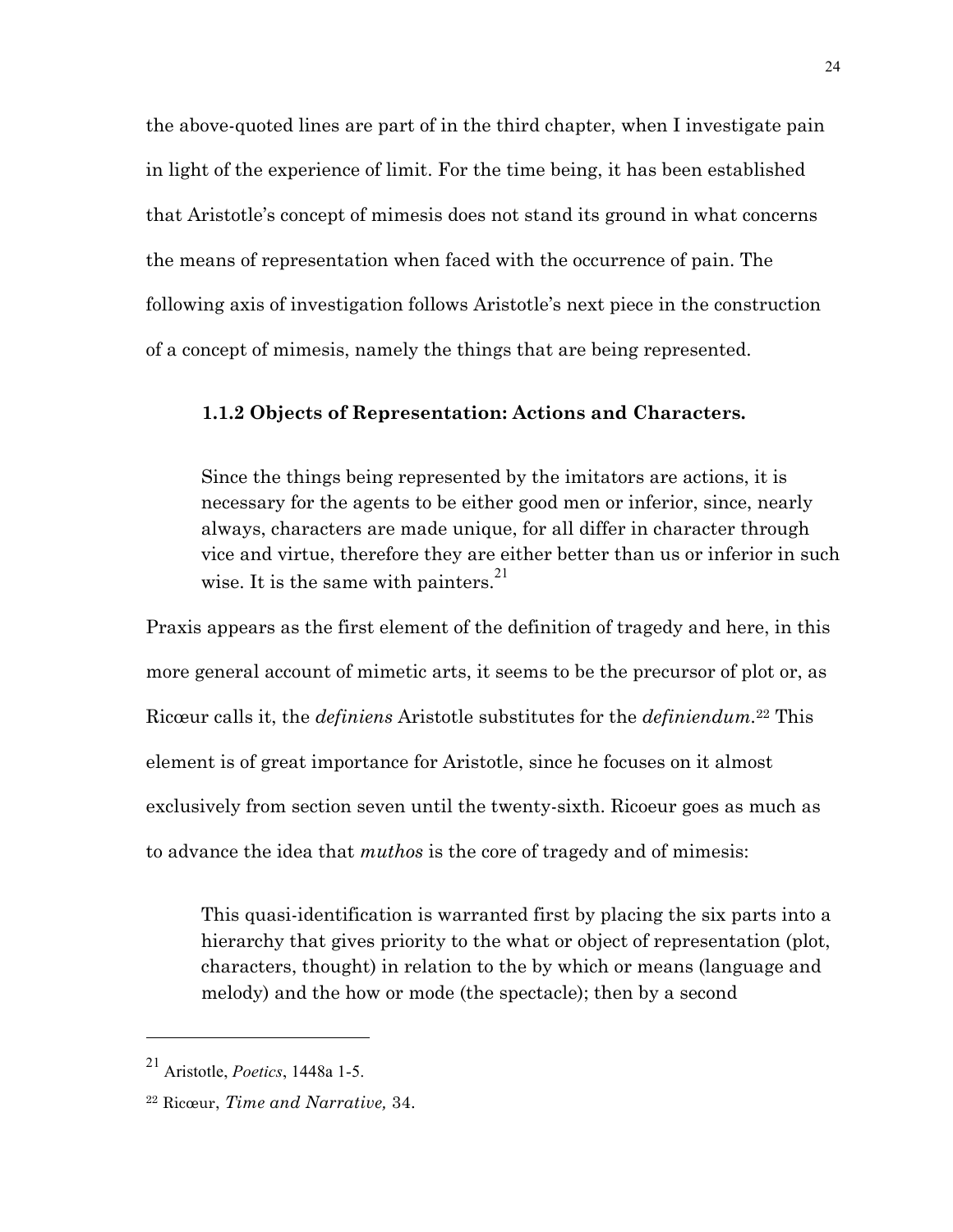hierarchization internal to the what that sets the action above the characters and the thought. (…) At the conclusion of this double hierarchization, the plot appears as the first principle, the end, the purpose, and, if we may say so, the soul of tragedy.23

He further argues that the contention that mimesis is first and foremost defined through *muthos*, as persuasive as it may seem, is not to be taken too far and he is right in noting that in the *Poetics* there is no evidence that would support this claim, in spite of the length of Aristotle's commentary on plot and its elements. Praxis, when looked at through the lens of emplotment in tragedy, is a construct of an action. As Kosman articulates it, "the medium of the mimesis of action is itself an action"24—so an action twice removed. Dramatic art, then, is defined through the construct of the mimesis of action. The kind of action that is represented in drama (serious and complete) is secondary to this claim. From here follows that to talk about pain in dramatic form is to talk about an unrepresentable non-action, which somehow still makes its way in Greek tragedy. This—Aristotle does not take into account. Representing pain in the mimetic way that Aristotle proposes, as the action of an action—therefore acting what pain looks like, through actions, shrieks, words, etc., is at least unsatisfactory. Rather, what happens in a theatrical production is the recreation *in the moment*, with the help of a construct, of a particular instant. Inserting pain into this section of Aristotle's model is again problematic because

<sup>23</sup> Ricœur, *Time and Narrative,* 34.

<sup>24</sup> Aryeh Kosman, "Acting: Drama as the Mimesis of Praxis," in *Essays on Aristotle's Poetics*, ed. Amélie Rort (Chichester : Princeston University Press, 1992), 58.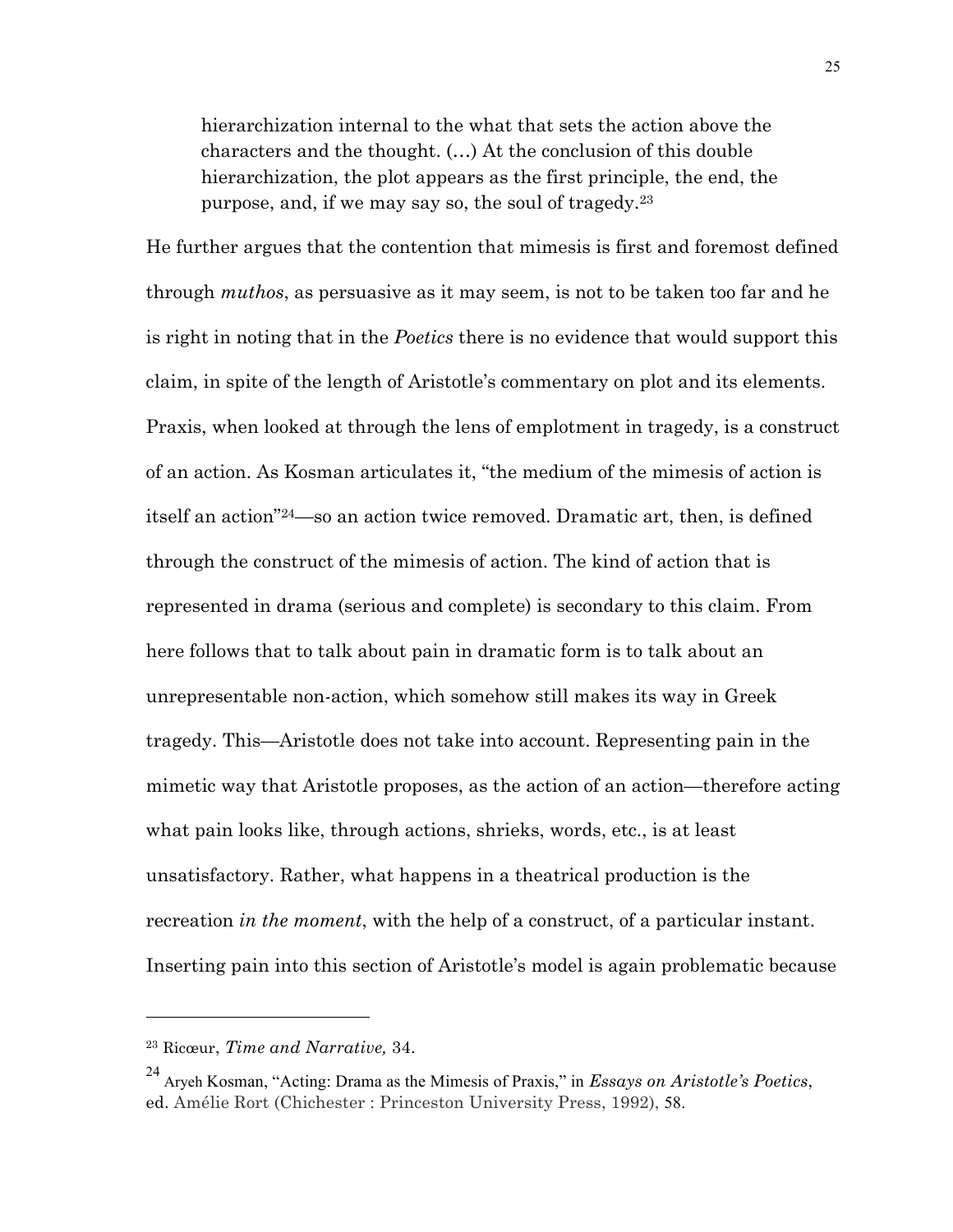to represent pain on Aristotle's terms can be read as an attempt at taming pain. Reliance on mimetic mechanics to give pain shape in tragedy would result in plotting the actions that are projected onto pain—so we are thrice removed from the pain itself: by the fact that pain happens to someone who is a character written by a poet and acted by an actor, but also through language and the medium. Rather, after an examination of pain in tragedy, it appears that when pain is not performed, it is approximated, either by the employment of images, such as the objects that represent agents of pain. For example, the chains in *Prometheus Bound*, the cloak in *Trachiniae* or even the wound or body part itself in Philoctetes are good examples of approximation in relation to external objects. This can also be done through the temporal, spatial, sensory or affective dimensions. These terms, however, only approximate, through a process that Scary calls analogical substantiation<sup>25</sup>, where the pain felt by the sufferer is projected onto something else—an object external to the sensation itself. An example that is easy to comprehend is that of the knife cutting through the skin: the pain is attributed to the object that inflicts it, but pain is in the body, not in the knife.

The process of mimesis through action is removed from the core of pain also because the characters are the ones doing the action that gets represented in drama. However, as in the above-quoted excerpt from *Philoctetes*, it is clear

<sup>25</sup> Scarry, *Body in Pain*, 14.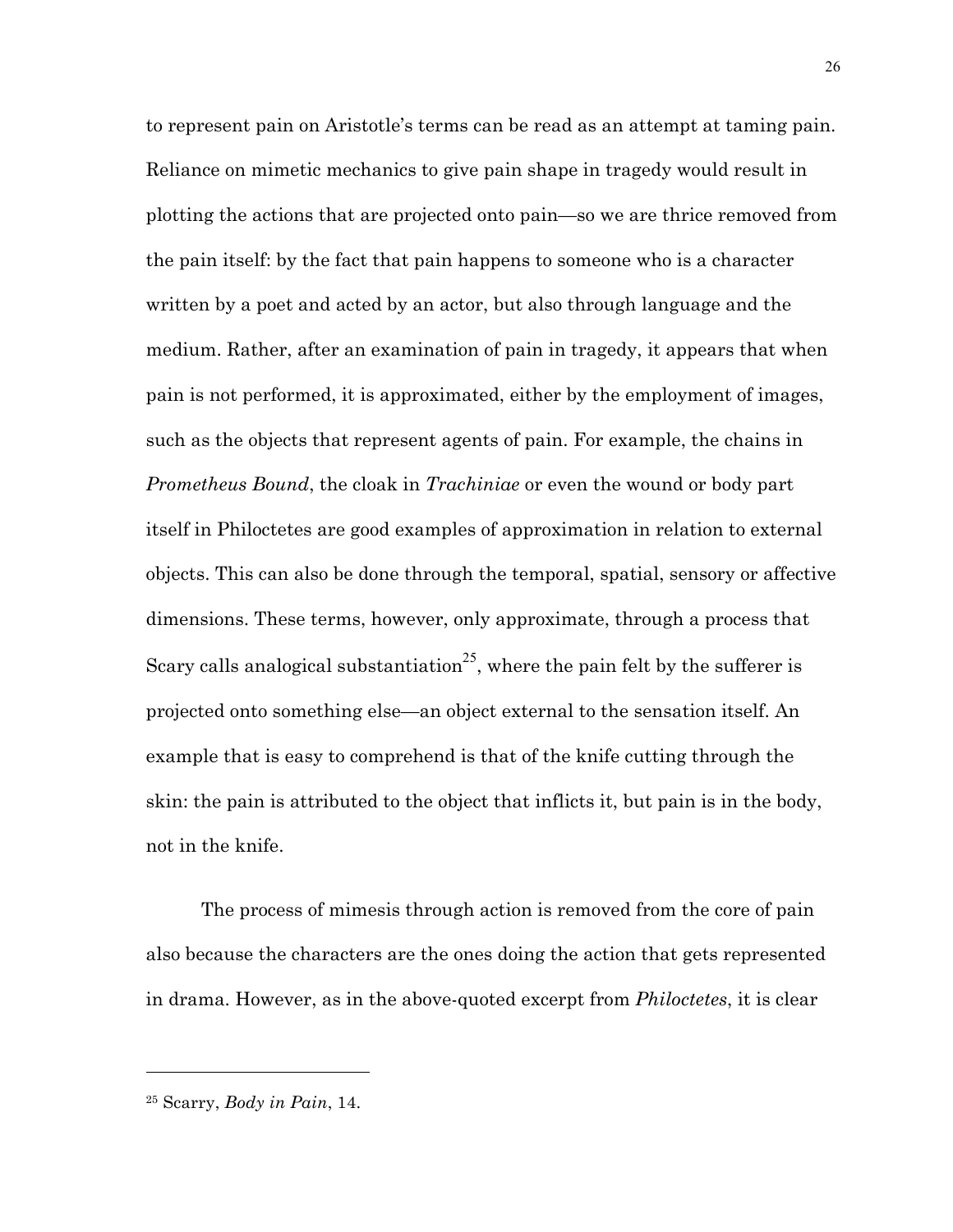that the main character is in no capacity to participate in a praxis of any kind he is completely devoid of agency when he is immersed in suffering. What is relevant and what tragic poets seem to have understood is not the construct of plot that traps action as in a mesh, in order to represent it, after steamrolling it, on stage, for a public that is waiting to feel the emotions and go through a process of purgation, but rather the immediacy of being immersed in a state and the incapacitating intensity of that state. Pain in tragedy has the opposite effect of the positivist mimetic action, build through action, plot and pleasant language, as Aristotle's definition premises.

Aristotle's insistence on good versus inferior character demonstrates that there are, in fact, traces of Plato's influence in his theory of poetic arts. In tragedy, in the presence of pain, the good/bad dichotomy is obliterated and the characters' bearings are consistent and independent of the nature of his character or of his previous actions. It is the case, for example, of proud and revengeful Ajax, whose misfortune is as actual as that of a worthier hero would have been.

The remaining constituent of Aristotle's system of mimesis, namely manner, is subordinated to and contingent on the previous elements, language and action.

#### **1.1.3 Manner of Representation**

A third difference in these arts is the manner in which one may represent each of these objects. For in representing the same objects by the same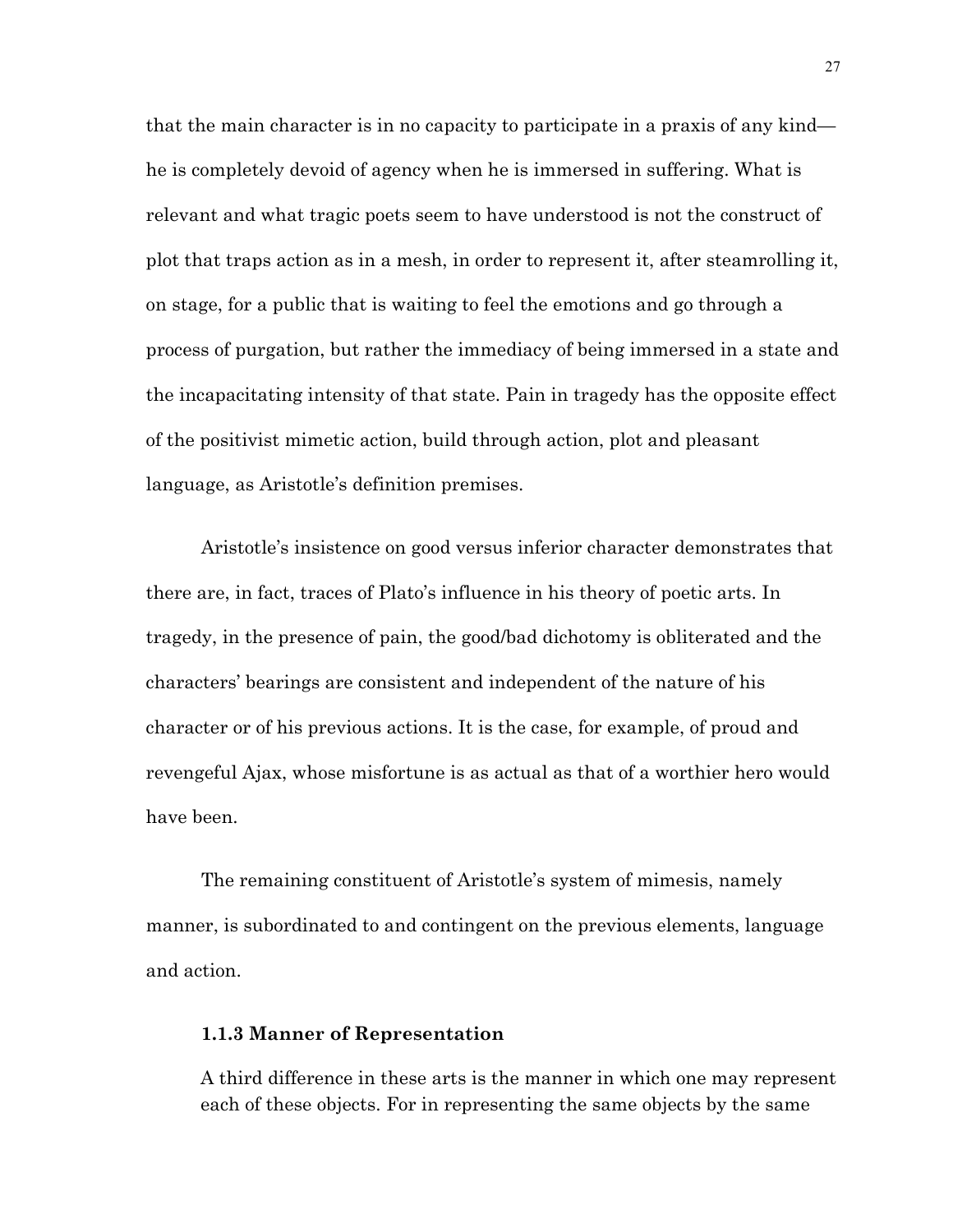means it is possible to report at one moment by narrative and at another by assuming a character, as Homer does, or by executing things as they are throughout, without change, or else the imitators may act out all things as though they were executing them.<sup>26</sup>

The important notion here is that the focus is shifted from the representation itself to the things doing the representing; the kind of mimetic art used for this purpose is not specified, so it follows that this can be applied to all poetic arts. The author, then, can either narrate the action, or use indirect speech, or he can act out the characters himself. This mode of mimesis is relevant for the problematisation of pain because it takes into consideration the relation between author and character, although, as Ricœur notes, since for Aristotle character is subordinated to action<sup>27</sup>, mimesis is a representation of the action of characters. This idea is at the core of many attempts to argue that Aristotle aims, by looking at mimesis as pure imitation, to develop a theory of realism. The work of the author is to represent by reporting  $(\hat{\alpha} \pi \alpha \gamma \gamma \hat{\alpha})$ , regardless of whether this act is carried out in dramatic or epic form. Although pain resists language and accurate representation, it still does appear in tragedy and in literature, which shows that its fictionalisation is significant. By metaphoric approximation, pain is nevertheless represented outside of the body; the purpose that it serves in tragedy is still to be discussed, but this last mode of mimesis in the *Poetics* is, I think, one that does not collapse when put to trial.

<sup>26</sup> Aristotle, *Poetics*, 1448a 20-25.

<sup>27</sup> Ricœur, *Time and Narrative,* 37.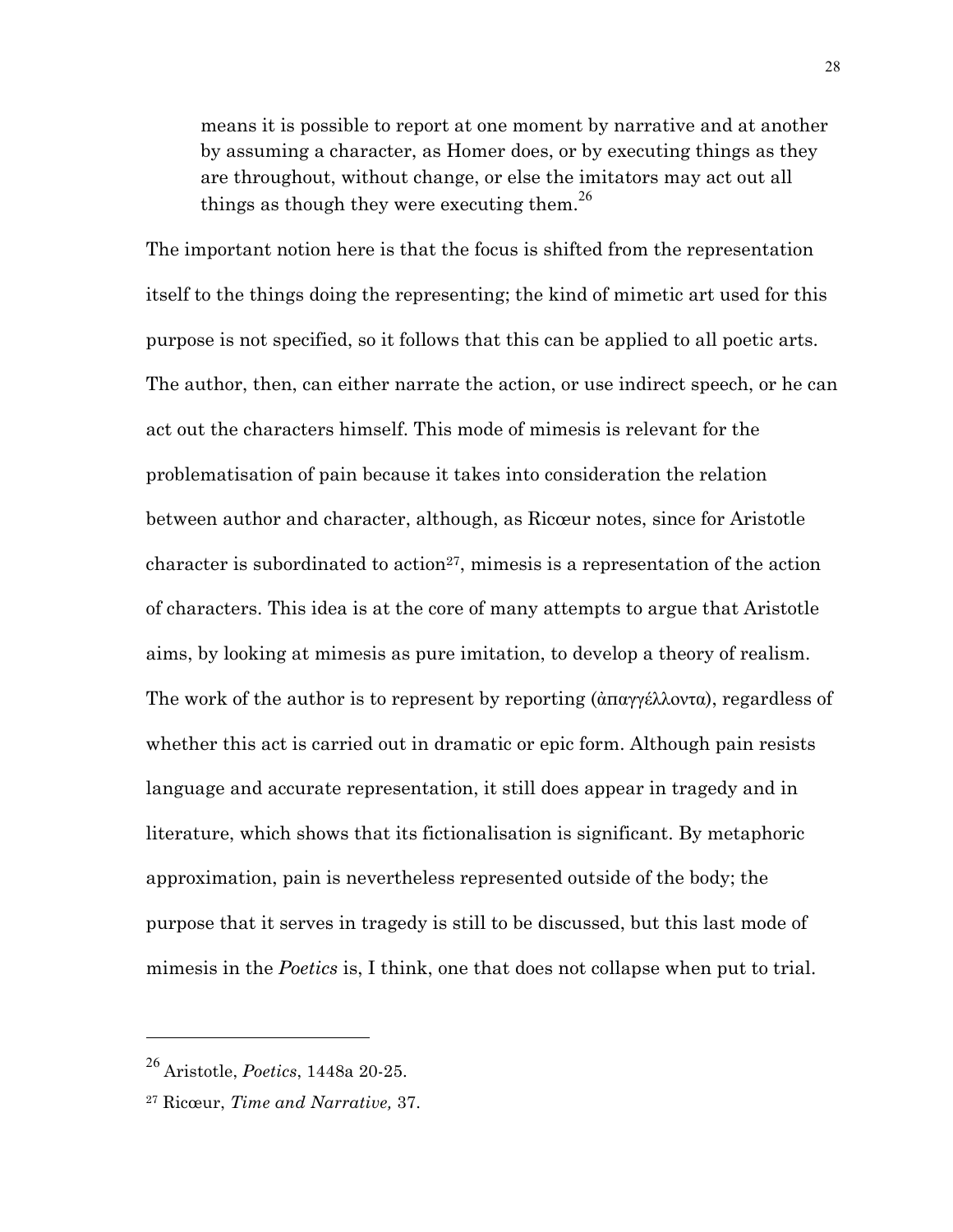The author is the agent of mimesis and it is through him that one can have access to the fictional world of the characters and, consequently, to their pain. It is important to remember this when attempting to analyze such concepts as suffering and physical pain since, in the larger context of these plays, there is a possibility that the author is manipulating a character's suffering in order to serve a different purpose other than an internal one.

### **1.2 Emotions and Catharsis**

In Aristotle's definition of tragedy, emotions must be induced in a safe way (through mimesis rather than through real experience) and, because of this, the cathartic relief might make the spectators into better people. The discussion, then, moves from action, characters and the author to the spectator:

However, since (tragedy is the) mimesis not only of a complete action but also (of incidents arousing) fear and pity, and these have the greatest effect on the mind when they happen without control and in consequence of one other (as an effect); for there is more marvel in them than if they happened by accident or by chance...<sup>28</sup>

The mimesis of action is responsible for catharsis (whether Aristotle means by this term "purgation" or something else is not clear, but the literature on it does tend to imply a purification of some type). The terms ἐλέος and φόβος appear in the definition of tragedy as well and they have been translated as pity and, respectively, fear or terror. It is not clear how exactly pity and fear would

<sup>28</sup> Aristotle, *Poetics*, 1452a 1-5.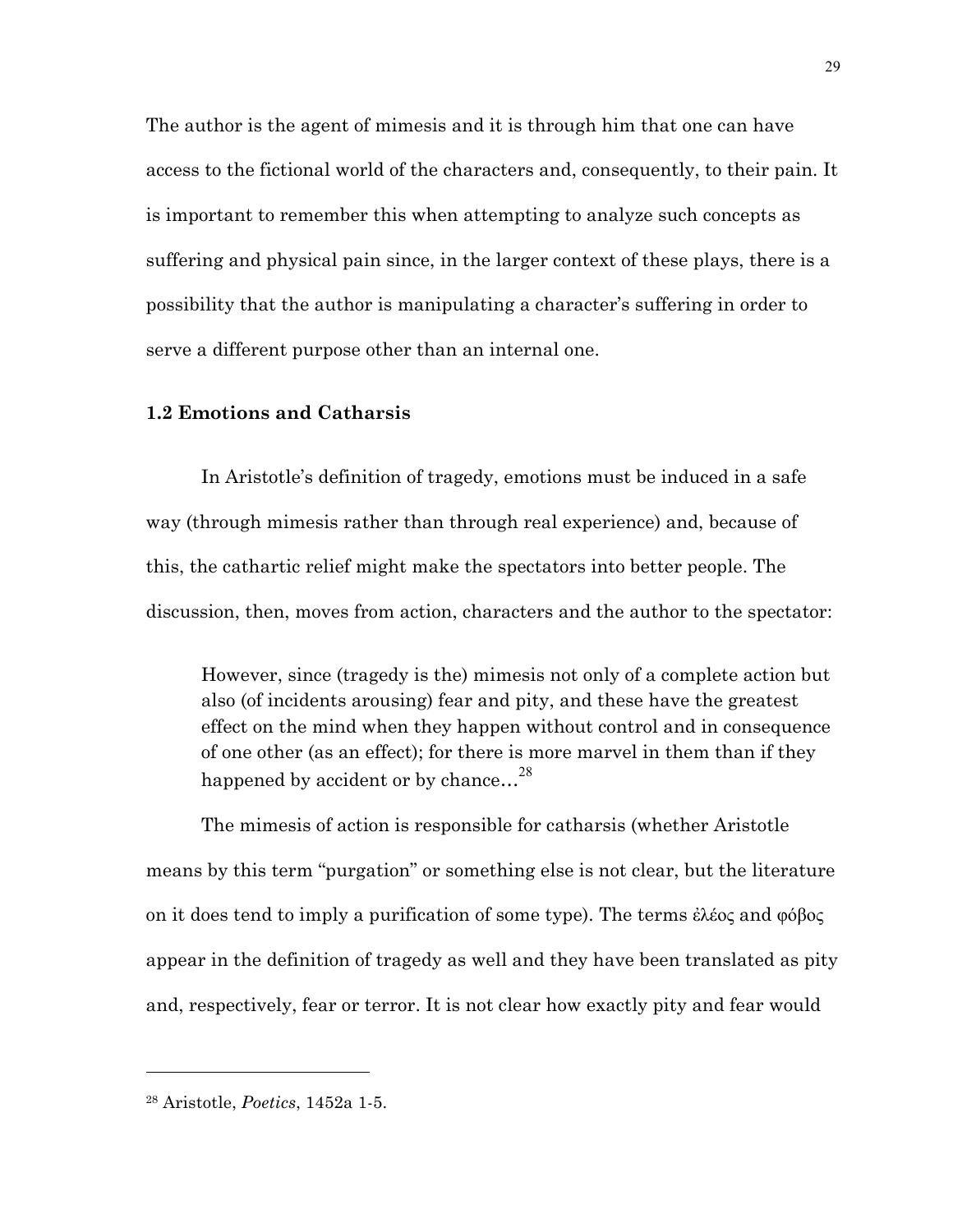bring about catharsis, but it seems that Aristotle knows in detail the workings of the spectators' minds, although these mechanisms are not linked with the emotions themselves, but, once again, with the plot.

The idea of a pleasurable catharsis is an unlikely one, while catharsis as education through exposure to tragic events that arouse pity and fear in the spectators is also problematic, for what would the audience gain in education by being, for instance, exposed to the sufferings of a man whose disease is contacted by mischance and who is being manipulated by a cunning politician who is trying to steal his only possession of value, his bow? Jacob Bernays, for example, in his famous nineteenth century work *Fundamentals of Aristotle's Lost Essay on the "Effect of Tragedy"* explains catharsis either as a religious purification, resulting in an extatic state, or as medical purgation.<sup>29</sup> Martha Naussbaum advances another influential (and cognitivist) interpretation of catharsis, arguing that catharsis, although it involves emotion, is in fact part of a process of "ethical investigation"<sup>30</sup>. Cynthia Freeland explains this cognitive process that applies to the spectator: "when the audience responds to the depicted events of a play with the emotions of pity and fear, they think and learn, and they come to draw appropriate judgements concerning the moral

<sup>29</sup> Jacob Bernays, "On Catharsis," from 'Fundamentals of Aristotle's Lost Essay on the "Effect of Tragedy",' in American Images, vol. 61, no. 3 (Baltimore: The John Hopkins University Press, 2004), 319-341.

<sup>30</sup> Martha C. Nussbaum, "Tragedy and Self-Suficiency: Plato and Aristotle on Fear and Pity," in *Essays on Aristotle's Poetics,* ed. Amélie Rorthy, (Princeton: Princeton University Press, 1992), 261-290.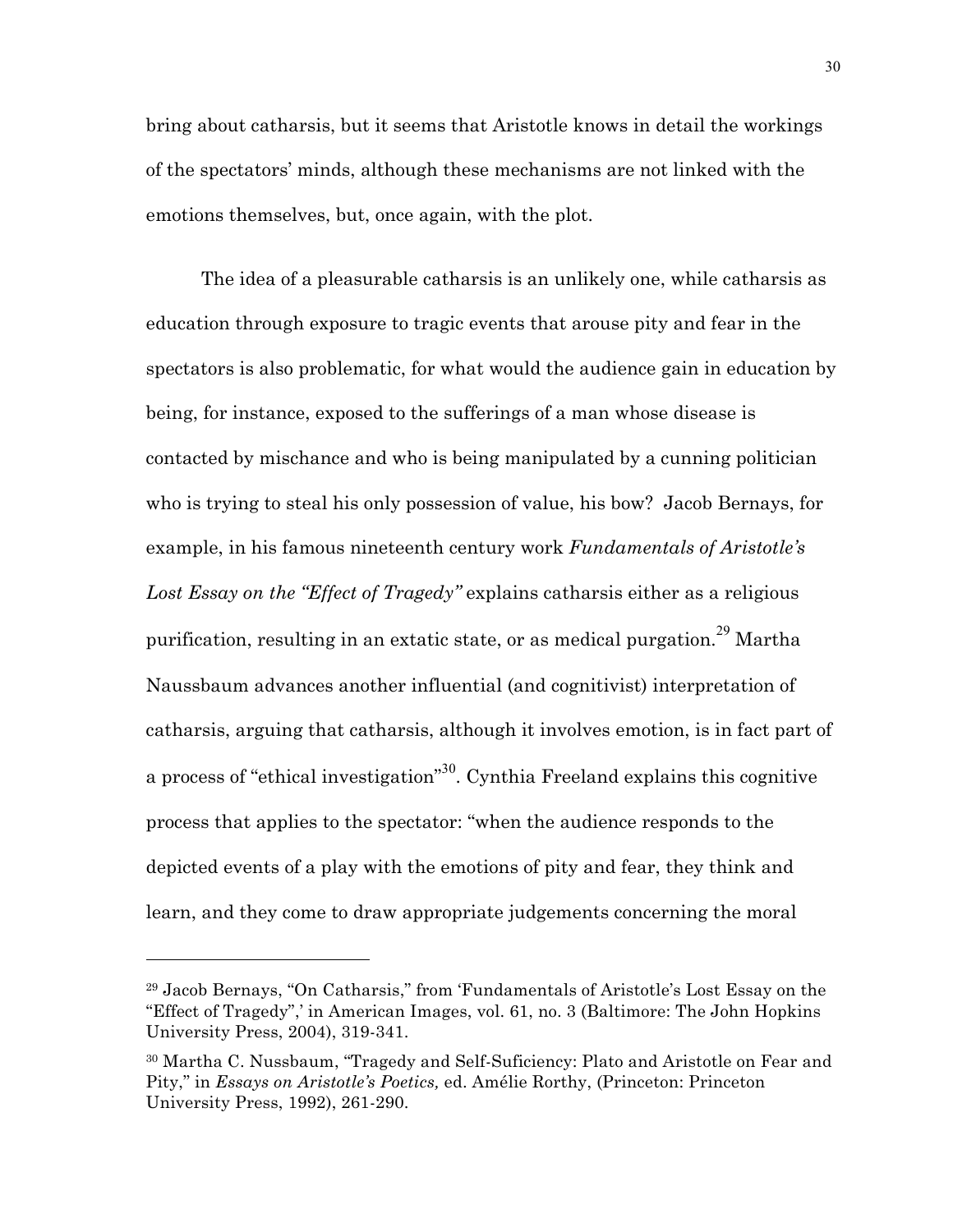issues and and problems represented in the play."<sup>31</sup> Jonathan Lear, on the other hand, provides the following alternative of interpretation:

It is this experience of the tragic emotions in an appropriately inappropriate environment which, I think, helps to explain out the experience of relief in the theatre. We imaginatively live life to the full, but we risk nothing. The relief is thus not that of releasing pent-up emotions *per se*, it is the relief of releasing these emotions in a safe environment.32

It is not certain whether the Greeks thought of tragedy in these terms or if they felt the relief that Lear is writing about. It can be argued that the experience of the religious festivals, Lenaia and Dionysia, during which the plays were performed, created a certain kind of euphoria and it seems that all actions around the plays and the performances themselves were highly ritualized. Pity and fear by themselves do not seem to constitute the pent-up emotions that need to be released in a controlled environment. Pity is a tame, processed emotion, while fear can be of many kinds and Aristotle does not specify which one he refers to here. What is clear, however, is that Aristotle does not believe in the immediacy of the actions that arouse emotions; for him, emotions are contingent on surprise and sequencing. This is once more problematic when looking at the occurrence of pain. In the excerpt from Philoctetes that I used as

<sup>31</sup> Cynthia A. Freeland, "Plot Immitates Action: Aesthetic Evaluation and Moral Realism in Aristotle's *Poetics,"* in *Essays on Aristotle's Poetics,* ed. Amélie Rorthy, (Princeton: Princeton University Press, 1992), 111-132.

<sup>32</sup> Jonathan Lear, "Katharsis," in in *Essays on Aristotle's Poetics*, ed. Amélie Rort (Princeton : Princeston University Press, 1992), 334.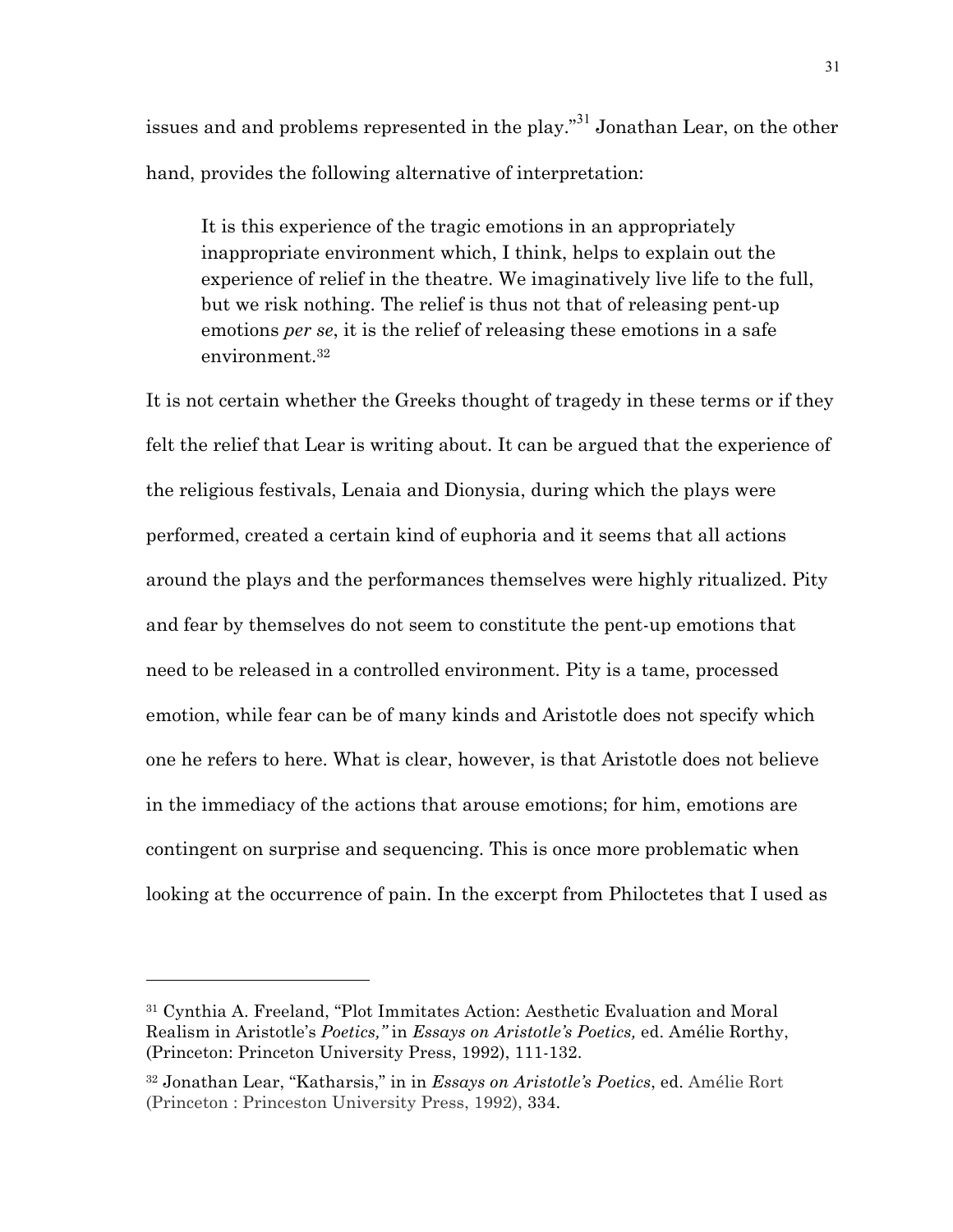an example above, pain comes and goes unexpectedly, but in no specific order or sequence. It is also impossible to know what exactly a spectator feels when exposed to an enactment of a crisis such as Philoctetes'. It is reasonable, therefore, to postulate that explaining the presence of pain in tragedy through catharsis as purgation, relief or education is an attempt to medicate or hide it, which is to do injustice to the author, the play and to the spectator as well.

## **1.3. Mimesis as the Analgesic Principle**

In the *Poetics*, Aristotle's work is that of classifying, explaining, taming through logic and the victim is, in the extant part of the tract, tragedy; comedy did not escape his scrutiny either, but the section dedicated to it has vanished. For Aristotle, mimesis is what happens naturally and it is what differentiates men from animals. Before the categorization of poetic mimesis, he explains:

People have an innate aptitude for representation from childhood, and in this respect, they differ from other animals in being much more able to imitate and learn from the first experiences by representing things and also to find pleasure in the representations all things.<sup>33</sup>

Therefore, mimesis is Aristotle's representational lens—that through which men must pass in order to attain their place in the hierarchy of nature. Not only is mimesis necessary and inherent, since men are born with the instinct of representing, but everything in nature can be represented, since (here) it is a learning tool for children. So the spectrum of representation is limitless, but the

<sup>33</sup> Aristotle, *Poetics*, 1448b 6-9.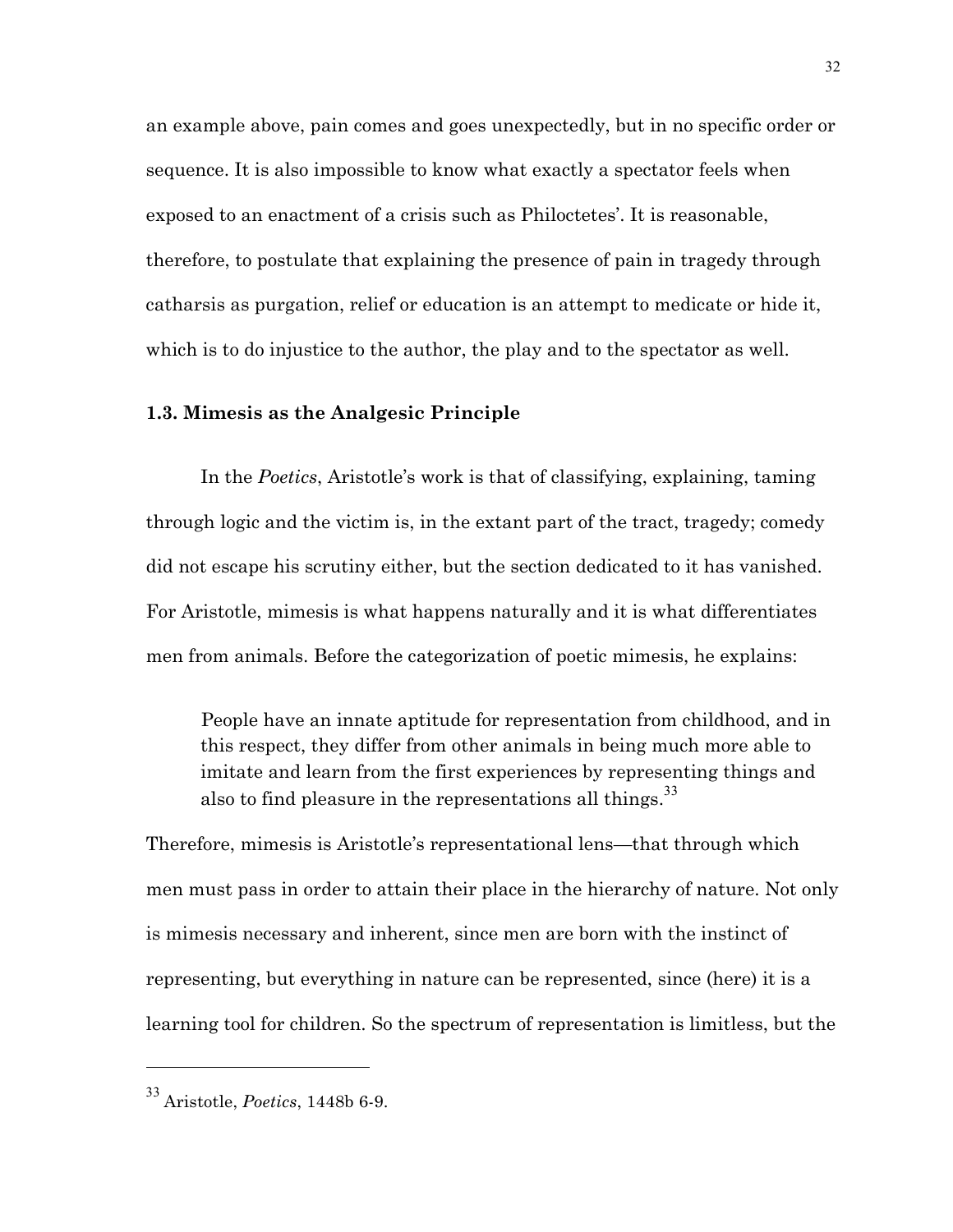genre does impose certain constraints (such as the ones mentioned in the definition of tragedy and discussed above—objects, manner and means of representation). Since all arts are mimetic in nature, it follows that everything can be represented in art through mimesis. It follows that, with this concept applied onto the dramatic genre, mimesis becomes a screen between world and stage. If this idea is linked to the one discussed in the beginning of this chapter, where I was arguing that mimesis can be seen as a corrective principle, through which Aristotle tries to remedy that which is anomalous in nature, the consequence is that mimesis becomes the screen through which nature gets distilled, purified or adjusted when represented on stage. In the case of pain in tragedy, then, mimesis acts like an analgesic principle, since, according to Aristotle's argument, pain has to go through a filter that tames it through logical subjugation and shows it in such a way as to serve a chosen aesthetic, ethical and pedagogic purpose. But in the moments of pain representation has already been shifted through pain's externalization and its projection onto an object (Scarry's analogical substantiation) through a compensation that is necessary due to pain's incommunicability. Just as discussed above at **1.1.3**, in the case of action and plot where, according to Aristotle's system, it follows that the action represented is doubly removed from its immediacy; here, when discussing the effect that mimesis has when applied to pain, the cogent case can be made that tragedy's pain is twofold removed, once through substantiation and one more time through the mimesis of the substantiation. The effect is that,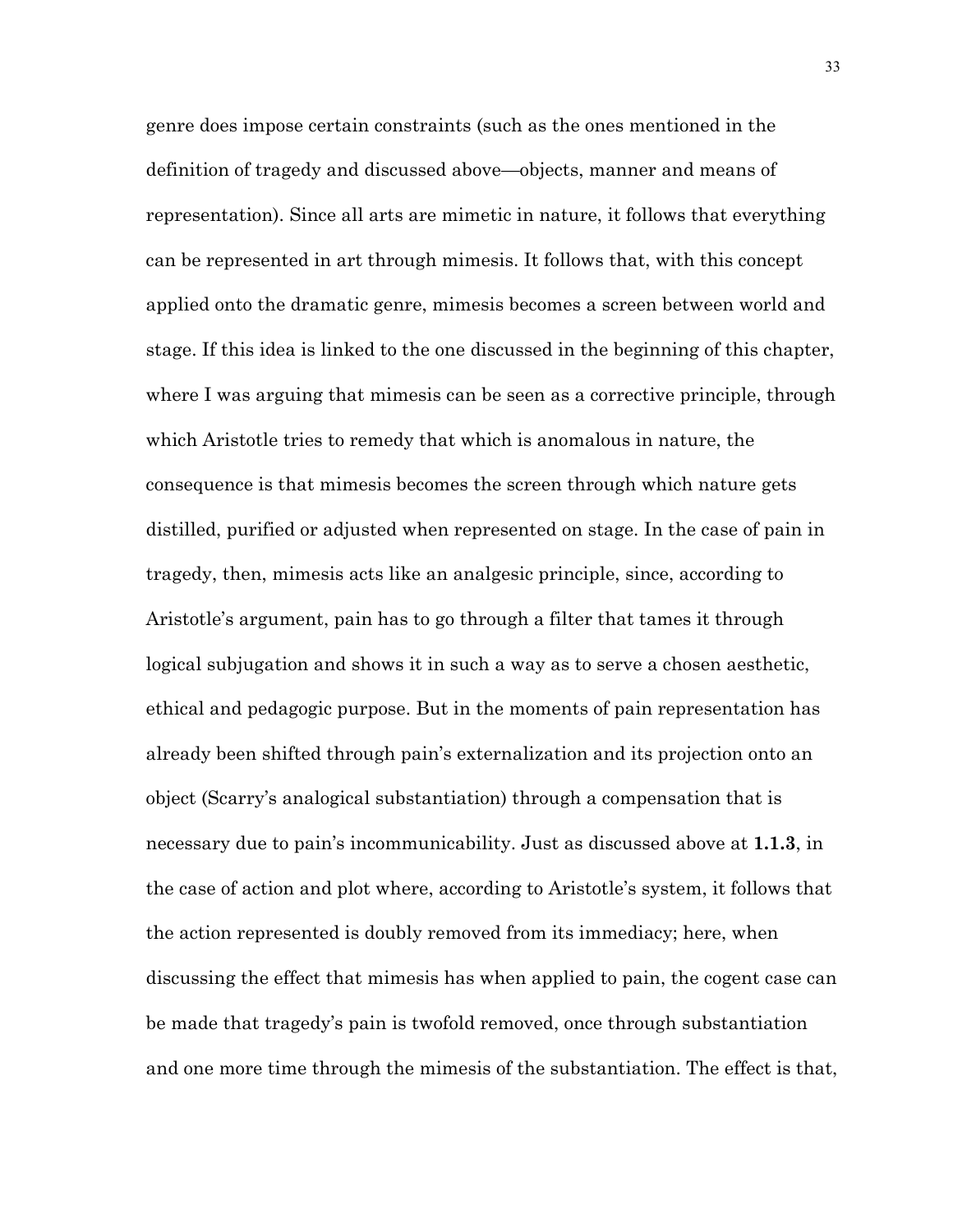through this double removal from pain by means of an artificial process of mimesis, which gives tragic suffering a purpose in relation to the public, whatever tragedy stirs, is alleviated; it is, therefore, safe for the spectator to be affected by tragic pathos, since it is morally justified and intelligible from a logical standpoint. Aristotle uses his system, in a way, to save himself and the spectators of tragedy the uneasiness of being confronted with instances of pain that cannot be accounted for directly. This logical explanation is compelling and certainly does its job well as an analgesic, but it is artificial and contrived because it is not found inside the tragic system, as Aristotle never looks at tragedy other than to draw, out of context, examples that illustrate his system. It is, instead, a system that is imposed from the outside with the purpose of alleviating and offsetting the impact of being exposed to pain and suffering on stage. The indignation that results from being confronted with suffering that does not have a clear cause or meaning can be, as Nietzsche also notes in the *Genealogy of Morals*, exasperating and can aggravate the impact of exposure:

What truly enrages people about suffering is not the suffering itself, but the meaninglessness of suffering. But neither for the Christian, who has interpreted into suffering an entire secret machinery for salvation, nor for the naïve men of older times, who understood how to interpret all suffering in relation to the spectator or to the person inflicting the suffering, was there generally any such meaningless suffering. In order for the hidden, undiscovered, unwitnessed suffering to be removed from the world and for people to be able to deny it honestly, they were then almost compelled to invent gods and intermediate beings at all levels, high and low—briefly put, something that also roamed in hidden places,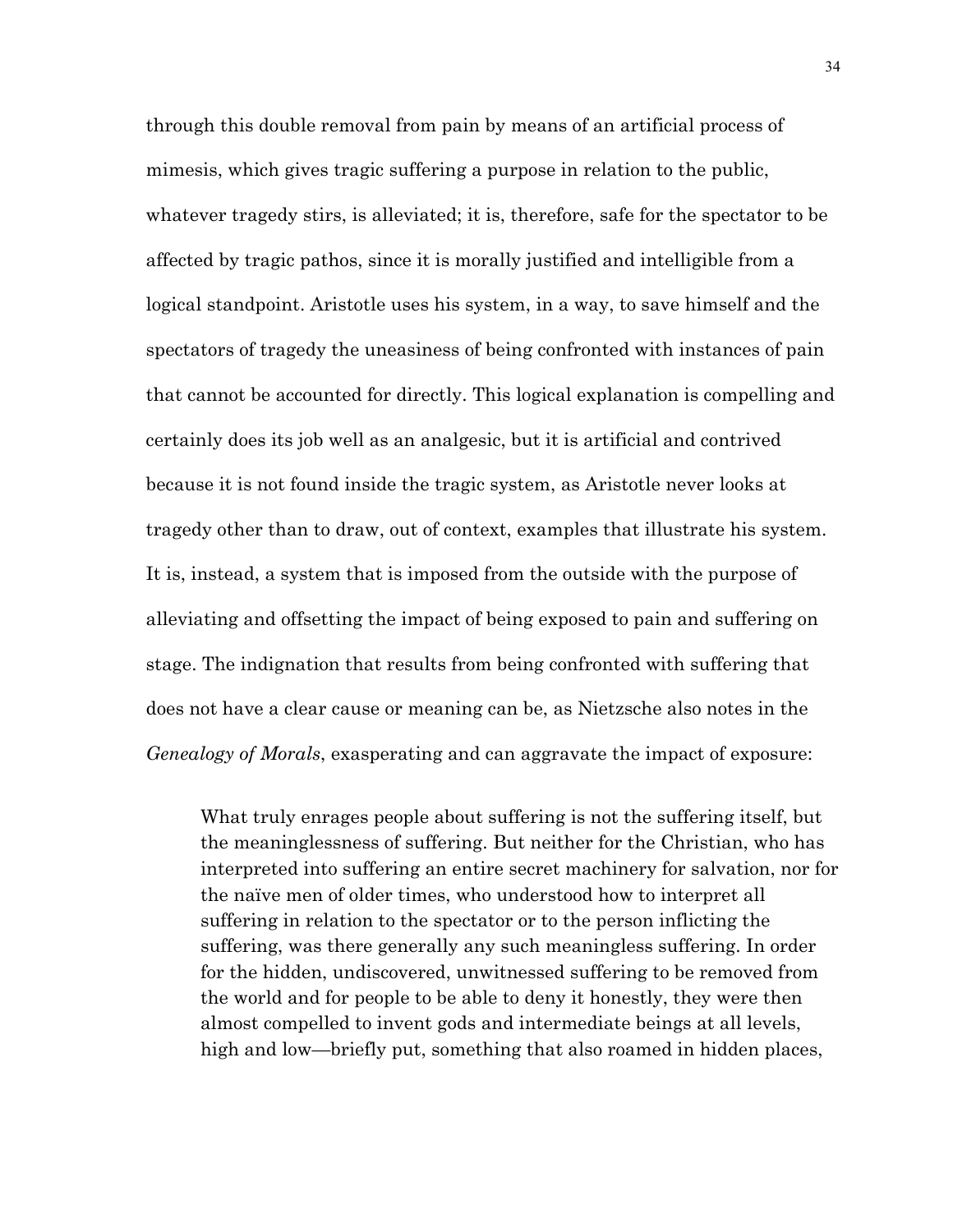that also looked into the darkness, and that would not readily permit an interesting painful spectacle to escape its attention.34

If meaningless suffering is what truly scares people, as Nietzsche argues, Aristotle seems to come up with a system that integrates and explains suffering, giving it a purpose and, thus, subduing it. However, Aristotle does not achieve what he sets out to do because a logical system can only act as an analgesic for a small kind of pain; when confronted with tragic pain, a logical mimetic system is annihilated forthwith. Nietzsche correctly identifies here that "suffering in relation to the spectator or to the person inflicting the suffering" may actually be integrated into a system that gives it meaning, which is key in relation to Aristotle's system as well. But when taking into account the sufferer himself— Philoctetes, Prometheus or Hercules—it is not a valid system anymore. Pain in tragedy is unbearable; it completely dominates and subdues the character, whose agency is taken away. Logical meaning, ideas or systems do not have the capacity to remove one from the experience of extreme physical pain because they cannot remove the sufferer from his world, as Nietzsche suggests in his own attempt at integrating suffering. One may wonder if it is possible to do so at all, even with the invention of gods that govern the world in its entirety, for it seems that no matter what system is chosen to make sense of the physical realm and impose order in the sufferer's world, when pain is very intense, any

<sup>34</sup> Friedrich Nietzsche, '"Guilt," "Bad Conscience," and Related Matters in the Genealogy of Morals,' in *On the Genealogy of Morals, A Polemical Tract*, trans. Ian Johnston (Arlington: Richer Resources Publications, 2009), 52.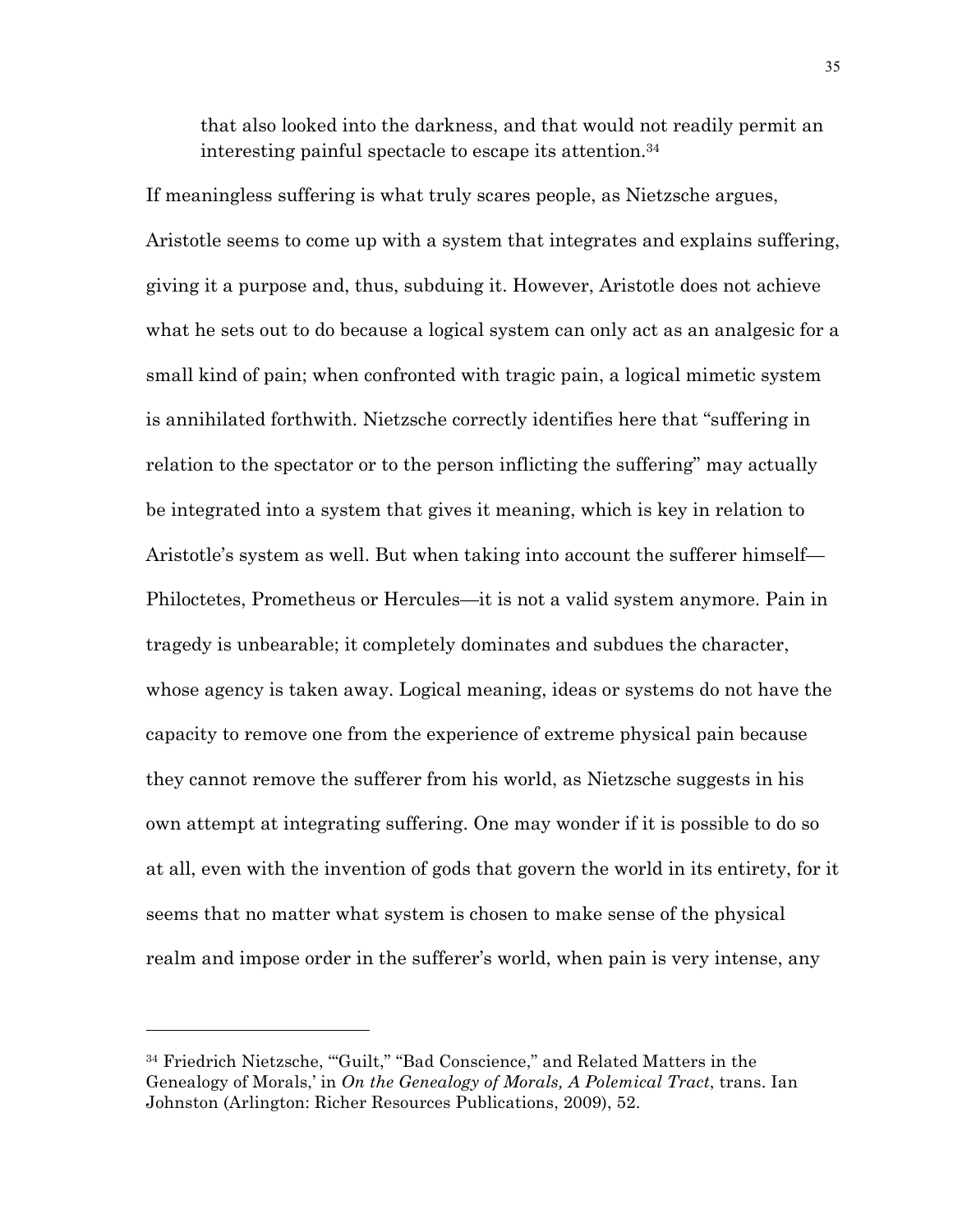such structure fails to intervene at the concrete level. However, although a system may fail when the severity of the suffering is extreme, it could work in other cases, when the sufferer is able to project himself outside of his immediate surroundings and the suffering can be integrated as part of an assignment that the subject can accept. Then it is possible, through equanimity and nonidentification with the physical body, to alleviate pain somewhat, but this is not the case with the characters that experience pain in the tragedies that I am discussing here. However, an alternative system to Aristotle's mimetic model can make sense and I will briefly discuss it below because it is consistent with the Greek tragic context.

## **1.4.** *Ananke*

 $\overline{a}$ 

When looking at the prevalence of  $\partial x \partial y \times \partial x$ <sup>35</sup> in tragedy, especially in the plays that constitute the corpus of this thesis, there are two main issues: one relating to scope and one to rendering. Martin Ostwald opens his analysis of the concept in Thucydides by giving a general account of the term and the complications that arise in its discussion:

…to substitute "necessity" or a cognate term for every occurrence of an ἀνάγκη word will not do, since we cannot assume that the range of the English term is coextensive with the Greek. English "necessity", its lexical definitions apart, has a number of different connotations. It may be something foreordained by a divinity or predetermined by some

<sup>35</sup> I will use the transcribed version, *ananke*, of the term from here on.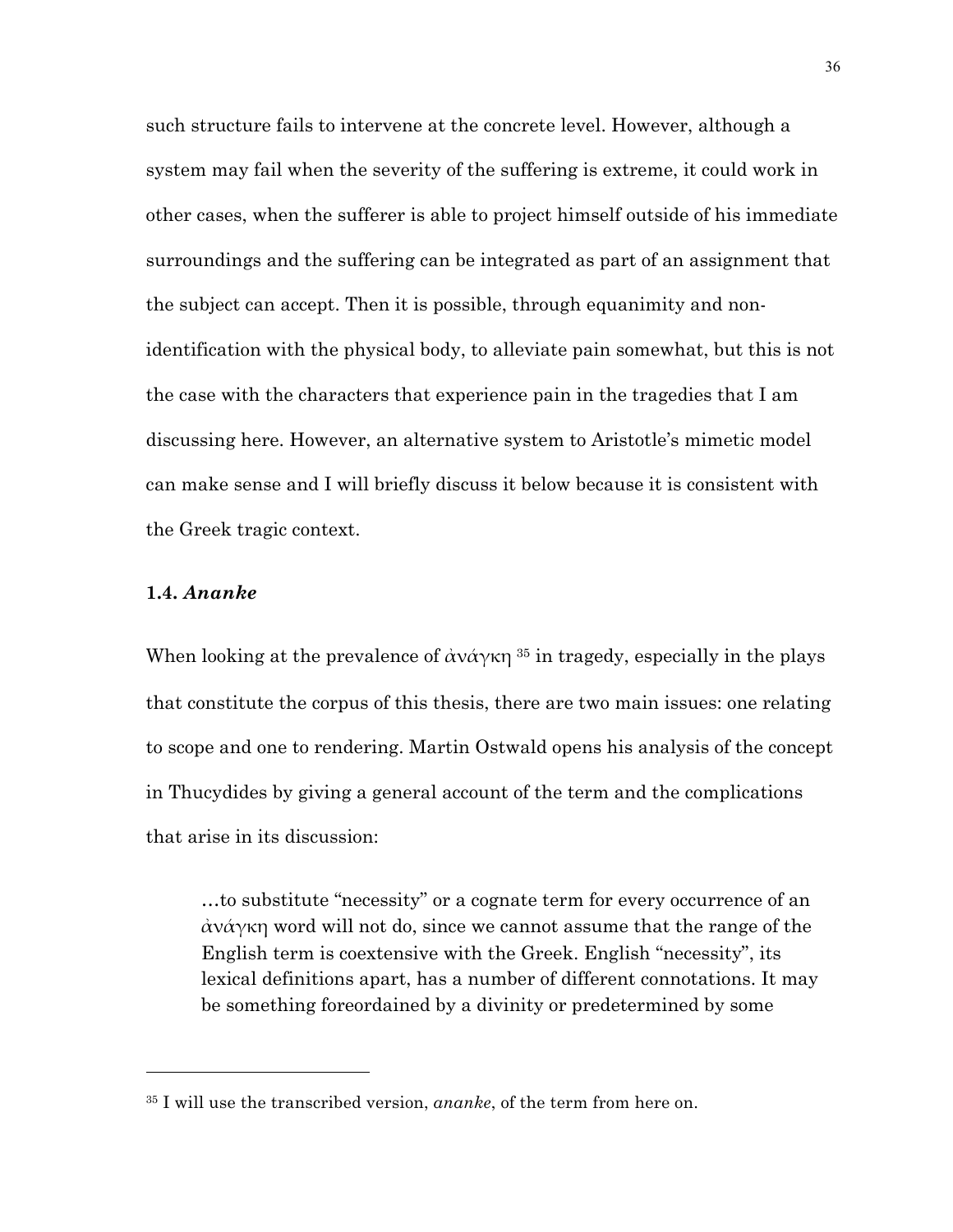transcendental and inscrutable force which man is powerless to resist. It may be inherent in our human condition, such as the necessity to breathe, eat, sleep, and eventually die; it may be thought of as inhering in the laws of the physical universe, such as gravity or the motion of the earth and the celestial bodies. It is usually regarded as inescapable, but there are also instances in which it is—or can be—avoided. For example, the payment of taxes is almost universally necessary; but what if a person forgets to pay or pays less than his share? Nothing may happen if the neglect remains undiscovered; much may happen if one is found out.<sup>36</sup>

Whether *ananke* is abstract divine authority exercising autonomy over the human sphere, personal compulsion, metaphysical necessity, natural order or moral duty, it can be seen, especially in tragedy, as one of the main driving forces of the plot. Out of the four moral norms, all personified into goddesses in Greek mythology (Δίκη, the goddess of justice, Τύχη, goddess of chance, Άνάγκη, goddess of necessity and Μοίρα, goddess of fate), ananke probably gets the least attention in critical theory and it is often generalized as a metaphysical necessity that relates, somehow, to the divine. Northorp Frye, who, other than making the mistake of equating *ananke* with *moira*, provides a compelling explanation for the internal workings of tragedy: "The Greek *ananke* or *moira* is in its normal or pre-tragic form the internal balancing condition of life. It appears as an external or antithetical necessity only after it has been violated as a condition of life."37 Frye looks at *ananke* as a force external to man and to the tragic characters, which is only awakened and turned into a negative force

<sup>36</sup> Martin Ostwald, *Ananke in Thucydides* (Atlanta: Scholars Press, 1988), 6.

<sup>37</sup> Cited in: Rebecca Bushnell, *Tragedy, a Short Introduction* (Victoria, Australia: Blackwell Publishing, 2008), 54.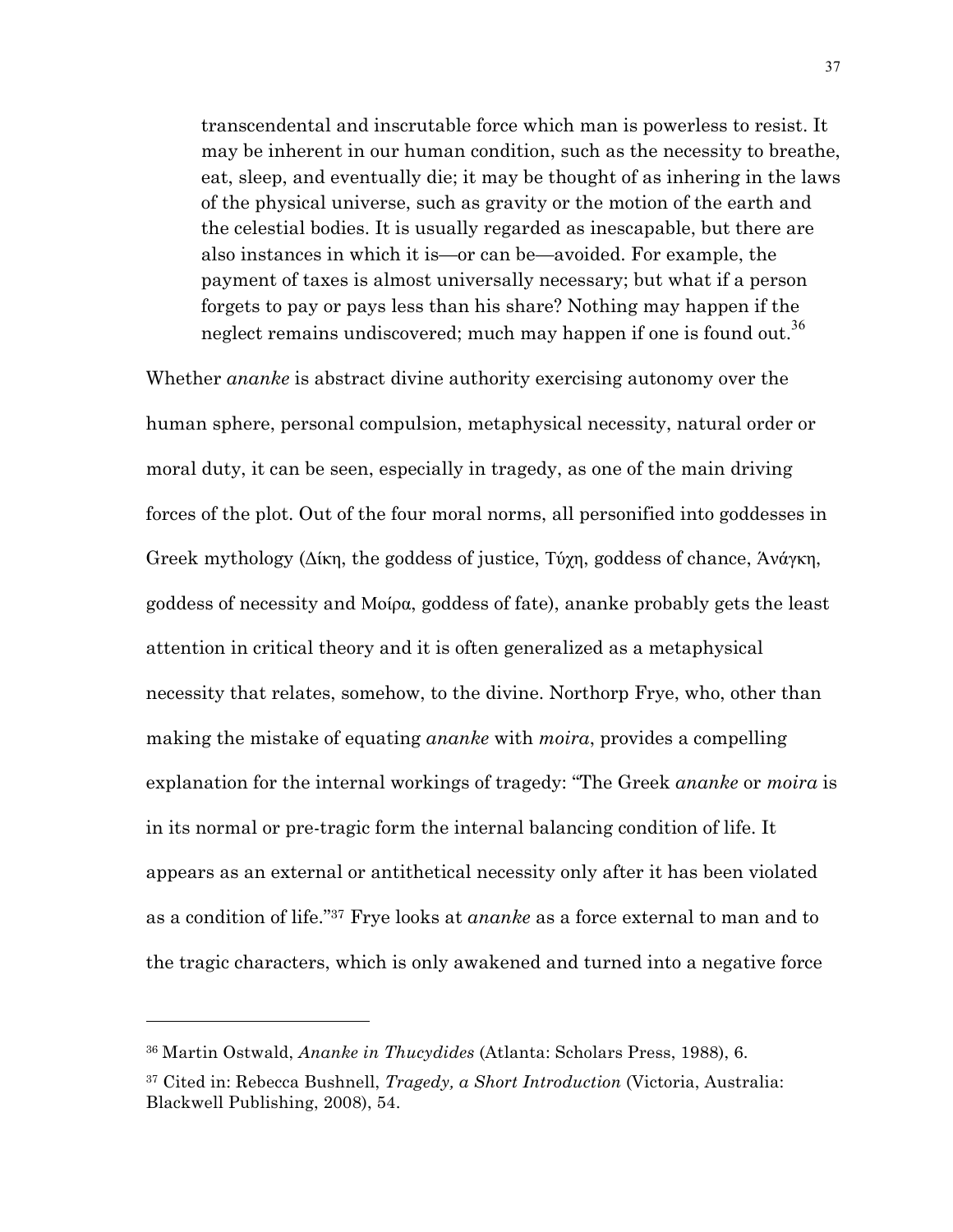that affects humans after the balance is disturbed. This, in turn, given the lack of a clear context of reference for the term, can result in an *a posteriori* application of the concept by critics. Nonetheless, there always remains in tragedy a certain dynamic between choice and *ananke*, as agency is not ever totally subdued other than, in fact, when dealing with pain. In one chapter entitled *Freedom, Fate and Justice* from his excellent work *Sweet Violence, the Idea of the Tragic*, Terry Eagleton underlines the constant pull between freedom and predestined doom. He also brings up the Aristotelian άμαρτία, the error that, in the *Poetics*, is linked with the concept of *ananke*:

Aristotle seems to contrast not freedom and necessity, but inner and outer necessities. There is a dash of psychological determinism about his thought. Indeed, if the hamartia or moral flaw which supposedly causes tragedy is built into our temperament, and is less sin than innocent error, how can we be held responsible for it?38

But the tragic character is held responsible for his own errors and, many times, also for the errors of his ancestors, such as in Aeschylus' *Oresteia*. The discussion of *ananke* in Greek tragedy is a complex one and it would be a compelling subject of an extended analysis. Here, I am using it as an example of another concept whose workings apply to tragedy's structure much better than Aristotle's mimesis. When looking at pain, *ananke* can certainly explain the context of the characters' sufferings and can also provide the meaning that

<sup>38</sup> Terry Eagleton, "Freedom, Fate," in *Sweet Violence, The Idea of the Tragic* (Hoboken, Jew Jersey: Wiley Blackwell, 2002), 118.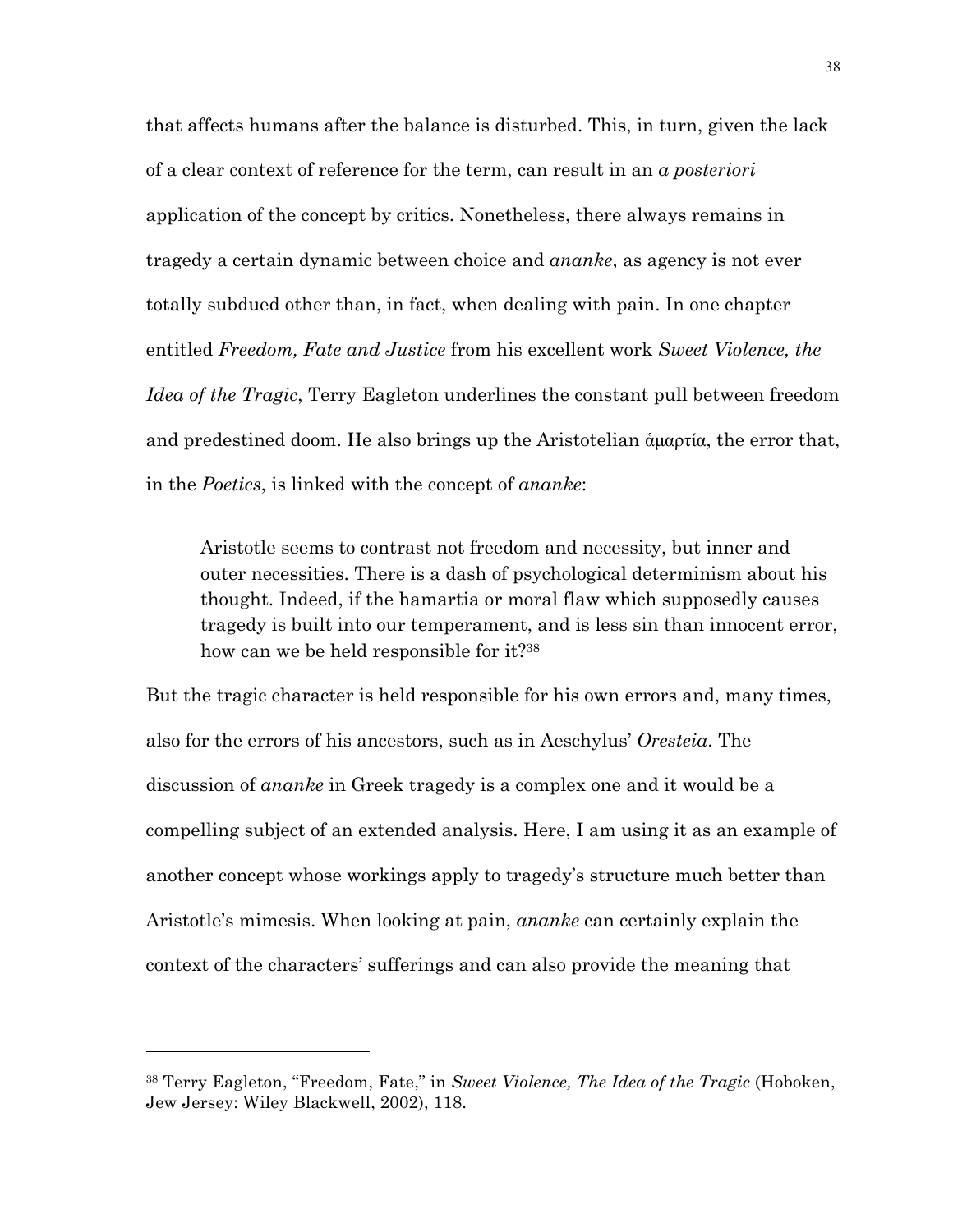could help the spectator make sense of the suffering. However, in the Greek world it does not seem that a sort of transcendental contingency can elucidate or give a coherent frame of reference that would assuage the suffering. Rather, one can intuit an ambiguous system based on the dynamic between the human and the divine, whose logistics are not always apparent and which cannot extricate the sufferer from his physical world, where his pain takes place and precedence. Such is the case in Aeschylus' *Prometheus Bound*, where the workings of *ananke* are conspicuous. However, *ananke* cannot and does not act as an analgesic; nor is the hero's pain lessened in any way by the necessity of his punishment. Rather, one can argue that it is exactly the opposite: his suffering is worsened by the despotism of his torturer, Zeus, and by the obscure dynamic between human justice and divine will.

Therefore, if one takes an honest look at tragedy, it is apparent that the concepts Aristotle builds his conceptual system on, such as mimesis, hamartia, plot and catharsis, only touch the surface of what tragedy really is. Pain in all its forms, but especially in its very intense moments, still remains outside of the perimeters of different systems that may try to explain it, give it meaning and alleviate it. If, however, one is looking for a system that could incorporate it, this is not to be found in Aristotle's categorizations. Rather, a frame of reference, such as *ananke*, is more appropriate. Pain seems to resist integration in any such system and it is conceivable, in fact, that this is its main role in tragedy: to go beyond elucidation, to be that which cannot be tamed.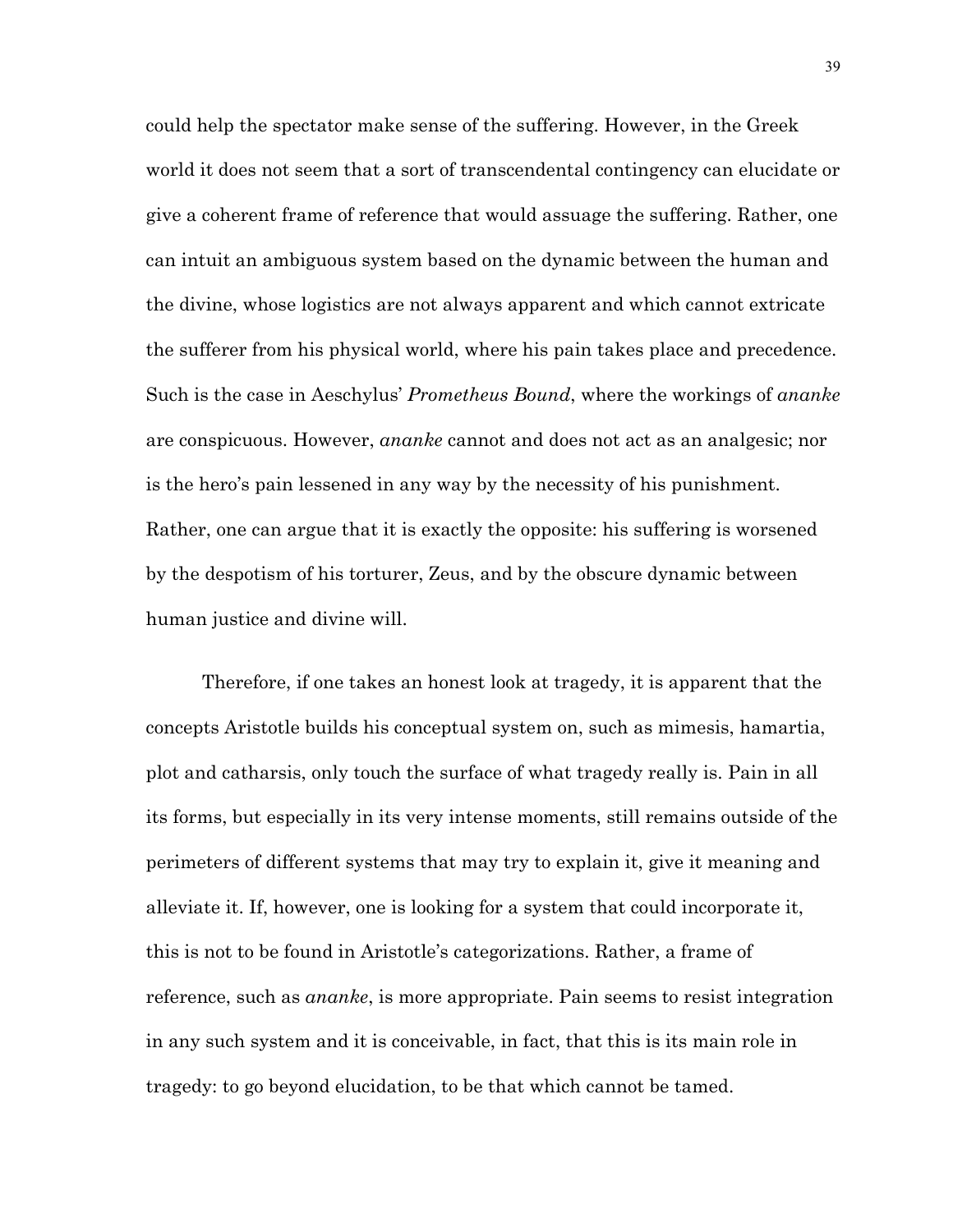In this chapter I examined Aristotle's systematic analysis of what he renders as significant in tragic poetry and, most importantly, I investigated whether his conceptual device, mimesis, has any relevance in what concerns pain in tragedy. I found that Aristotle's approach seems to be rather the work of a pharmacologist, who tries to explain the symptoms, taken out of their poetic context, then applies the logical bandage of his system of categorization. He is not ever truthfully looking at tragedy as a medium that could have another impact on one beyond a didactic and emotionally-spewing one. However, the concept of *ananke* does advance several ideas, which help in the development of the analysis of pain in the following chapters. First of all, it is apparent now that an intricate network of forces, related to both the human and the divine, determines the *modus operandi* in tragedy. Secondly, there is a question of what forces are internal and external to the characters, especially to the ones suffering pain and if this is at all relevant in the moment of intense pain. Thirdly, and most importantly, is the question of the body, both the human and the divine body and whether the pangs of pain and the workings of *ananke* pertain to both categories. For now, however, it is safe to claim that, while Aristotle does not benefit an analysis of pain in tragedy, engaging with his categorical thought critically facilitates the subsequent investigation, since his system is still greatly influential in the theory of tragedy.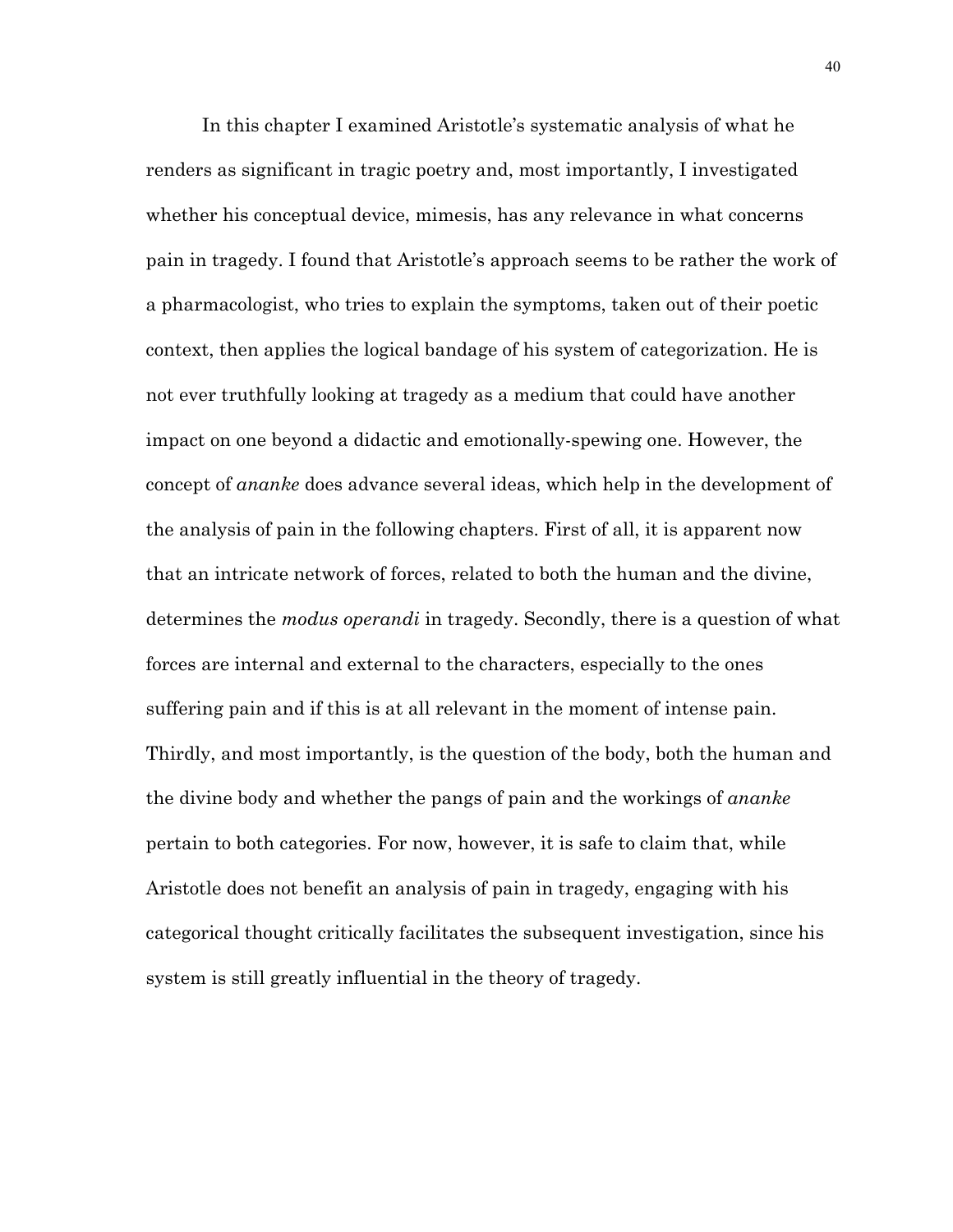## **Chapter 2**

# **The Body: Excretions and Extentions**

*If body is always deep but deepest at its surface.*

#### *Anne Carson*

Since this thesis is an exploration of pain, I shall, in what follows, determine what the confines of this experience are as it relates to the body. Pain can have different facets and be intertwined with many things, such as disease, emotional and mental suffering, insanity and a myriad of afflictions that throw one out of the normal—a normal that is mostly a construct and highly customizable, according to culture, nationality, sex, gender, age, social context and so on. But the notion is usually applied to designate experiences pertaining to one thing in particular: the body. This thesis looks specifically at physical pain, namely pain experienced in the body; whether this pain is the projection of another kind of suffering is a secondary issue in what concerns the analysis that I am undertaking in this second chapter. Since the way tragedy is read nowadays is highly influenced by the dualistic split between the body and soul, I will look at the two dualist traditions that are most significant in how we frame the body: the Platonic and the Cartesian one. Then I will compare these two ways of rendering the body to what transpires from the Greek tradition surrounding Greek tragedy, which is not rooted in the aforementioned split. This account of reference frames pertaining to the body is by no means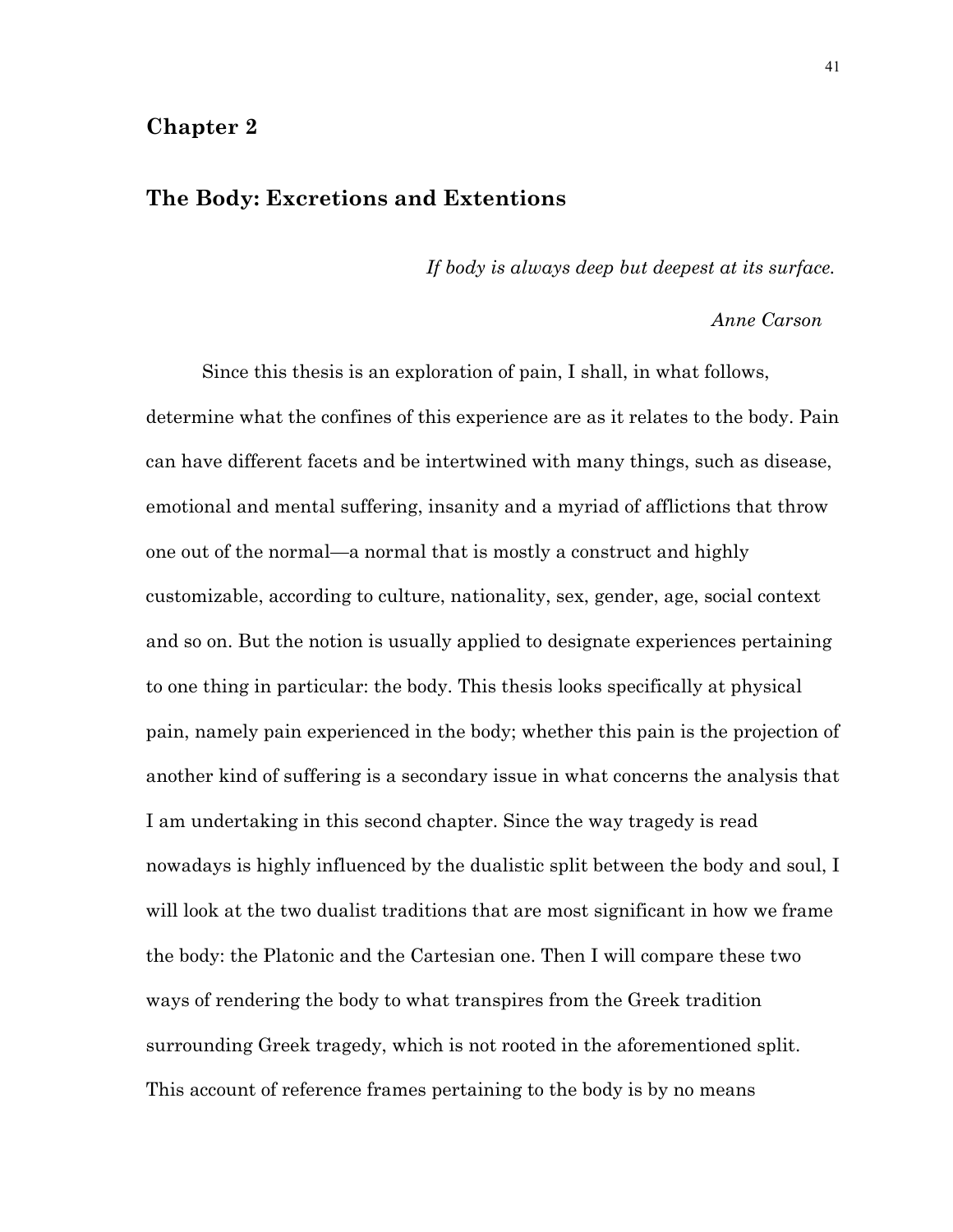pretending to be an exhaustive one. In critical theory, the body is an object of study on its own, especially given the relatively recent stream of gender theory. For the purpose of this study, though, it is important to at least try to comprehend the body in the context of Greek tragedy, in spite of the lack of a clear framework that would ascertain the conjenctures. Tragedy, through the centuries, has been passed down, rewritten and recontextualized multiple times after its emergence in classical antiquity, and a current reading of tragedy cannot happen in a void of knowledge. Nor is it entirely possible to reclaim the Greeks' perspective on the body without making sweeping generalizations based on speculative assumptions, but some useful notions do, nevertheless, come to light during the analysis, which will aid the advancement of the analysis in the following chapter and in a future project. The attempt in this chapter, then, is to be thorough in the study of pain in tragedy, while dealing with the impossibility of giving an in-depth account of the history of the body in one chapter of a thesis.

I found Jean Luc Nancy's work entitled, quite adequately, *Corpus*, in which he affixes the physical body to its extensions, while also bringing up the important idea of the creation of the world through the articulation of what happens in the body, which echoes Elaine Scarry's last section of *The Body in Pain*, a great starting point and guide through my abridged research while trying to frame pain in relation to the body. At the centre of this work is the idea of a body of God, which informs the tradition of discourse most employed in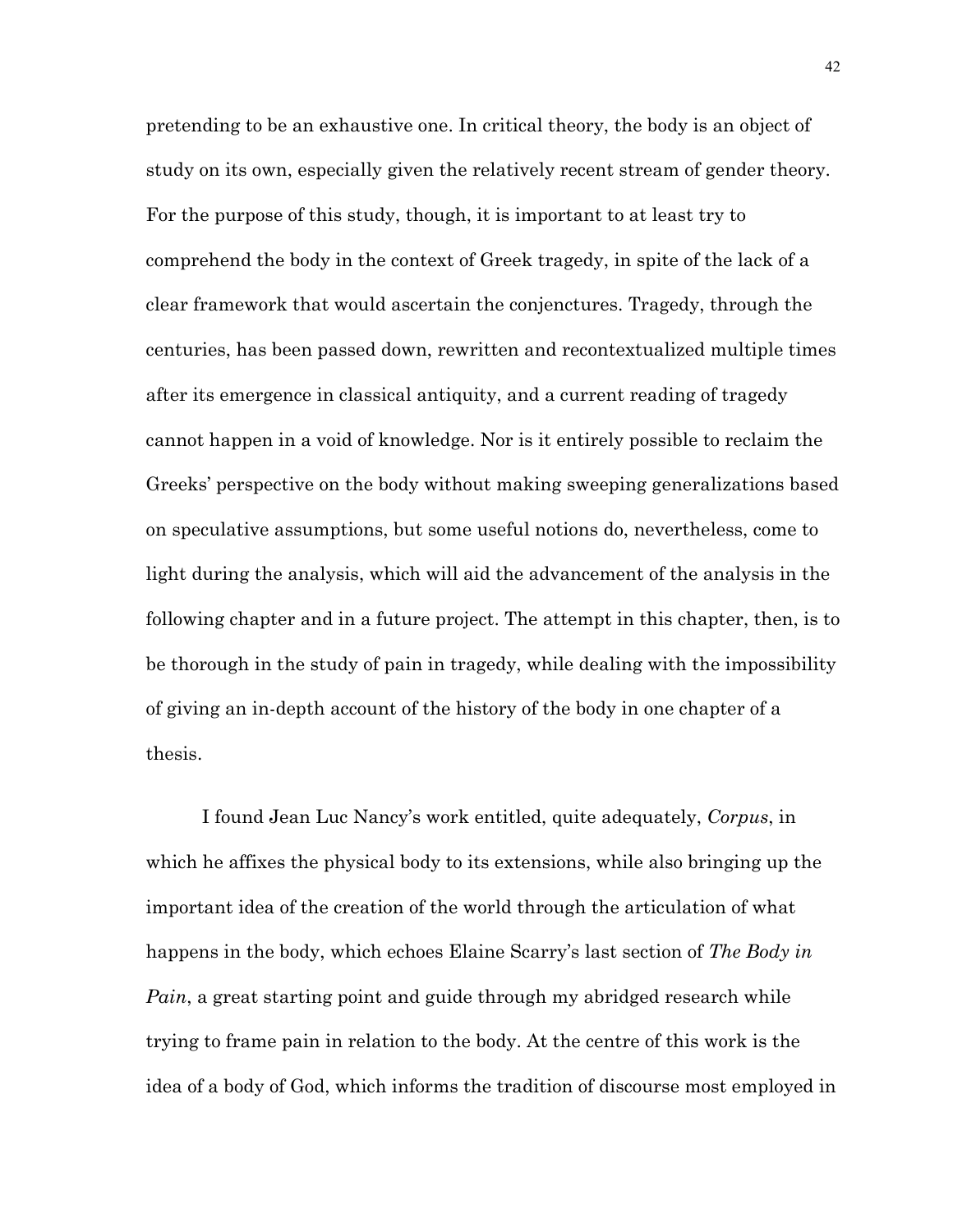Western scholarship. Starting from the phrase *hoc est enim corpus meus*, uttered by priests before the body and blood of Christ is imparted unto his followers, his exploration forks out, at times only proposing complex arguments related to aspects of the body in the world, at other times excogitating notions that have a profound impact on long-established models. In this following fragment, with the help of which I will start my inquiry, Nancy challenges the notion of the body as object and as other, and deals specifically with the subject at hand, the body touched by pain:

Thus the body in pain has its own portion of clarity, equal to everyone else's, and distinct. The limits of suffering provide intense evidence that a body in pain, far from becoming an object, is an absolutely exposed "subject." Anyone who murders a body, relentlessly attacking the obvious, cannot know, or wishes not to know, that he only renders the "subject" – this *hoc*—more clear, more unmercifully clear, with each blow.39

By looking at the effect that pain has on the body, Nancy goes beyond the division that renders the body as a closed, far-away entity; rather, he looks at the body in pain as something that is undeniably real and present. The body, for Nancy, is not a closed, finite thing, which collapses unto itself, but an opening which is contingent on closure. Thus, the body is proven, manifestly, to be an explicit element that, through its exposure to pain, which is a limit of sentience, affirms itself in space; in fact, it becomes space (*hoc*). This fragment holds the nucleus of a crucial idea for this thesis, namely that pain, instead of weakening

<sup>39</sup> Jean-Luc Nancy, *Corpus*, trans. Richard A. Rand, ed. John D. Caputo (New York: Fordham University Press, 2008), 49.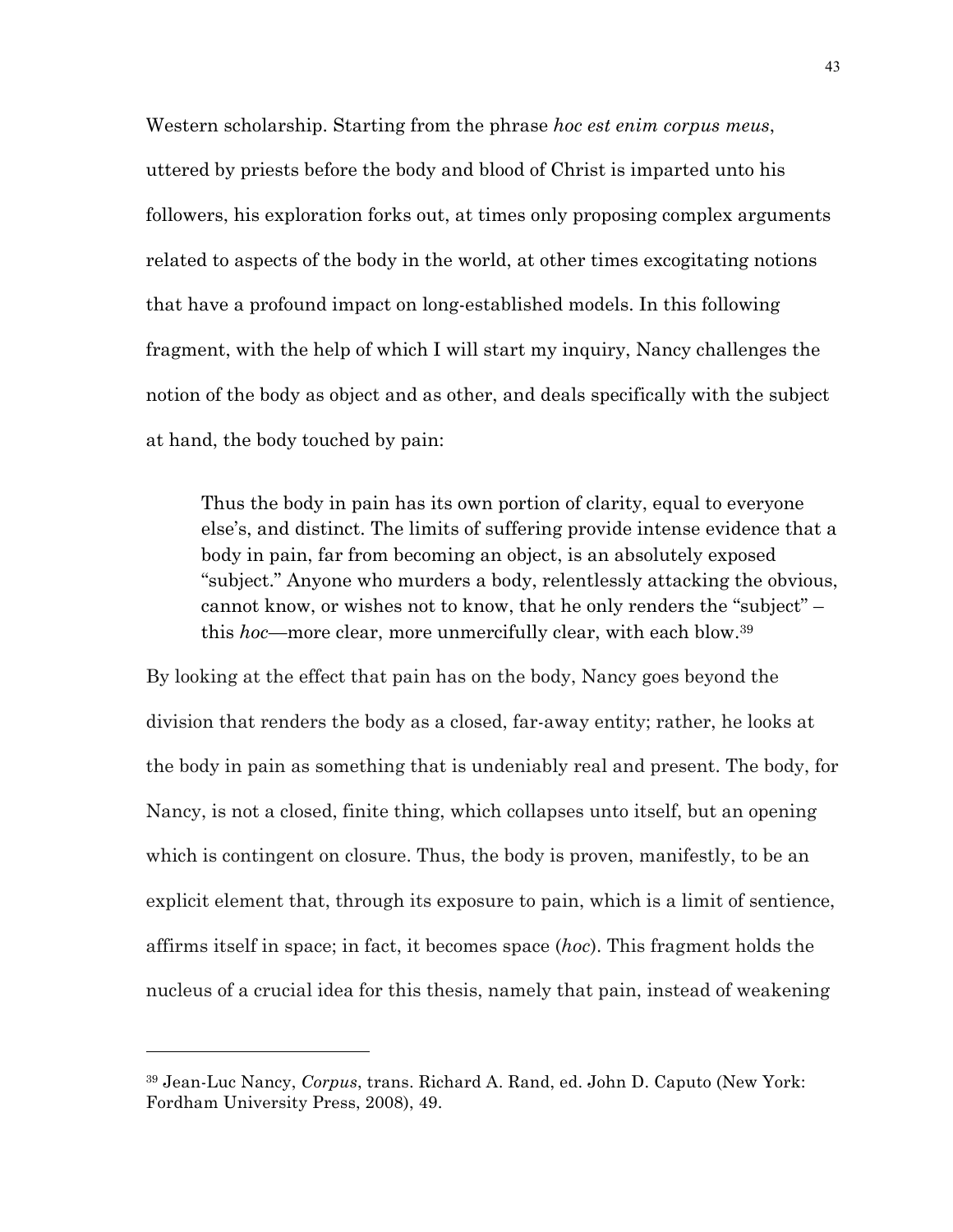and obscuring the suffering character and his extension, the text, exposes him, asservating his rootedness in reality. It does so, however, only as an effect of being exposed to its own limit and that of the character's suffering. A limit, moreover, is not a terminus point, although it does necessitate a certain kind of demarcation against which it can be construed. Rather, it is a sort of rupture in both reality and representation. An exposure to the limit is also an exposure to the demarcation. Here, this exposure is useful in tracing back the steps that lead, from a contemporarily-contextualized reading of tragedy, to a more truthful experience of examination. This means that, instead of arguing against the dualist tradition, it would be more valuable to use it in order to disclose the limit in the body and text that pain exposes. Nancy also argues that this is a necessary process in order to guard against the common mistake of artificially treating the body as a unity:

We have to do justice to the ugly Cartesian dualism, Platonic and Christian in origin, that opposes the soul to the body, because we won't respond to the injunction that comes to us in the form of a body if, as contraband and in the name of a "unity" of soul and body, we put the soul back in the place of the body. At any rate, when we speak about the body, we are soon all too ready to reject, to "excrete" something (bad, "material"...), by denouncing, for example, the "objectified body." (…) Machines are reputed to be inhuman, soulless, and bad for the body, even though at the same time we're quite content to use them. In wanting to keep a "good," "signifying" body, we reproduce the same schema of the exclusion of the body by the soul. Through the appeal or injunction of what falls under the name of body, we must first of all (…) restore something of the dualism, in the precise sense that we have to think that the body is not a monist unity (as opposed to the dualist vision), having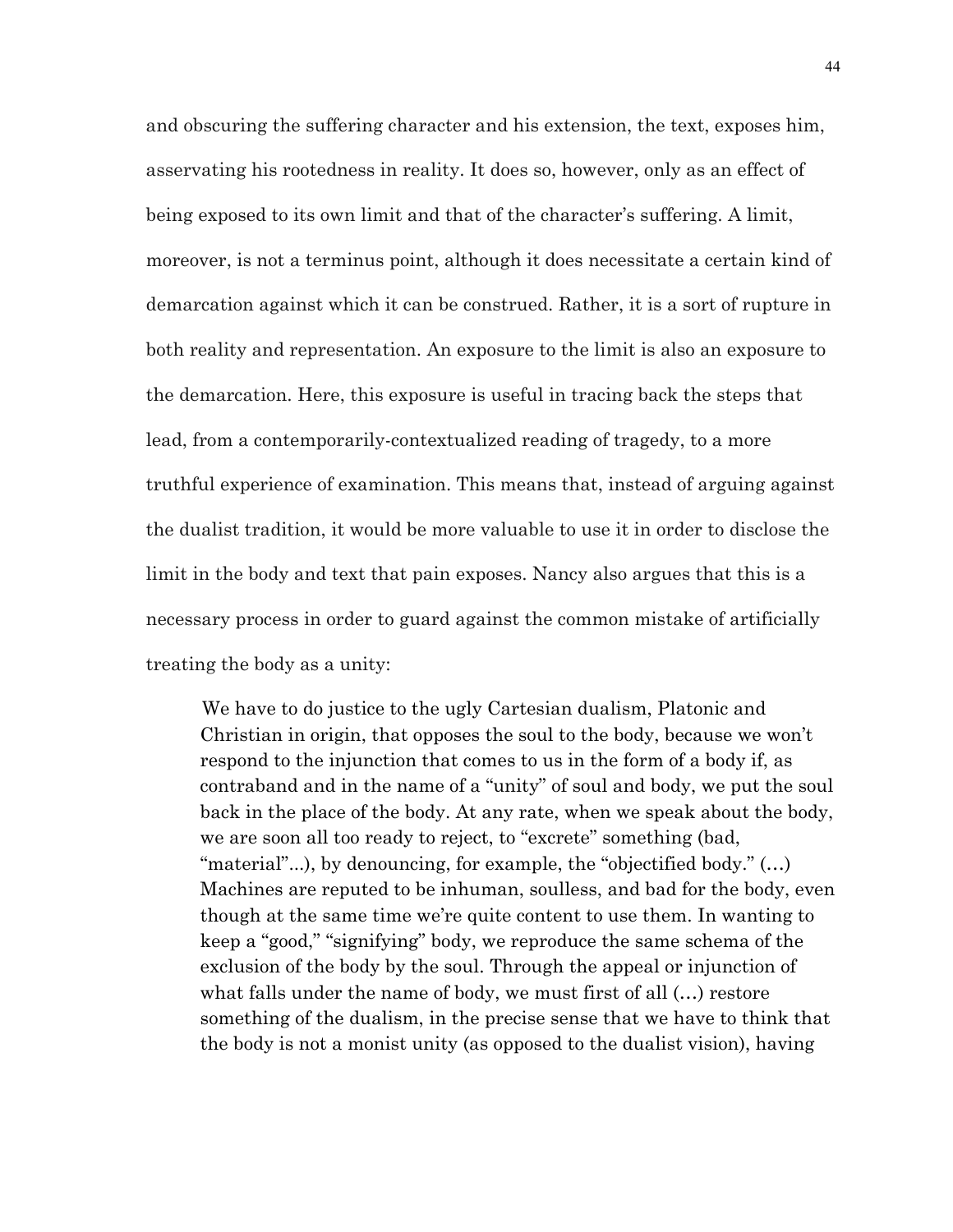the immediacy and self-immanence with which we earlier endowed the soul.40

While in the first-quoted passage Nancy argues that the body, when exposed to pain, is asserted as real and affirmed as a subject rather than as an object, he subsequently warns against the deceitful attempt to replace the body with something else (here: a soul), in order to keep it whole. Nancy takes the clue from the dualist tradition, which I will look at in what follows, in order to create space for the body itself, rather than erase it by replacing it with another, righteous notion. He writes about the body as opposed to mass, which would be impenetrable, but this is how the notion of body emerges when it is opposed to a soul. Mass, for the discussion of which Nancy takes the clue from Aristotle's  $\dot{\varphi}$ ποκείμενον (substance), is a thing that collapses unto itself, rather than the body, which is affirmed and opens up when it is touched from outside of its confines. The body, then, is articulated from the outside rather than delineated and contained in the opposition with a notion of soul. Although Nancy does not encourage staying within a tradition of dualism, he does take the clue from Plato and Descartes (mainly) when he talks about different aspects of the body and especially, he integrates the language that is used traditionally to talk about the body in order to expose another notion, one that is not dogmatic. Since flesh and skin are both parts of the body itself and its extensions, it follows that the body is enunciated especially at its limit and the limit is touched through

<sup>40</sup> Nancy, *Corpus*, 133.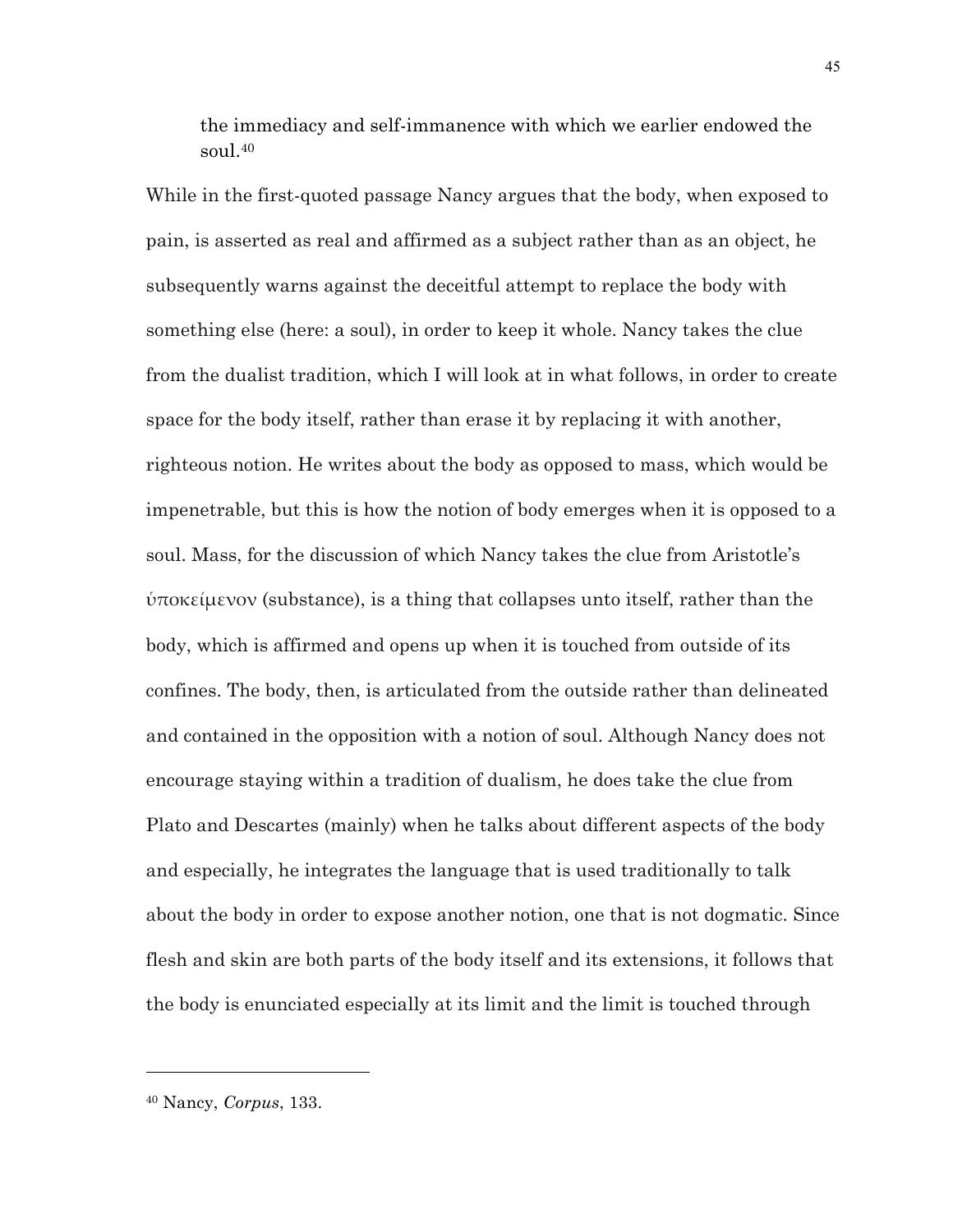exposure to exteriority. The contention between interior-exterior is one that I will come back to when discussing the ermitic space of Philoctetes, the wounded hero. But for now, it is important to dab into the tradition that sustains the notions of duality, particularly the body-soul dualism, in order to be able to articulate what follows after—the Greek body that is full of hidden corners and integrated in its context because of its own resistance to being framed by notions that are imposed on it. In what follows, I will critically consider both the Platonic and Cartesian dualist notions, since the two inform each other in critical theory and the writing of the physical body. In addition to this, I will be looking, throughout this chapter, at how pain informs and breaks these notions, as well as briefly discussing the notion of the divine body and how this relates to tragedy.

#### **2.1 Dualism: Descartes**

Thus, a proper investigation of the frame of reference concerning the body within the context of ancient tragedy must compare the Greeks' notion of the body—both human and divine with both the Cartesian and Platonic ideas. In his work on mind-body relationships (which is to say mainly in the *Meditations*), Descartes suggests a dualistic solution. According to him, although the mind and body are joined within the same person, they are treated as separate and often divergent entities in reference to one another. In the *Sixth Meditation*, Descartes argues that the body and mind are composed of essentially different substances and, while the mind is what constitutes being, the body is merely an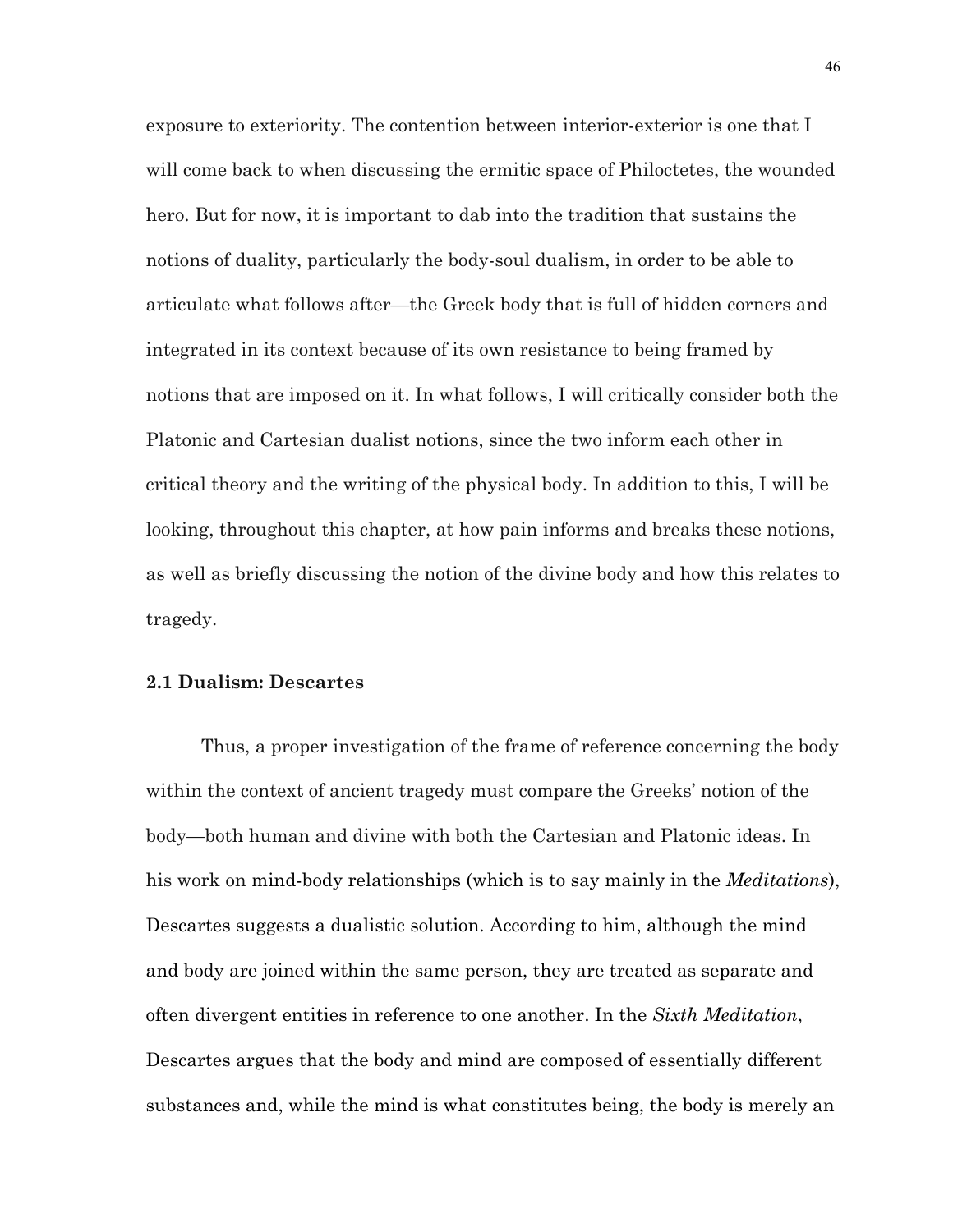extension of it. Having build, during the first five *Meditations*, the idea that one cannot be sure of the existence of physical extensions of the mind, such as things that pertain to the senses, which can easily trick one into assessing objects one way or another, in the *Sixth Meditation* he concludes that the mind is the sole indivisible substance, through which he can penetrate the body:

For this reason, from the fact that I know that I exist and that at the same time I judge that obviously nothing else belongs to my nature or essence except that I am a thinking thing, I rightly conclude that my essence consists entirely in my being a thinking thing. And although perhaps (or rather, as I shall soon say, assuredly) I have a body that is very closely joined to me, nevertheless, because on the one hand I have a clear and distinct idea of myself, insofar as I am merely a thinking thing and not an extended thing, and because on the other hand I have a distinct idea of a body, insofar as it is merely an extended thing and not a thinking thing, it is certain that I am really distinct from my body and can exist without it.41

Descartes, then, sees the body and mind as a unit, although the mind itself can exist on its own and is given higher status in the system than its extension in the physical world. The body, however, is separate from what constitutes the being, which is just a "thinking thing." In this division, it becomes apparent that the mind is constructed in opposition to the body, although the two are joined.

Moreover, for Descartes, thinking (as in "understanding") is also different from "imagining," and it seems that the latter is associated with things experienced through the senses, which get imprinted in the imagination by

<sup>41</sup> René Descartes, *Meditations, Objections, and Replies*, ed. and trans by Roger Ariew and Donald Cress (Cambridge, Indianapolis: Hackett Publishing Company, 2006), 44.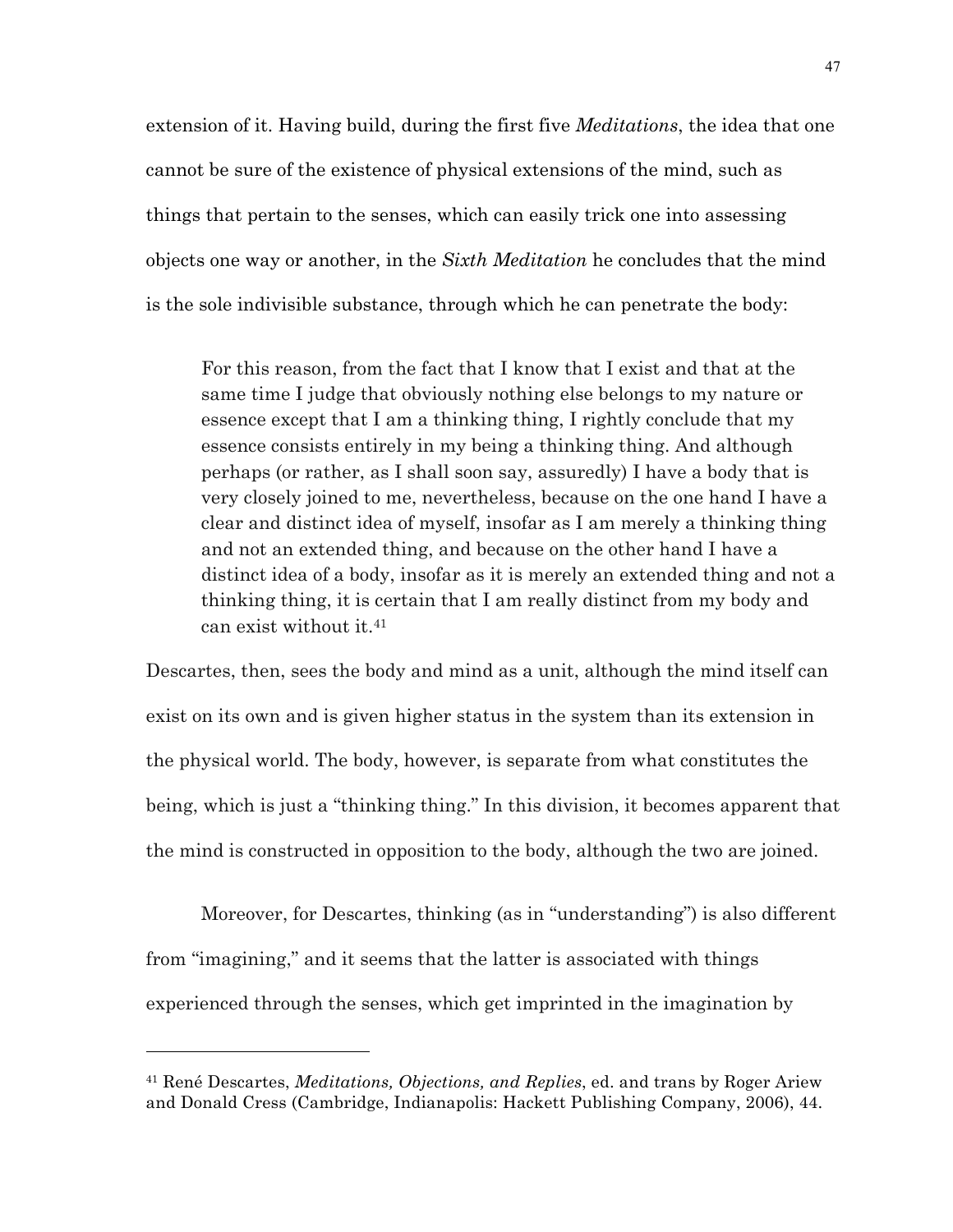means of memory.42 The continuation of the argument in the *Sixth Meditation* is important because it addresses exactly the issue of the sensations and particularly that of pain, so the following account of it is relevant here. The first part of his inquiry deals with assessing the things that previously he took for granted because he had experienced them through his senses. Such is the belief that the body with its parts defines his being, as well as being directed to act or behave a certain way by sensations and the needs based on those sensations, which Descartes calls "appetites," as well as emotions. He makes a difference between the things he experiences internally, such as the ones mentioned before, and what he experiences externally, such as: "light, colors, odors, tastes, and sounds, on the basis of whose variety [he] distinguished the sky, the earth, the seas, and the other bodies, one from the other."43 Moreover, he makes an important distinction between the external things in themselves and the qualities that he senses based on his interaction with the different objects, pointing out that he "could not sense any object unless it was present to a sense organ."44 This is relevant because he explains that he is tricked to believe that the external objects are real, since what he perceives when he is exposed to the empirical existence of the world is more vivid than what he can imagine (as if this imagining can happen in a vacuum). He goes on to argue that experiencing

<sup>42</sup> Descartes, *Meditations*, 41.

<sup>43</sup> Ibid., 42.

<sup>44</sup> Id.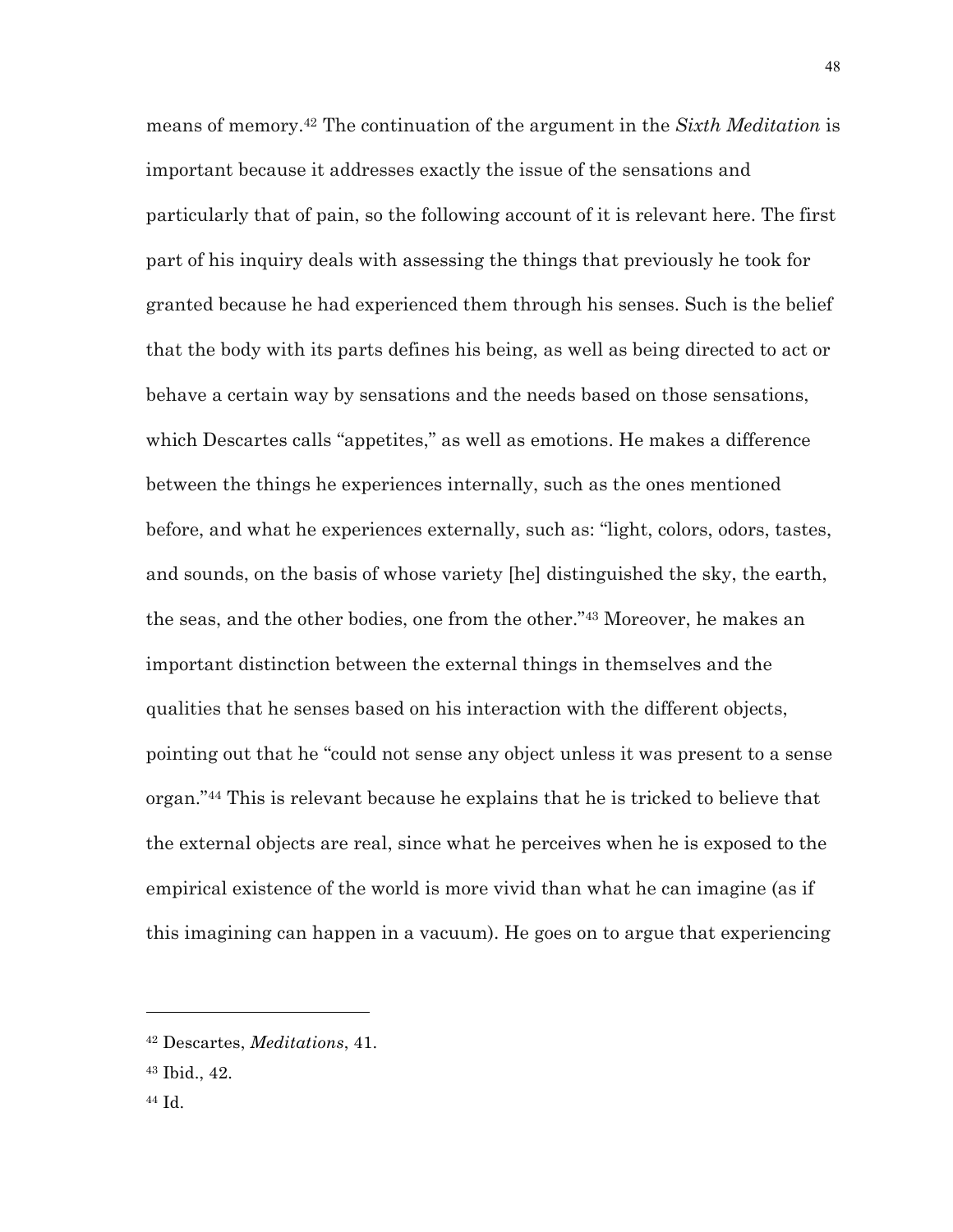things thus made him believe that his thoughts developed afterwards, based on sensations, since he experienced them first. His sensations also made him develop the belief that he was rooted in his own body, since he reacted to his sensations and had grown accustomed to it. By comparison, the objects external to his body were not sending him any such signals. Descartes further postulates that the reason for his reaction to different sensations, such as pain and hunger, is directed by nature and habit. In the second part of the argument, he explains how he came to question all these convictions he previously held. Invoking the laws of optics (further away objects seem smaller than they actually are), he comes to realize that the "external senses" are not to be trusted. The "internal sensations", although experienced very intensely ("For what can be more intimate than pain?"45) are harder for Descartes to dismiss, although he does so by the end of the section. After invoking the phenomenon of nervous shadowing (illustrated with the example of the sensation that is felt in a severed limb), he goes on to argue:

The first was that everything I ever thought I sensed while awake I could believe I also sometimes sensed while asleep, and since I do not believe that what I seem to sense in my dreams comes to me from things external to me, I saw no reason why I should hold this belief about those things I seem to be sensing while awake. The second was that, since I was still ignorant of the author of my origin (or at least pretended to be ignorant of it), I saw nothing to prevent my having been so constituted by nature that I should be mistaken even about what seemed to me most true.46

<sup>46</sup> Ibid.

<sup>45</sup> Descartes, *Meditations*, 43.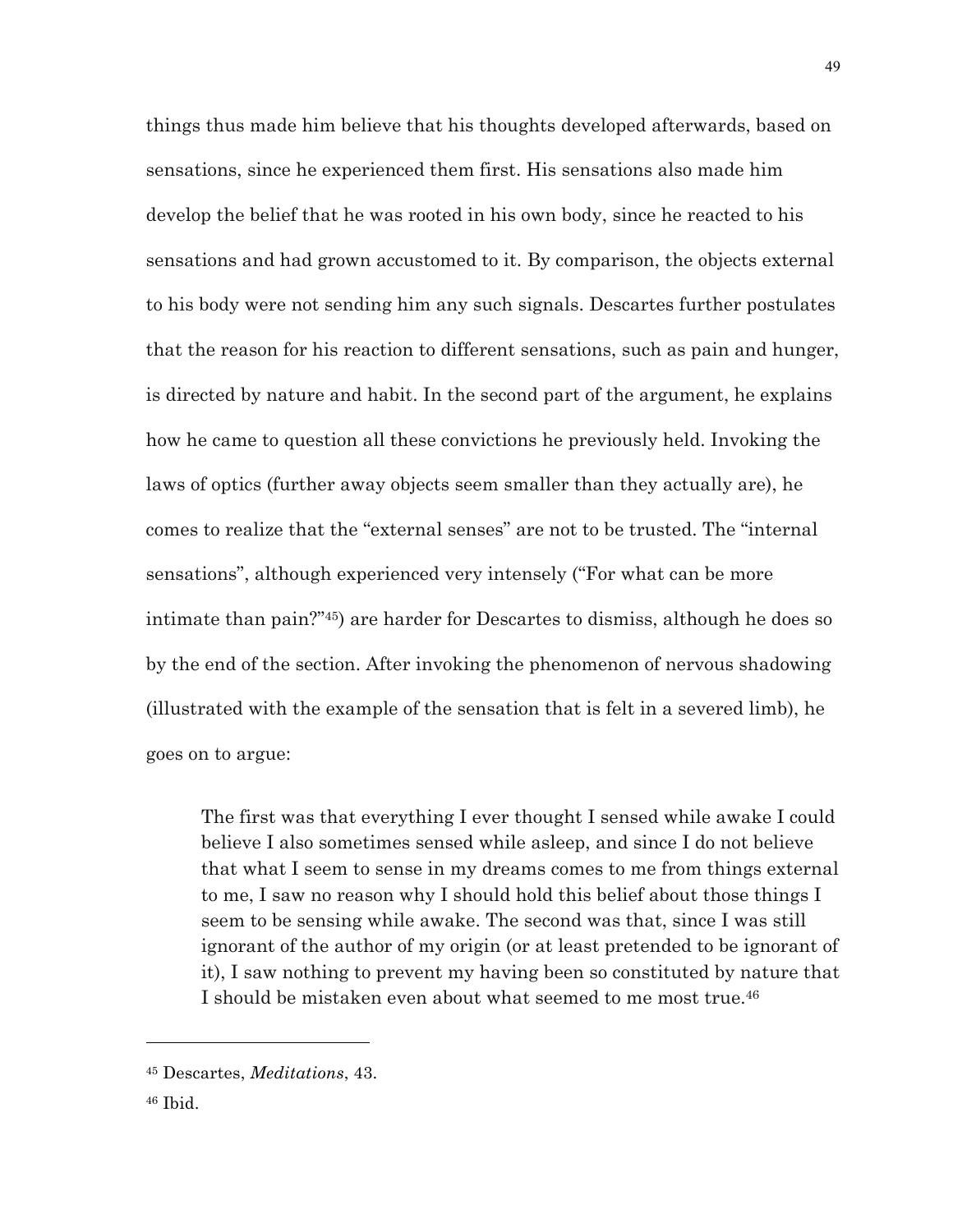Therefore, because he experiences sensations in his sleep as well, he concludes that he cannot trust his senses when away, since they "trick" him into believing that what produces sensations in his sleep is as real as concrete physical reality. Moreover, he does not find a counterargument to his dismissal of the world of senses as a false one, although he talks about a past when he did not completely acknowledge the presence of God and His reason for making Descartes believe falsely in a reality that might not be reliable. When he brings God into the argument, the whole discussion changes since, instead of having a polemical inquiry between Descartes and his own body, a third entity that has dominance over both is brought into the investigation. Thus he postulates that he is defined by his faculty of thinking and, continuing from this, that his mind and the qualities of the objects he perceives are made of a different "substance," with the one in which his body exists being a "corporeal and extended substance,"47 from which he infers that, since God, who has dominance over the world, could not simply deceive him into believing that the corporeal things exist, therefore they do, indeed, exist. The extension of this argument is advanced in what follows:

There is nothing that this nature teaches me more explicitly than that I have a body that is ill disposed when I feel pain, that needs food and drink when I suffer hunger or thirst, and the like. Therefore, I should not doubt that there is some truth in this. By means of these sensations of pain, hunger, thirst, and so on, nature also teaches that I am present in my body not merely in the way a sailor is present in a ship, but that I am most tightly joined and, so to speak, commingled with it, so much so that

<sup>47</sup> Descartes, *Meditations*, 44.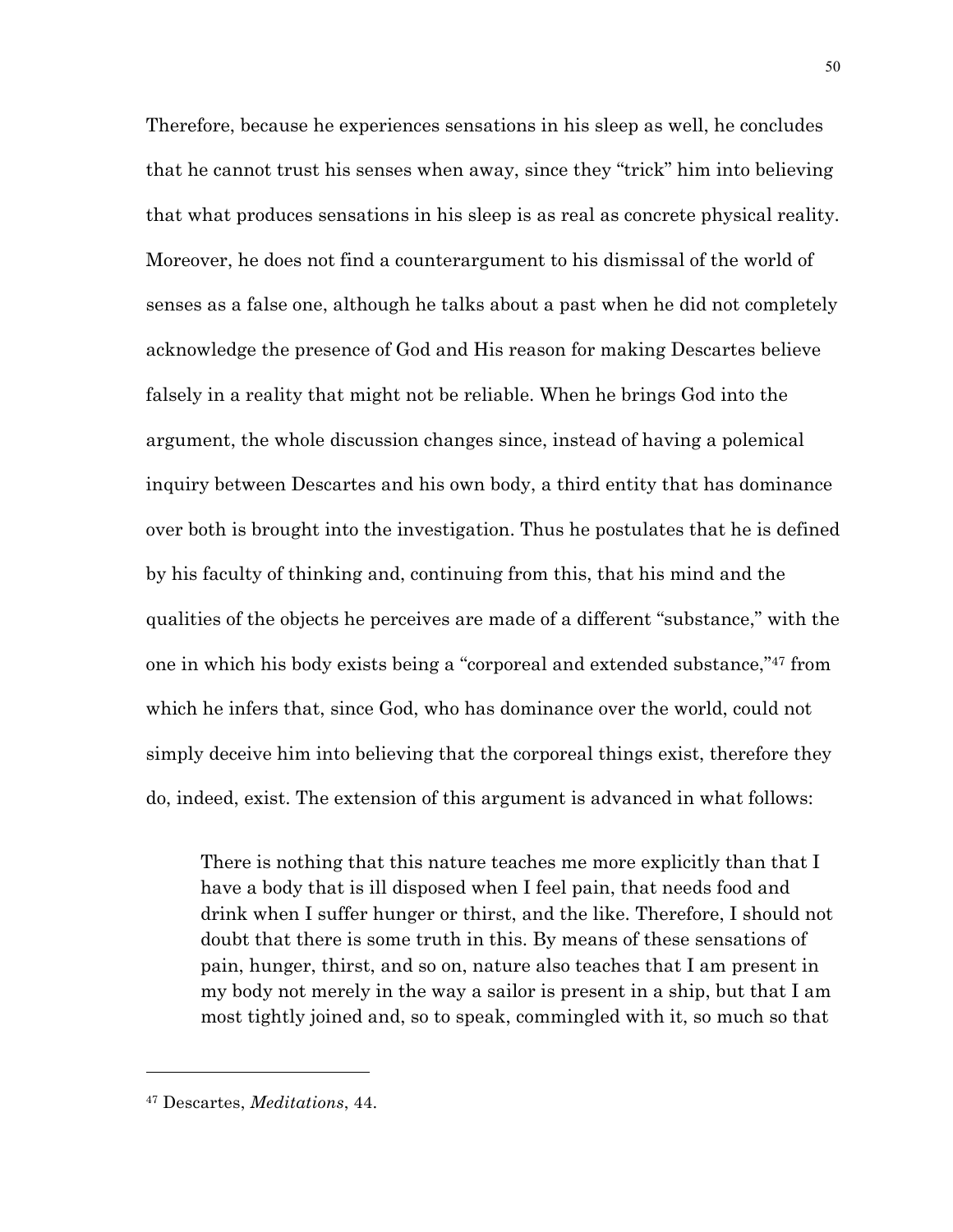I and the body constitute one single thing. For if this were not the case, then I, who am only a thinking thing, would not sense pain when the body is injured; rather, I would perceive the wound by means of the pure intellect, just as a sailor perceives by sight whether anything in his ship is broken.48

So, since nature is an extension of God, sensations are a way of guiding the thinker as to what he (both mind and body) needs in order to survive (although the survival part is never discussed, but only hinted at, in the *Meditations*). This teleological argument addresses the union of the body and mind/soul and developing a notion of being, of ego. What Descartes seems to be doing here is, as I've stated previously, to reach the physical body through the mind; however, he relates to the physical body in a similar way than he does to outside objects. The only means of differentiation seem to be the senses. The perception of things (especially that of pain) is what is of interest for this study, but before looking at this, it is important to delve into what constitutes the ego for Descartes. Nancy has a different approach, expounded below, to the issue, which I find worth quoting and discussing, since his conclusion in the following excerpt advances the same exterior-interior dialectic that I was discussing previously:

For Descartes himself, the famous ego (which I'm now using in place of the soul) is only ego by virtue of being outside itself, by touching the wax. And therefore, to put it in an arrogant way, I'm claiming to show that, for Descartes, the *res cogitans* is a body. Descartes knows this very well. At this point, we should develop everything he says about the union of the

<sup>48</sup> Descartes, *Meditations*, 45.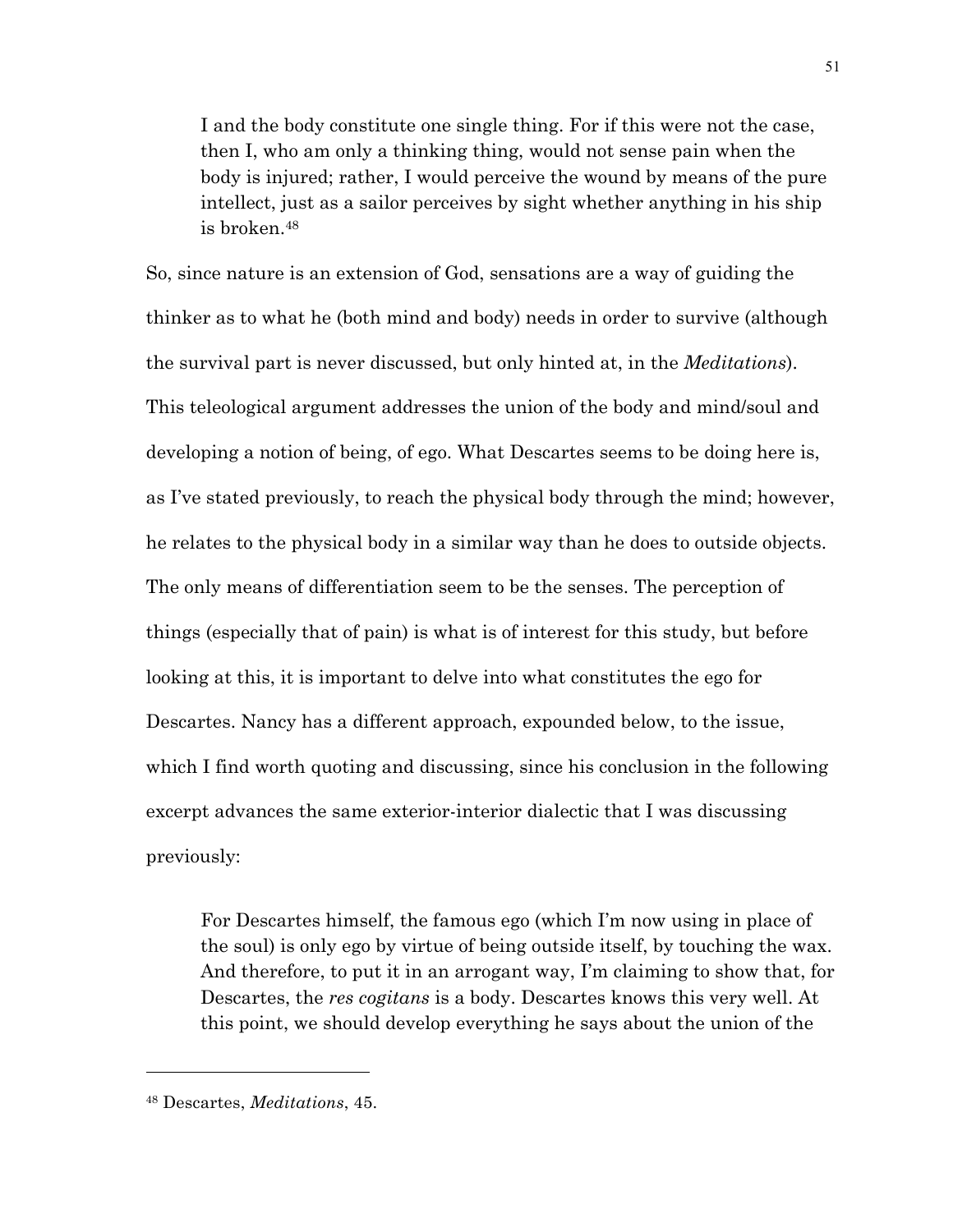soul and the body, which is evidence as strong as that of the ego sum itself. Ego is being outside with reference to the ego. Ego is also being a body. A body is sensing, but sensing such that there's no sensing that wouldn't be a "sensing one's self."

To sense, we have to sense ourselves sensing-this is also a proposition of Aristotle that we find in the *On the Soul*. Body means very precisely the soul that feels it's a body. Or: the soul is the name of the sensing of the body. We could say it with other pairs of terms: the body is the ego that senses itself to be other than ego. (…) The formula that sums up this thought would be: the inside, which senses it is outside.49

The ego, as Nancy argues, is the projection of the body, which is reached through its opposition to the soul. The difference between Descartes' mind and soul is another discussion that exceeds the purpose of this study; from here on, I will use the term "soul," since this ties into the next conceptual system that will be examined in this chapter, namely Plato's. Although the body and soul are in a relation of duality, they are joined, forming the ego, which, according to Nancy, is also a projection of the body. The physical body itself is reached through the soul by means of the senses. Therefore, only by means of an exterior projection is the body able to reach itself. To bring pain into this equation would mean to discuss how the body would be reached through its projection, the soul, by means of pain. However, intense pain would mean, most of the time, the dissolution of the opposition, as the cognitive act would be annulled. If pain is the limit of sensing, then the touching of the physical self, which is done at the edge between the body and its extension, is either obstructed or reinforced. It is

<sup>49</sup> Nancy, *Corpus*, 131.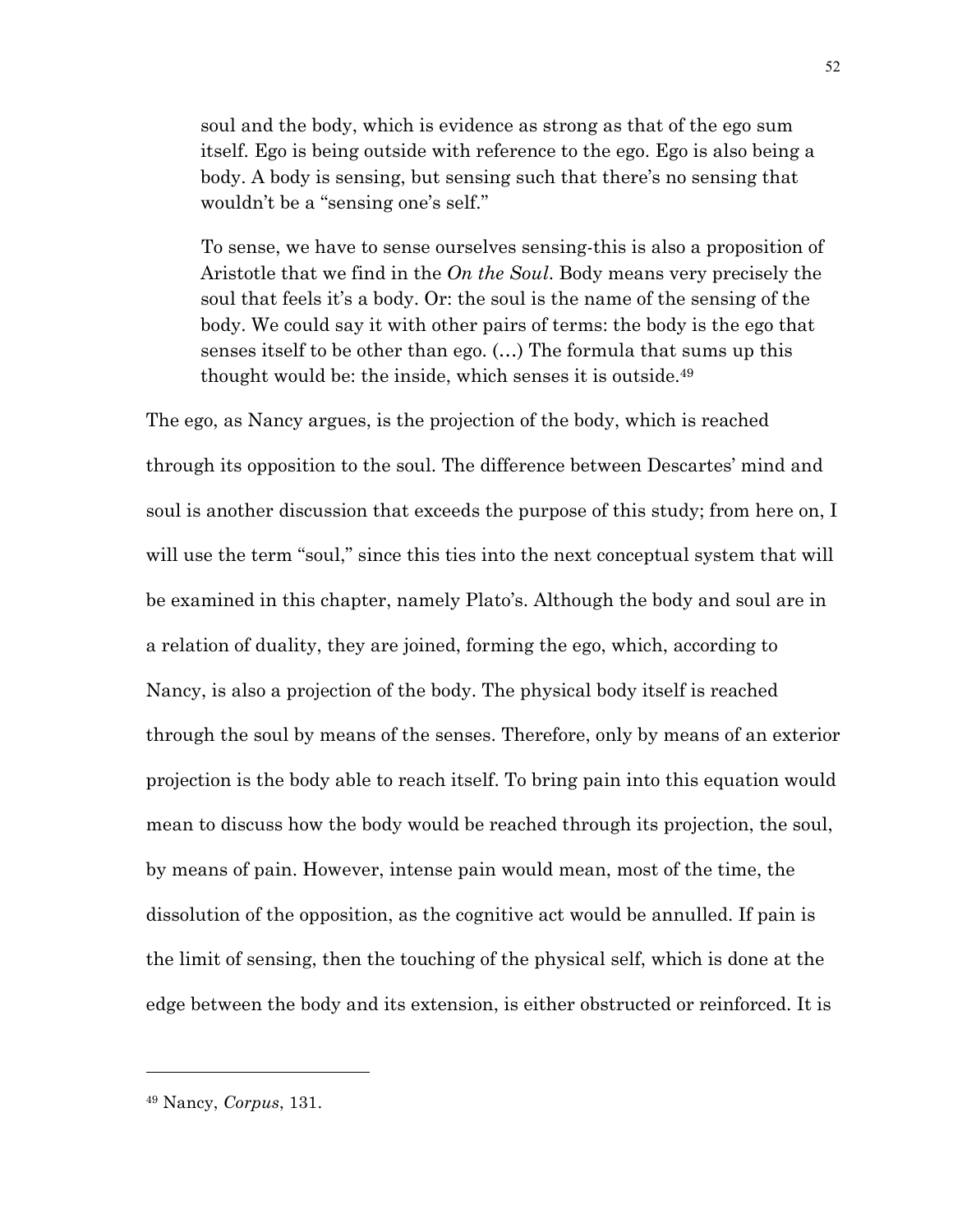obstructed in the case of the dissolution of the ability of the body to form a projection through which it can reach itself and it is reinforced when this projection on the exterior can still be done by the intensification of the sensation and the assurance of the existence of the physical body. In either case, the body becomes, once more, exposed, while the division between the body and the soul would most likely actualize the existence of the body instead of providing an escape mechanism through which the body would be ejected. In the concrete instance of the suffering tragic characters, the body is still seen and felt from the outside for the most part, with the exception of one scene in *Philoctetes*, when the pain reaches an upper limit of sentience and the character is muted. Also, this is the case in the *Trachiniae*, when Heracles' only effort is to beg for someone to kill him, so that, through the disappearance of the body, his pain stops as well. Otherwise, in *Prometheus Bound*, for example, pain is the point of entry into the body and the awareness of the suffering body, in this case, is the main objective of Zeus' punishment.

Reexamining Descartes' solution at this point, it appears that dualism becomes problematic especially when he brings the third entity into the argument, namely God. The argument that internal and external sensations, including pain, are God's (or nature's, which is subordinated to and an extension of God) way of letting the mind know to govern the body seems to be an artificial way of accounting for the gap that was previously created, when he argued that it is difficult for the mind to account for the existence of the body.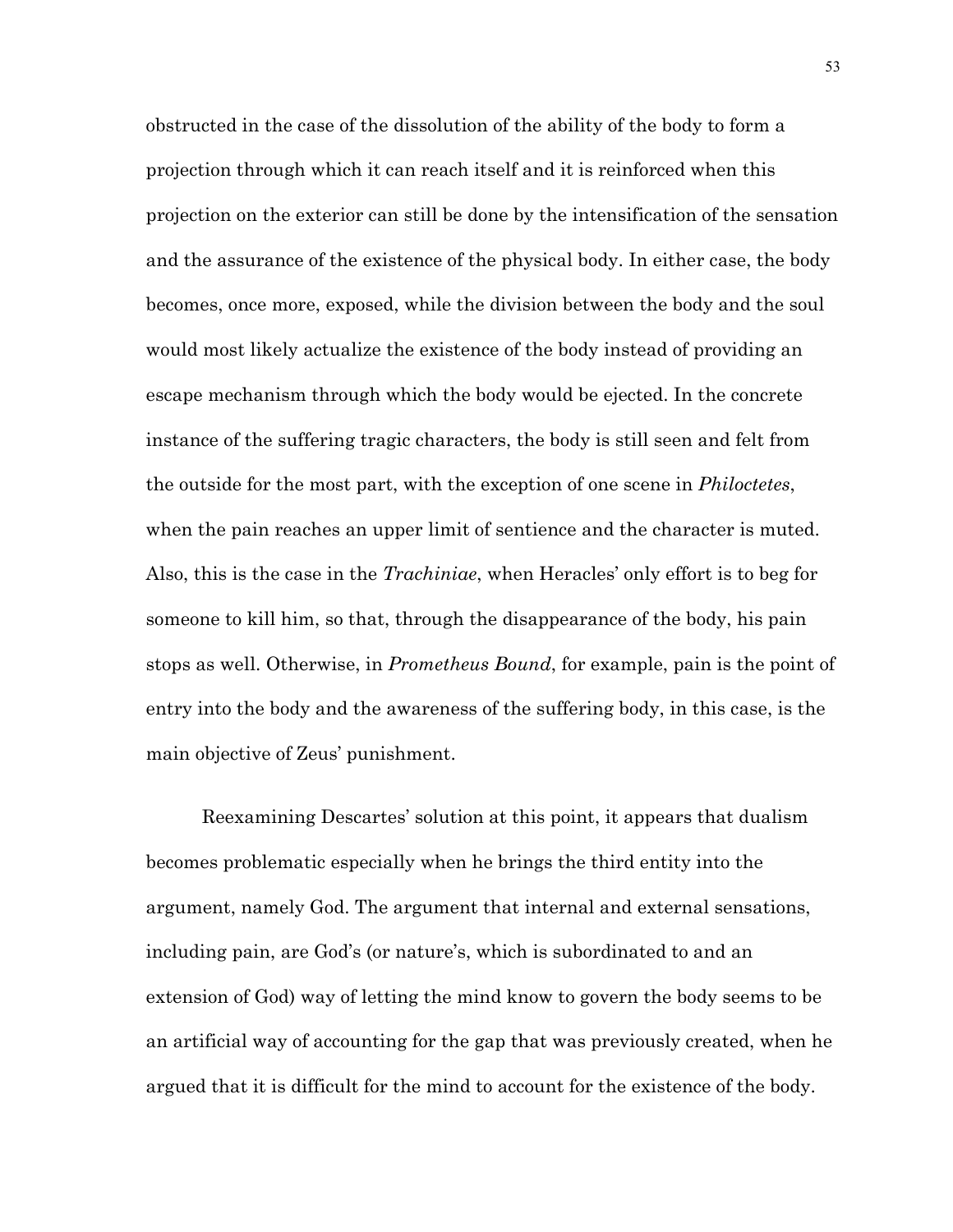So he is aided in the joining of the two—body and its projection—by a teleological explanation.

In his final treatise, *The Passions of the Soul*, Descartes addresses the issue of the union between the body and the soul once more, by creating a system where the passions (six in number: admiration, love, hatred, desire, joy and sadness<sup>50</sup>) are the elements through which the soul and body communicate. The passions produce sensations in the body by means of which the soul gets to know how to attend to the body. Both passions and sensations are processes that are rooted in the physical body and through which the union of the soul and body is created. *The Passions of the Soul* is a continuation of the argument Descartes starts in the *Meditations* and its bulk is busy with classifying the passions. This work once more makes use of the Cartesian method of conceptualization and it does so by imposing a system that is designed to make total sense of nature. If Descartes' definition of passions as stated in art. 27 of *The Passions of the Soul* establishes that the passions also play a role of intermediation between the rational sphere and the perceptions of the soul, especially since they are also "caused, maintained and strengthened by some movements of the spirits."51 Pain challenges this idea since it is immanent and it actualizes the body; Descartes' conceptual intermediation may seem convenient, but ultimately it is, in intention, a logical panacea.

<sup>50</sup> René Descartes, *Les Passions de l'âme*, (Mozambook, 2001), Ebook edition, 41. <sup>51</sup> Ibid., 20.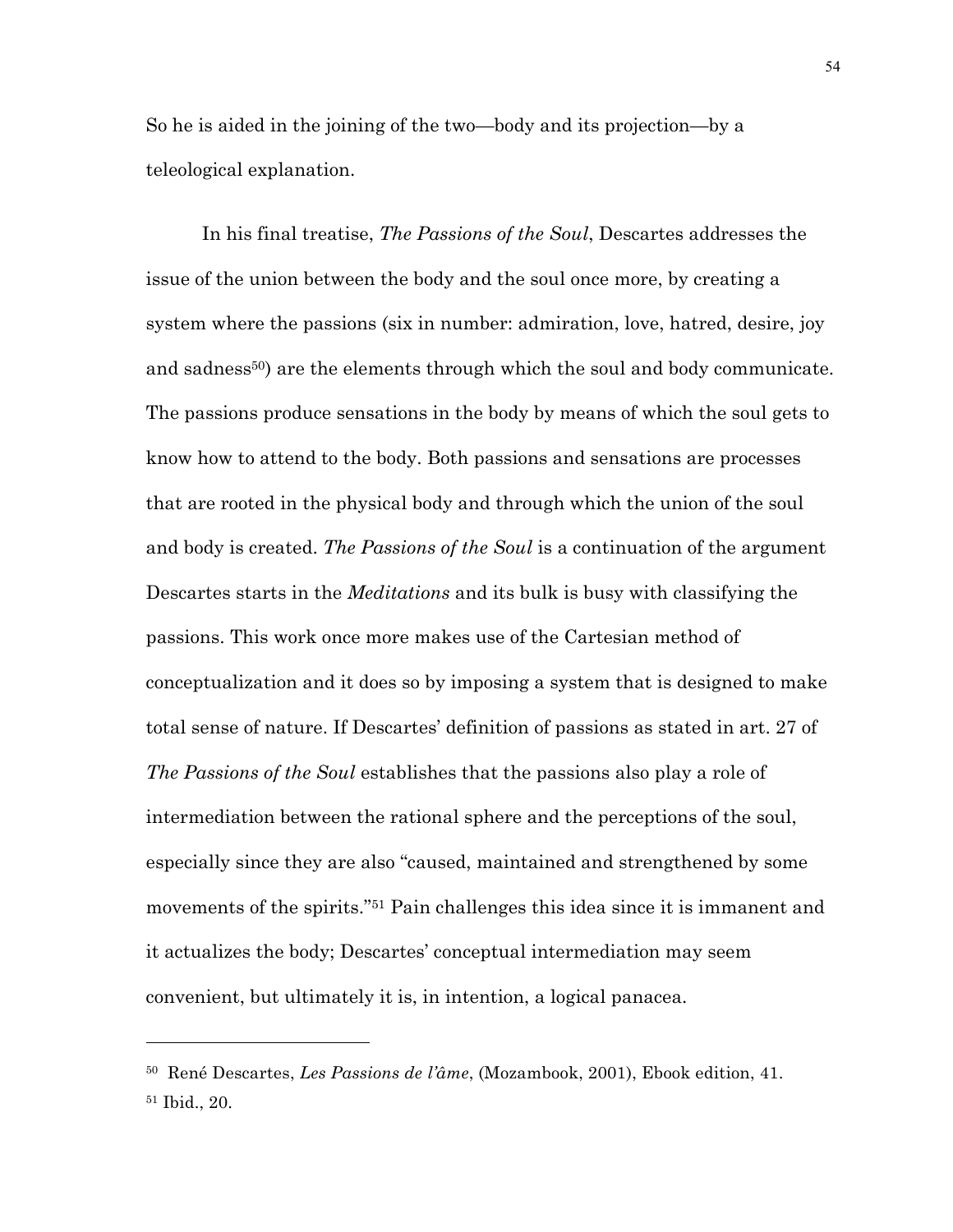In Descartes' system, the rational act (*cogito*) is posited as the central notion—the subject of the logical proposition—whereas the ego is a derivative notion, subordinate in relation to the *cogito* function. Descartes' standpoint, then, is that of the examiner of the rational process, not that of the empirical analyst. This position is fundamentally divergent from the tragic one, where the concepts neither intermediate between realms, nor between the characters and their experiences, or between the spectators and the stage. Descartes' system is, admittedly, the most distant in approach from the tragic one. However, this system is important to keep in sight, especially since it is the result of a mode of conceptualization that starts in classical antiquity in Greece, emerging only one century later than the inception of the tragic tradition. This other system of thought, which I will discuss subsequently, is the Platonic one.

#### **2.2 Plato's Dualism**

Within the ancient context, by fifth century BC, a new notion of the soul had been elaborated (most notably in Plato's *Phaedo* and, to a more limited extent, in the *Republic*)—that of an immortal soul, which man must, through different methods, detache from the body, which is transitory and perishable, in order to purify and attain a higher state of existence52. In the *Phaedo*, the dialogue comprising Socrates' death by hemlock, Plato sets the ground for his theory of Forms, which will be further developed in the *Phaedrus* and the

<sup>52</sup> Vernant 20.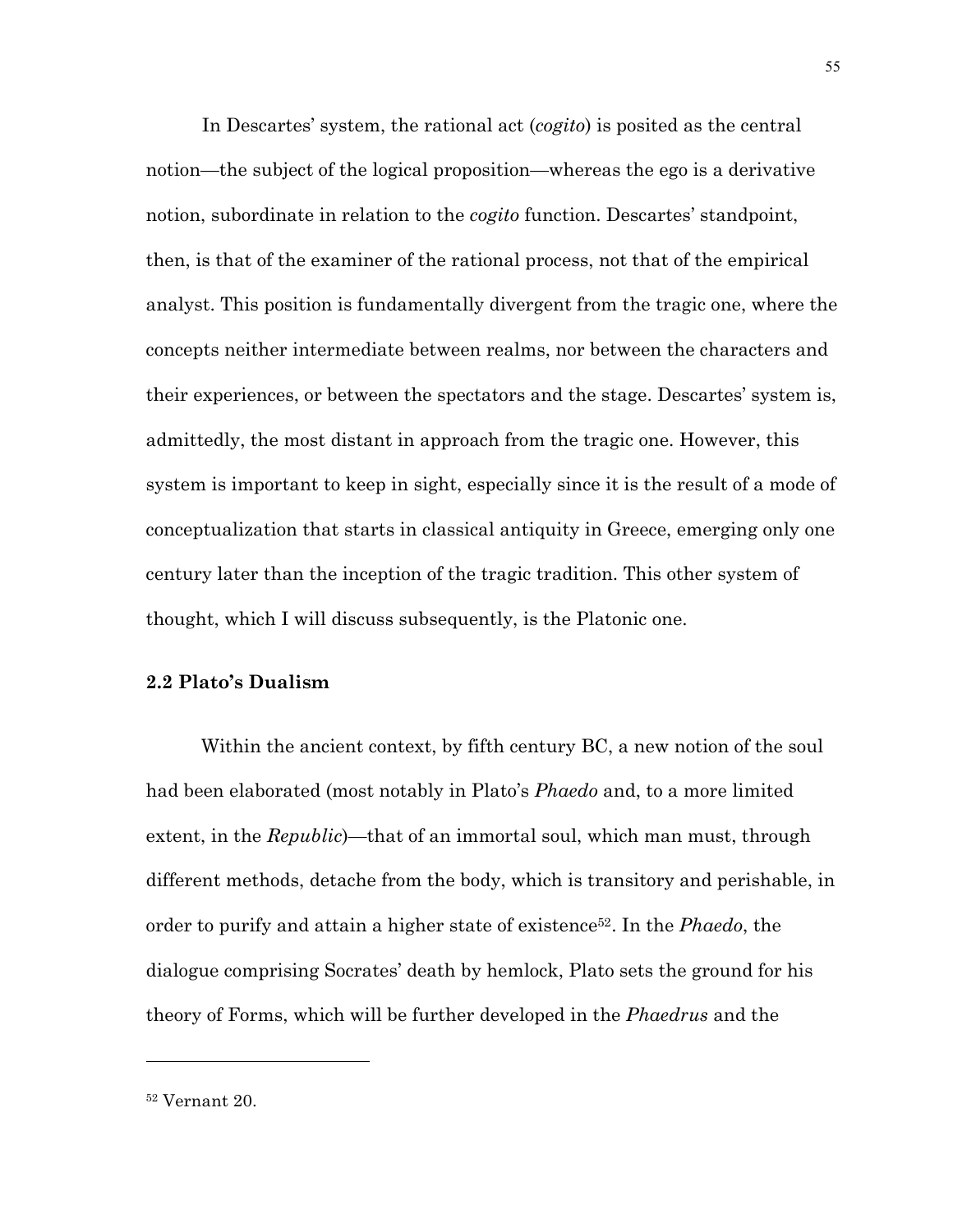*Republic*. Since most of the arguments in the *Phaedo* have as starting point the discussion concerning Socrates' impending death, they are centered upon the condition of the soul. The main three arguments are all concerned with the soul's immortality, but the one I will be looking at here is the last one, the argument from affinity53, which deals directly with the soul's relation to the body through the senses. The tail of the argument holds the following discussion about the purification of the soul through the practice of philosophy:

"I will tell you," he said. "For lovers of knowledge," he said, "know that when philosophy takes over their soul, it is absolutely bound on all sides and glued to the body and is forced to contemplate existing things (realities) through the body as through a prison, not the things themselves as they are, and is wallowing in nothing but ignorance; and the soul, looking down, sees that the most terrible thing about the imprisonment is the fact that it springs from the lust of flesh, just so that, exceedingly, one is his own assistant in his incarceration. Then I say that the lovers of knowledge know that philosophy, when it takes over the soul when it is in this state, gently encourages it and attempts to unbind it, pointing out that perception through the eyes, as through the ears as through all other senses is full of deceit, and urging it to withdraw from these, except in so far as their use is necessary, and encouraging it to collect and gather itself within itself, and to trust nothing other than itself and its own understanding of abstract existence; and to contemplate that there is no truth other than in that which it sees otherwise and which is such that it varies according to the different things in which it appears, since everything of that kind is visible and captured by the senses, whereas the soul itself sees that which is not perceivable and apprehended by the mind. Now the soul of the philosopher truly reasons that it must not withstand this release, and as such, it stands removed

<sup>53</sup> Plato, *Platonis Opera*, ed. John Burnet (Oxford: Oxford University Press, 1903), http://www.perseus.tufts.edu/hopper/text?doc=Perseus%3Atext%3A1999.01.0169%3Ate xt%3DPhaedo%3Apage%3D5, 78b-84b.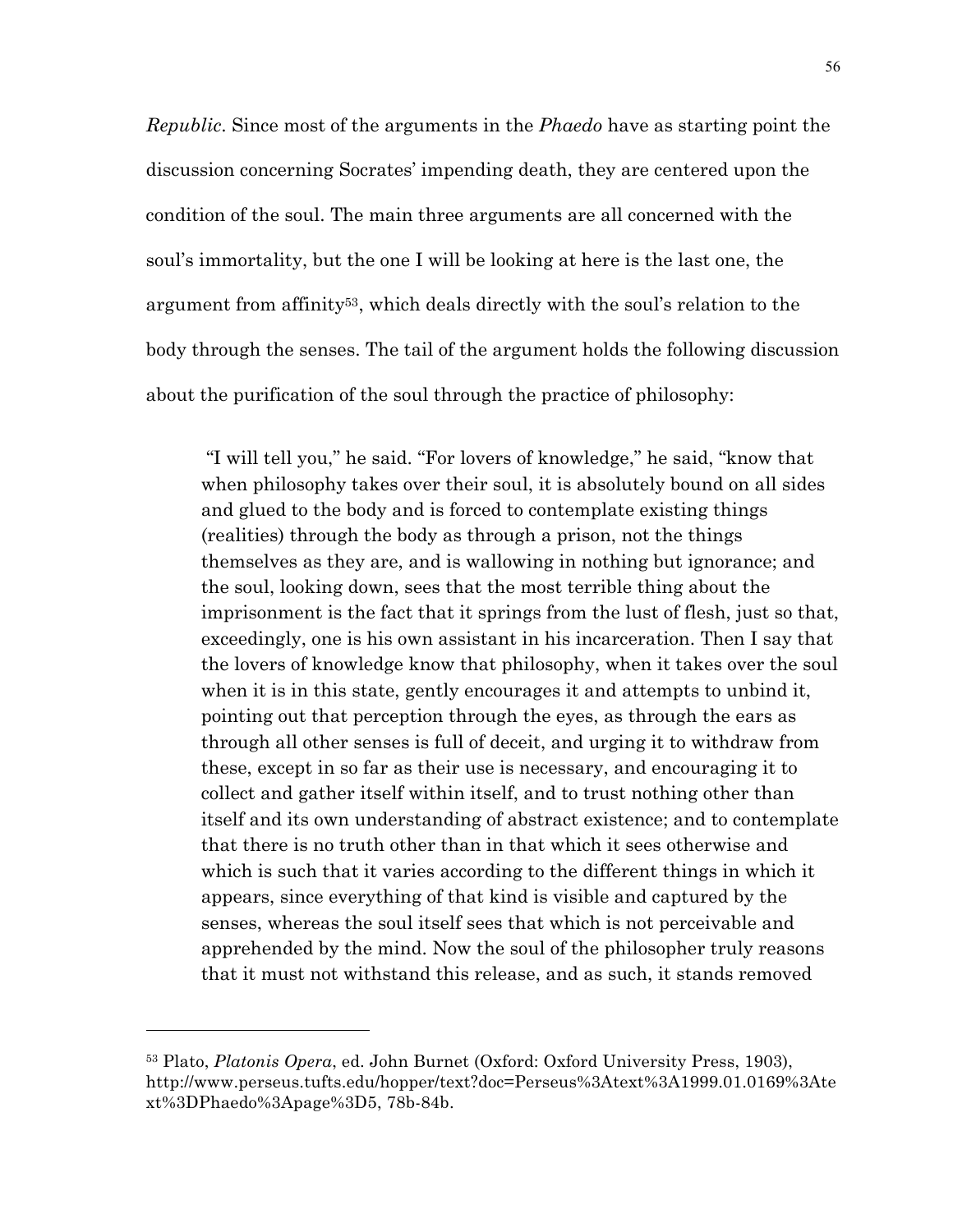from pleasures and lusts and griefs and fears, so much as it can do so, reckoning that whenever anyone has violent pleasures or fears or griefs or lusts he suffers from them not solely what one might suppose, such as illness or loss of money spent for his lusts, but he suffers the greatest and most extreme evil and does not take it into account."

"What is this evil, oh Socrates?" said Cebes.

"The evil is that the soul of all man is forced, when it takes pleasure exceedingly or is grieved by anything, to believe that the thing from which the emotion came is very vivid and very real, but it is not so: these objects are mostly the visible ones, is it not so?"

"By all means."

"And when this happens, is the soul not exceedingly tied down by the body?"

## "How so?"

"Because each pleasure or pain fastens it down as with a nail to the body and fastens it on and makes it corporeal, so that it deems that the things are true which the body says are true. For because it has the same beliefs and pleasures as the body it is constrained to assume the same practices as well and a way of life, and can never leave in purity to Hades, but must always go away polluted by the body; and so it falls down right away into another body again and grows into it, just like a seed that is implanted. Therefore it has no portion in the communion with the divine and physically clean and unique." 54

Here, the opposition between ψυχὴ (soul) and σώµα (body) is rooted in the contention that the territory of the body is the antithesis of "the divine and pure and absolute," which is the realm of the Forms—purified, ideal concepts. The soul, before the process of purification, exists in between these two planes and

<sup>57</sup>

<sup>54</sup> Plato, *Phaedo*, 82e-83e.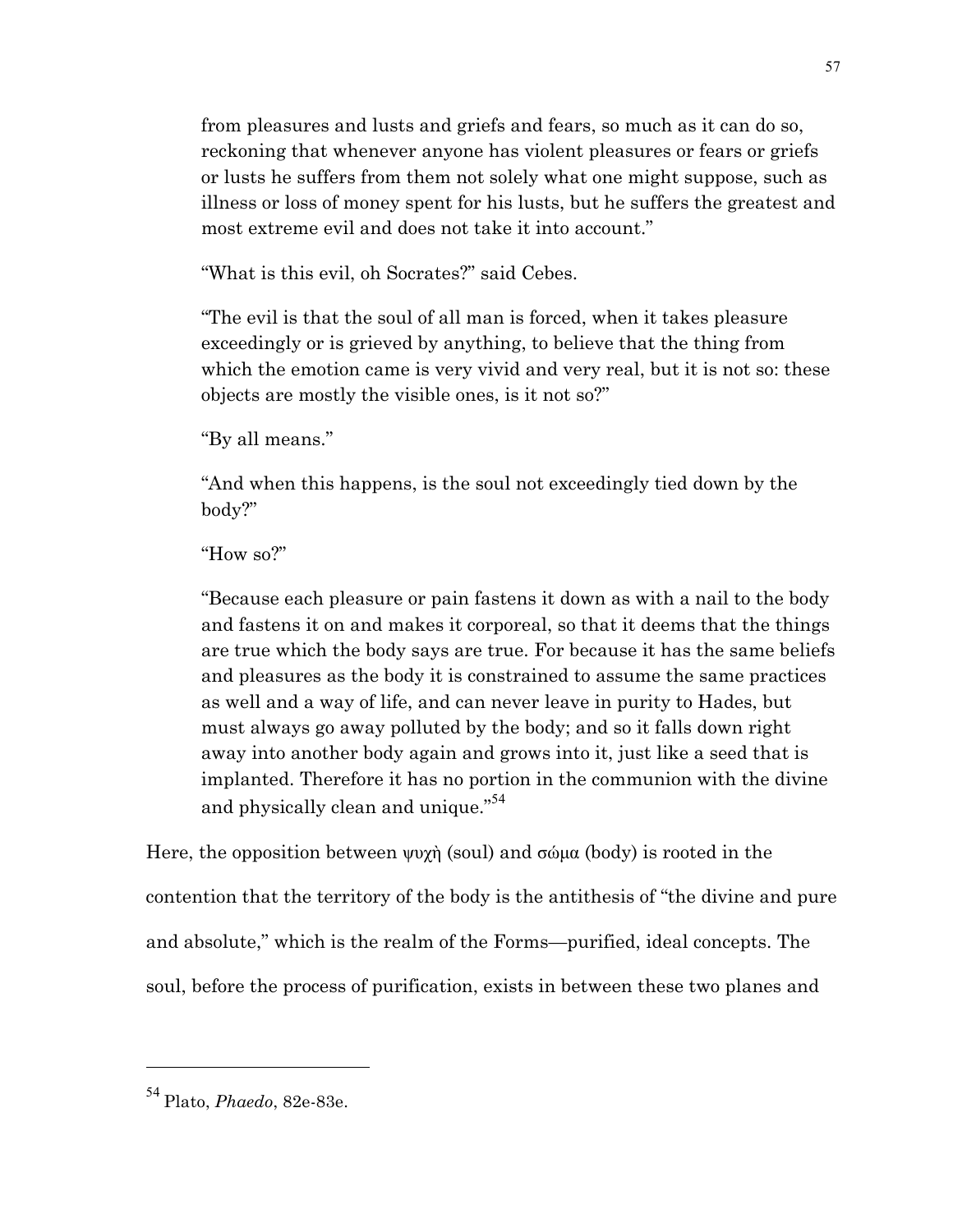its only chance of accessing a higher state and continuing its existence in the realm of the Forms is through the practice of philosophy—so through the mind, which trains one to be detached from the illusions created by the body, through the senses. Pleasure and pain, which are here given as examples of evils that keep the soul attached to the body, belong to the world of the corporeal (σωµατοειδῆ), whereas the world of the soul, which it has to work to recognize by cutting ties with the physical realm, is one of the divine  $(\theta \in \mathcal{C}(\omega))$ , purity, in the sense of cleanliness (καθαροῦ) and simplicity or undividedness (μονοειδοῦς). Existence in the world of the contaminated body is seen as something that one would definitely avoid (at 84b Socrates goes on to classify the animal bodies of the reincarnated souls based on their moral wrongdoings and misconducts, such as donkeys for the egregious souls and hawks for the unjust ones). What is valuable to recognize here is also that the emotions, although capable of having such a great influence on the soul, are rooted in the senses, which are deceitful inasmuch as they give the impression that the objects perceived through them are true. However, this is not the deceitfulness that Descartes mentions in the *Sixth Meditations,* when he argues that the objects perceived by the senses are smaller or larger than they appear in reality. Rather, Socrates is arguing that the things observed through the senses are not to be trusted because they are perceived through the body "as through prison bars" and they are only shadows of the realities of the realm of Forms. The soul is still immortal even if it does not go through the purification, but it does not have access to the truth and it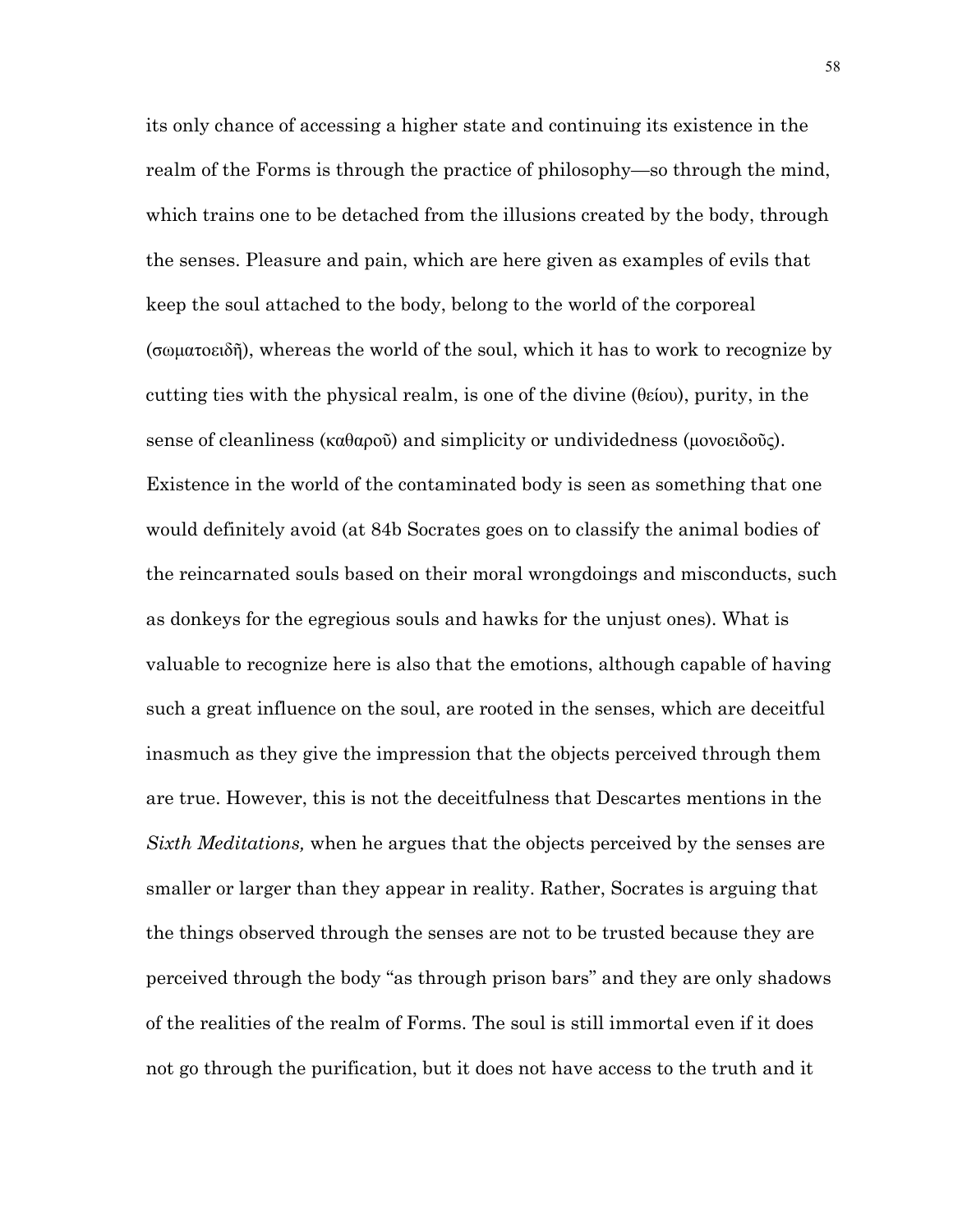lives in the world of projections.

 $\overline{a}$ 

It is important to establish the similarities between the two positions, that of Descartes and that advanced by Plato, as they together lay the foundation of a position that is usually taken as *a priori* in pain studies, namely the projection of the self outside of the physical world. On this particular topic, Sarah Broadie writes:

Both philosophers argue that we consist of something incorporeal, whether one calls it 'mind' or 'soul', which for the time being is somehow united with a body that is part of the physical world. Both identify the self, the 'I', with the incorporeal member of this alliance. Both hold that my mind or soul will survive the demise of the body (…), which in turn is present to me through its members' bodies. Both may be understood as holding that the mind or soul can exist altogether independently of body, though Plato may have changed position on this point. Both are concerned with the immortality of the soul.55

Moreover, both philosophers build systems that place the body in a lesser, deceitful and impure realm, while the soul's attachment to it is assisted by the senses. The division between the body and soul is a prerequisite for both systems, but, while Descartes develops a theory of passions, using the concepts to create a unity between the body and soul, Plato regards all emotions as κακόι (evil). Plato, moreover, puts emphasis on a process of separation between soul and body, which is necessary before a definitive segregation between the two

<sup>55</sup> Sarah Broadie, "Soul and Body in Plato and Descartes," in *Aristotle and Beyond: Essays on Metaphysics and Ethics* (Cambridge: Cambridge University Press, 2007), 101.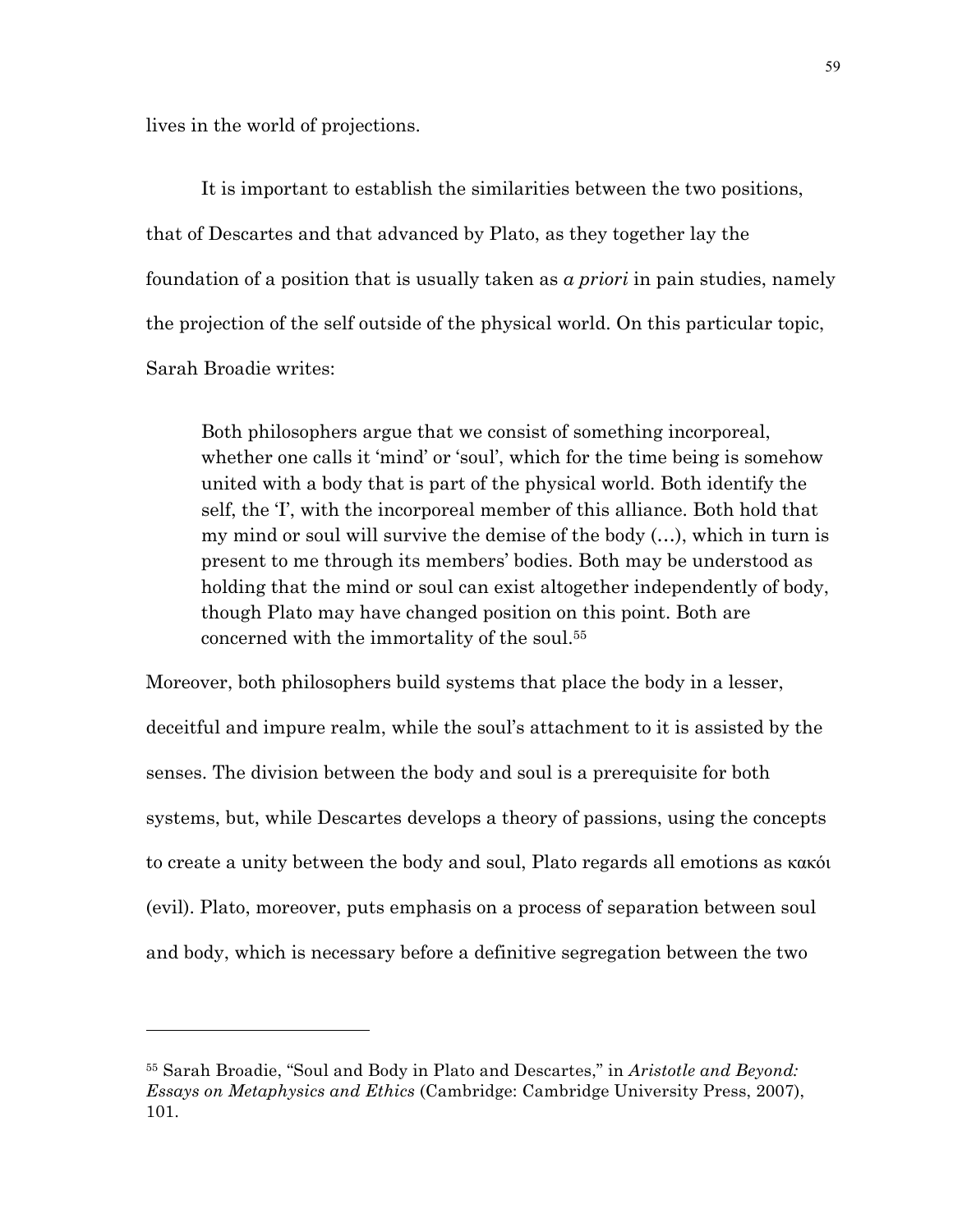can take place. The soul is, in nature, indestructible and eternal and has the aptitude of elevating itself. Thus, this system is fundamentally a transcendental one, while for Descartes, the soul's union with the body and the ego's rapport with God is established *a priori* conception. Hendrik Lorenz has it that for the Greeks, the soul is "standardly thought and spoken of (…) as the distinguishing mark of living things, as something that is the subject of emotional states and that is responsible for planning and practical thinking, and also as the bearer of such virtues as courage and justice."56 It is apparent that in both systems the corporeal realm is polluted and the desirable thing for the human being is to at least be able to distinguish between what is bodily and what rational or abstract and belongs to the world of the soul and the divine.

Both philosophers use strong scornful language when describing the body (Plato more so than Descartes), so reading these theoretical texts next to the tragic ones exposes the discrepancy between the two approaches. Plato's and Descartes' theoretical systems advance concepts that put the body at a distance, so that one can mediate between different realms and entities. Thus, the body is never actualized, although, as I was arguing in the first pages of this chapter with the aid of Nancy's *Corpus*, one can meet the body at its limit between the physical realm and the *cogito* act or between the corporeal and the Ideas in

<sup>56</sup> Hendrik Lorenz, "Ancient Theories of Soul", in *The Stanford Encyclopedia of Philosophy*, ed. Edward N. Zalta (ed.), accessed July 23, 2015, http://plato.stanford.edu/archives/sum2009/entries/ancient-soul/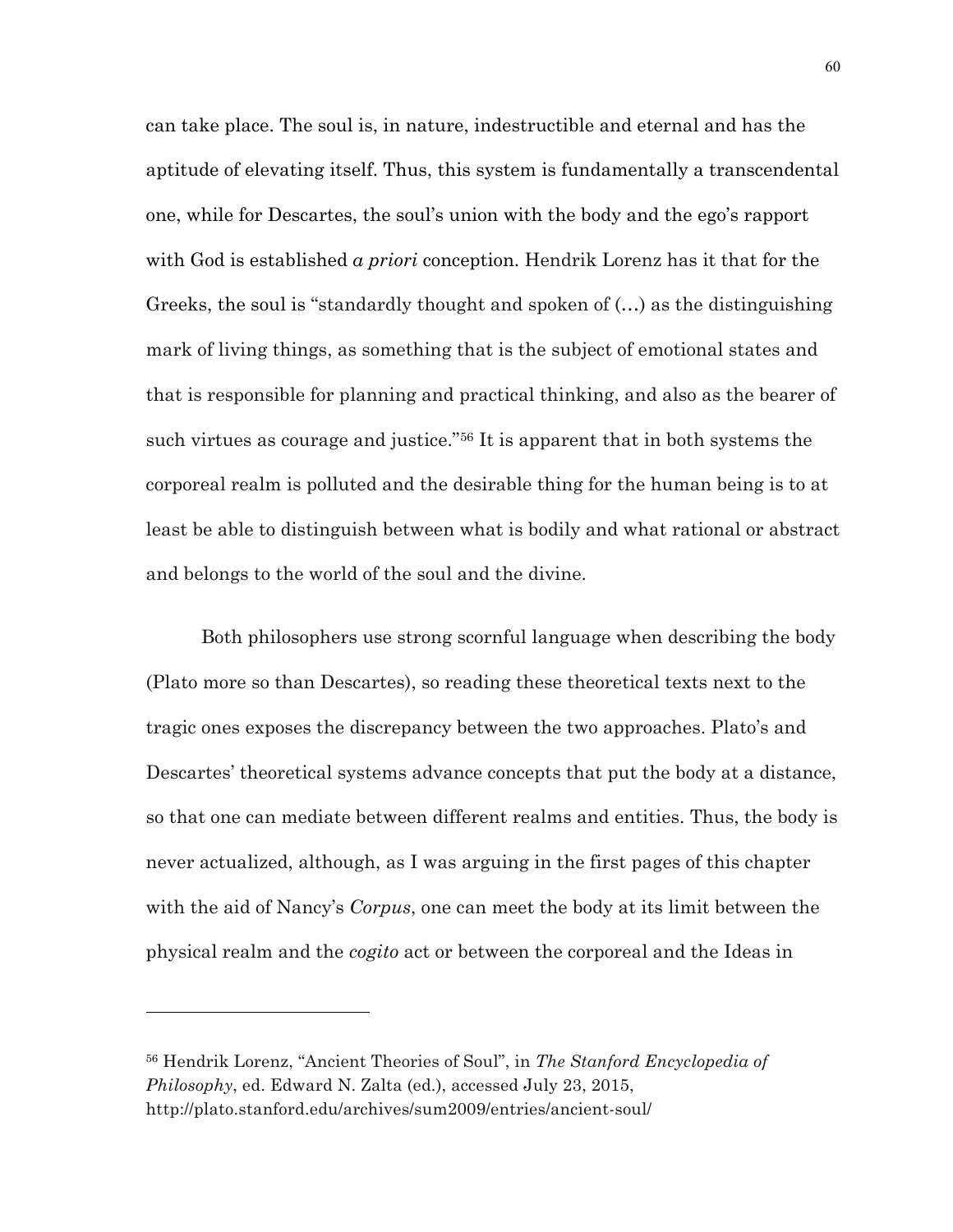Plato's terms. Considering the soul-body dualism here is not meant to advance an antithetical idea of oneness because this would not necessarily help in approaching the pained body in tragedy, but because it is valuable to recognize that the manufacturing of conceptual systems is inconsistent with both the tragic sphere and with the posture that the body is in when experiencing intense pain. After dealing with Aristotle's system of classification, a look at Plato's and Descartes' synthetic schemes facilitates a process of conceptual deconstruction, and exposes the need to set these systems aside when approaching the core of the issue: pain in tragedy.

The notion of the body in tragedy does not to spring from soul-body dualism; corporeality in this context seems to be contiguous to the archaic manner of positing the body, which, as Fulton explains, is not rooted in a split:

The fact is that in the archaic period Greek "corporeity" still does not acknowledge a body/soul distinction, nor does it establish a radical break between the natural and supernatural. Man's corporeality also includes organic realities, vital forces, psychic activities, divine inspiration or influxes. The same word can refer to these various domains. On the other hand, there is no term that designates the body as an organic unity, which supports the individual in the multiplicity of his vital and mental functions.57

This view of the body can likewise be applied to how the body is represented in tragedy. Especially in the cases of the suffering heroes of the three tragedies I

<sup>57</sup> Drew Leder, "The Experience of Pain and its Clinical Implications," *Philosophy and Medicine*, Volume 40 (1992): 97.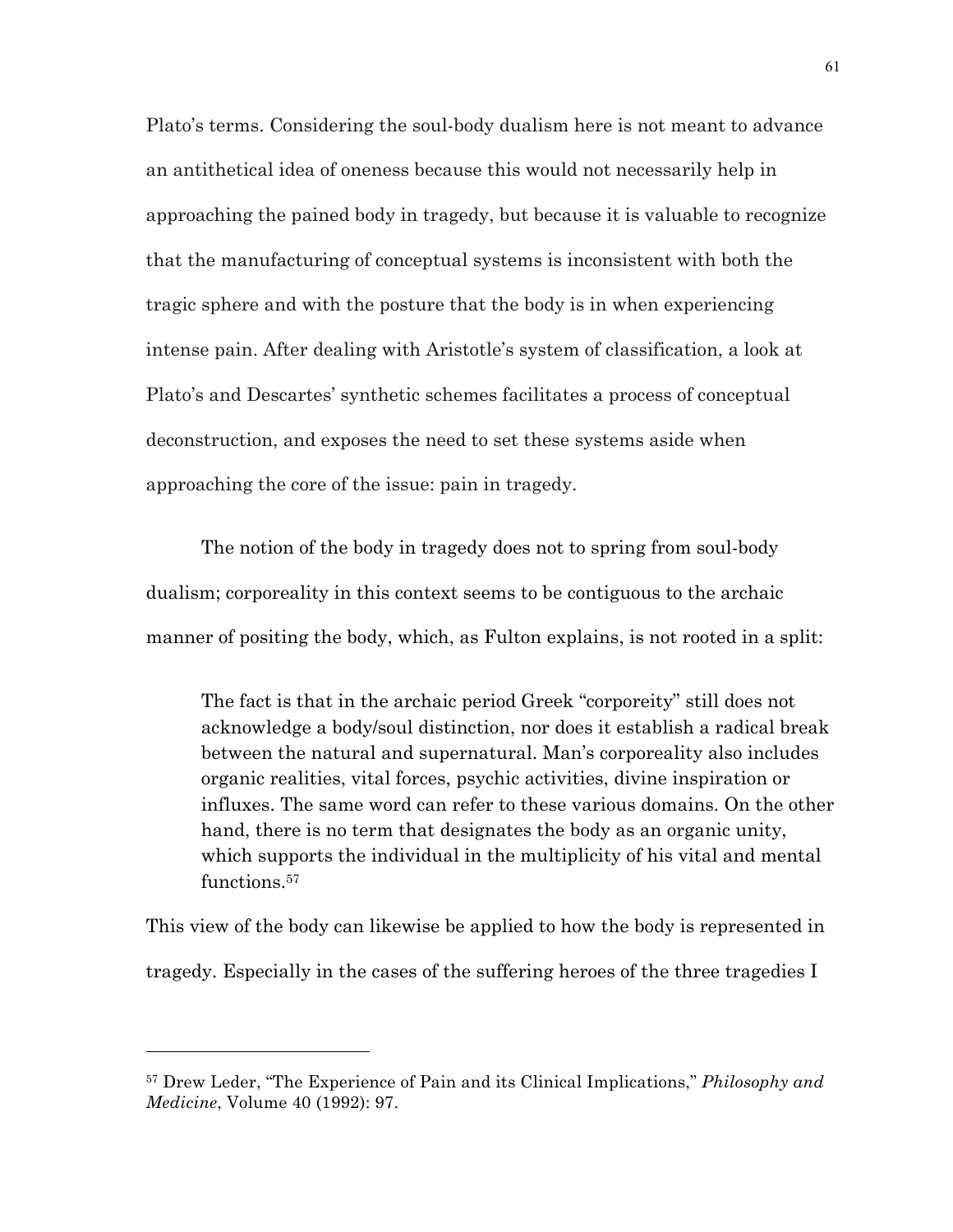am discussing in the following chapter, the body is represented through its parts or extensions: in the case of Prometheus by his chains and liver, in Philoctetes' case by his foot, wound and bloody bandages and in Heracles' case by the poisoned cloak and his pained limbs. It is true that this occurs in the text also due to the characters' exposure to pain, which splits the attention and directs it to the spot in the body where it occurs or to the object that provokes it, but this would not be expressed thus in a text which belongs to a tradition rooted in the soul-body division. The prevalence of pain in tragedy signals the poets' preoccupation with the experience of pain and with what can be induced or gained by the public through the exposure to it. It is also possible that the tragic poets were aware of the ideological current that advanced the body-soul division and were addressing the issue through the representation of pain on stage. Their understanding of the mechanisms of pain, incontestable given especially its primacy in the tragedies I am commenting on in the third chapter, challenges through simple exposure any such system, for in pain, any mindbody division, no matter how firmly pre-established a Platonic or Cartesian system of conceptualization might be, is shaken, as Drew Leder also argues:

…such an account is profoundly challenged by the experience of pain. For in pain we find the unity of the mental and corporeal. The bodily sensation is intimately intertwined with an emotional and existential meaning. This unity has a linguistic representation: the word "pain" itself can be used to describe not only physical, but emotional or cognitive suffering." It is not only the unity of mind and body that pain reveals, but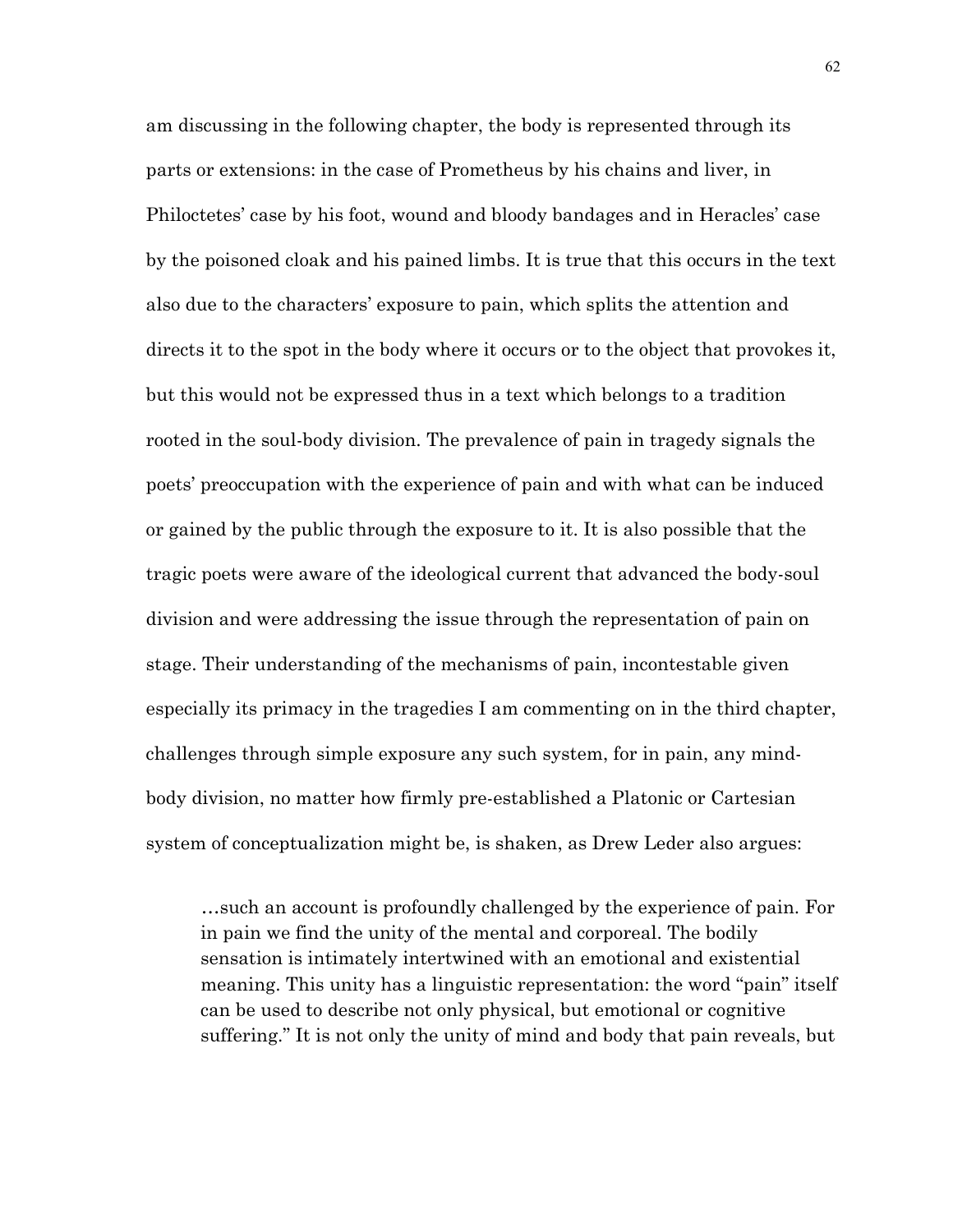also another duality: between the patient, or the one in pain, and the external world.58

Leder discusses here the effect that pain has on the body in terms of a "unity," which is not a notion that I advance in relation to tragedy. However, the more important idea that transpires from this passage is the fact that in instances of intense pain, the mind-body or soul-body division ceases to make sense. If, then, one deems the soul as the purified extension of the body and the ideal version of man, pain reminds one that such a projection is inconsistent with the human being in its natural surroundings. Through the raw experience of pain, the body is once more actualized, it becomes real and present—a purification of the body in opposition to the soul. Ancient tragedians, it seems, are well aware of this fact and instead of employing a system that purifies the soul and does not allow it to be exposed to the pain that "nails it as with a nail to the body and rivets it on and makes it corporeal,"59 they expose the body, bringing it in focus and positing it as subject through pain.

<sup>58</sup>Leder, "The Experience of Pain," 45.

<sup>59</sup> Plato, *Phaedo*, 83e.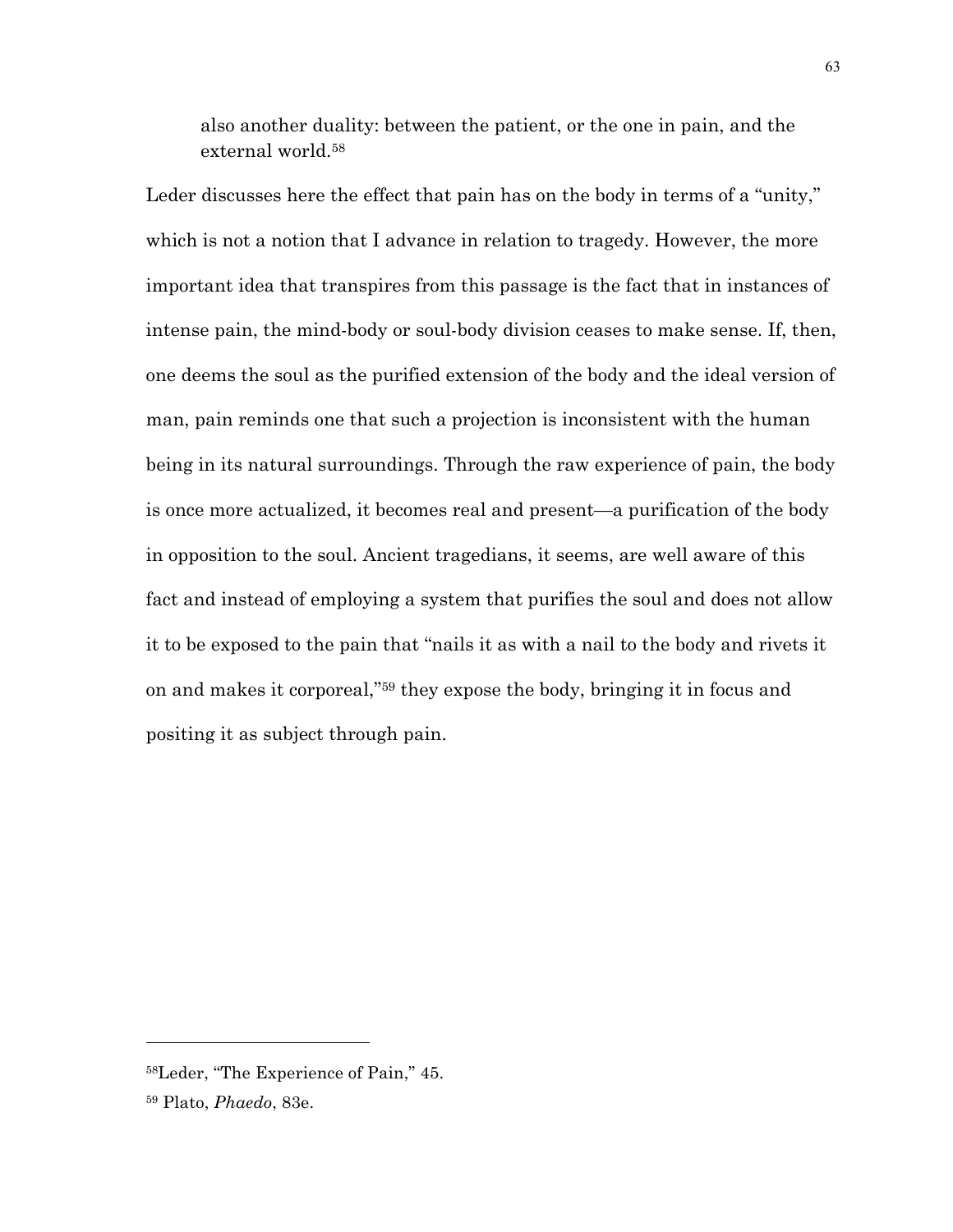#### **Chapter 3:**

# **The Limits of Pain: Pain in** *Prometheus Bound***,** *Philoctetes* **and**  *Trachiniae*

*Never has Zeus, the king of all things, granted to mortals life without pain; but grief and happiness come to every man in his turn, like the circling paths of the Bear. Sophocles, Trachiniae*

This chapter offers several interpretations of pain in the three plays of the corpus through a hermeneutical method of analysis in light of the notion of limit. These readings build on concepts that I discussed in the previous two chapters, where I showed why it is necessary to liberate oneself from the burden of a mimetic and a dualist conceptual system when approaching the ancient tragic tradition. Although the choice of a hermeneutical method of analysis may seem overly ambitious here, this approach is chosen deliberately as means of countering the above-mentioned systems of conceptualization. Tying in with a tradition of interpretation that antedates Platonic philosophy, hermeneutical analysis puts the interpreter in the position of "a translator, a mediator, who uses his linguistic knowledge to make intelligible what is not understood, what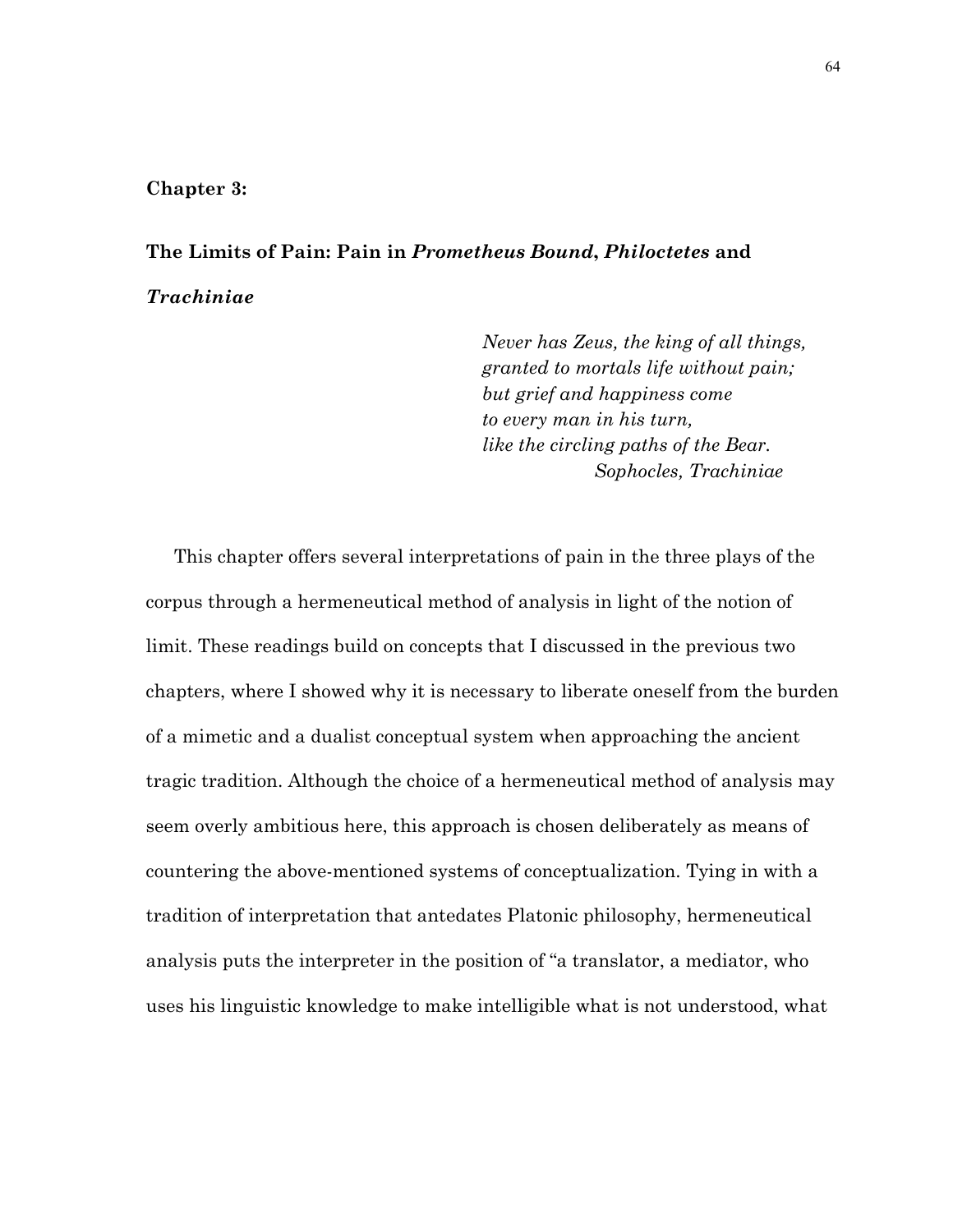is no longer understood."60 Peter Szondi's *Introduction to Literary Hermeneutics* outlines a tradition of literary hermeneutics in juxtaposition with philosophical hermeneutics, which gained theoretical ground in the twentieth century, under the influence of Dilthey, Heidegger and Gadamer, who are building on a shift in hermeneutics initiated by Romantic German philosopher and theologian Friedrich Schleiermacher. In his work *Hermeneutics and Criticism*, making a switch from theological hermeneutics to general textual hermeneutics, Schleiermacher lays down the rules for a modern hermeneutical method, underlying the relation between hermeneutics, criticism and grammar:

Hermeneutics and criticism, both philological disciplines, both theories, belong together, because the practice of one presupposes the other. The former is generally the art of understanding particularly the written discourse of another person correctly, the latter the art of judging correctly and establishing the authenticity of texts and parts of texts from adequate evidence and data. (…) In the same way as hermeneutics and criticism belong together, so too do they both belong together with grammar.61

This passage opens the ground for the two main axes of hermeneutical inquiry: the grammatical the psychological. The former dimension of interpretation, the grammatical one, building on the notion of the *sensus litteralis* of ancient hermeneutics, through which the hermeneutician seeks to find the meaning of the words that form the text, comprises the famous hermeneutical circle, which

<sup>60</sup> Peter Szondi, *Introduction to Literary Hermeneutics,* trans. Martha Woodmansee (Cambridge: Cambridge University Press, 1995), 6.

<sup>61</sup> Friedrich Schleiermacher, *Hermeneutics and Criticism*, trans. and ed. Andrew Bowie (Cambridge: Cambridge University Press, 1998), 3.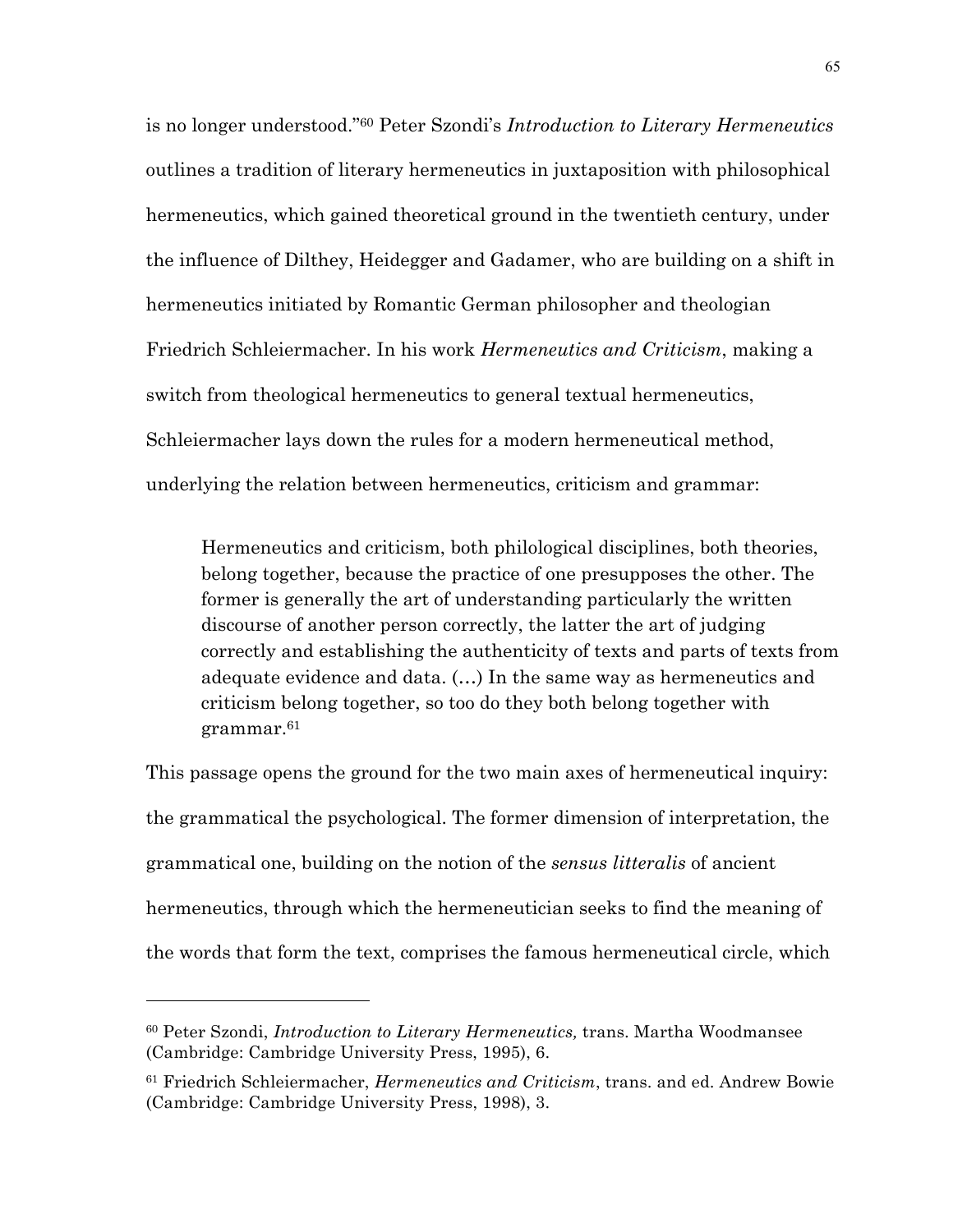Schleiermacher introduces thus: "[c]omplete knowledge is always in this apparent circle, that each particular can only be understood via the general, of which it is a part, and vice-versa. And every piece of knowledge is only scientific if it is formed in this way."62 Therefore, in order to properly understand the text according to Schleiermacher's grammatical method, the hermeneutician must be prepared to see both the historical and cultural context of the text and its textual details at the level of the word—a move between the two is necessary for an authentic interpretation.63 The psychological axis of hermeneutical interpretation, namely the psychological one, is famous for its often-criticized concept of authorial intent, which Schleiermacher explains thus:

The task is also to be expressed as follows, to understand the utterance at first just as well and then better than its author. For because we have no immediate knowledge of what is in him, we must seek to bring much to consciousness that can remain unconscious to him, except to the extent to which he himself reflectively becomes his own reader.<sup>64</sup>

This type of interpretation is an effort to understand and bring to light what the author meant, but it also a divinatory practice for the hermeneutician, meaning a method "in which one, so to speak, transforms oneself into the other person and tries to understand the individual element directly."65 I am choosing to give an account of Schleiermacher's set of rules for hermeneutical analysis not

<sup>62</sup> Scheiermacher, *Hermeneutics*, 24

<sup>63</sup> Ibid., 24-27.

<sup>64</sup> Ib., 23.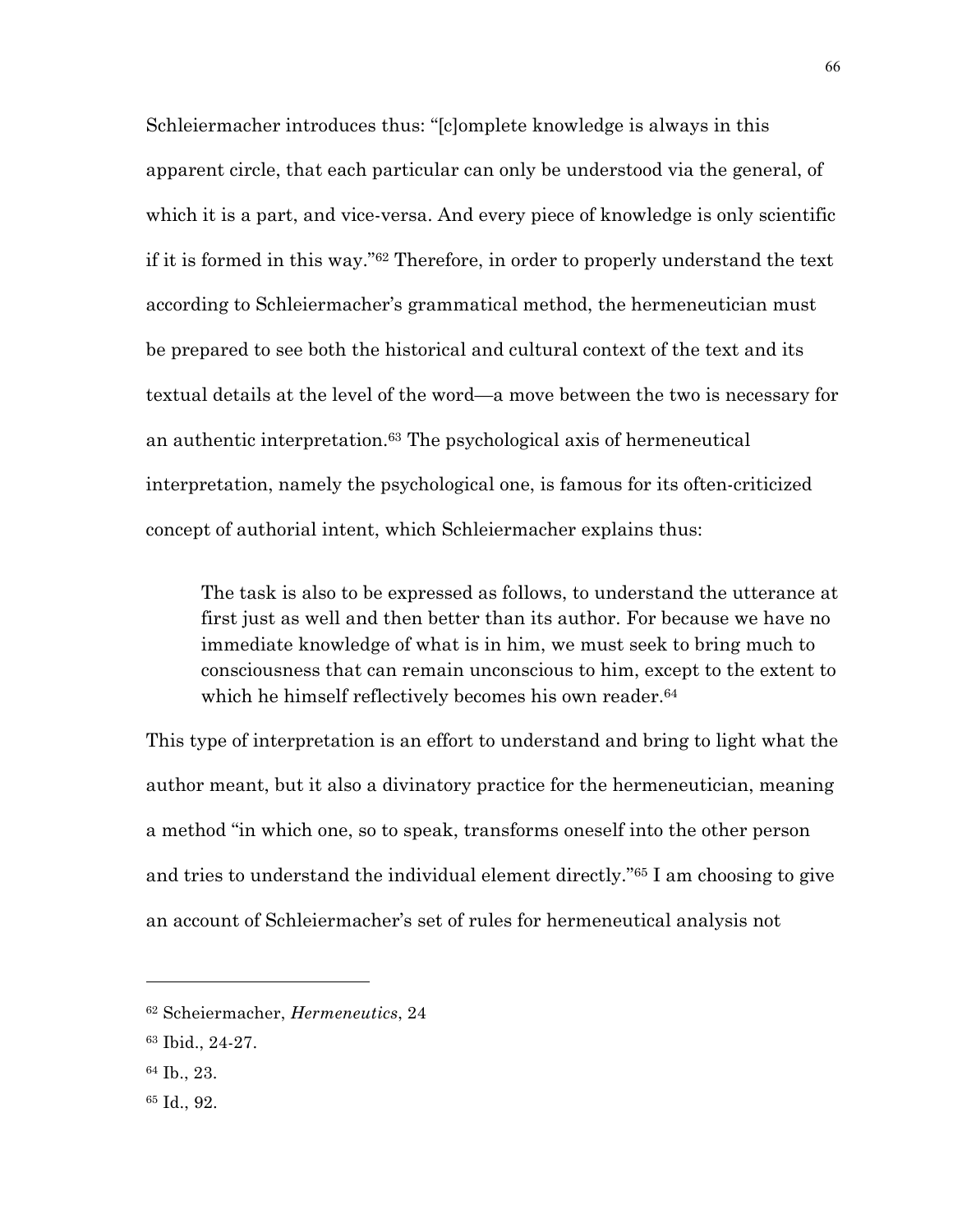because I will follow them closely, but because his method ties in with the ancient one of divination—the interpretation of the Oracle's message. This method, in turn, is also more in line with the practice of rhetoric, which Schleiermacher also links to the hermeneutical method: "The belonging together of hermeneutics and rhetoric consists in the fact that every act of understanding is the inversion of a speech-act, during which the thought which was the basis of the speech must become conscious."66 The rhetorical tradition, which Plato slanders in his dialogues, is, therefore, rooted in the speech act and grants the space necessary for an interpretation of the hermeneutical type, as opposed to Plato's system, which does not. I choose to align myself, then, to this tradition when exercising a hermeneutical methodology not in its strictly Schleiermachian sense, but rather in its original denotation, indicated by the word's etymological root: ἑρµηνεύς—interpreter, expounder.

Interpreting texts "in their totality" and doing so in relation to only one instance or concept, such as pain, is different in what concerns the hermeneutical process—there is, simultaneously, a process of contextualization of the moment itself in the play, the play in the cultural and historical circumstance, but also constantly connecting the pain in the text to human pain in general. Because pain is universal, the last part of the task is made easier; it is, in fact, one of the main reasons for its inclusion in tragedy and for the

<sup>66</sup> Scheiermacher, *Hermeneutics*, 7.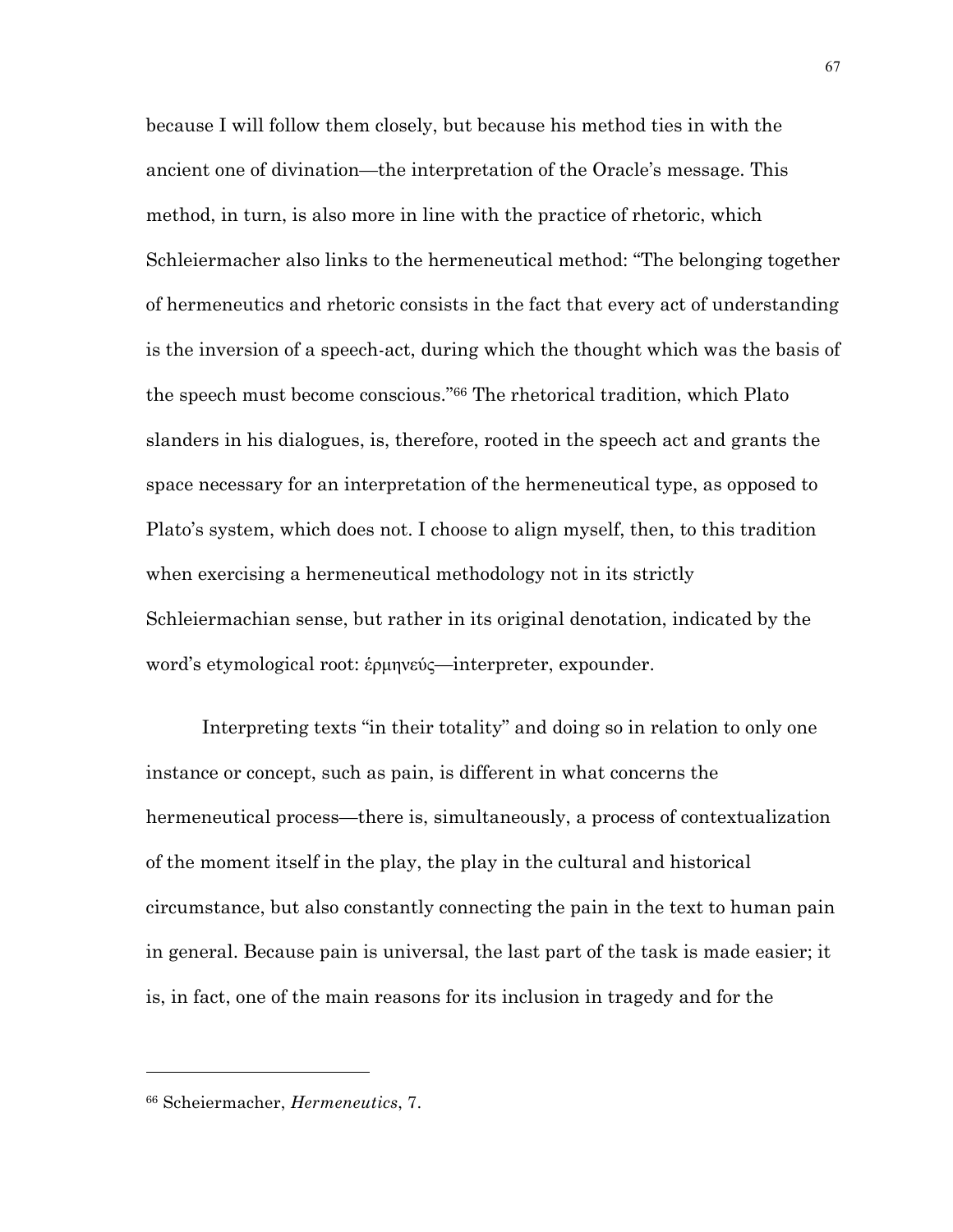attention granted it in the three plays that I am analyzing. There is, in tragedy and elsewhere, a singular pain—it differs in causes and effects, but the core is always the same.

Not only is this hermeneutical analysis focused on the notion of pain, but, in what follows, I will be framing the notion of pain in relation to that of the limit. This notion was already discussed to some extent in the second chapter, in relation to Nancy's contention that through pain, a limit is reached which exposes the body as a subject. Besides discussing the concrete limits of space, sentience and language in relation to pain, I am also exposing the ways in which pain in tragedy tests various limits and constitutes a point of entry into the body, through which another dimension is accessed. There is, indeed, an esoteric implication in this contention, which cannot be avoided when talking about a tradition such as the tragic one after connecting it to pre-Socratic thought. Although one cannot establish with certainty what the relationship between the public, stage and the spiritual message of the tragedies was in fifth century BC, a hermeneutic understanding, while keeping track of the context of the plays, is certainly more valuable than a purely historical or philological reading, which would align the tragic tradition to a Platonic and Aristotelian one, draining it of all intensity.

I also want to advance the idea of pain as the limit of life—the moment when the sufferer can come as close as possible to death while still alive. This type of exposure would be, for the Greeks, both a moment of purification and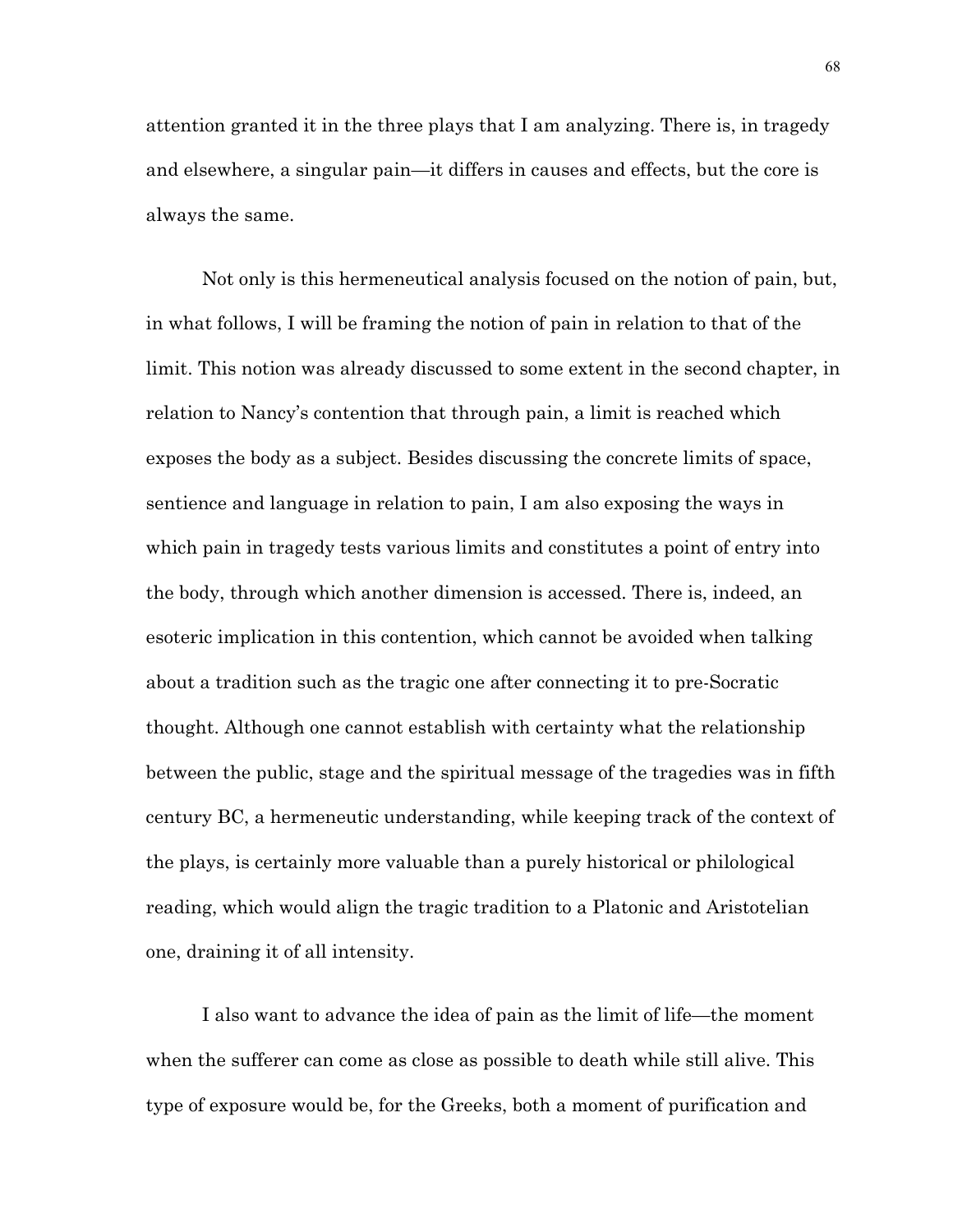one of illumination. About purification in relation to the fire element, Peter Kingsley writes in his book *Ancient Philosophy, Mystery and Magic,* which had significant influence on this project in its developing stages, writes: "[t]he idea of fire as purifying—and immortalizing—became so deeply imbedded in the consciousness of the Greeks that even at their most facetious they were unable to escape it."67 I am using the same idea in my analysis, while replacing fire with pain. Seeing pain as the purifying element would take the physical body out of the action-object relationship it is in Plato's system, when the argument of the purification of the body and the detachment of the soul from the body is advanced, such as in *Phaedo*. Instead, pain in tragedy is imminent, while its circumstances and consequences cannot be controlled or organized into a set of rules. With these ideas in the background, I will start the foray into the texts of the three plays of the corpus.

### *3.1 Prometheus Bound*

 $\overline{a}$ 

One play where fire and pain are connected in a rapport of cause-and-effect is Aeschylus' *Prometheus Bound*, where the pro-Olympian god is tied to a rock in distant land, in Scythia, Central Asia, a land of the ξένο**ι** (foreigners) as Kratos' opening lines describe:

<sup>67</sup> Peter Kingsley, *Ancient Philosophy, Mystery and Magic* (Oxford: Clarendon Paperbacks, 1995), 253.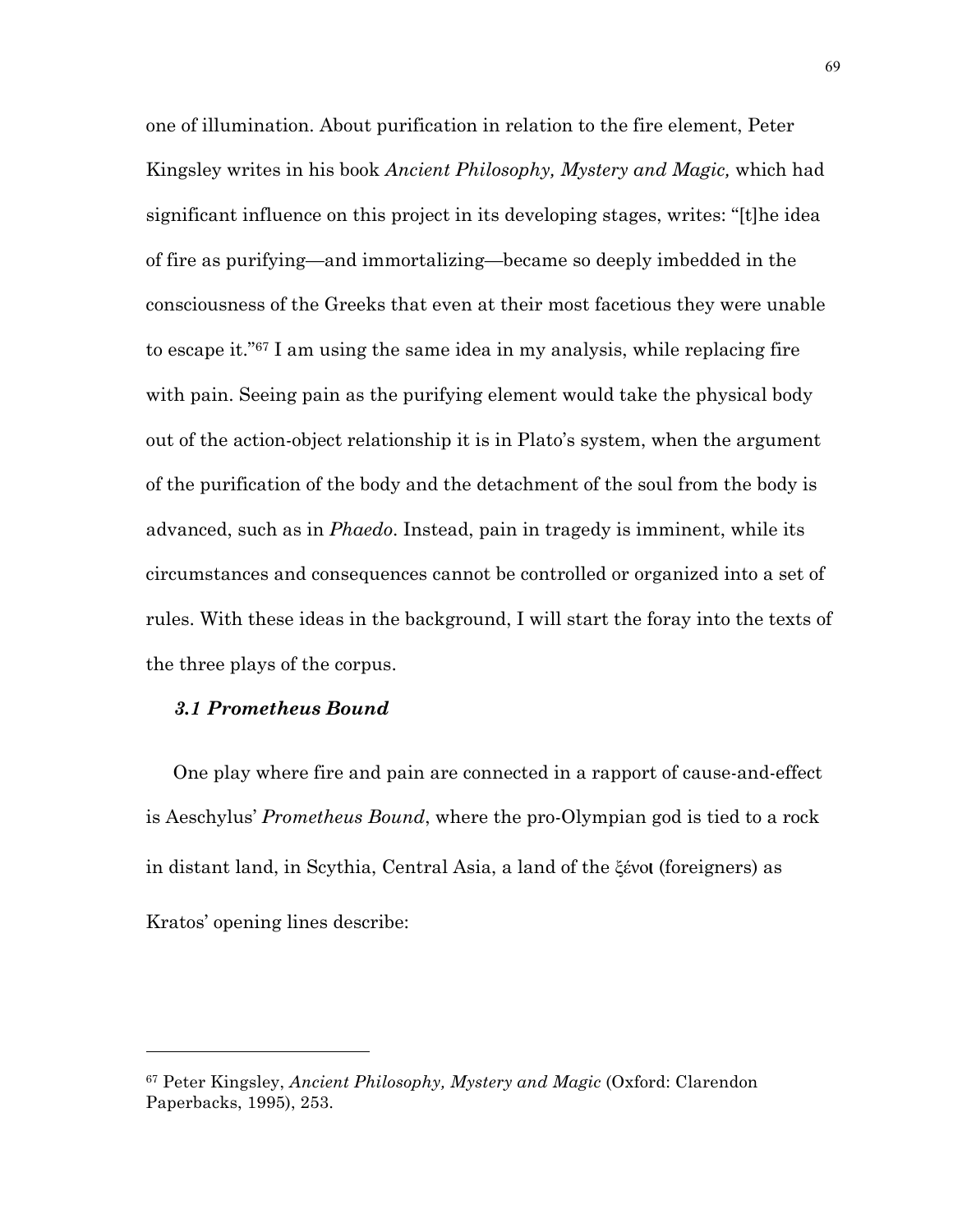To<sup>68</sup> earth's remotest part we come, to the Scythian land, an untrodden solitude.<sup>69</sup>

Here, since the play is with and about immortals, the limit is defined through space and the space is an extension of Prometheus' situation and suffering. I will discuss the relevance of a space of isolation in relation to pain as it appears in *Philoctetes*, but it is important to note that, since this is the opening to *Prometheus Bound*, the entrance into the situation of pain is done through space, by carrying out Prometheus' bounding outside the city, in a deserted place where the sufferer cannot exercise agency or relate to anything of importance in a social context. The space of solitude, untrodden and desolate (ἄβατον) is a reflection of the hero's suffering, but also, in the case of Prometheus, the place of torture.

# **3.1.1 Godly Bodies**

The story of Parometheus' wrongdoings is told in reverse: in the opening scene the hero is already being punished by Zeus' intermediants, Bia and Kratos (Force and Power) for crimes that have been commited previously. Before advancing, it is important to note that, while until now I discussed the human body in the thought of Plato, Descartes and the pre-Socratics, here the punished one is a god—immortal, but still vulnerable—hero. In his essay *Dim* 

<sup>68</sup> I am using Smyth's translation.

<sup>69</sup> Aeschylus. *Prometheus Bound*, trans. Herbert Weir Smyth (Cambridge. Harvard University Press, 1962), 1-2.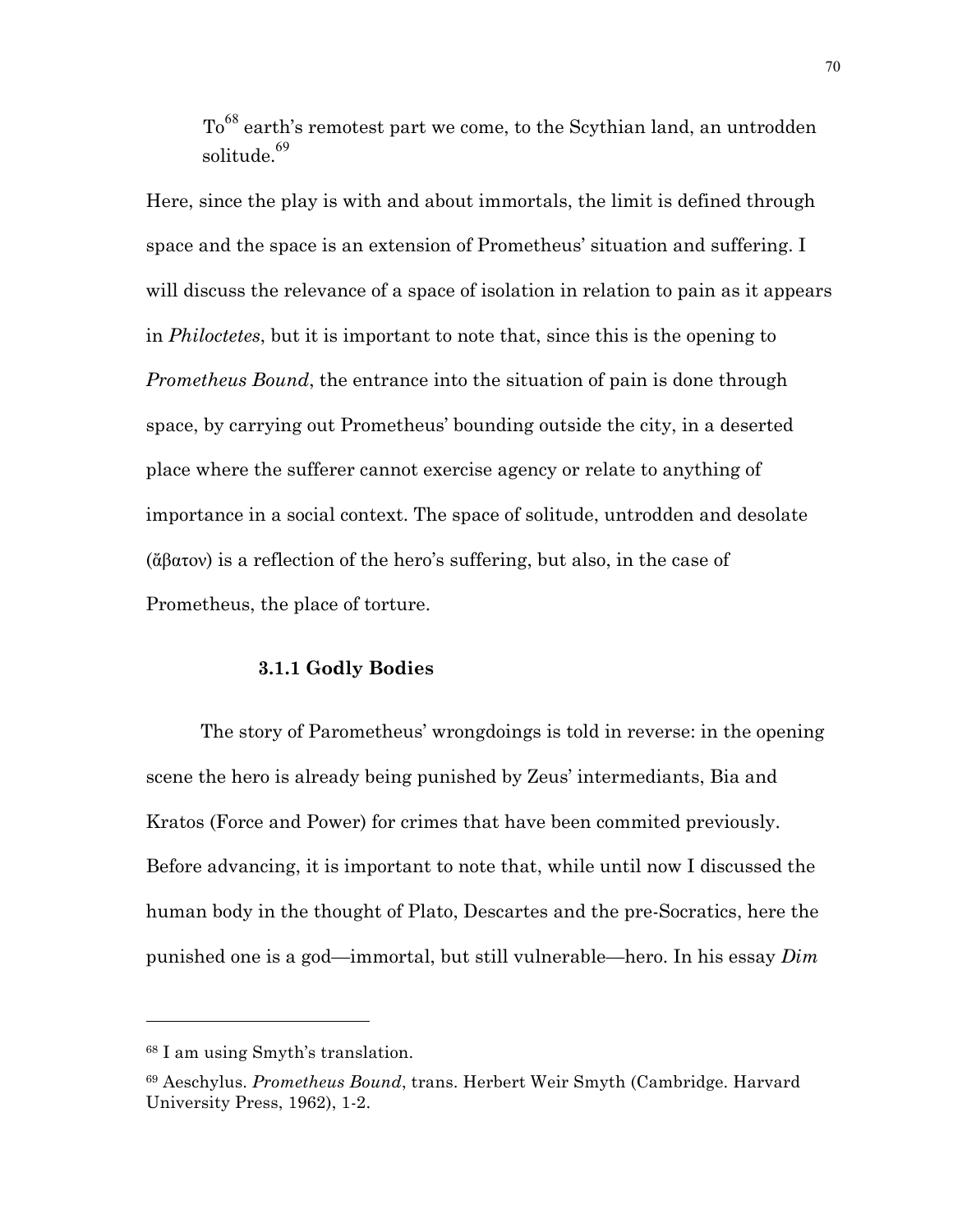*Body, Dazzling Body*, Jean-Pierre Vernant poses an important question: "The body of gods. How does this expression pose a problem for us? Can gods who have two bodies—antropomorphic gods like those of the ancient Greeks—really be considered gods?"70 In the case of *Prometheus Bound*, this is an essential question, since Prometheus is a powerful god, yet susceptible to punishment and torture by Zeus, the newly appointed ruler of Olympus. Prometheus' myth is given a lot of importance and lines in Hesiod's *Theogony* as well (almost one hundred lines), where he is responsible for both bestowing fire on the mortals and for their misfortunes, sent to them as punishment by Zeus through the deceptive and unfortunate Pandora. Prometheus is, in Hesiod, in between the two worlds (the human and the divine) and between two roles (that of benefactor and wrongdoer), but in *Prometheus Bound*, he is not associated with Pandora, so he is a lawbreaker only according to Zeus' system of justice. This god-human duality in terms of the body seems to resemble the body-soul one in Plato and Descartes, but when considered in light of the pre-Socratics, such as Xenophones, whose take on the matter Vernant discusses in his essay, the distinction is defined in other terms than the dualist ones:

In order to traverse the gulf separating god and man, Xenophanes is not led to oppose the corporeal to the noncorporeal, to an immateriality, a pure Spirit; for him, it is enough to acknowledge the contrast between the constant and the changing, the immutable and the mutable, the

<sup>70</sup> Jean-Pierre Vernant, "Dim Body, Dazzling Body," in *Fragments for a History of the Human Body*, ed. Michel Feher et al. (New York, NY: Provincial Graphics, 1989): 19.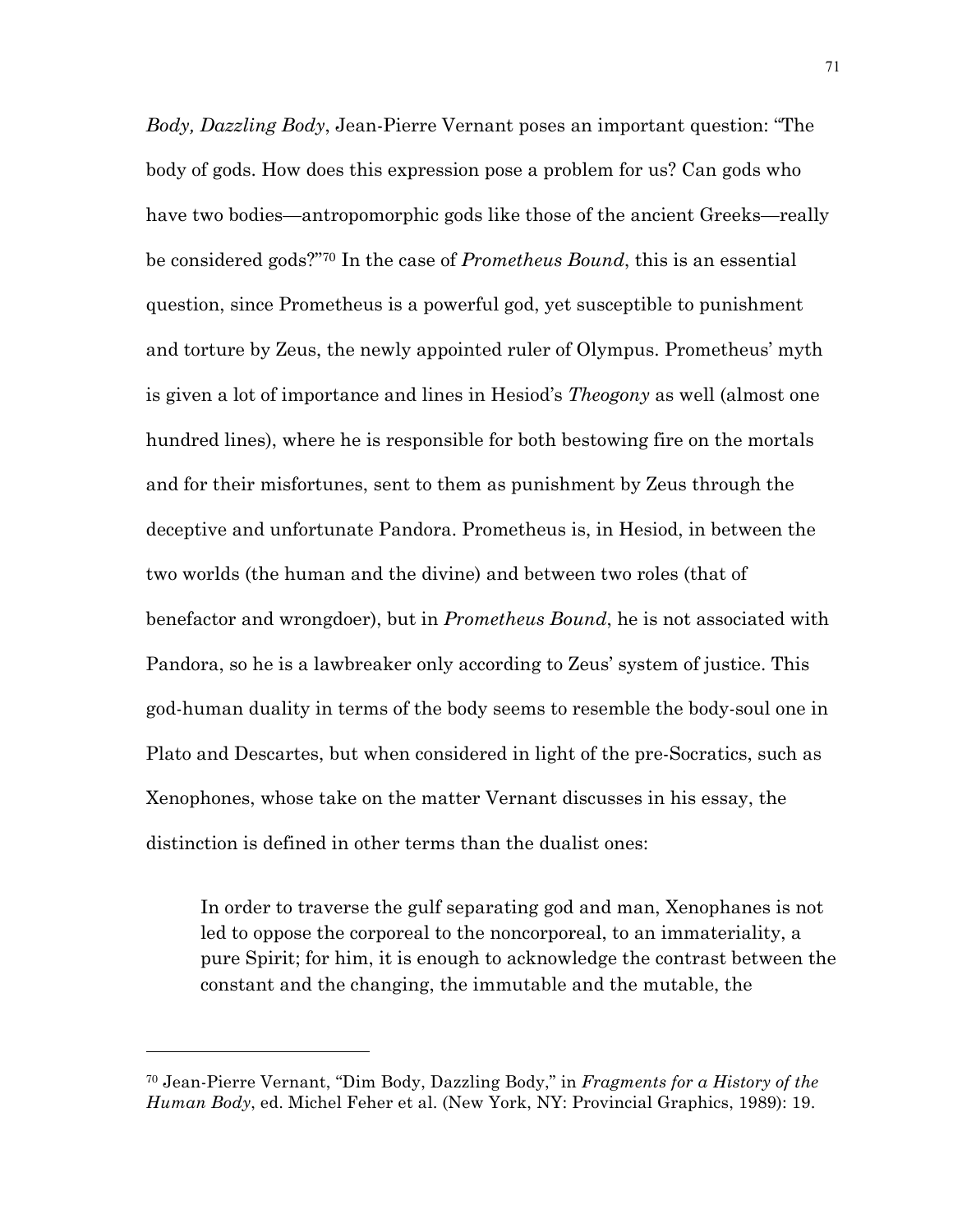perfection of that which remains eternally accomplished in the plenitude of itself, and the incompleteness and imperfection of that which is divided, dispersed, partial, transitory, perishable.71

If the fundamental difference between the divine and human body is immortality and permanence on the divine side, then Prometheus' position as victim of Zeus' unrelenting retribution in *Prometheus Bound* addresses exactly this issue: the suffering of an immortal god, who is not in danger of dying, but is still exposed to pain. Prometheus' pain does not seem to be alleviated in any way by the fact that he is a god. In fact, he repeatedly refers, complaining about his treatment by Zeus and the abuse that he, himself a god, is subjected to for a deed that, to him, seems perfectly ethical. Moreover, he expresses that his immortality is amplifying his pain (by the thought of an eternal pain, that cannot be ended by death) when he is confronted with Io, who is a mortal:

# **Io**

What gain have I then in life? Why did I not hurl myself straightaway from this rugged rock, so that I was dashed to earth and freed from all my sufferings? It is better to die once and for all than linger out all my days in misery.

## **Prometheus**

Ah, you would hardly bear my agonies to whom it is not foredoomed to die; for death would have freed me from my sufferings. But now no limit to my tribulations has been appointed until Zeus is hurled from his sovereignty.<sup>72</sup>

For Io, there is still the option of death, which she can choose, so her agency is

<sup>71</sup> Vernant, *Dim Body*, 21.

<sup>72</sup> Aeschylus, *Prometheus Bound*, 747-756.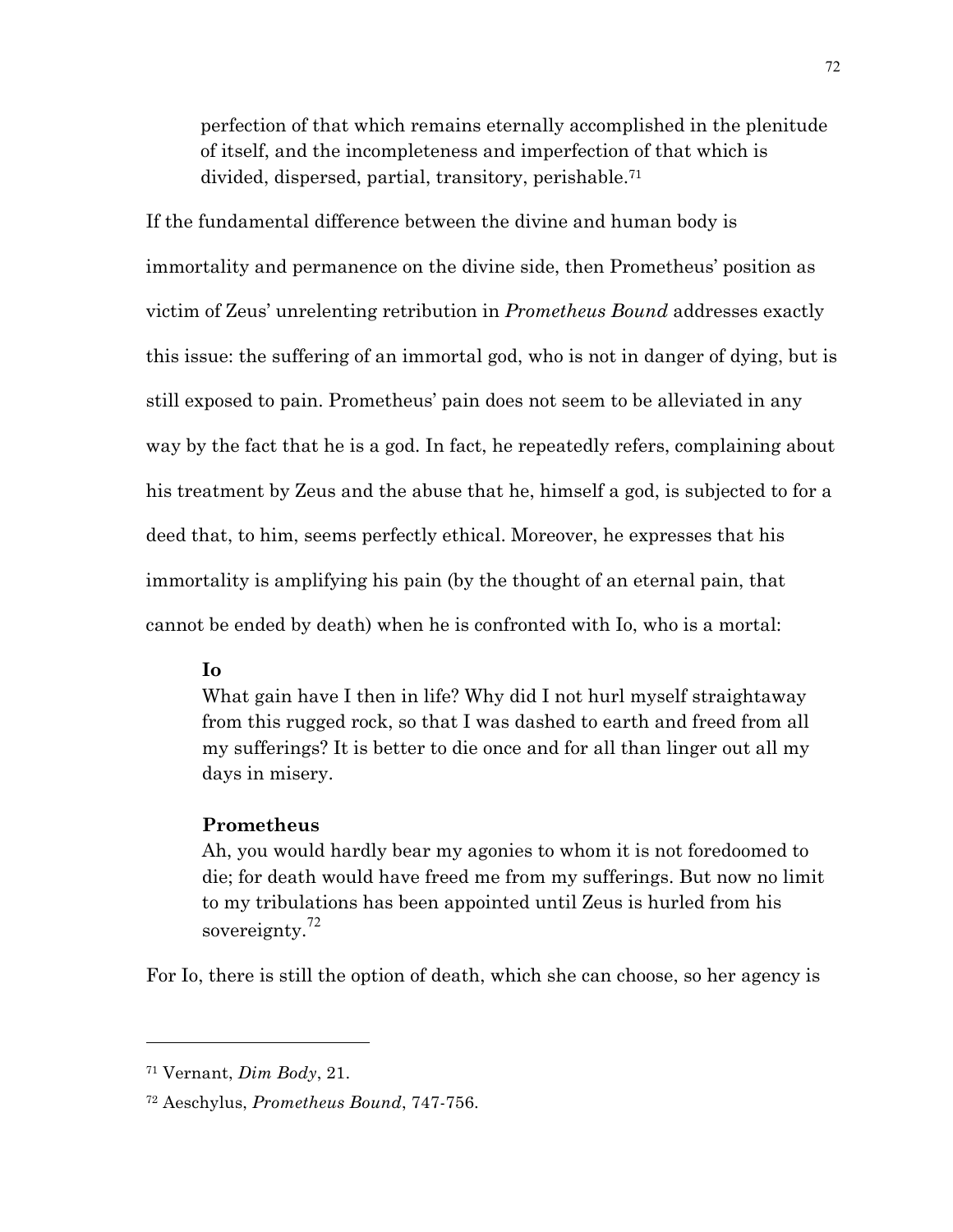not completely severed. Prometheus, however, does not have such a luxury. He is thus in a position which demands the tragic spectator's attention, who can empathize with his suffering, which makes him more pitiful than a human. But still, the question remains of Zeus' authority, who makes a point by punishing Prometheus in order to assert his power. The play seems to have an implicit subversive thread running through it, but in terms of the notion of pain, it appears that there is a process that Prometheus has to go through in order to authenticate Zeus' system of law in the two worlds, which he has disturbed, but also to expose the fact that inexhaustible vital energy, attemporality and sacred existence are not tested by death, but by pain. The limit that exposes the body, human or divine, is not that of life, but that of pain—here inflicted through torture, isolation, oppression and the removal of agency.

## **3.1.2 Torture**

Thus, the imposition of order, substantiated through torture, is what makes pain for Prometheus undeniably concrete. This is also made clear from the beginning of the play, in Kratos' order to Hephaestos:

And now, Hephaestus, yours is the charge to observe the mandates laid upon you by the Father—to clamp this miscreant upon the high craggy rocks in shackles of binding adamant that cannot be broken. For your own flower, flashing fire, source of all arts, he has purloined and bestowed upon mortal creatures. Such is his offence; for this he is bound to make requital to the gods, so that he may learn to bear with the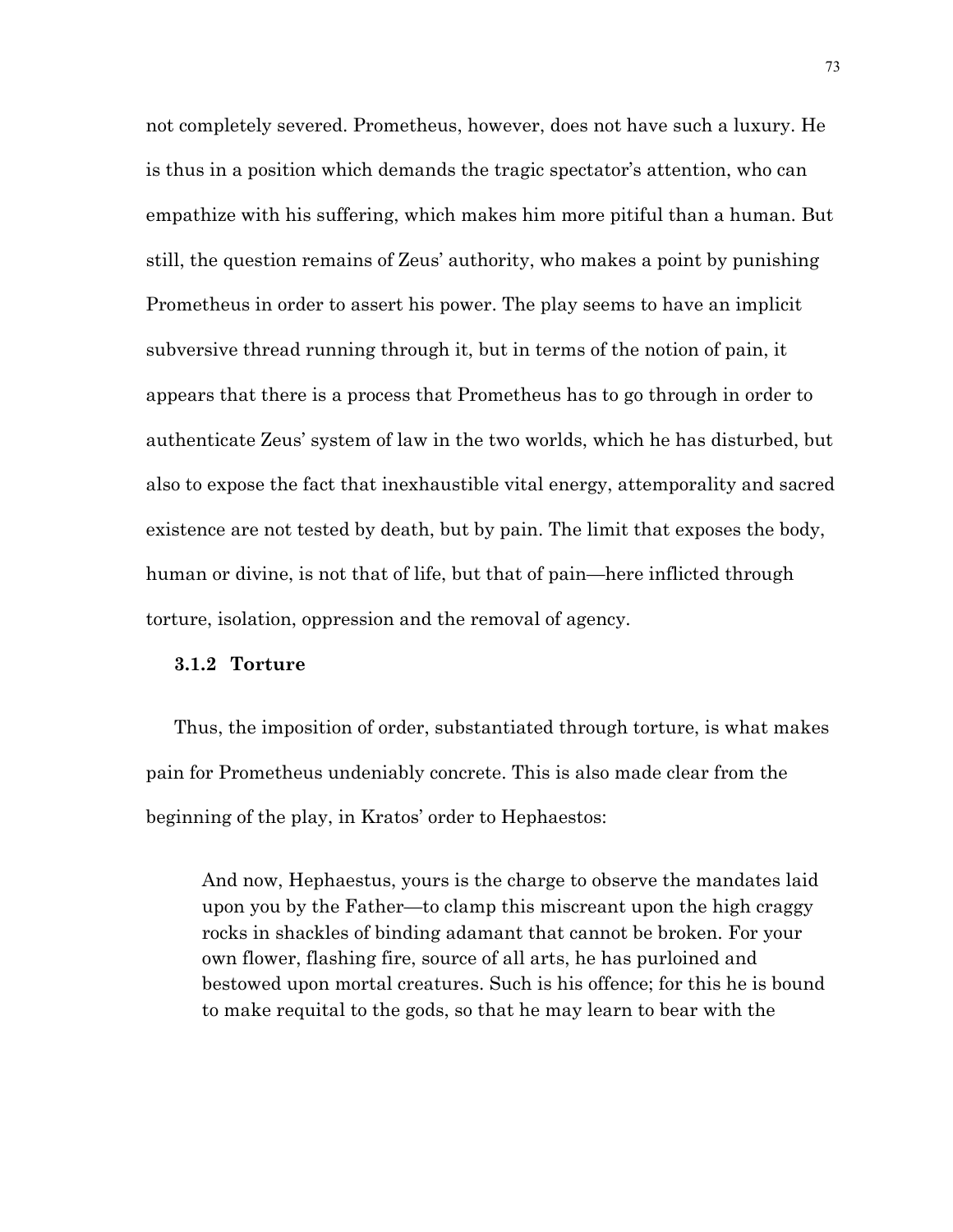sovereignty of Zeus and cease his man-loving ways.<sup>73</sup>

Zeus' punishment is carried through Kratos, Bia and Hephaestus, all immortals, and, while the first two are willing participants in the torture, Hephaestus is reluctant and fearful. The language used by Kratos to describe Prometheus, especially the pejorative λεωργόν (a villan) establishes the structure of torture from the first lines. As Elaine Scarry notes, there are two aspects of torture, both of which are exemplified here, in Kratos' command, namely a physical act and a verbal one.74 In this example, the action of inflicting pain is expressed through the verb ὀχµάσαι (infinitive aorist of ὀχµάζω—to grip, bind; also used in relation to binding animals in Euripides) and through the emphatic description of the instrument of torture: ἀδαµαντίνων δεσµῶν ἐν άρρήκτοις πέδαις<sup>75</sup> (unbroken fetters of adamant chains). The verbal part of torture is carried out through the reiteration of the reason for the torture and the reinforcement of Zeus' authority. Prometheus, who is silent throughout the first part, where a reluctant Hephaestus is binding him, is subjected to the torture without being interrogated directly. This annuls his voice, but also implies his lack of direct interaction with the agents of power—he is not allowed to appeal his treatment. After the binding is completed and Kratos and Bia are not on stage, Prometheus is given a voice and he can narrate his own story,

<sup>73</sup> Aeschylus, *Prometheus Bound*, 2-11.

<sup>74</sup> Scarry, *Body in Pain*, 28.

<sup>75</sup> Aescylus, *Promentheus Bound*, 6.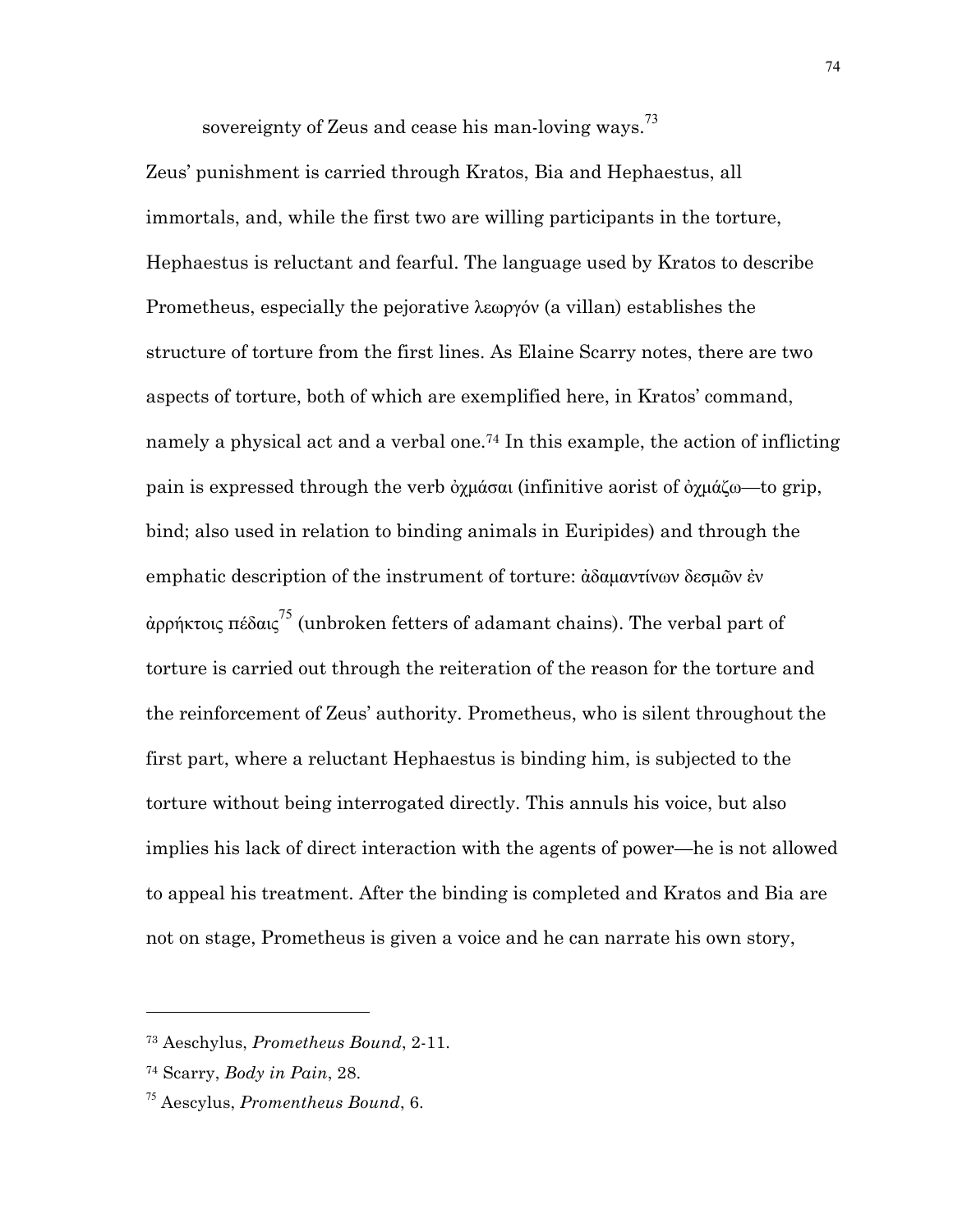which he does twice—fonce or the Oceanids and once for Io. His story and interactions with the Chorus, Ocean and Io expose an organization of powers which justifies his actions, but also depict him as a vulnerable, suffering victim of a new, power-hungry ruler:

As soon as he had seated himself upon his father's throne, he immediately assigned to the deities their several privileges and apportioned to them their proper powers. But of wretched mortals he took no notice, desiring to bring the whole race to an end and create a new one in its place. Against this purpose none dared make stand except me— I only had the courage; I saved mortals so that they did not descend, blasted utterly, to the house of Hades. This is why I am bent by such grievous tortures, painful to suffer, piteous to behold. I who gave mortals first place in my pity, I am deemed unworthy to win this pity for myself, but am in this way mercilessly disciplined, a spectacle that shames the glory of Zeus.<sup>76</sup>

While in Hesiod's *Works and Days* Prometheus' punishment is depicted in order to show how a mighty Zeus punishes his unruly subordinates, here he is the new despot, who abuses his powers in order to impose his new rule. The central element in Prometheus' story is pity, by means of which he differentiates himself from Zeus. Scarry argues that it is precisely in the case of unstable, new power that acts of cruelty such as torture are most prevalent:

The physical pain is so incontestably real that it seems to confer its quality of "incontestable reality" on that power that has brought it into being. It is, of course, precisely because the reality of that power is so highly contestable, the regime so unstable, that torture is being used.<sup>77</sup>

<sup>76</sup> Aescylus, *Promentheus Bound*, 230-243.

<sup>77</sup> Scarry, *Body in Pain*, 27.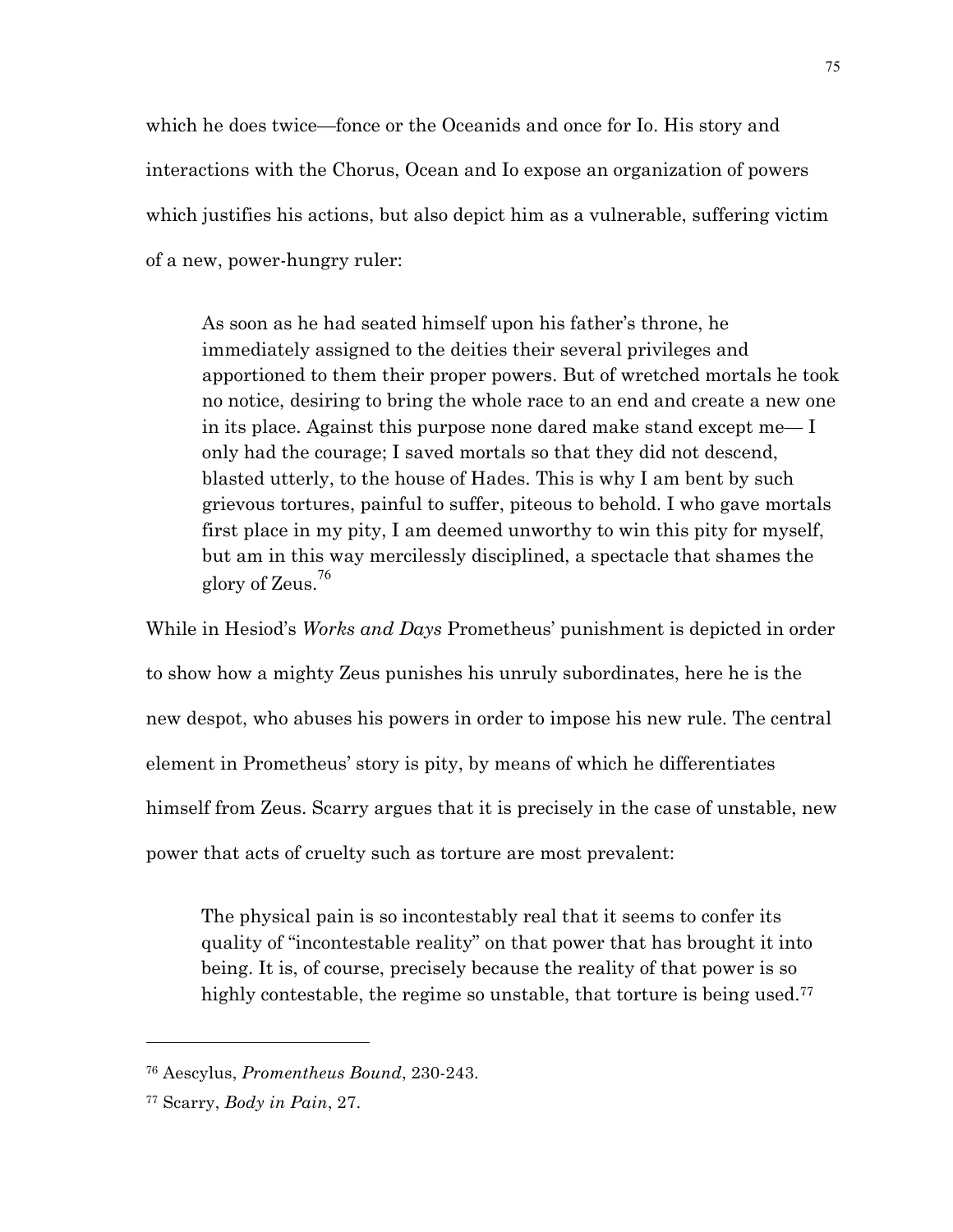When a regime is new (and, thus, unstable), turture is inflicted not on random citizens, but to those who constitute a danger for the regime. Prometheus' story in *Prometheus Bound* differs from the one told by Hesiod, although Aeschylus takes his inspiration from Hesiod's account. Prometheus is a Titan here, the son of Ge. Why would Prometheus, through granting humans fire, be a danger to Zeus is difficult to answer directly, but Mark Griffith tries an explanation that is consistent with the play:

Along with P.'s new parentage come two major innovations, both involving P.'s knowledge of the future. First, the dramatist has transferred to P. the role performed by Ge in Hesiod's *Titanomachy*, that of providing the crucial advice which enabled Zeus and the Olympians to defeat the Titans (…). Secondly, P. is now endowed with a further piece of knowledge upon which the survival of Zeus' rule depends. The origin of this motif may lie in Hesiod's account of Zeus' marriage with Metis, and the birth of Athena, in which Ge again provided vital advice (Th. 886- 900); but the more immediate source appears to be Pind. I. 8. 27ff (…) where Themis saves Zeus and Poseidon from trying to marry Thetis, by telling them of the prophecy that Thetis will bear a son mightier than his father (so the gods marry her off to Peleus). In combining this motif with the story of P., the author of *Prom.* has added a new dimension to the struggle between P. and Zeus: indeed, P.'s foreknowledge becomes the key to the resolution of the whole drama.78

Griffith alludes to the fact that Prometheus' stealing of the fire is not the sole reason for Zeus' wrath. Whatever his motives are, there is definitely not much said in *Prometheus Bound* by any of the characters to project a benevolent image of Zeus. He is depicted as a severe and cruel ruler, especially after Io's

<sup>78</sup> Mark Griffith, "Introduction" to *Prometheus Bound,* (Cambridge: Cambridge University Press, 1983), 5-6.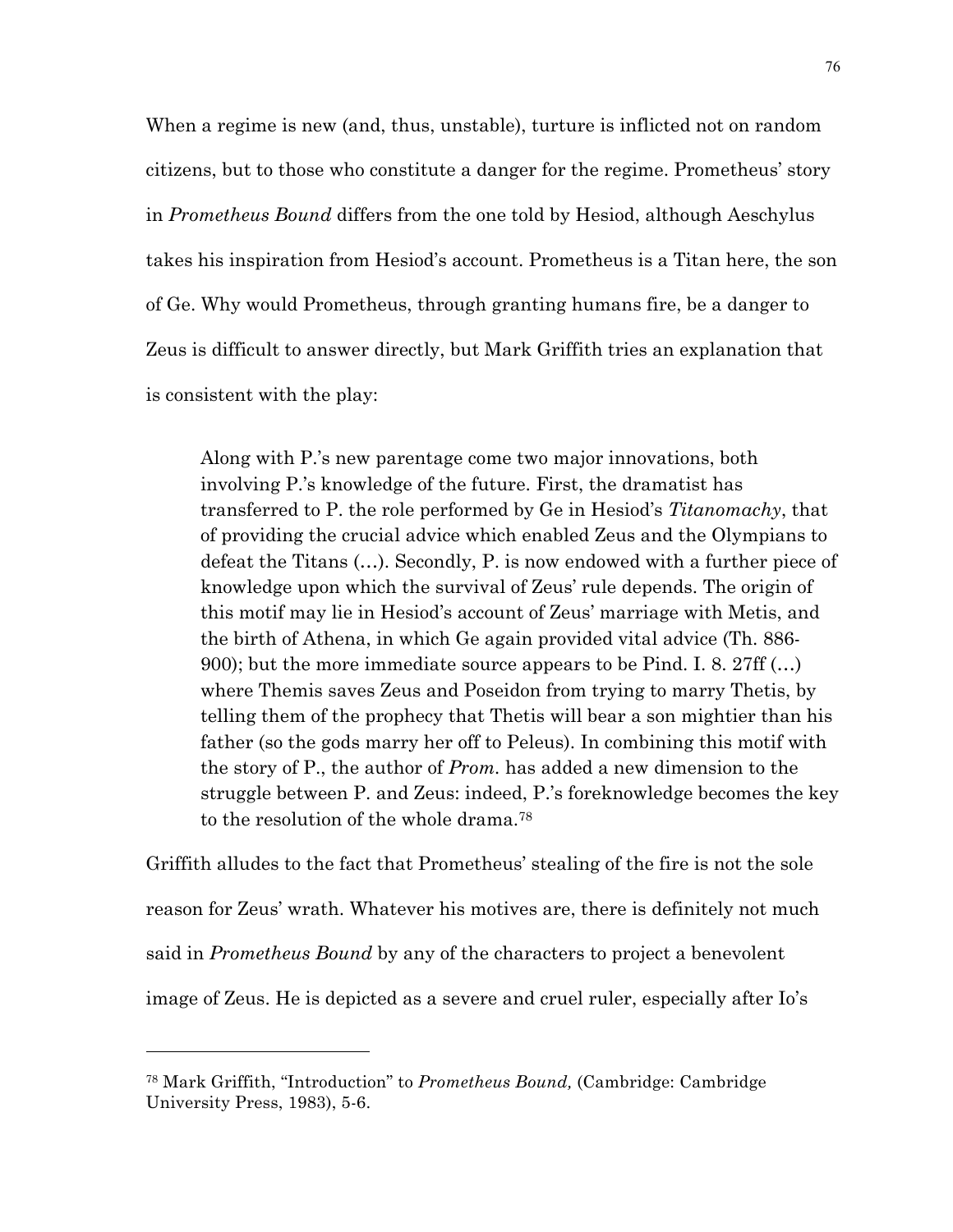account of her misfortunes, at 640-686, where Zeus' lust is the cause of all her suffering. But in Aeschylus' play, all gods are compassionate to Prometheus' fate, which raises several questions. There is no account in the whole play, other than in the beginning, in Kratos' orders, where Zeus' actions are condoned. All characters who come in contact with Prometheus are sympathetic to the hero and, while fearful, they never explicitly agree with Zeus' punishment. In fact the Chorus, comprised of Oceanus' daughters, uses harsh words to condemn Zeus' behaviour and the way in which he exercises his power:

#### **Chorus**

Who of the gods is so hard of heart as to exult in this? Who does not sympathize with your woes—save only Zeus? But he in malice, has set his soul inflexibly and keeps in subjection the race sprung from Uranus; nor will he stop, until he has satiated his soul or another seizes his impregnable empire by some device of guile.<sup>79</sup>

By emphasizing the harshness of Zeus' rule, the effect obtained is that Prometheus, and along with him the whole human race (whose well-being is the reasons for the hero's suffering, so the public, in connecting with Prometheus, is "bound" to feel some guilt), is subjected to Zeus' harsh rule and is in danger of suffering the same as the hero. Although Prometheus' suffering is intense and his indignation even more so, the narration of his story seems to alleviate some of the pain, for he is convinced that what he has done to save the human race is justified. Moreover, since he can foresee the future, he is even aluding to a future clemency act towards Zeus. Prometheus' sufferings and Zeus' torture all

<sup>79</sup> Aeschylus, *Prometheus Bound*, 160-167.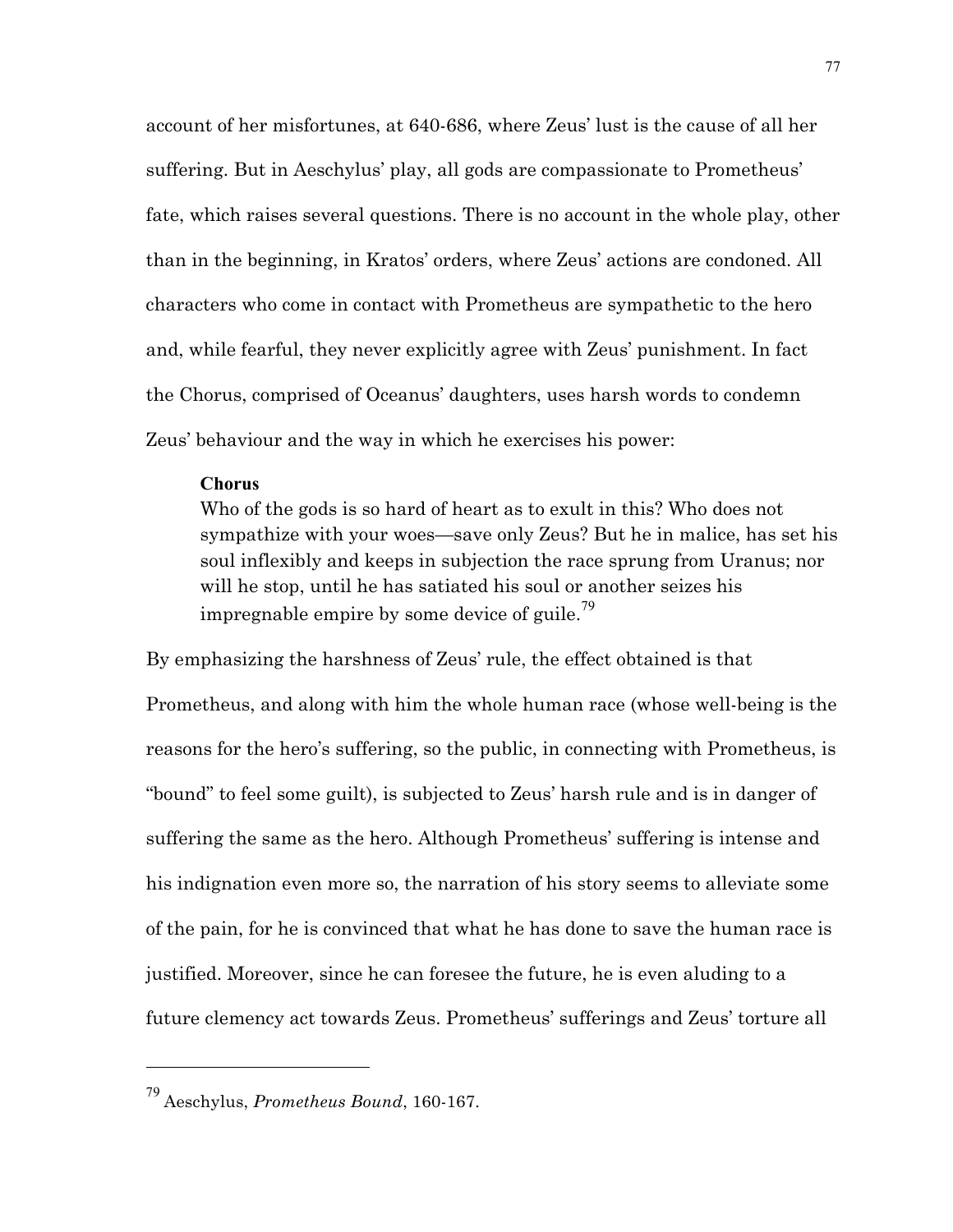function within a system, which they both know well. It seems that in this system Zeus is not the all-powerful ruler that Hesiod portrays.

# *3.1.3 Ananke*

As I was discussing in the second chapter of this thesis, one notion that binds many of the tragic elements together is that of *ananke*—necessity. The gods are also subjected to this system and Prometheus, who has the gift of foresight, knows well that there is an end to his ordeal and that Zeus is not completely in charge of Prometheus' fate. Although Prometheus is bound to suffer in space, in his present, he is still able to come out of the moment of his suffering and project himself to a future where the situation is changed and he is no longer in a vulnerable position, tied to a rock. Such moments, contrasted with those moments during which he is completely subjected to the now of the pain, contextualize and explain a world where things are everchanging, even for gods. Several narratives are used to explain and alleviate pain. Such is this account, which, through a projection in the future, Prometheus counters the harshness of a despotic Zeus in the present with a wiser, more humane ruler:

### **Prometheus**

I know that Zeus is harsh and keeps justice in his own hands; but nevertheless one day his judgement will soften, when he has been crushed in the way that I know. Then, calming down his stubborn wrath,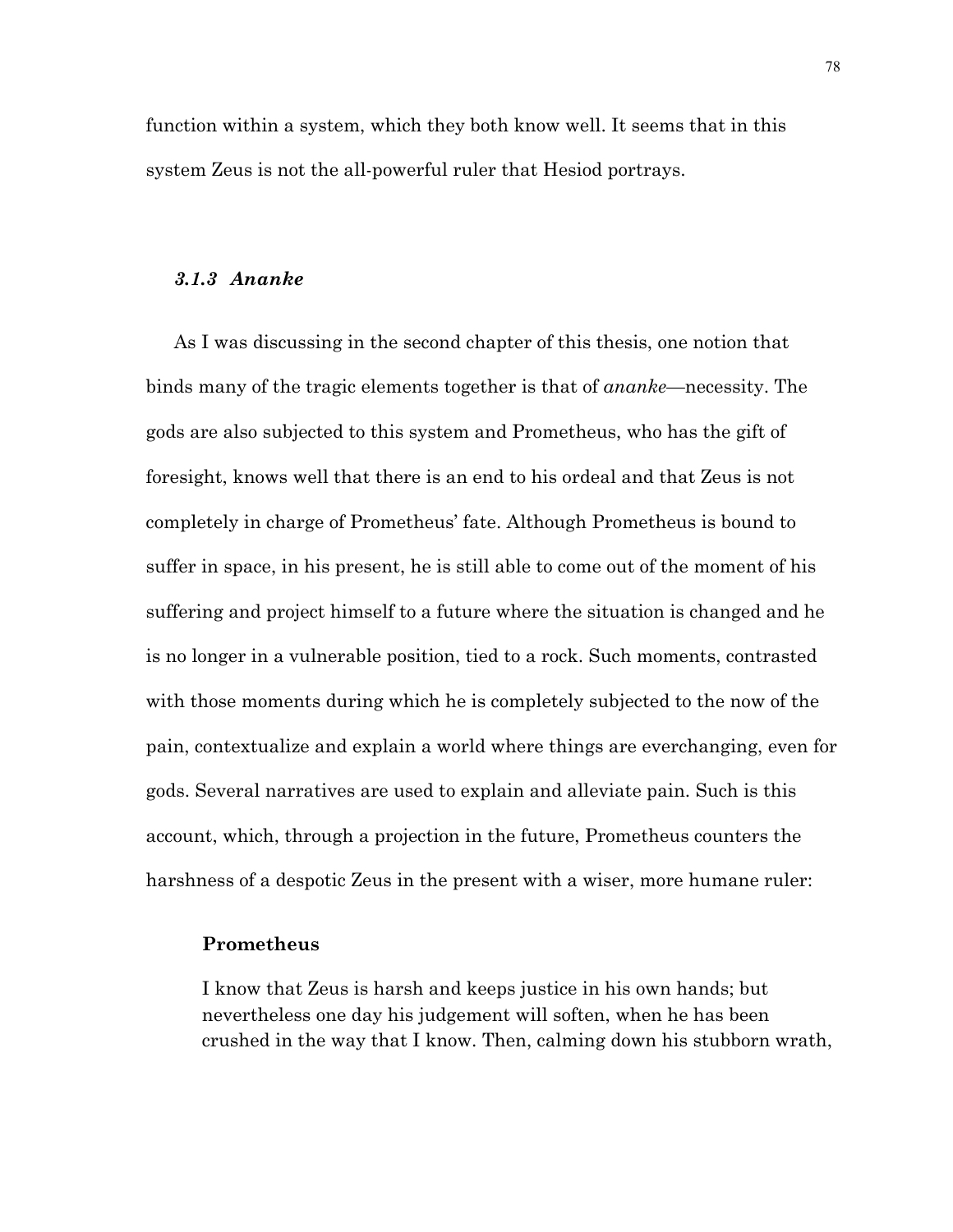he shall at last bond with me in union and friendship, as eager as I am to welcome him.<sup>80</sup>

According to this, Zeus himself, through the necessity of suffering, will be transformed and will create a bond with the Titan whom he is now torturing. Since foresight allows Prometheus to access whichever point he chooses on the time axis, his pain is also put in perspective. However, pain, when it is intense, binds one fully to the present moment, so the fact that Prometheus is able to look into the future means that he is either not in intense physical pain or that he has passed a limit of pain through which he is able to function in a liminal space and time. In Prometheus' case, I would argue that the former is the case, since his pain, although hard to endure and extended throughout a long period of time is never expressed as intensely as Io's pain.

While on the subject of *ananke*, one may wonder whether there is such an idea in tragedy as a necessity of pain. In Prometheus' case, his suffering is not contextualized in order to explain such a necessity, but he does give an account of his reasons for the crime that put him in chains:

# **Prometheus**

 $\overline{a}$ 

No, do not think it is from pride or even from wilfulness that I am silent. Painful thoughts devour my heart as I behold myself maltreated in this way. And yet who else but I definitely assigned their prerogatives to these upstart gods? But I do not speak of this; for my tale would tell you nothing except what you know. Still, listen to the miseries that beset mankind—how they were witless before and I made them have sense and

<sup>80</sup> Aeschylus, *Prometheus Bound*, 189-195.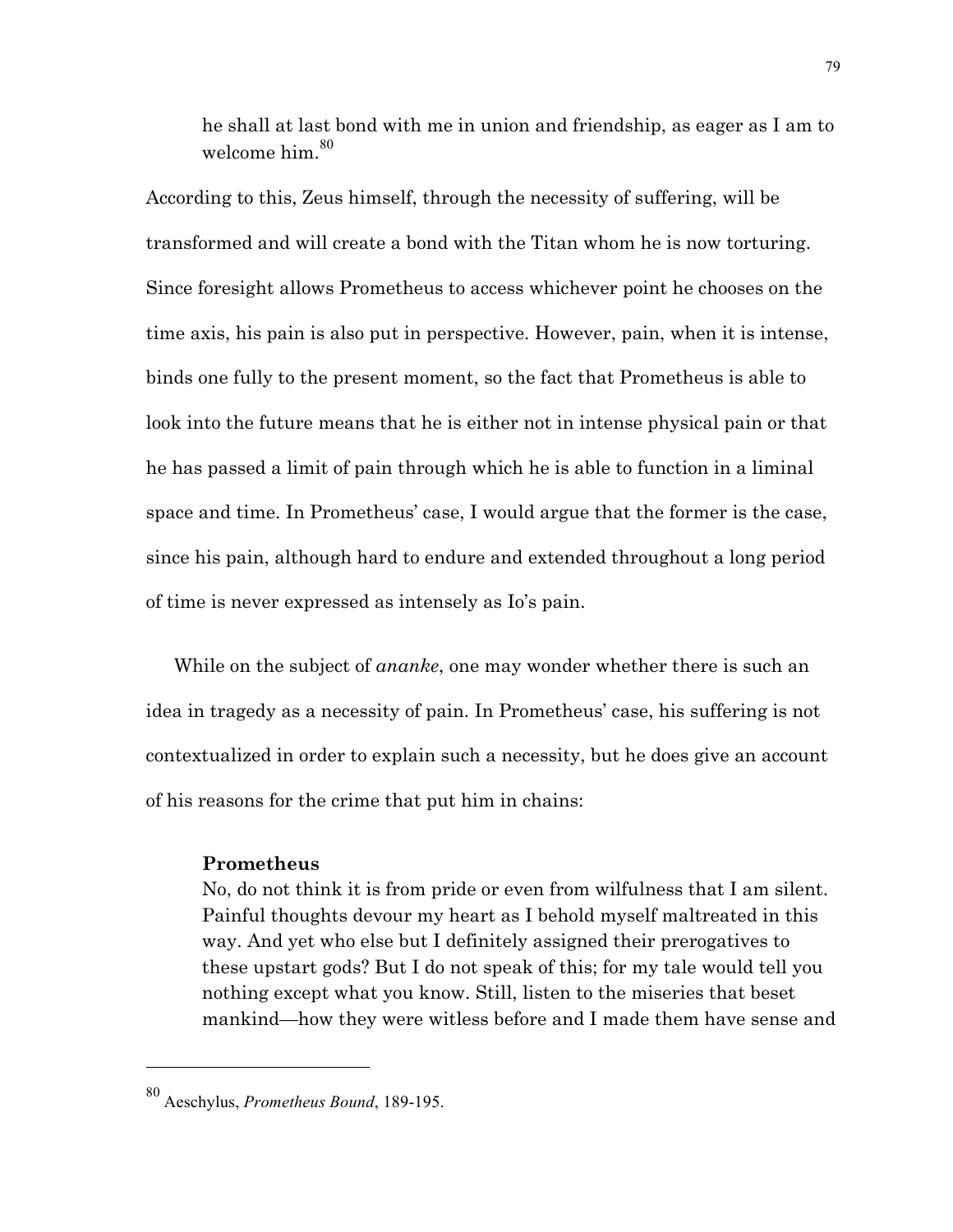endowed them with reason. I will not speak to upbraid mankind but to set forth the friendly purpose that inspired my blessing. First of all, though they had eyes to see, they saw to no avail; they had ears, but they did not understand; but, just as shapes in dreams, throughout their length of days, without purpose they wrought all things in confusion. They had neither knowledge of houses built of bricks and turned to face the sun nor yet of work in wood; but dwelt beneath the ground like swarming ants, in sunless caves. They had no sign either of winter or of flowery spring or of fruitful summer, on which they could depend but managed everything without judgment, until I taught them to discern the risings of the stars and their settings, which are difficult to distinguish.

Yes, and numbers, too, chiefest of sciences, I invented for them, and the combining of letters, creative mother of the Muses' arts, with which to hold all things in memory. I, too, first brought brute beasts beneath the yoke to be subject to the collar and the pack-saddle, so that they might bear in men's stead their heaviest burdens; and to the chariot I harnessed horses and made them obedient to the rein, to be an image of wealth and luxury. It was I and no one else who invented the mariner's flaxenwinged car that roams the sea.

Wretched that I am—such are the arts I devised for mankind, yet have myself no cunning means to rid me of my present suffering.<sup>81</sup>

Prometheus is the intermediary between the heaven and earth; he is also the patron of the arts on Earth—he creates, in human physical terms, a world that did not exist and for this he must suffer. However, while he has the power to help the human race and create a new world, which, depicted in these verses resembles a utopia, he is not capable of liberating himself from a breaking-down of his own world through pain. The world that Prometheus is proud to have created is developed in corporeal terms first, then in the extensions of the bodies. The human world is an undefined mass that Prometheus shapes into an

<sup>81</sup> Aeschylus, *Prometheus Bound*, 436-471.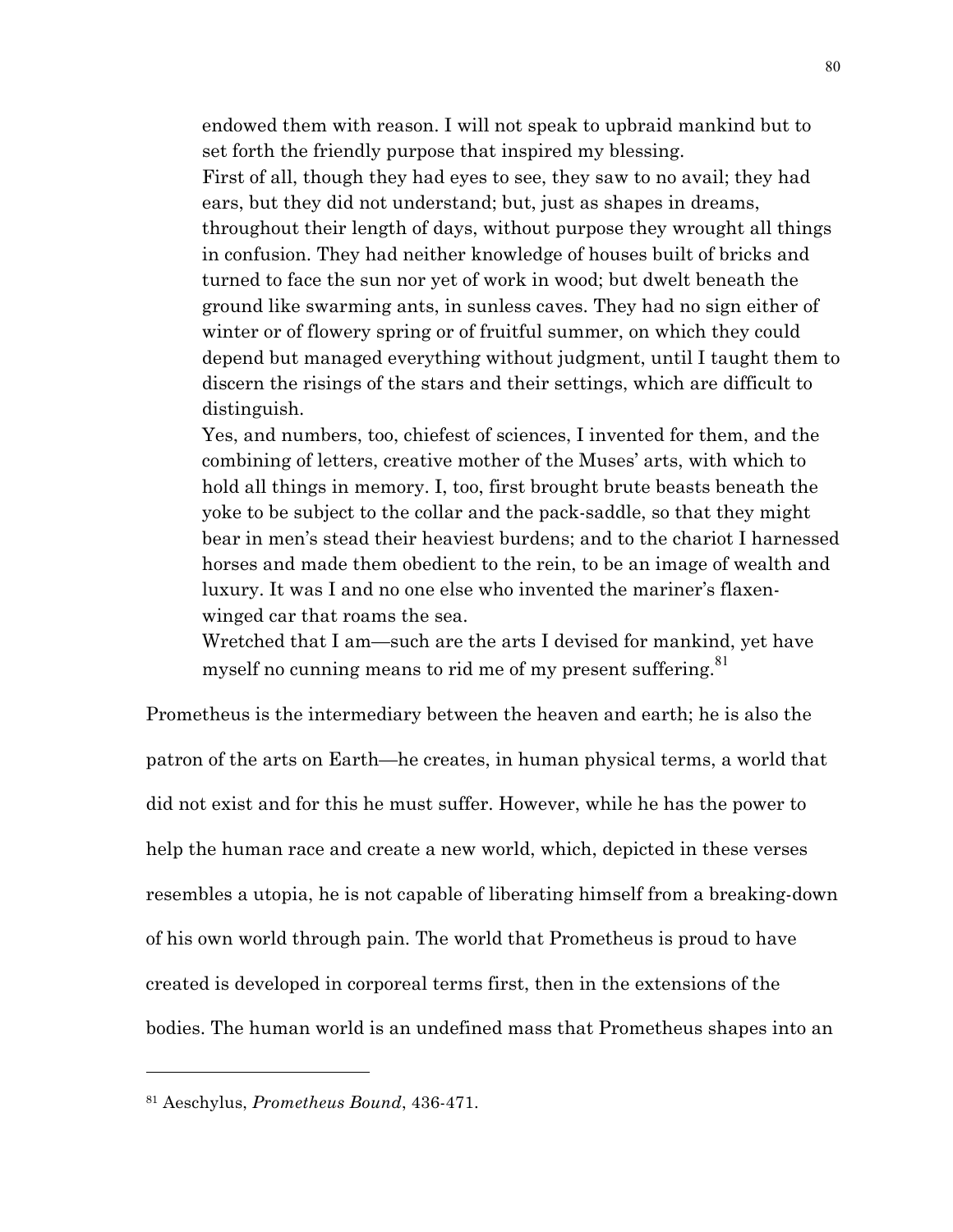orderly universe, but he must suffer for his creation. He appears, here, as a selfeffacing humanitarian. However, as he is in great suffering because of his actions, he is also, so to speak, the sufferer of those actions. While he is telling his story, Zeus' rule is gradually left in the background and another narrative emerges: that of the necessity of suffering. To suffer as an effect of an action is to be objected to that action. Pain, however, brings actuality and presence back, taking the sufferer out of the equation. After exercising his power and creating a world, setting this newly-created world to be the object that is being constructed and organized, Prometheus is himself objectified by Zeus through torture. Prometheus recognizes that *ananke* is such that gods and humans alike must abide by its rules, as he explains bellow:

## **Chorus**

Do not benefit mortals beyond reason and disregard your own distress; although, I am confident that you will be freed from these bonds and will have power in no way inferior to Zeus.

### **Prometheus**

Not in this way is Fate, who brings all to fulfillment, destined to complete this course. Only when I have been bent by pangs and tortures infinite am I to escape my bondage. Skill is weaker by far than Necessity.

#### **Chorus**

Who then is the helmsman of Necessity?

## **Prometheus**

The three-shaped Fates and mindful Furies.

## **Chorus**

Can it be that Zeus has less power than they do?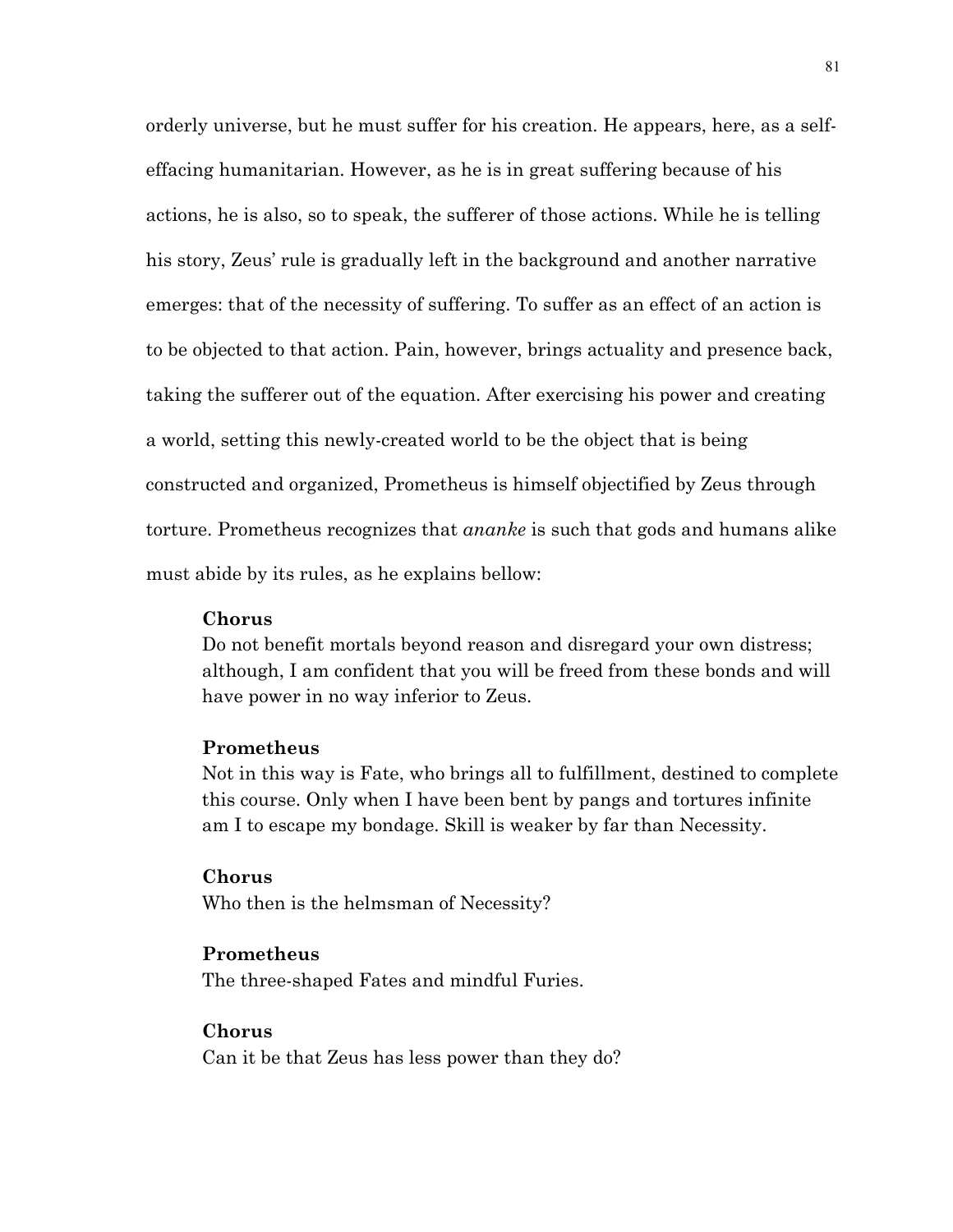### **Prometheus**

Yes, in that even he cannot escape what is foretold. **Chorus** Why, what is fated for Zeus except to hold eternal sway?

## **Prometheus**

This you must not learn yet; do not be over-eager.

## **Chorus**

It is some solemn secret, surely, that you enshroud in mystery.

## **Prometheus**

Think of some other subject, for it is not the proper time to speak of this. No matter what, this must be kept concealed; for it is by safeguarding it that I am to escape my dishonorable bonds and outrage. $82$ 

Zeus, Prometheus, Io, all mortals and everyone else are subjected to *ananke*, but as I was explaining in the first chapter, necessity does not have a set of clear rules; nor do we, readers, have enough information to build a system of necessity in tragedy. Moreover, *ananke* is not a concept that intermediates, that gives access to an abstract notion or space. Here, it seems that necessity is used to expose the vulnerability, or even finiteness of both gods and humans—it is a mysterious entity that does not allow aggrandizing self-projections, nor inflated egos, such as Zeus', to rule in confidence for too long. It is a concept that, together with pain, transcends extensions, bringing back the concrete, the real.

## *3.1.4 Pathei Mathos*

 $\overline{a}$ 

Another idea in light of which Prometheus' and Io's sufferings can be

<sup>82</sup> Aeschylus, *Prometheus Bound*, 507-525.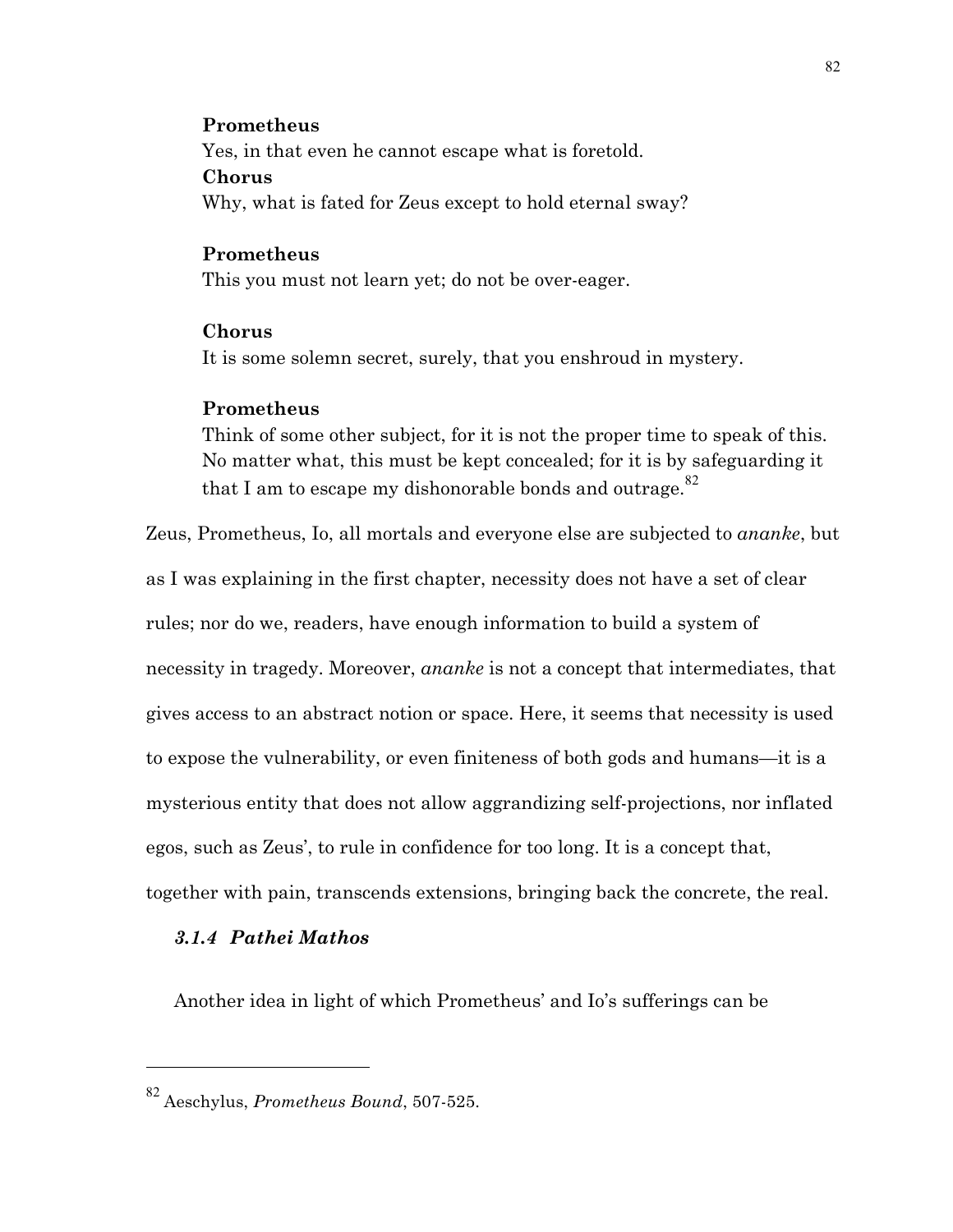interpreted is πάθει µάθος, or learning through suffering. This following passage in Aeschylus' *Agamemnon* illustrates the concept, but he applies it to mortals only:

Zeus, who sets mortals on the path to understanding, Zeus, who has established as a fixed law that "wisdom comes by suffering." But even as trouble, bringing memory of pain, drips over the mind in sleep, so wisdom comes to men, whether they want it or not.<sup>83</sup>

Here, Zeus is the one who imparts the suffering through which understanding is achieved—so a process of exposure to suffering that leads to wisdom. In Prometheus' case, his pain does not lead to understanding—there is no process through which he achieves greater wisdom. Nor is there such a process of suffering through which higher understanding and, perhaps, the alleviation of pain could be acheieved, in the case of Io. In fact, Io's final lines express the pinnacle of pain in the whole play. As she goes off to continue her wanderings, she wails:

## **Io**

Oh! Oh! Alas! Once again convulsive pain and frenzy, striking my brain, inflame me. I am stung by the gadfly's barb, unforged by fire. My heart knocks at my ribs in terror; my eyeballs roll wildly round and round. I am carried out of my course by a fierce blast of madness; I've lost all mastery over my tongue, and a stream of turbid words beats recklessly against the billows of wretched doom.<sup>84</sup>

<sup>83</sup> Aeschylus, *Agamemnon*, trans. Herbert Weir Smyth (Cambridge: Harvard University Press, 1926), 176-181.

<sup>84</sup> Ibid.,, 877-886.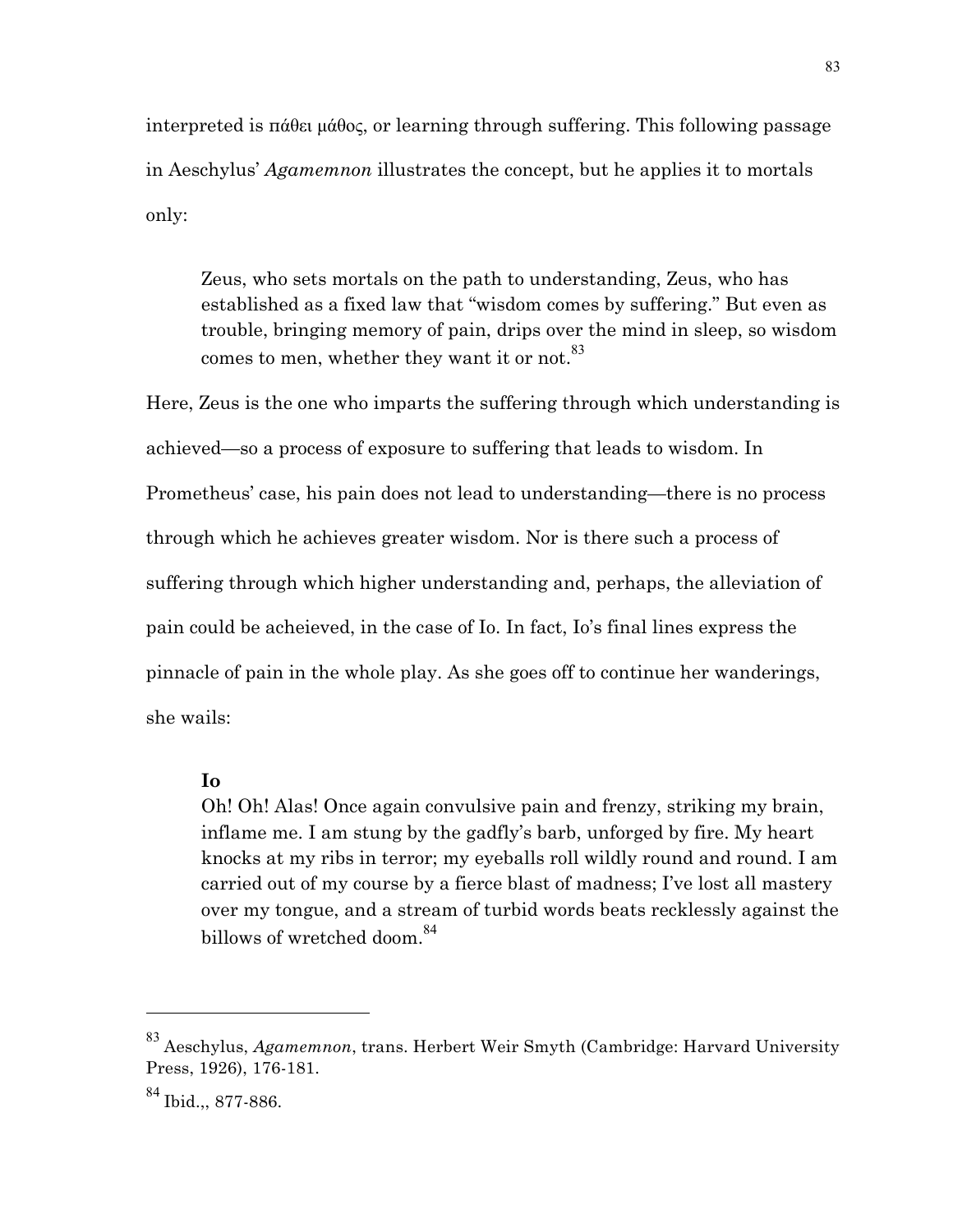Io's character in *Prometheus Bound* has been discussed widely<sup>85</sup> and her role in the play is not the focus of this discussion, but her pain does bring up several important points. Since, as I noted above, her pain seems to be more intense that Prometheus', but she does have the alternative of death, she is, in a grotesque shape and state, the epiphany of suffering in the three plays I am analyzing. However, her condition is such that she cannot learn from it; there is no *pathei mathos*, no positivist notion of suffering to be brought forth here. I conclude, in relation to the much-vehiculated notion of learning through adversity in Greek tragedy that Aeschylus did not mean to depict pain as a process of understanding. It is possible, however, that both he and Sophocles saw pain as an element of purification from ambition or projection outside of the body. Io, for instance, is a beautiful maiden, on the brink of sexual maturation, who is metamorphosed into a cow and subjected to constant pain and endless wanderings: a most cruel punishment. But through her pain, she is able to access the στυγνῆς κύµασιν ἄτης (the billows of wretched doom), which seems to refer to Hades or to death. Io's pain can be seen as purifying by touching the limits of everything that is corporeal function. However, this fragment comes after Prometheus' account of her future, which gives hope—so her pain is contextualized differently, although she is constantly testing the limits of life in her condition.

<sup>85</sup> For example in Stephen White, "Io's World: Intimations of Theodicy in Prometheus Bound," *The Journal of Hellenic Studies*, Vol. 121 (2001): 107-140.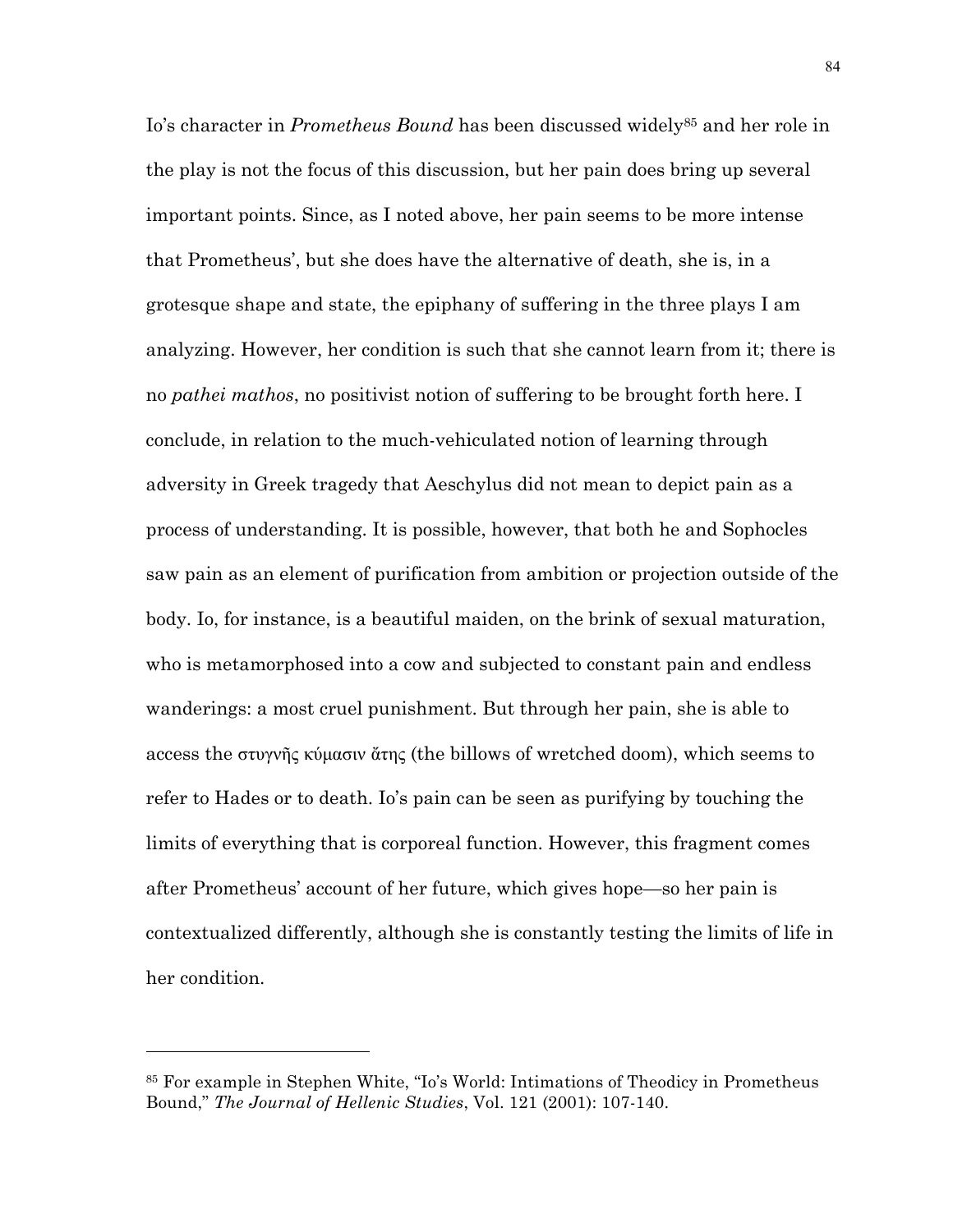## **3.2** *Philoctetes*

*Philoctetes* is Sophocles' play that focuses on the main character's pain. Philoctetes is not a Greek hero in the traditional sense. In this play, he is defined against Odysseus, who plays the role of a cunning diplomat, sending Neoptolemus to steal the bow from its rightful owner. The explanation is that the greater cause, the state of a nation, is more important than Philoctetes' fate. Adamantly, the hero refuses to join Odysseus, whom he has a great deal of enmity towards, after he had been abandoned on a deserted island, with a pussinfected wound on his foot, by the Homeric hero. Philoctetes is the suffering hero par excellence, but there is nothing majestic or heroic in his pain. However, because he is none of these things (a warrior, conqueror, diplomat, etc.), he is the personification of the humbled hero; pain has taught him the opposite of the narcissistic grandeur of the epic hero. He is always about to have an attack of pain, so he does not spend more energy that he must in order to feed himself and survive. He is stuck on the island of Lemnos, forlorn at the end of the world.

## **3.2.1 The Eremitic Space**

In the opening lines of *Philoctetes*, when Odysseus introduces the suffering body of the hero and makes very clear his strangeness, by placing him in the deserted land of Lemnos, he says, speaking to Neoptolemus: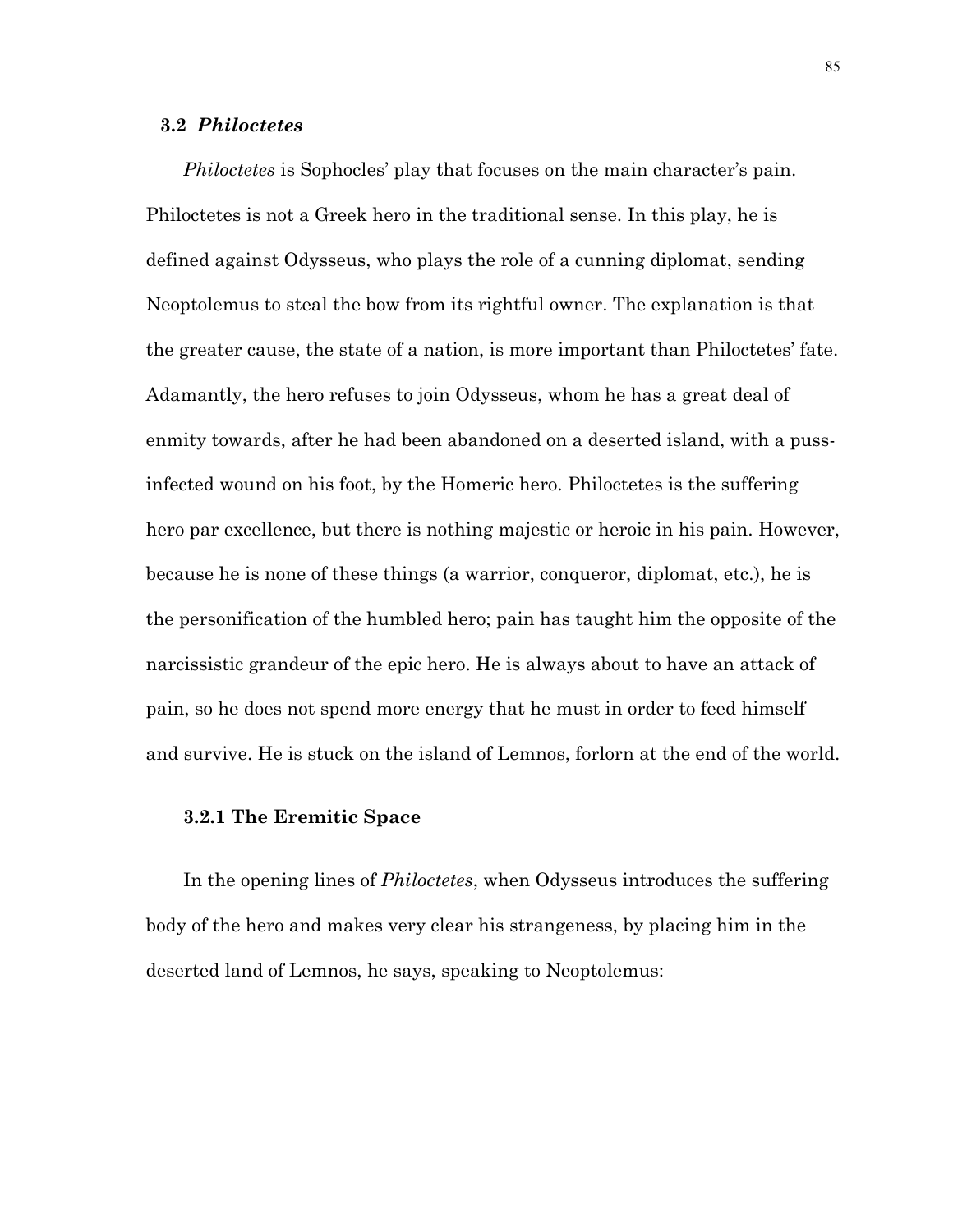This<sup>86</sup> is the coast of the land of sea-girt Lemnos, a land untrodden by men and uninhabited. Here, oh Neoptolemus, son of Achilles, one brought up by the man who is mightiest among Greeks, that I exposed at some time Poeas' son, from Malis, being appointed to do so by the rulers, because his foot was dripping with the disease that was eating through it. We could attempt neither libation nor burnt sacrifice without hindrance, but he was continually filling the camp with his savage curses, shrieking, moaning.<sup>87</sup>

Philoctetes is defined here as an other—a man who has become a strange, unruly and bothersome beast. Expressed by Sophocles directly from the first lines, his alienation is represented through an analogy with the desolate surroundings of the exposed sick man. The reason for his desolation is the fact that Philoctetes does not allow the others to carry on with their usual activities: "ὅτ᾽ οὔτε λοιβῆς ἡμὶν οὔτε θυμάτων παρῆν ἑκήλοις προσθιγεῖν''<sup>88</sup> ("we could not attempt neither libation nor burnt sacrifice without hindrance"). Disease takes over the whole life of the hero, his behavior is transformed, as he is reduced to a shrieking, irritating being who gets in the way of others. In fact, there is a synecdochic relationship between pain and man: his usual surroundings, actions, his range of motion and most importantly, his agency, are all reduced to here and now, by pain and the inarticulate expression of it.

<sup>86</sup> As noted in the first chapter, the translations used here for the *Philoctetes* sections are from: Aeschylus, *The Women of Trachis and Philoctetes*, trans. Robert Torrance. (Boston: Houghton Mifflin), 1966.

<sup>87</sup> Sophocles*, Philoctetes*, ed. Sir Richard Jebb (Cambridge: Cambridge University Press, 1898), 1-11.

<sup>88</sup> Ibid., 9-10.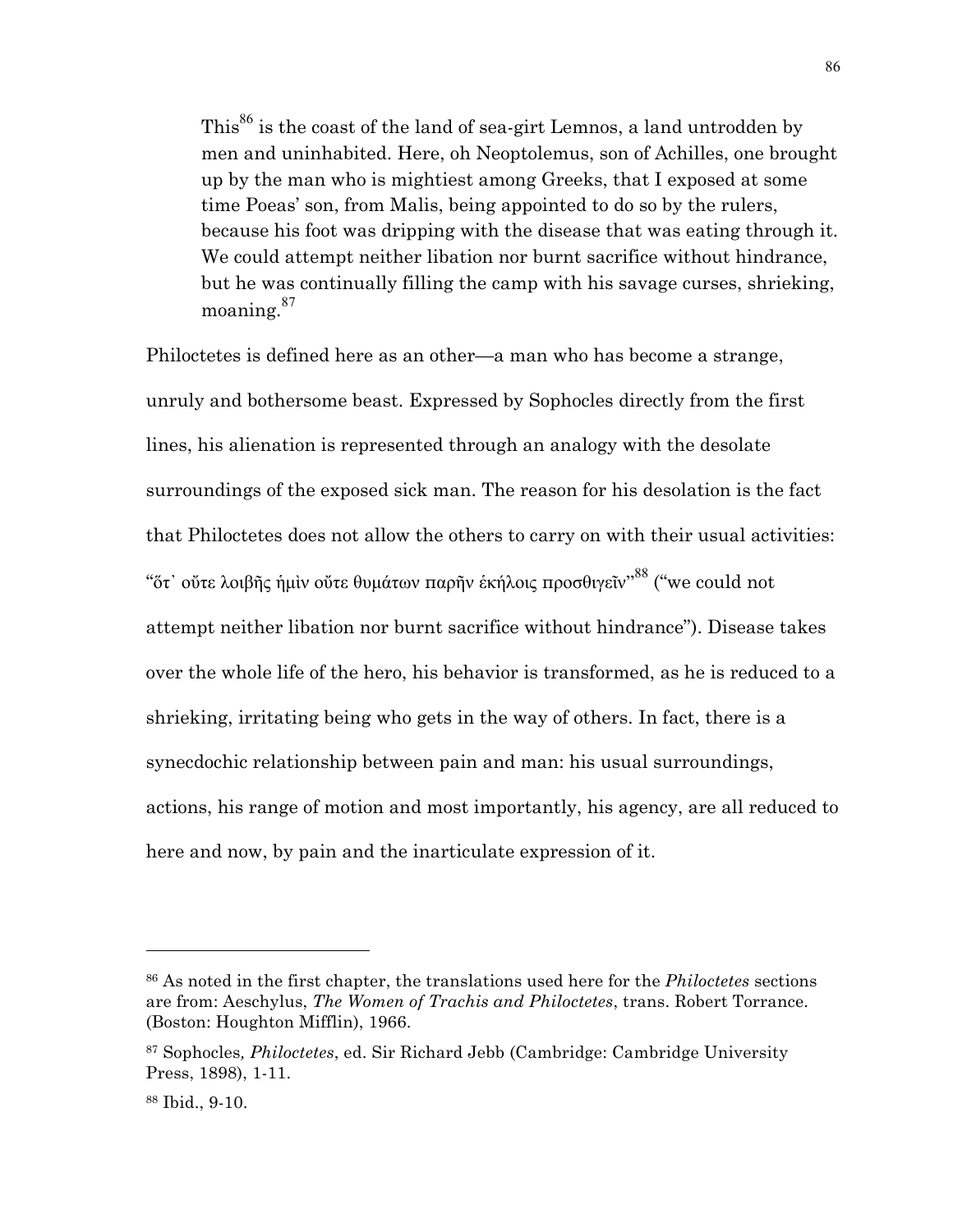Philoctetes' isolation on Lemnos as Rush Rehm shows in his essay *The Play of Space: Spatial Transformation in Greek tragedy*, is similar to the experience of a patient who is hospitalized, an experience that amplifies isolation. The hospitalized person, just like Philoctetes, is removed from the community; his clothes, through which he is connected to society, are taken away. To come back to the aforementioned mind-body opposition which ceases to exist when pain takes over: Philoctetes is not capable of transcending his body, even when he wants to do so; he cannot control or contain the suffering. His whole being becomes an expression of pain. It is almost as if pain were an entity that takes over the hero's body, a demon that possesses it. In these opening lines, the vulnerability of the sufferer becomes apparent: the others cannot and do not empathize with Philoctetes because firstly—it is not possible to truly understand another's suffering and secondly—because they can no longer participate in life; and life must keep unfolding. The verbs that describe Philoctetes' behavior (βοῶν, στενάζων—shrieking, moaning), as well as the very concrete and almost shocking mention, in line seven, of the cause of pain (νόσῳ καταστάζοντα διαβόρῳ πόδα—his foot was dripping with the disease that was eating through it), make clear the fact that Philoctetes has stopped behaving in accordance with the laws of society because of his pain. He is entirely isolated. This is what Leder calls "an epistemic block"—a wall that is erected between sufferer and family, friends and the community, when pain intervenes. This gap created between the sufferer and the world can only be solved by someone who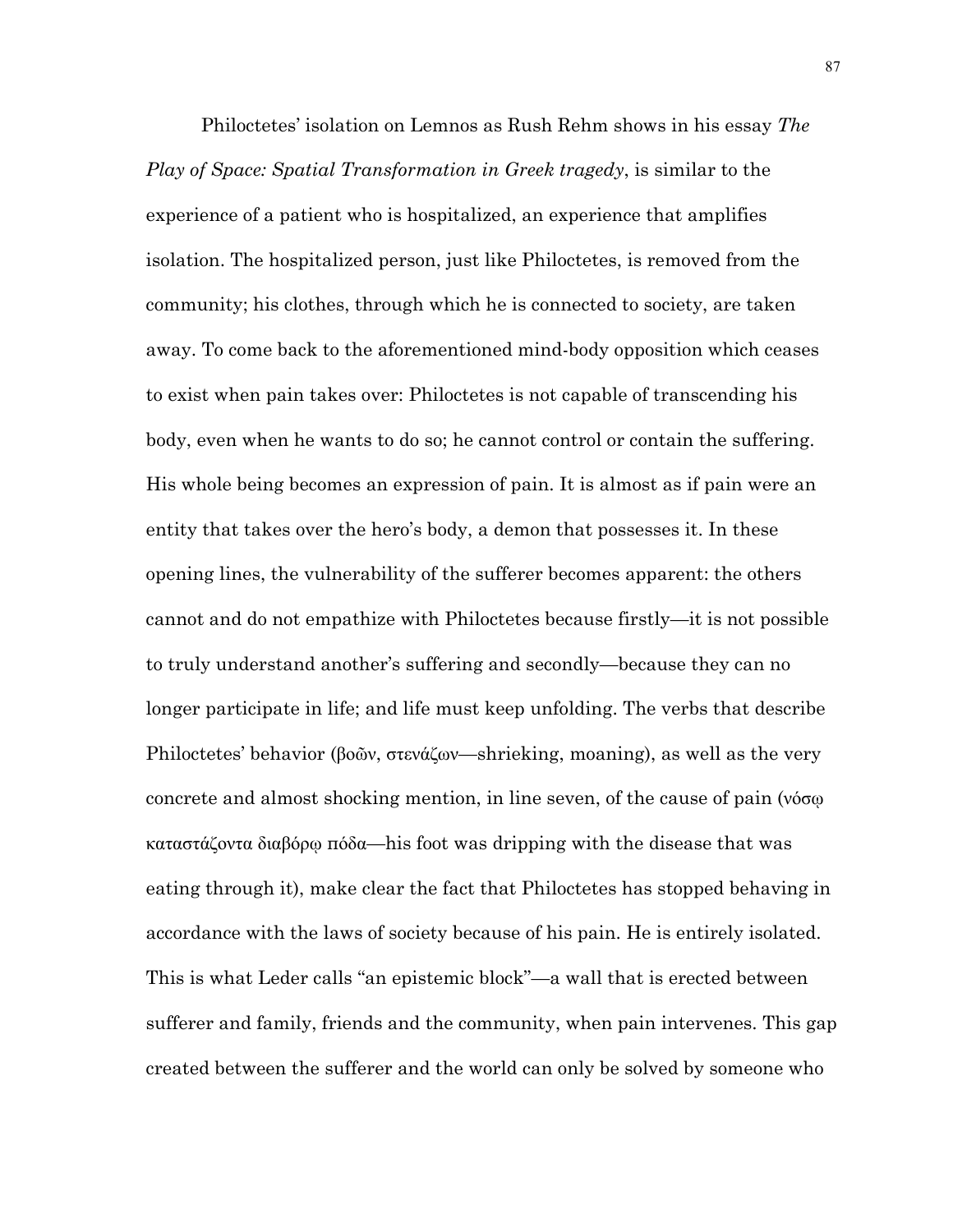takes the role of healer: someone who listens, understands and tolerates the suffering; someone who makes sense of the inaccurate language used by the sufferer to explain his disease and to express his pain.

The following passage starts at line 1081, after Philoctetes had his bow stolen. He previously refused to follow Odysseus and Neoptolemus to Troy because the one rule that Philoctetes abides by, even while suffering greatly, is the one according to which his friends are worthy of praise, while his enemies of hatred and revenge. Philoctetes addresses his place of dwelling directly, in language that seems to be consoling, while emphasizing his own desolation, through the association between the bleakness of the place, his disease and his lack of agency, resulting from the fact that his bow, his only valuable belonging, had been stolen earlier.

# **Philoctetes**

Oh, hollow in the cavernous rock, hot (in summer) and icy cold (in winter), so I was not, after all, going to leave you, never, wretch that I am, but you will be conscious of me also (as I am) dying! Ah, me, me! Oh dwelling much filled with pain, the pain coming from wretched me. What will be for me daily? What hope associated with the provisions of food, from where, will I, wretched, meet with? $89$ 

One sentence in particular stands out in the above-quoted passage: "λλά µοι καὶ θνήσκοντι συνείσει" (but you will be conscious of me also (as I am) dying!). As in a hospital, where most people spend their last days, Philoctetes is assuming that

<sup>89</sup> Aeschylus, *Philoctetes*, 1081-1091.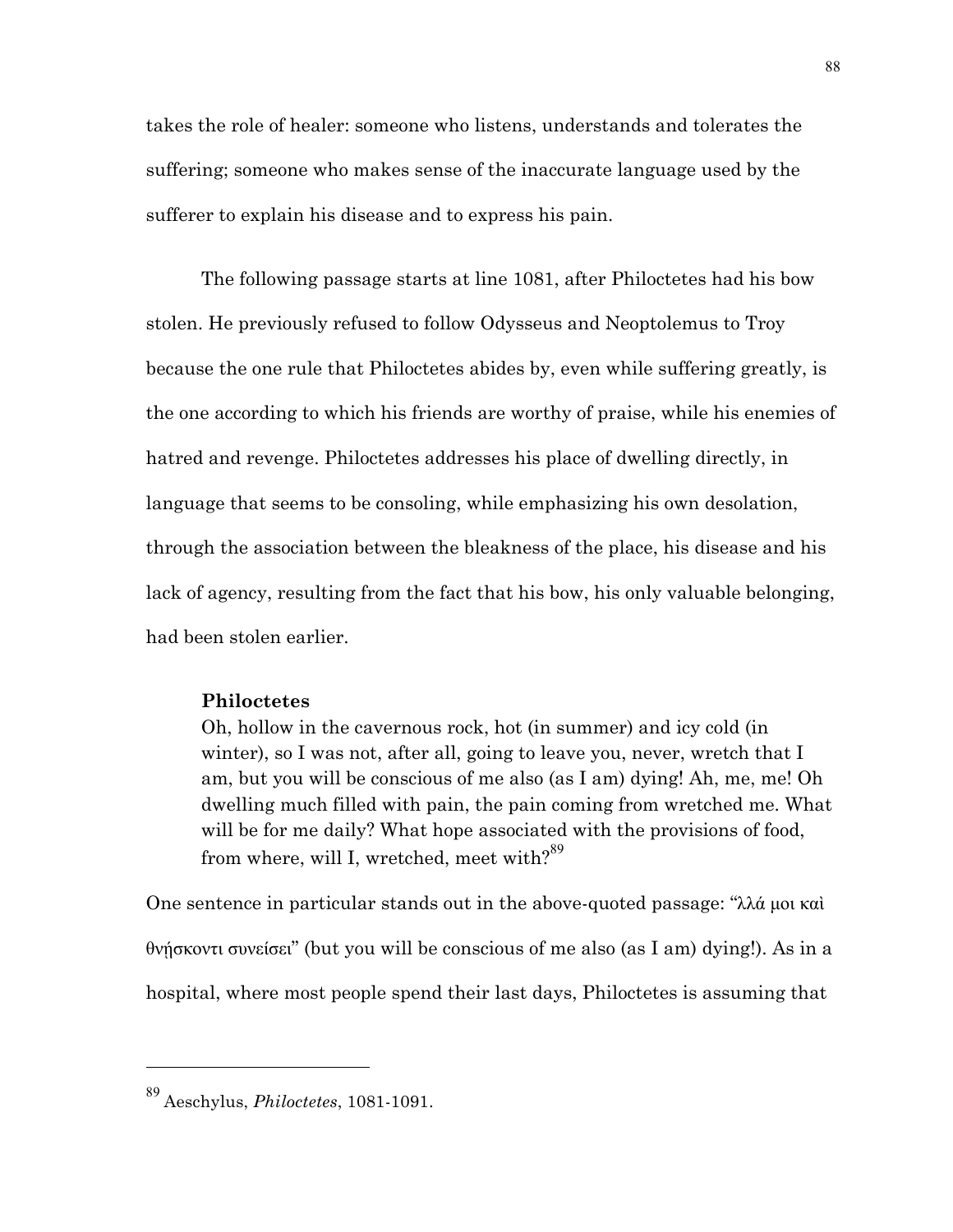his end will come on the island of Lemnos, where he spent most of his sick days. The following two verses strengthen this analogy: "ὦ πληρέστατον αὔλιον λύπας τᾶς π᾽ ἐµοῦ τάλαν "(Oh, dwelling much filled with pain, the pain coming from wretched me). The island, Philoctetes feels, in filled with pain, which comes from himself, since his pain existed before he arrived in Lemnos. The island, however, has become like him, even part of him, through the transference of pain; now it is a place associated with disease and suffering, just like a hospital. Lemnos reflects the patient's state of mind (and body). In the following passage, which comes at the end of the play, after Heracles has commanded him to follow Neoptolemus and Odysseus to Troy, where he will be cured of his disease, Philoctetes turns again towards Lemnos, his place of suffering and transformation:

## **Philoctetes**

Come now, let me call to this land as I depart. Farewell, oh house that shared watch with me. Farewell, nymphs living in the waters and the meadows, and the male pounding of the sea against the promontory, where often in the recess (of the cave), my head was wetted by the south wind's blasts, and where many times Mt. Hermaion mount sent me, in my suffering, a groaning lament in response to my voice's groaning lament. But now, oh you clear springs and Lycian water, we are leaving you, leaving you indeed, never having entered on this belief! Farewell, sea-surrounded land of Lemnos, and send me on a fair voyage without blame, send me to the destination that mighty Fate appoints and the will of my friends, and by the all-subduing god who has accomplished these things.<sup>90</sup>

<sup>90</sup> Aeschylus, *Philoctetes*, 1452-1468.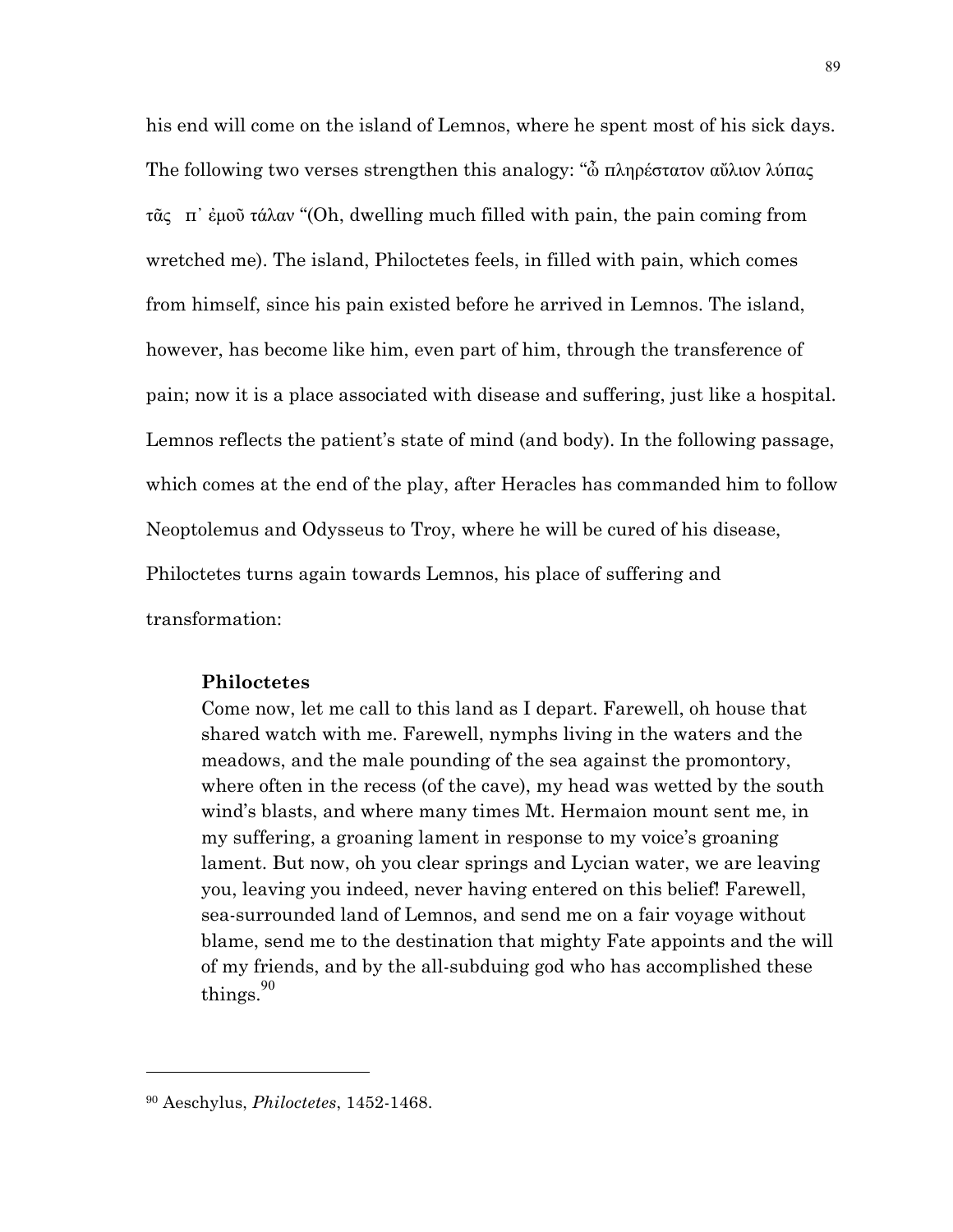The imagery used to describe Lemnos this time belongs to the surrounding nature. These aspects have not been mentioned in the play until the end. Lemnos is, up to this point, a place laden with pain. The emotional farewell, emphasized by the repetition in "λείποµεν ὑµᾶς, λείποµεν ἤδη" ("we are leaving you, leaving you indeed") shows that suffering does, in fact, help create connections. Here, Lemnos is almost anthropomorphized, or at least animated by lively nymphs, winds and waters, in constant movement, whereas before it was the place where Philoctetes dwelled in pain, barely able to provide for himself. Among the different methods of employing language in order to depict the hero's state of pain in this play is the employment of the physical space, which changes in accordance with his suffering. Gaston Bachelard, a twentieth century French phenomenologist, writes in *The Poetics of Space*, that a place of dwelling, a home, is altered by the imagination (and in the case of Philoctetes, by his suffering) of the dweller:

All really inhabited space bears the essence of the notion of home. In the course of this work, we shall see that the imagination functions in this direction whenever the human being has found the slightest shelter: we shall see the imagination build "walls" of improbable shadows, comfort itself with the illusion of protection—or, just the contrary, tremble behind thick walls, mistrust the staunchest ramparts. In short, in the most interminable of dialectics, the sheltered being gives perceptible limits to his shelter. He experiences the house in its reality and in its virtuality, by means of thought and dreams.91

Therefore, if Lemnos is the house of Philoctetes' suffering, the reader or

<sup>91</sup> Gaston Bachelard, *The Poetics of Space* (Boston, MA: Beacon Press, 1992), 5.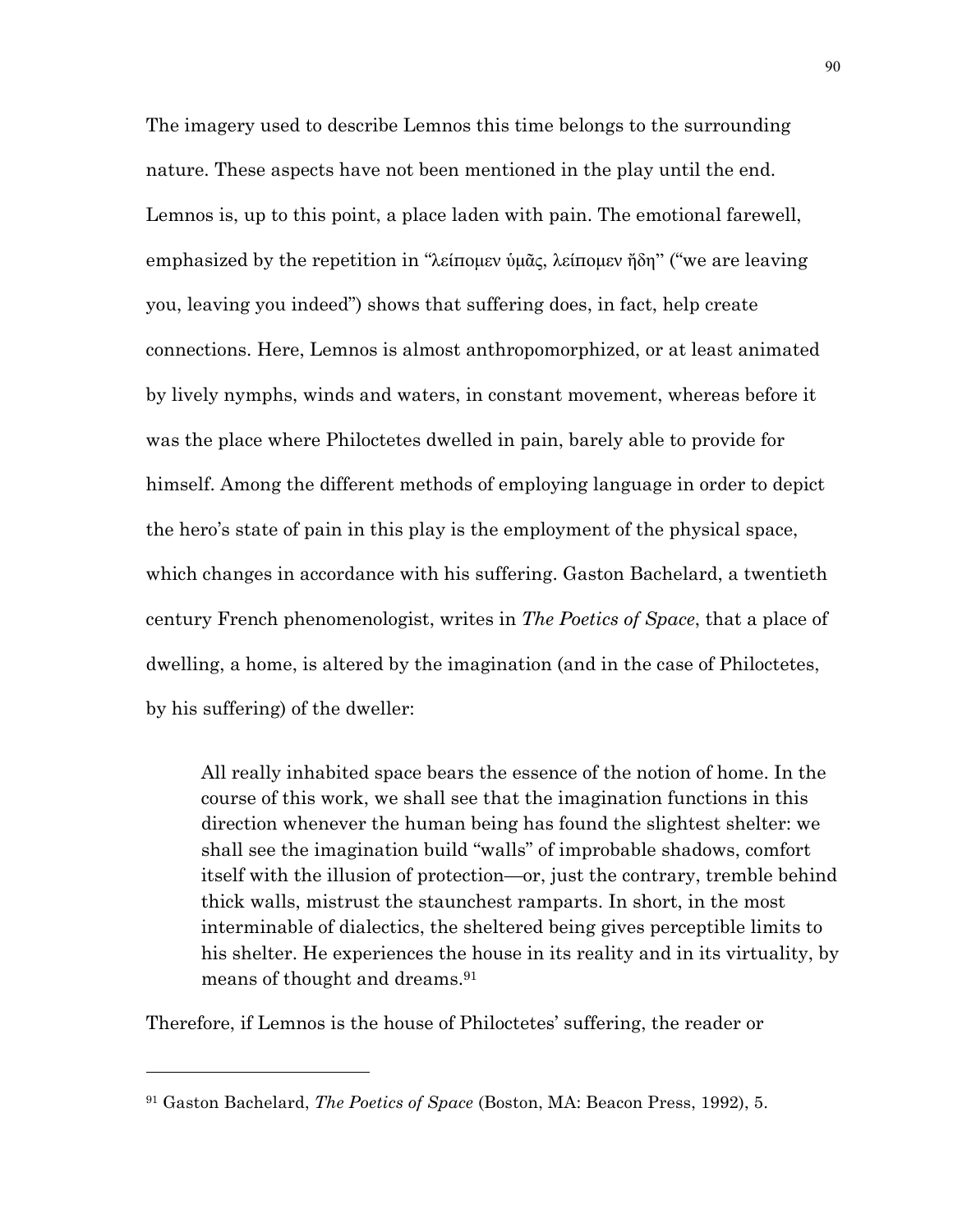spectator can assess the state of the hero also by paying attention to the description of his physical surroundings. From the interior of the two-mouthed cave, harsh, either too cold or too hot, where the hero is stuck most of the time when he is in intense pain, to the outside, as described in the above-quoted passage—the dialectics of inside and outside—a dichotomy inherent to phenomenology, show that pain and suffering are expressed in a multitude of ways in ancient tragedy.

## **3.2.2 The Limits of Language**

Building towards a theory of pain, Elaine Scarry argues that the experience of pain escapes language, abandoning the victim confused and muted by its incommunicability. Her argument is based on the assertion that language is destroyed by pain: the experience is forceful and words fail as soon as one is exposed to that kind of experience. It is impossible, according to her, to find a manner of expressing pain that accurately articulates its severity. As Scarry puts it: "physical pain does not simply resist language but actively destroys it, bringing about an immediate reversion to a state anterior to language, to the sounds and cries a human being makes before language is learned." There are multiple examples of this process of reversion in *Philoctetes*, but the episode where there is both a focus on the sounds and cries starts at line 732. Scarry draws on this particular example in her book:

[T]hus Sophocles's agonized Philoctetes utters a cascade of changing cries and shrieks that in the original Greek are accommodated by an array of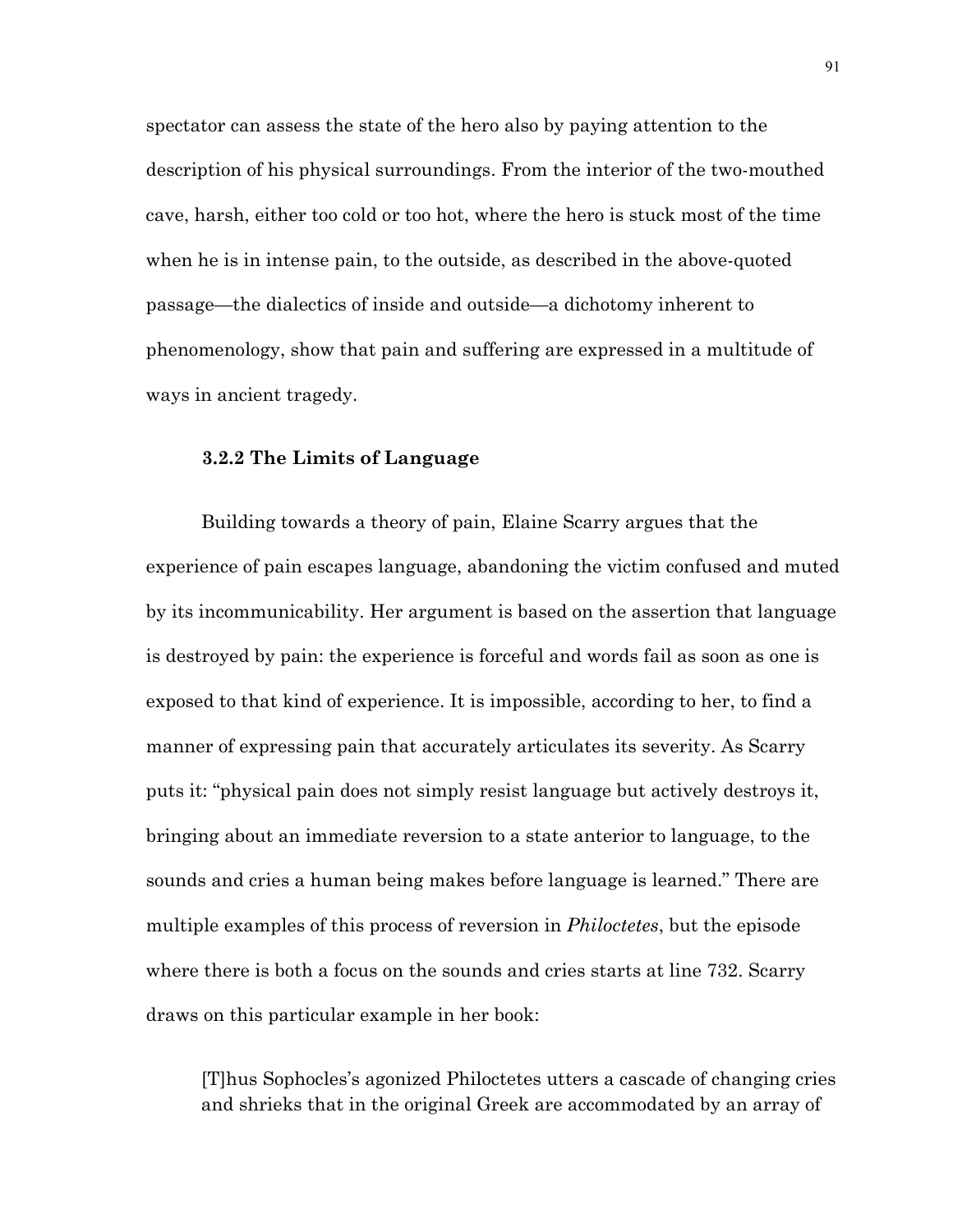formal words (some of them twelve syllables long), but that at least one translator found could only be rendered in English by the uniform syllable "Ah" followed by variations in punctuation (Ah! Ah!!!!). But even if one were to enumerate many additional examples, such cultural differences, taken collectively, would themselves constitute only a very narrow margin of variation and would thus in the end work to expose and confirm the universal sameness of the central problem, a problem that originates much less in the inflexibility of any one language or in the shyness of any one culture than in the utter rigidity of pain itself: its resistance to language is not simply one of its incidental or accidental attributes but is essential to what it is.92

The passage Scarry refers to is the following one:

**Philoctetes:** Ai, ai!

**Neoptolemus:** What is it?

**Philoctetes:** Nothing terrible, but go ahead, oh child.

**Neoptolemus:** Is it pain from the disease that is (constantly) affecting you?

**Philoctetes:** No, indeed, not at all. But just now I think I feel relief. Oh, Gods!

**Neoptolemus:** Why do you call the gods, groaning thus?

**Philoctetes:** That they may come as saviours and kind towards us. Ai! Ai!

**Neoptolemus:** What is happening to you? Speak, do not keep so silent. It is evident that that you are suffering in some way.

**Philoctetes:** I am destroyed, boy, I can never conceal my suffering when you are close. Ah! Ah! It goes through me, goes through! Oh, the pain, the misery! I am destroyed, child, I am consumed! Aiaiaiaiaiai! Ah, by the gods, child, I beg you, if you have a sword ready to hand, strike the top of my foot, cut it off right away! Do not spare my life! Go ahead, child! **Neoptolemus:** What has come on you thus suddenly new in regard to which you make so much howling and groaning over yourself? **Philoctetes:** You know, oh child.

**Neoptolemus:** What is it?

**Philoctetes:** You know, boy.

<sup>92</sup> Scarry, *The Body of Pain*, 5.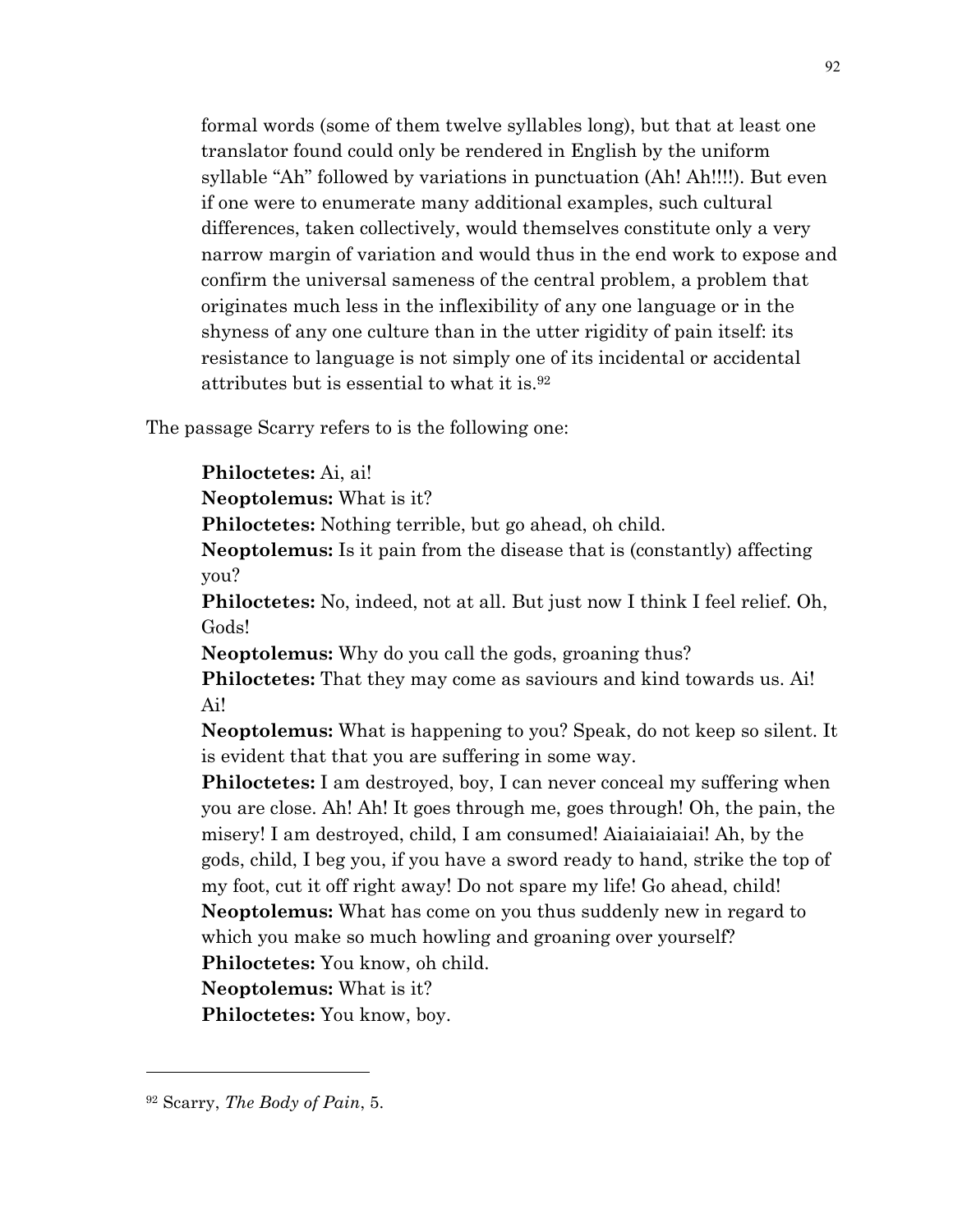**Neoptolemus:** What ails you? I do not know. **Philoctetes:** How do you not know? Aiaiaiaiai! **Neoptolemus:** Yes, terrible is the burden of the disease. **Philoctetes:** Terrible that cannot be spoken! Oh, have pity upon me!<sup>93</sup>

Here, exposing the inexpressibility of pain is at the core of this text, since Philoctetes cannot even respond to Neoptolemus' questions, (for example: "τί τοὺς θεοὺς ὧδ᾽ ναστένων καλεῖς;"—"Why do you call the gods, groaning thus?"). Philoctetes experiences a complete disconnection from any cognitive process that could help him explain or narrate his experience. Neoptolemus is forced, thus, to remain outside of the suffering and that causes, again, an extreme alienation between the sufferer and anyone who could offer compassion (which means, literally, "to suffer with"). While the disease is "δεινὸν γὰρ οὐδὲ ῥητόν" ("terrible that it cannot be told"), a story of pain is still told, albeit through inarticulate shrieks and phrases that are outside of the customary realm, like Philoctetes' pleads to have his ankle cut off. A shift occurs here between spheres of language: although the language is not accurate, it does express something for the hermeneut, for the one who has the inclination, training or time to listen and make sense of it.

In *Philoctetes,* the vocabulary for pain is not extensive ("ἄλγος" is used mainly) and Sophocles uses approximations quite often (for example he uses "νόσηµα", disease, to express the pain that Philoctetes feels). However, it is important to mention that in Greek, there are several words for pain, each with

<sup>93</sup> Aeschyuls, *Philoctetes*, 732-756.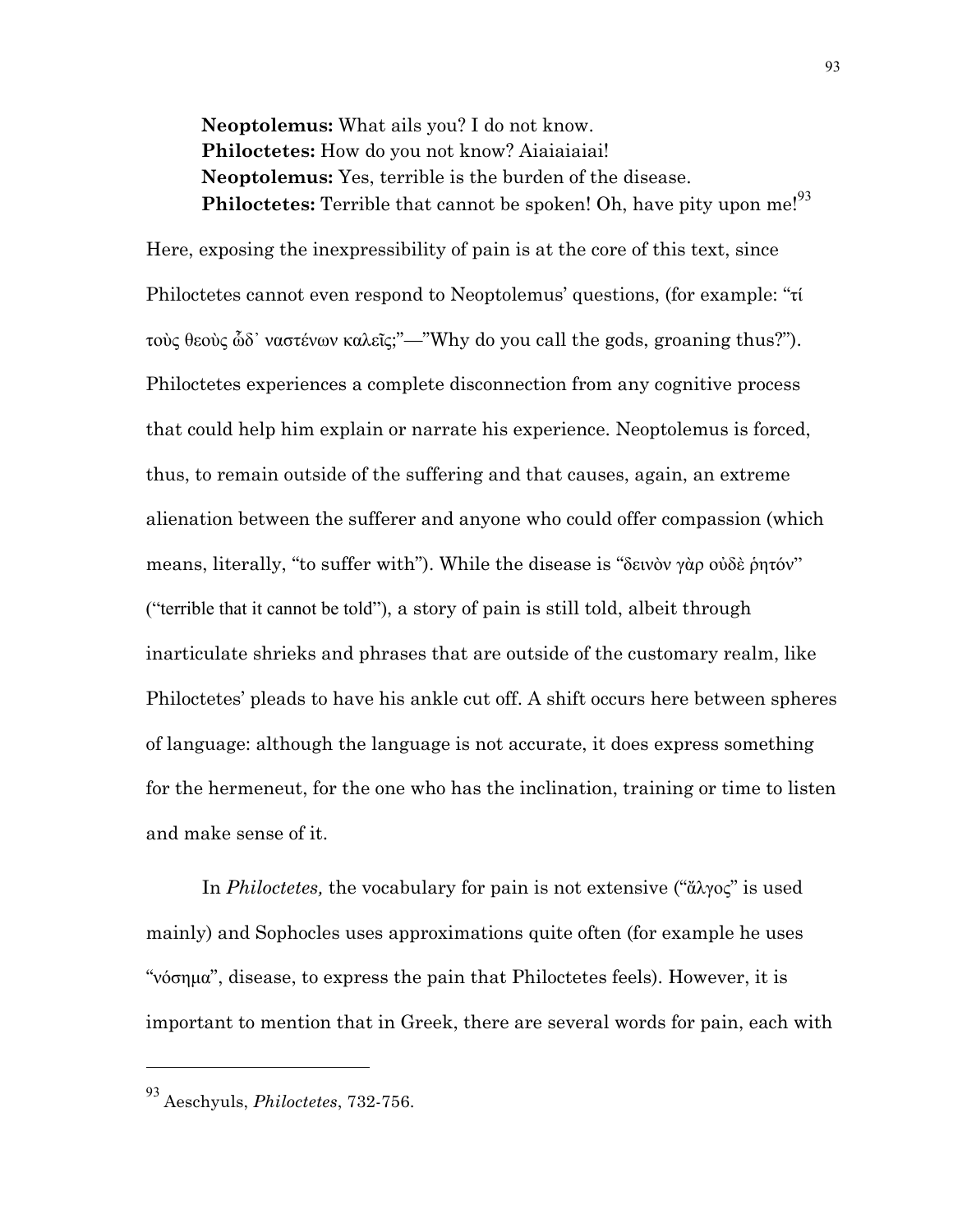a different connotation: λύπη, which is the most concrete use, meaning "pain in the body," ἀνία, meaning "sorrow, distress, trouble" and ἄχος, "pain, distress" used to express mental anguish, but also physical suffering94. These facets of pain also have their corresponding daimons.

To make use of an analogy—deciphering the language of pain is like interpreting signs, giving sense to the incomprehensible. In the ancient Greek context, interpreting the language of pain is quite natural. The Greek vocabulary of the body is defined by multiplicity, even when expressed in its entirety. Words used for body parts (for example καρδία - heart, πρόσωπον- face) are used with a metonymic value: a part for the whole. The close relationship of dependency between the physical and the psychological is done within an intention that absorbs the body parts within itself.95 This vocabulary, then, constitutes a code that allowed the Greeks to express and think about their relationship with themselves, but also their relationship with the others. It also expresses the relationship with the divine, with the gods, the ones that Philoctetes calls to in the midst of his fits of pain, the gods who, should not be forgotten, have a physical body as well, even though it is one that does not die and does not suffer. Therefore, this symbolic system represented through language and body parts is marked by the signs of limitation, deficiency,

<sup>94</sup> For these terms, as well as for most of the Greek words in this thesis, I am using *The Online Liddell-Scott-Jones Greek-English Lexicon*, 8<sup>th</sup> Edition, ed. edited by Henry George Liddell and Robert Scott (Oxford: Oxford Clarendon Press, 1897).

<sup>95</sup> Vernant*, Dim Body*, 23.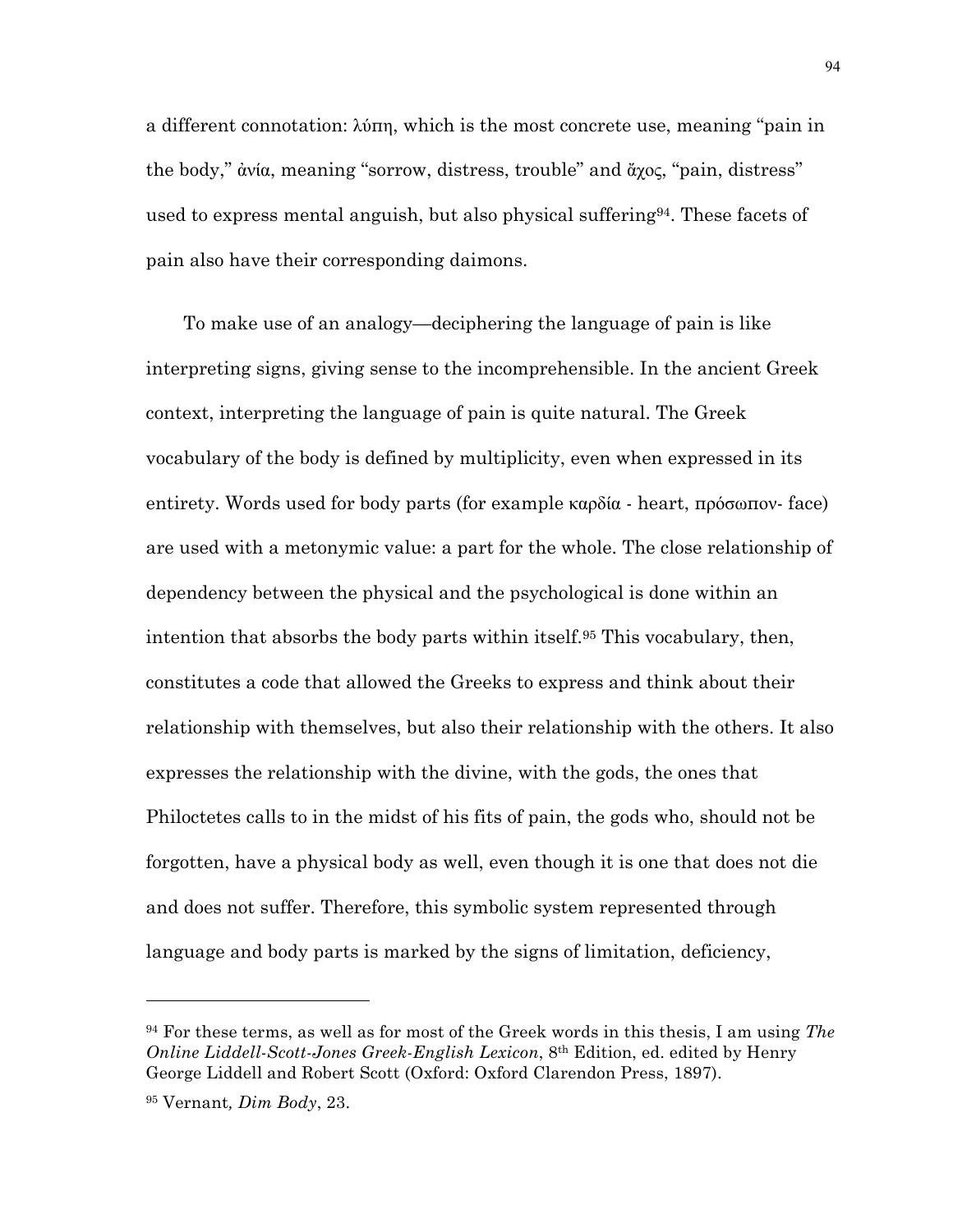disease, a perishable body; one that reminds humans, especially through suffering, that they are inferior to the divine super-body.

## **3.2.4** *Trachiniae***: Pain and Death by Centaur**

When pain does not close the sufferer inside his own body or in an eremitic space, when the hero in pain is not silenced by pain or reduced to a shrieking creature, he is exposed through pain with all his defining traits and passions amplified. Such is the case with Heracles in the *Trachiniae,* where he meets his end by wearing the poisoned cloak sent him by his wife, Deianira. The cloak is sent as a gift before the completion of his *nostos,* but the jealous Deianira adds onto it an ointment made from the clotted blood of Nessus, the lustful centaur killed by Heracles because, while carrying her across a stream, he made an offensive advance ("ψαύει µαταίαις χερσίν"96—"he touched her with indecent hands"). Nessus deceitfully advised Deianira to store the blood accumulating around his wound and give it to Heracles in case of urgent need of a love charm because "ἔσται φρενός σοι τοῦτο κηλητήριον/ τῆς Ἡρακλείας, ὥστε µήτιν᾽ εἰσιδὼν/ στέρξει γυναῖκα κεῖνος ἀντὶ σοῦ πλέον"97 ("and this will be a love-charm for the heart of Heracles, so that he will not ever love anyone he looks on more than you"). The time has arrived when such a charm would be useful, since Heracles has fallen in love and even send home his new mistress, the beautiful Iole, before arriving back to Trachis himself. Deianira anxiously hatches a plan to get

<sup>96</sup> Sophocles, *The Trachiniae*, ed. Sir Richard Jebb. (Cambridge: Cambridge University Press,1892), 565.

<sup>97</sup> Ibid., 575-577.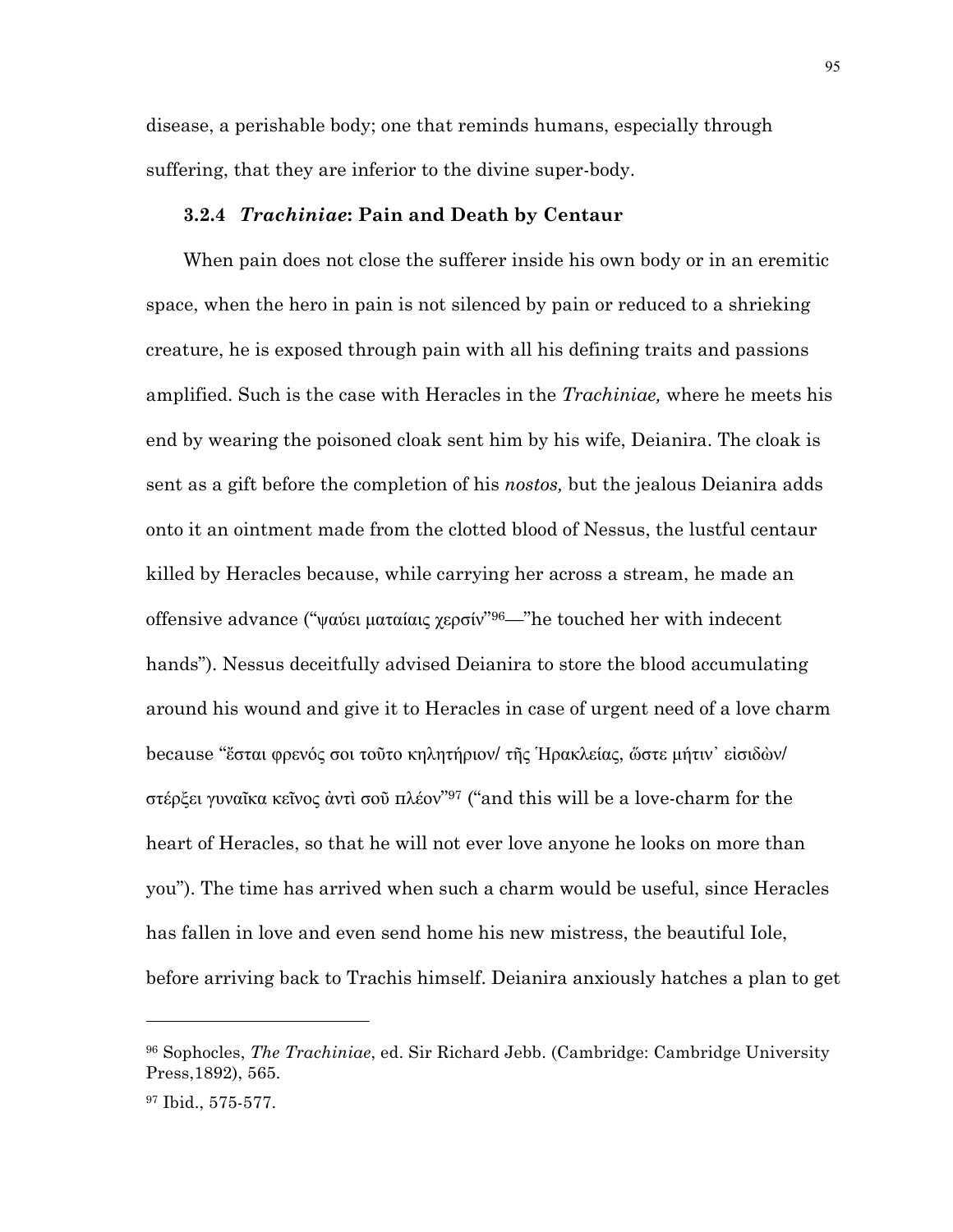the ointment, by means of a cloak, to Heracles, who is at the time on the island of Euboea, celebrating his conquest over the city Oechalia (Iole's home city). The ointment is in fact a deadly poison; Heracles is in focus as a character only after the contact with the poison. Cypris is deeply involved in all of this—she is mentioned by the Chorus several times (497-506, 860)—as this is a play of soaring passions. When pain appears in the equation, at 765, the spirits have already been lit by what has transpired in Heracles' absence. The moment of contact with the cloak is a valuable one to look at, since Heracles' first reaction when exposed to pain is significant for what follows in the play:

> At first - oh wretched man! - he prayed in calm of mind, rejoicing in his lovely garment; but when the gory flame began to blaze up from the offerings on the sappy pine, sweat covered all his body, and the robe clung to his sides as if glued by a craftsman to every joint; and from his very bones shot up spasmodic, stinging pangs: the poison, like some detested, bloody snake's, devoured him. Then he cried out aloud for ill-starred Lichas, who was in no way guilty of your crime, to ask what treachery made him bring the robe; but he, unlucky man! knew not, and answered he had but brought the gift which you had given. When Heracles heard this a penetrating convulsive spasm clutched his lungs, and he seized Lichas where the ankle joins the foot and dashed him on a rock swept by the sea so that the white brain seeped among his hairs, and all his shattered skull was bloodied over.<sup>98</sup>

<sup>98</sup> Sophocles, *Trachiniae,* 763-782.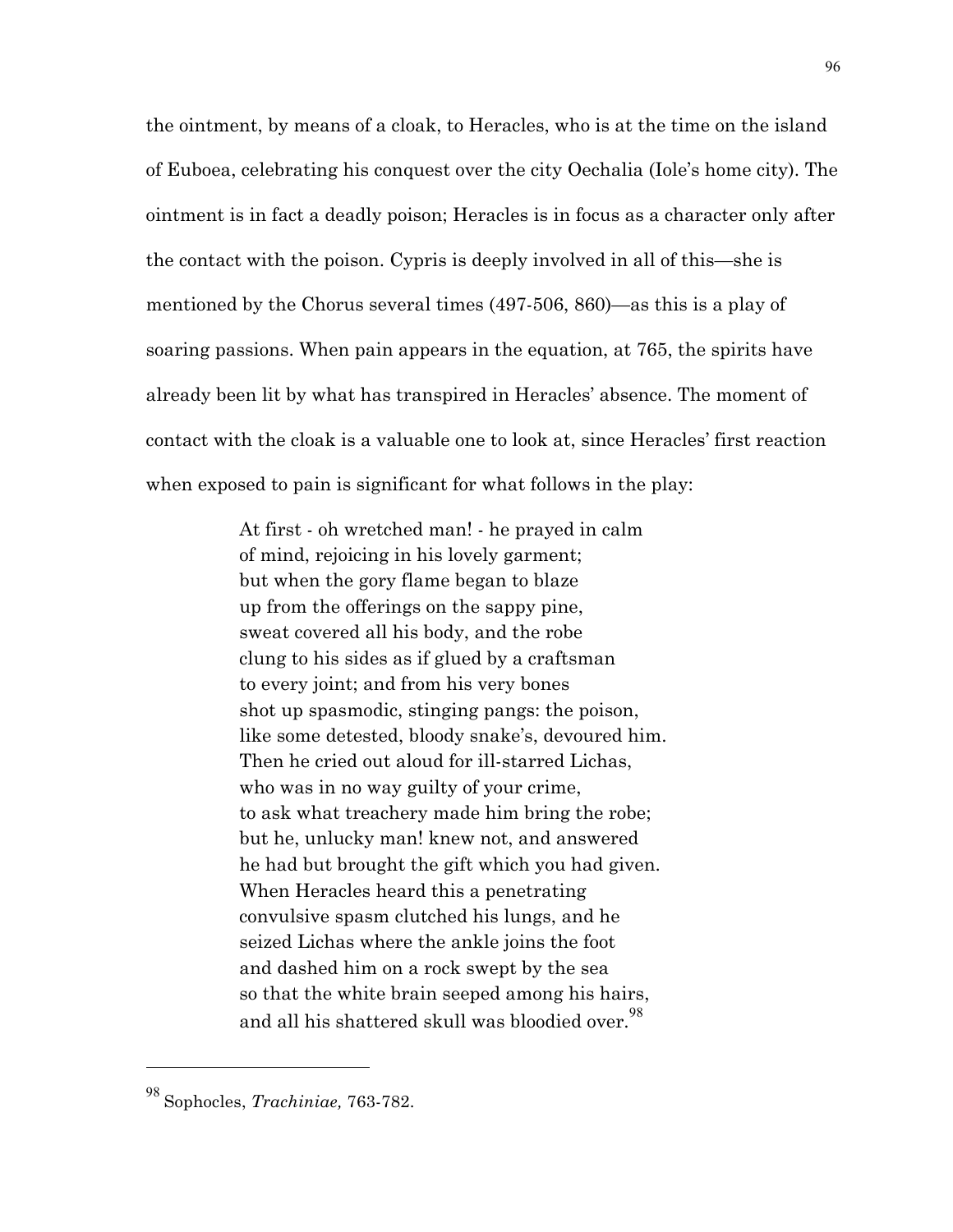Firstly, the dramatic transition from Heracles' calm state of mind just before a sacrifice (however ironic that juxtaposition may seem) to the state of pain, with all the physical signs, seen by Hyllus, his son (the above-quoted passage is in a longer accusatory monologue that Hyllus addresses to Denaira) is remarkable style-wise. Sophocles builds up the moment of contact with pain and the impact is quite effective. The pain is announced by the "φλὸξ" (flame) and the first sign of pain are "ἱδρὼς ἀνῄει χρωτί" (sweat rolled over all his skin). Until here, the language describing pain is the same one used to describe love. As the poison starts to take effect, the words used by Hyllus to depict Heracles' agony stay in the same semantic field: "προσπτύσσεται πλευραῖσιν ἀρτίκολλος" (the close-fitting robe embraced his sides), he is shaken by "ἀδαγµὸς ἀντίσπαστος" (spasmodic pain), and, the cluster of images and references "εἶτα φοινίας ἐχθρᾶς ἐχίδνης ἰὸς ὣς ἐδαίνυτο" (then the poison feasted on him like that of a hated viper's). The viper reference sends to Hydra, whose killing by Heracles constitutes one of his labours. The Hydra is also referenced at 573-4, when Nessus explains that Heracles' arrow, which is killing him, is dipped in Hydra's poisonous blood. As Deianira gathers the blood around the wound, which makes its way to Heracles to poison him, it seems that the circularity of the narrative is indicating that Heracles is given his due, while Deianira is only an intermediary in a greater design. Heracles is Zeus' son, a demi-god (deified after death) and under constant watch by the gods, but here the workings of *ananke* are always in the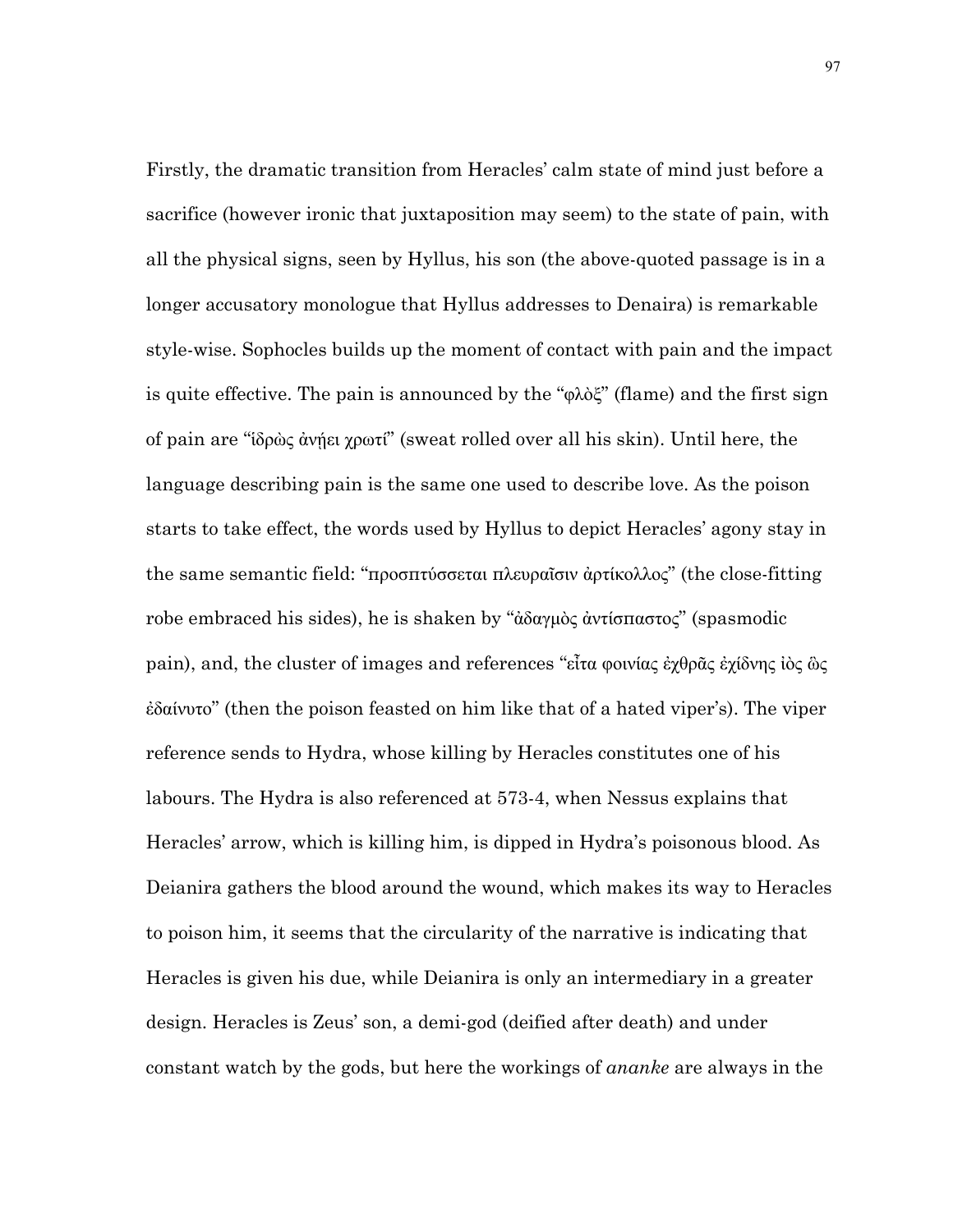background of the plot. Nor is Lichas guilty of any crime, as Hyllus points out, but Heracles' pain is externalized and directed at him. Lichas' gory death foreshadows the ending of the play and the way Heracles' pain is manifested subsequently.

Heracles feels pain just like the other tragic characters—he is weakened, exposed and made vulnerable just like Philoctetes and Prometheus. In fact, his experience of pain is even more humiliating than that of Philoctetes seen in light of the heroic greatness of his past, coming after the onerous toils that he had to endure; he is reduced to a powerless, whimpering or groaning creature and, most disgracing of all, resembling a girl:

Go, child, be bold! And pity me, for I am pitiful indeed as I lie sobbing and moaning like a virgin! No one living has ever seen me act like this before; for I have never groaned at my misfortunes till now, when I have proved myself a woman.<sup>99</sup>

Before the moment of pain and death depicted in the *Trachiniae*, Heracles had put a lot of effort into to proving himself to be a virile demi-god, the true son of Zeus. It is, therefore, ironic and not accidental that in his pain and death he would be shown in his most defenseless, weak posture, which he is, in fact, trying to counter by becoming more and more tyrannical. It is also not accidental that the first time we take account of Heracles, as he comes into the

<sup>99</sup> Sophocles, *Trachiniae*, 983.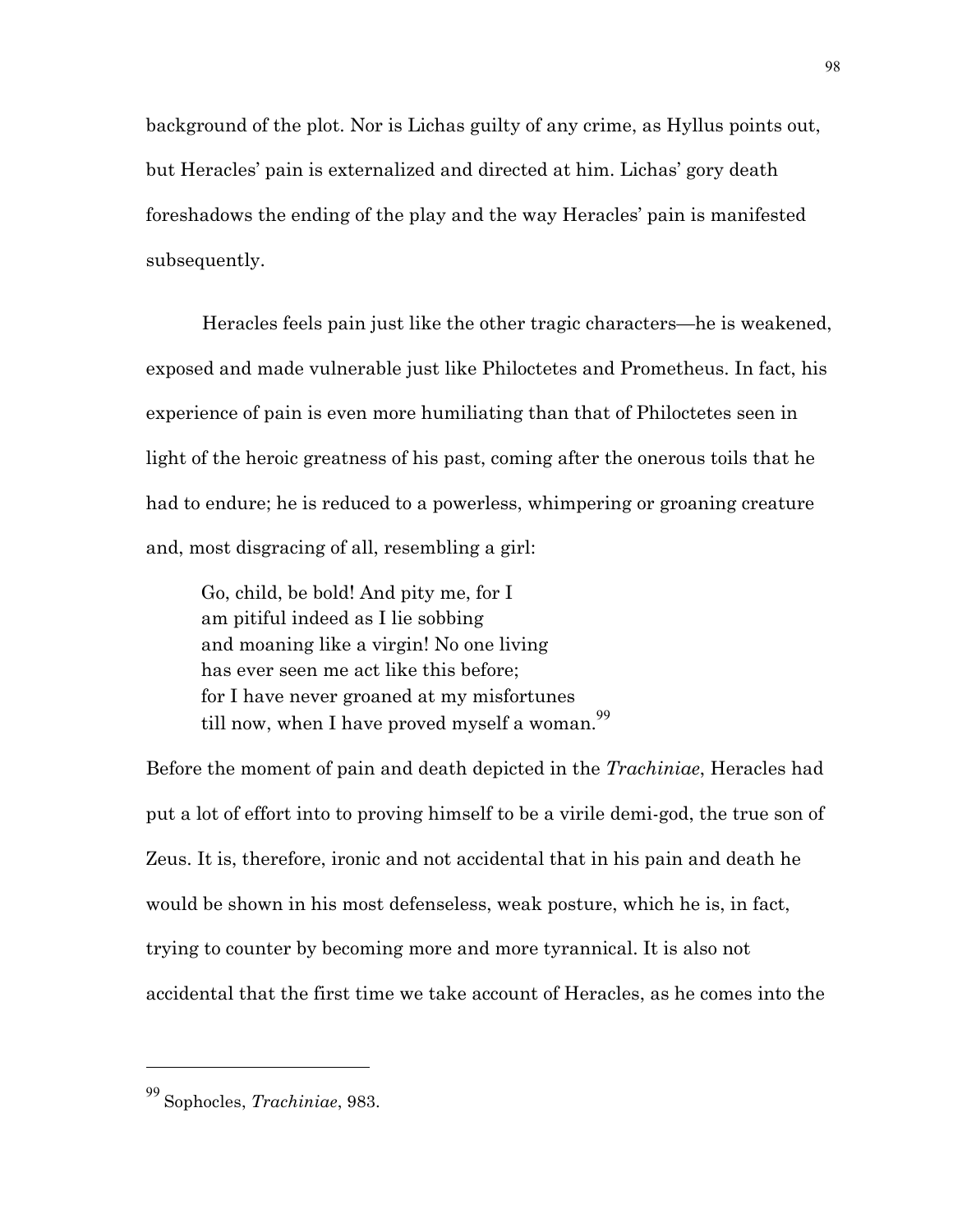play as a character, he is unconscious, then, waking up, realizes the agony he is in, desires to die in order to end it—these are all reactions to pain that are within the range of typical behaviour. However, as the pain intensifies, Heracles shows a vicious, bestial side. Penelope Biggs argues in her essay *The Disease Theme in Sophocles* that Heracles' agony is defined by his lecherous nature, which is intensified by disease:

The disease of Heracles represents the intensification of the lust inherent in his nature; this meaning is correlated throughout with the "half-beast" imagery of the play, and shortly after this passage we have the mention of Nessus (555ff.), as if to reinforce the picture of Achelous. Nessus, who was not fighting for Deianeira on the honourable level of the marriage contest, is always *ho thēr* to her and to the chorus (556, 568, 662, 680, 707, 935); but later on we are reminded that the centaurs too are "doublenatured" (1095). By the end of the play Nessus has poetically executed Heracles for the lust which had cost him his life at Heracles' hands. From victory over bull-god and centaur to hideous death in the poisoned robe is' all too short a step, as short as that which in the chorus' minds separates the winning of Deianeira from the capture of Iole.100

Biggs' reading is accurate, but if we consider the other elements of the story (the fact that Heracles dies by his own poison or the reason of his death, which is his lust for Iole that prompts Deianira to send him the toxic ointment), Heracles becomes the "half-beast," while the cloak, an extension of his own body, turns against him. This, Heracles does not recognize, as he is blaming Deianira for his agony, but his words describe that which inflicts pain, the poisonous cloak, as

<sup>100</sup> Penelope Biggs, "Disease Theme in Sophocles' *Ajax*, *Philoctetes* and *Trachiniae*" Classical Philology, Vol. 61, No. 4 (Oct., 1966), 228-9, with the mention that *ho thēr* (ὃ θήρ) is a beast of prey.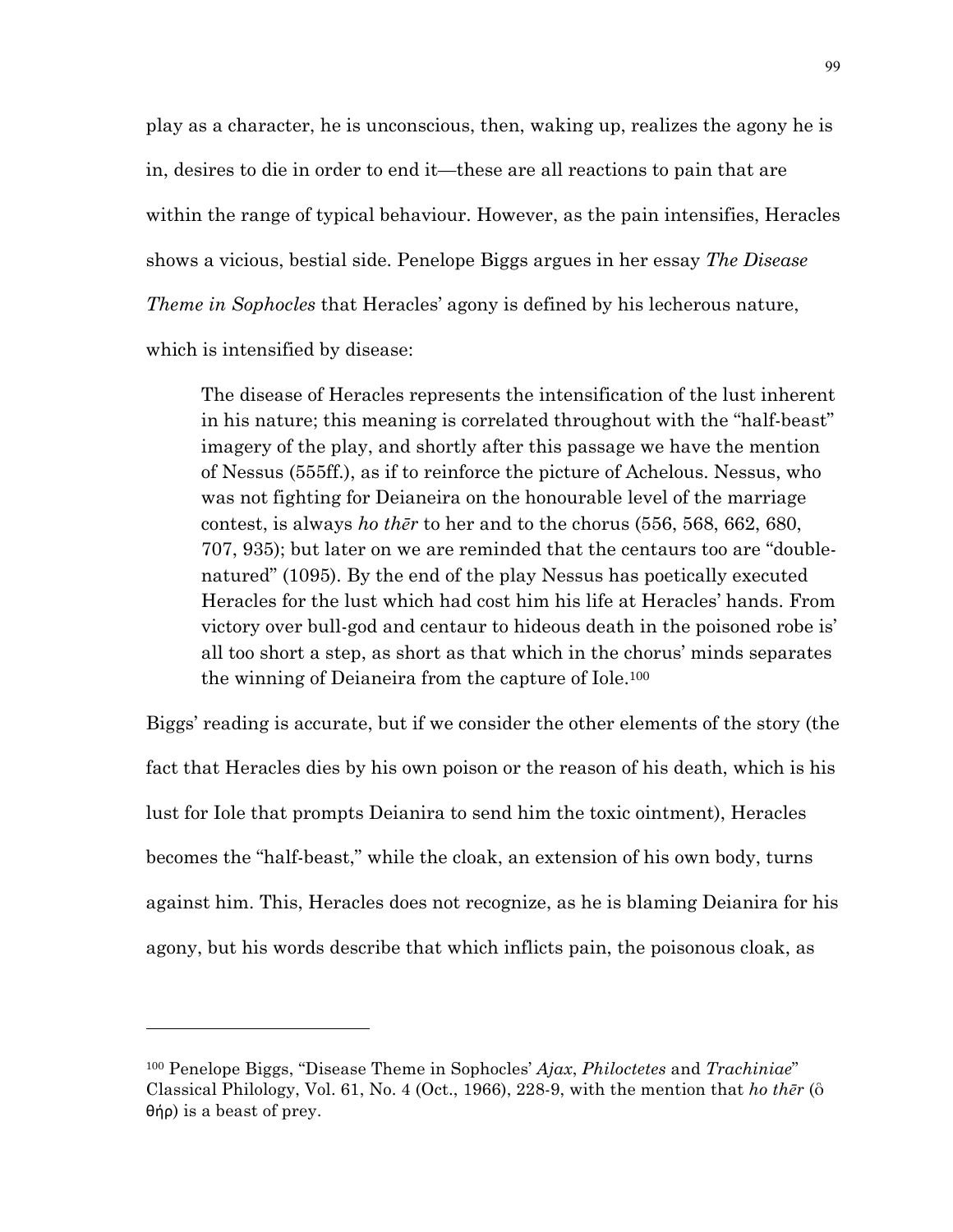both outside and inside his body, taking over his entire organism:

Glued to my sides, it eats my flesh away deep down within, and dwells inside my lungs choking my breath: already it has drunk my fresh warm blood and wasted my whole body, binding me with unutterable chains. And yet, no spearman on the battlefield, no earth-born troop of Giants, no wild beast, nor Greece, nor any foreign land which I purged in my wanderings, could do this to me! A woman - weak, not masculine by nature – alone, without a sword, has vanquished me!<sup>101</sup>

That which was supposed to enflame Heracles' desire, the "κηλητήριον" (lovecharm) falsely prescribed by Nessus, ends up killing him; the language used to describe it can also be, once more, the language of Eros. The great hero of the Greek world has apparently been destroyed by a woman, not in battle, as it would have been honourable. The duality is inherent in Heracles' persona, as it is in his fate and his pain. His agony exposes the contrasts represented in the last third of the play as extreme. Pain, in this case, takes the hero to the limits of his character, disclosing his egomania through a long psychosis that ends in a ritual of burning him alive—perhaps a purifying flaming, that frees Heracles of the burden of his ego.

In all three plays discussed above I have shown how pain can expose and actualize through both setting and forcing limits. Aeschylus and Sophocles were aware of the power pain held and used it to reveal that which cannot be

<sup>101</sup> Sophocles, *Trachiniae*, 1044-1054.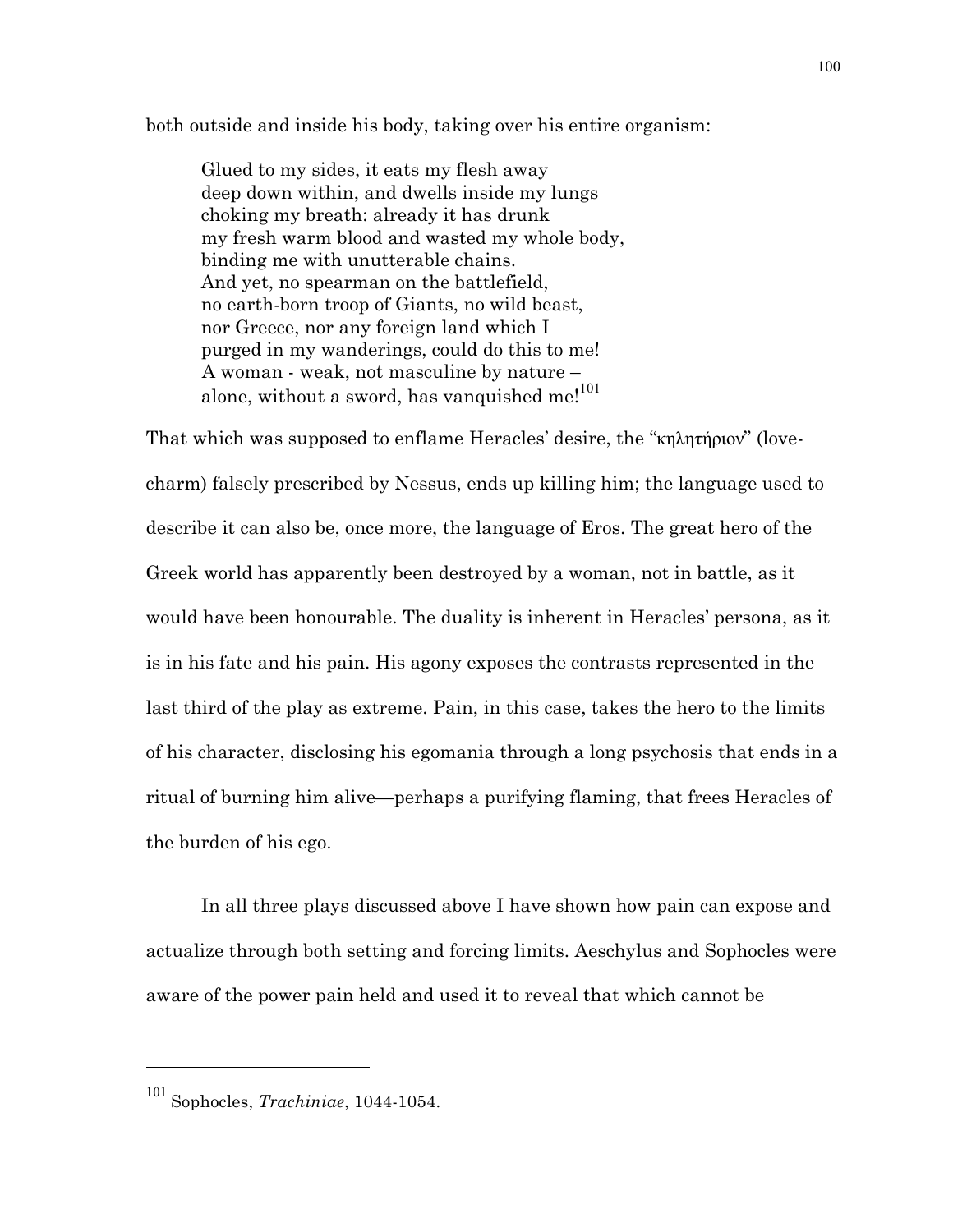expressed by means of the celebrated myths, which were well-known narratives in classical Greece. Rather, by using the myths everyone was familiar with and adding the testing element (the extreme contingency, the pain) and by putting emphasis, thus, on *ananke*, the poets were the emissaries of a different kind of teaching, perhaps an esoteric one. The exposure to pain is not done in tragedy, as I have emphasized before, as a manner of transcending the physical and connecting to the divine. Instead, pain in tragedy appears to work like a healing method, but not a healing in mundane terms; rather, the healing seems to be that of a spiritual type, which actualizes and sets one in the present, baring him of all extensions, pretence, covers, tricks and braveries. When confronting pain, the tragic characters are naked and the poets want the public to see their heroes in this condition.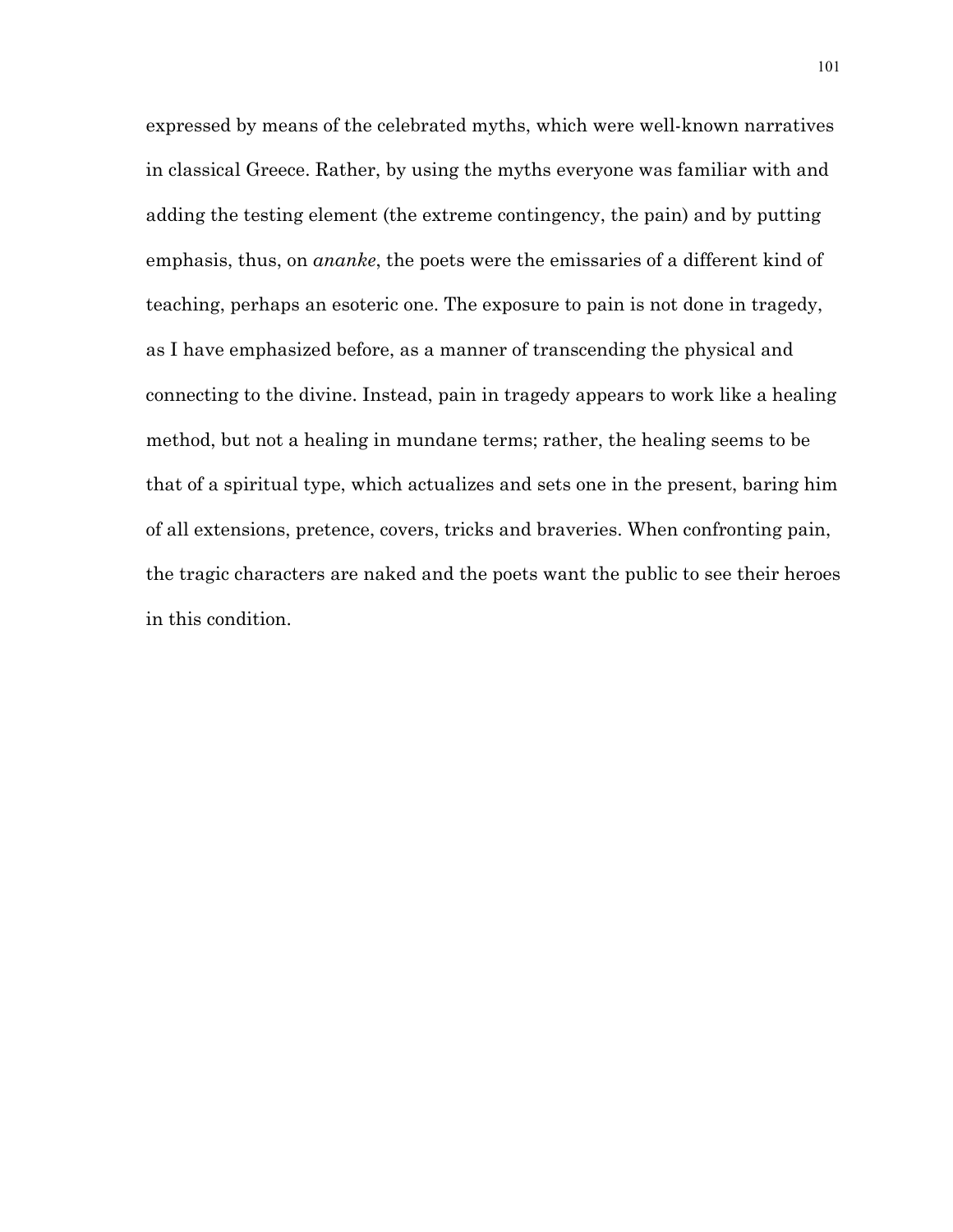## **Conclusion and Further Considerations**

I chose these three plays only for their textual treatment of pain, the palpable presentation of the circumstances of pain and the interconnectedness of the three characters in myth and tragedy. Heracles, for example, is Io's heir, the one who will eventually free Prometheus, as Prometheus himself announces in his prophecy, in a dialogue with the Chorus.<sup>102</sup> Moreover, Philoctetes carries Heracles' bow, given to him when he is the only one who accepts to light the pyre, burning and releasing Heracles from the suffering caused by the poisonous cloak, as depicted in the *Trachiniae*. One line of interpretation here, which could prove valuable in a future study, but does not fit confines of the argument in this thesis, is that pain is thus transferred from Heracles to Philoctetes through the bow—the only valuable belonging that Philotetes has and relies on in his isolation on the island of Lemnos. These three heroes, all men, all virile warriors, have in common their exposed vulnerability. Tragedy, by using mythological variants, challenges mythological archetypes and in these three plays I am arguing that it does so by exposing the heroes to the experience of pain. There are several women figures in tragedy that I would like to look at in relation to pain in a future study, such as Cassandra in Aeschylus' *Agammemnon*, and Io in *Prometheus Bound*. Also, in Sophocles' extant plays, Antigone is a figure of suffering and anguish, who struggles against an unjust

<sup>102</sup> Sophocles, *Prometheus Bound*, 907-927.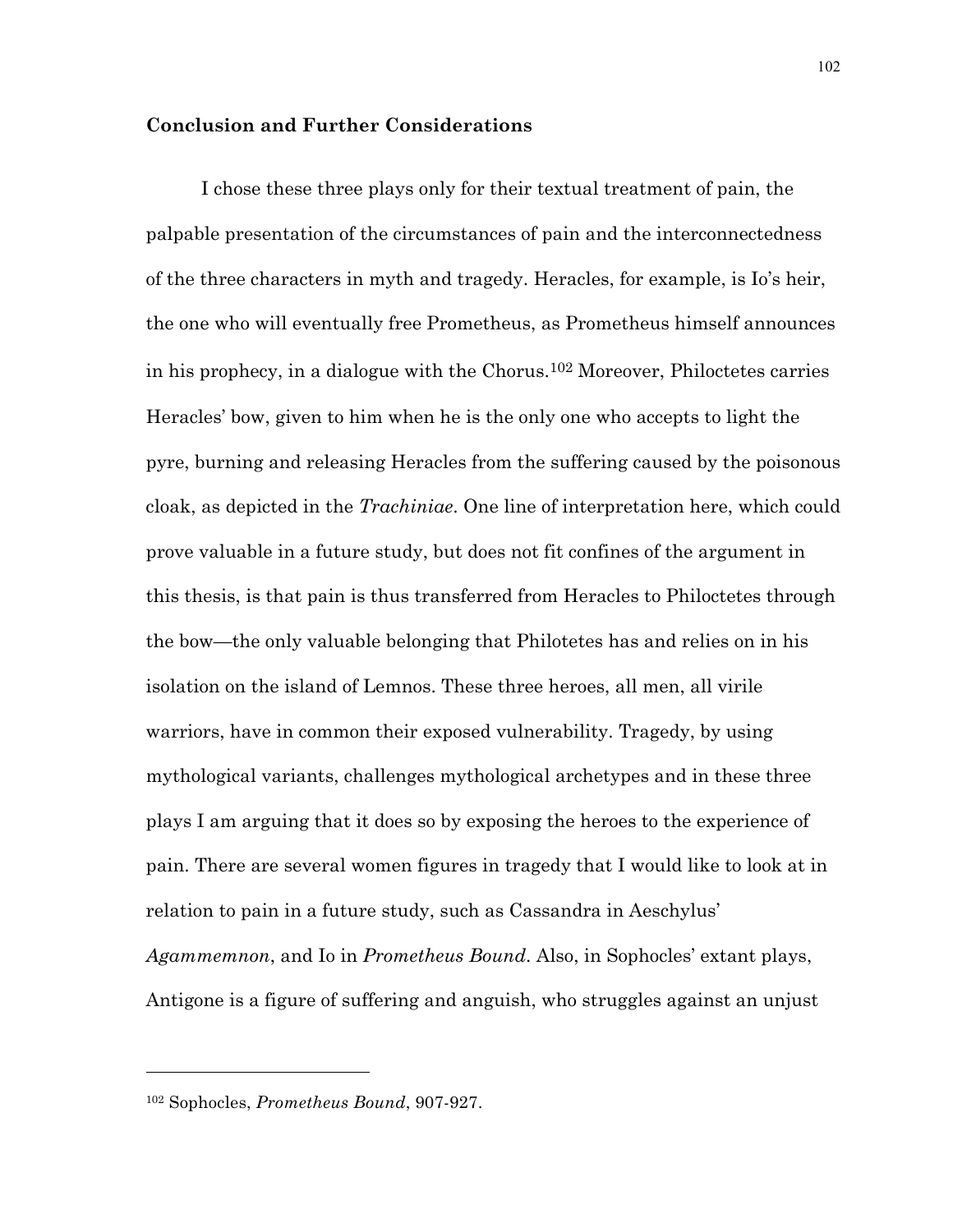political authority, Jocasta in *Oedipus Rex*, as well as Electra. Although I am arguing, in the introduction to this thesis, for the exclusion of Euripides from a study of ancient pain, I do think that his plays are not utterly contaminated by Aristotle's advancement of plot and character as dominating concepts and I would like, in the future, to do a thorough analysis of several plays, such as *Medea*, *Hipollytus* and *Andromache,* where pain and suffering play a central role. In relation to this aspect, what this study lacks is a thorough textual analysis and a layer of gender theory that I am gesturing towards, but not addressing directly. As I explain in the introduction, I am choosing to focus here on discourse analysis, using this methodology to clean the slate for a fresher analysis, devoid of elements of dualism and Aristotelian categorization, which cloud a modern reception of tragedy. I am also wary of adding another layer of discourse on the ancient texts, one that is not necessarily compatible with the tragic sphere. For this reason, I am only suggesting and pointing to the gender aspects of these plays presently. I do think, however, that gender theories can add a dimension to a study of pain in tragedy that would open discourse and generate a productive discussion. Judith Butler's book *Antigone's Claim: Kinship between Life and Death* is a good example of how gender studies can aid a discussion of tragic figures. In my case, I would still like to focus, in any related future study, on the nucleus of pain in tragedy, as a notion of limit and on deconstructing any conceptual system before using it as lens for analysis.

Another aspect that I excluded here, one that is essential for a study of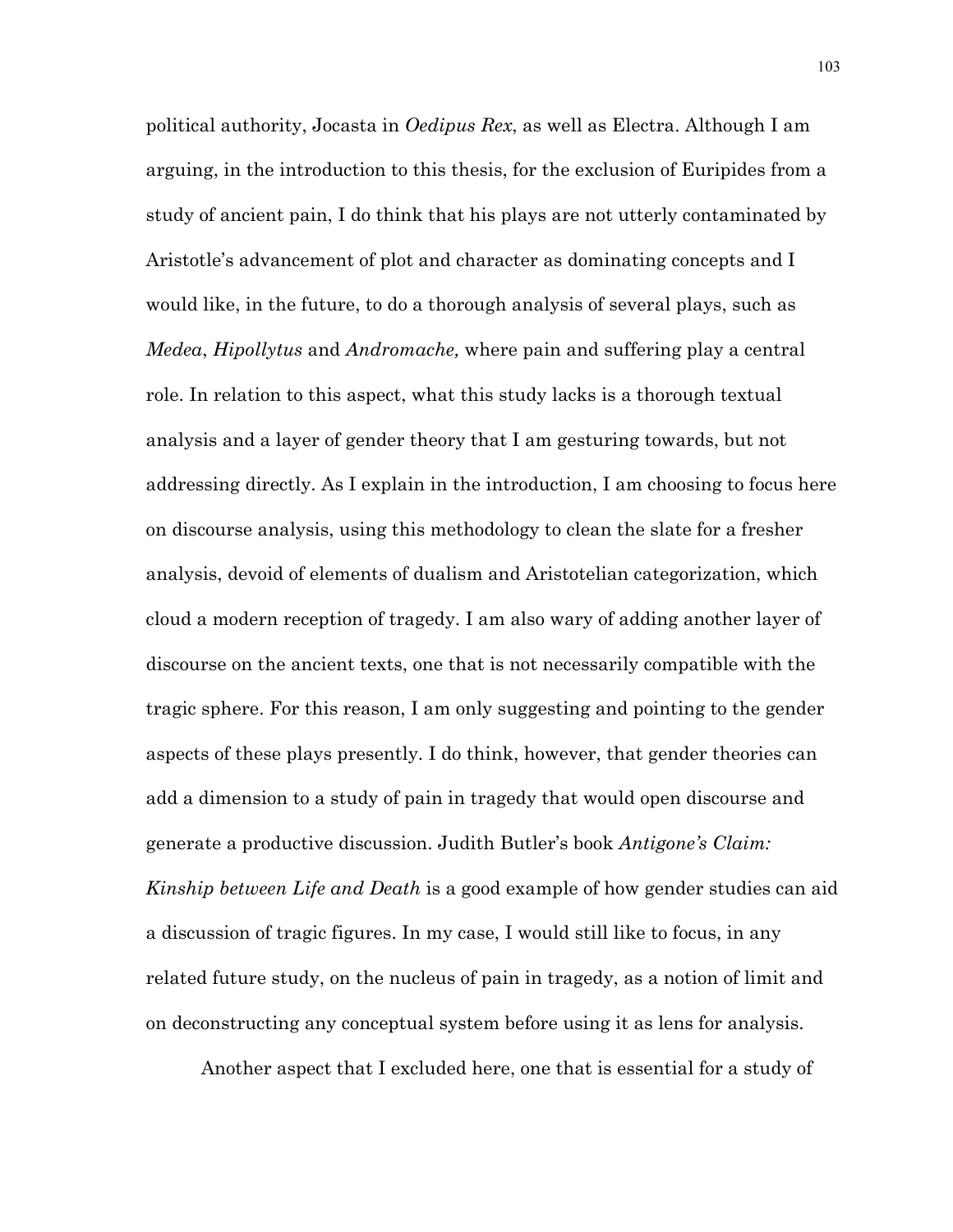pain, is that of the performance. This is perhaps the most problematic choice I had to make due to the space and time restriction. While many times I refer to the role of the spectator in tragedy, especially in relation to Aristotle's concepts, this is never thoroughly discussed in this thesis. One of the reasons for my choice is the fact that performance aspects in classical scholarship are mostly based on textual references and assumptive contextualization, meaning that we do not have access to concrete evidence that can ground studies of performance of Attic tragedy. However, there are many valuable studies that do explore the dynamics of performance and that advance compelling arguments. For example, David Wiles' work *Mask and Performance in Greek Tragedy: From Ancient Festival to Modern Experimentation* looks at performance in relation to ritual by considering the social and religious context of the tragedies. Wiles advances the idea that the mask is an instrument of disguising and manipulating the gaze, as well as playing an important role in the relation between actor and public. He uses, for his study, archaeological evidence, as well as anthropological assessment and textual confirmation. For a study of performance based mainly on textual evidence and, more specifically, on the analysis of prosody in Greek poetry, A. P. David's book *The Dance of the Muses: Choral Theory and Ancient Greek Poetics* is a valuable source. David develops a theory of accent, linking poetry to performance, more precisely to dance. He explains the purpose of his study thus: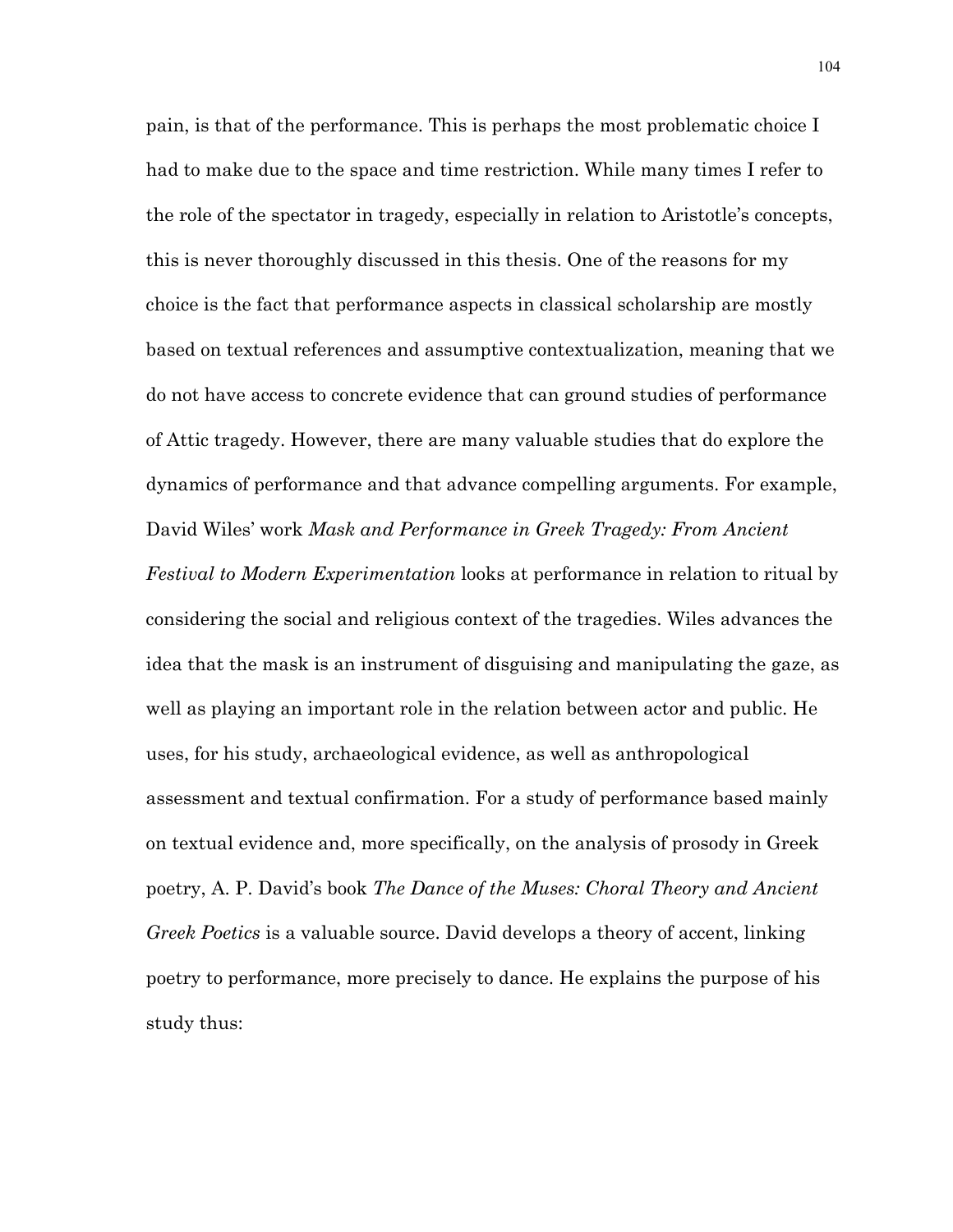[T]he phenomenon of agreement, between metrical ictus and word-level accent, leads us via a historical sourcing of this ictus, not, as in English, in an automatic linguistic pattern of prosodic alternation, but in the documented extra-linguistic phenomenon of dance, to the synthetic notion of choreia (χορεία). Analysed by Plato into its elements of 'rhythm' and 'harmony', χορεία becomes a rubric under which to contextualize and exploit the new theory of the accent. Accent corresponds to harmony and ictus to rhythm. We shall see that χορεία is a concept that opens new approaches, radically new and yet radically authentic, into the poetics of ancient poetry.103

This study is a good example of language-based scholarship that leads to performance studies related to Greek tragedy. By strengthening the link between metrics and χορεία, David advances the possibility of studying the ritualistic aspect of performance in tragedy.

Oliver Taplin's book *Greek Tragedy in Action* provides a compelling introduction to the universe of tragic performance<sup>104</sup>. Taplin argues that, in spite of the shift of focus in the last decades from written word to the performance of Greek theatre, both of them are important. This book is written for a larger public rather than for a specialized one, so it is mostly concerned with introducing aspects of performance, while relating them to text. The author does not, however, go into much depth when introducing key concepts,

<sup>103</sup> A. P. David, *The Dance of the Muses: Choral Theory and Ancient Greek Poetics*  (Oxford: Oxford University Press, 2006), 1-2.

<sup>104</sup> Oliver Taplin, *Greek Tragedy in Action* (New York: Routledge, 1985).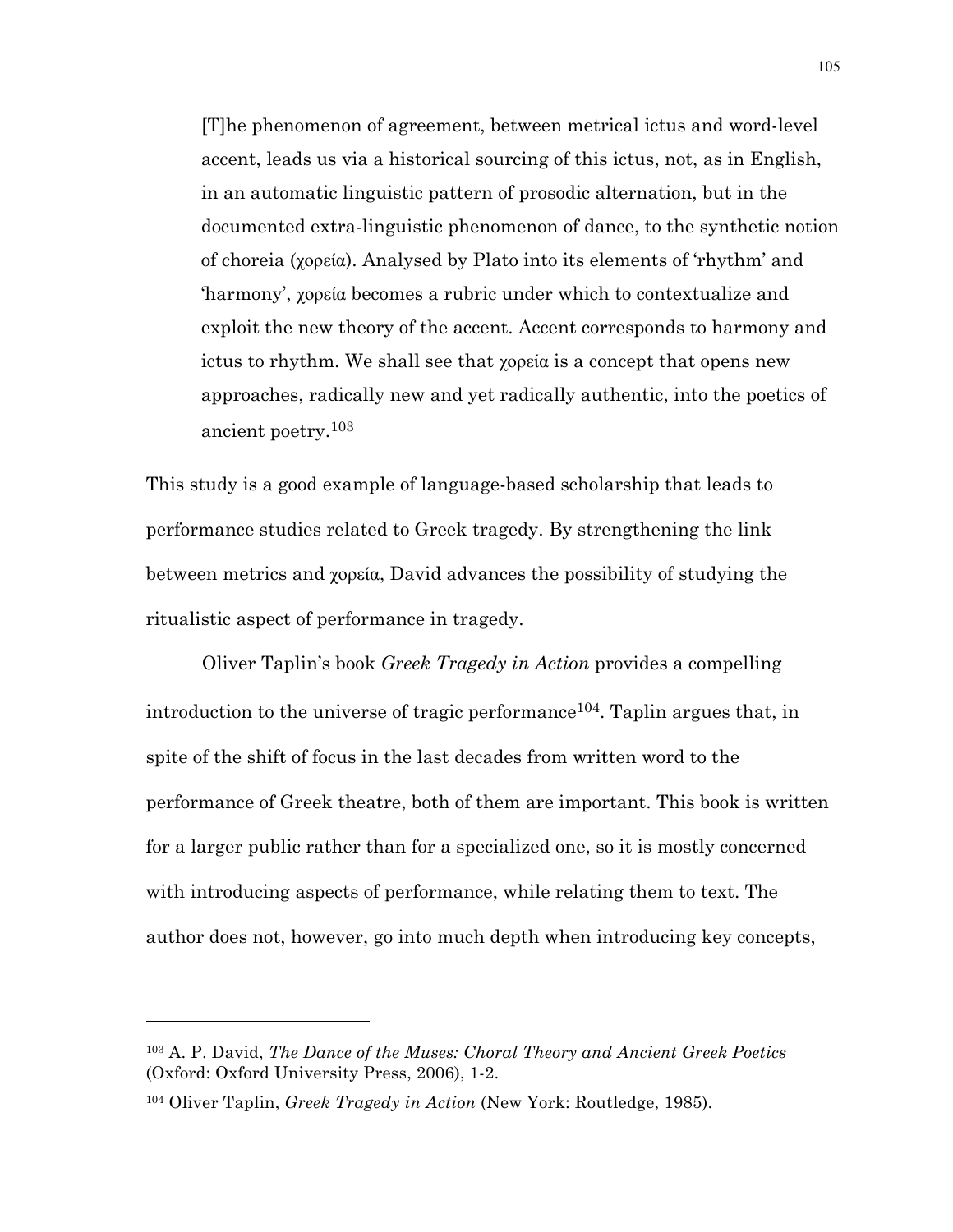such as emotions, representation and the chorus.

Two other studies that are worth mentioning here focus on the space of performance, which I briefly commented on in the third chapter of this thesis, in relation to the eremitic place of suffering in *Prometheus Bound* and *Philoctetes*. These two works, however, go further with their study of space in Greek tragedy, examining the space of performance and its implications. Graham Ley, in *The Theatricality of Greek Tragedy: Playing Space and Chorus* addresses the playing space "by working backwards from textual evidence, practical implications of the surviving scripts and often on those forms of research that have been conducted practically."<sup>105</sup> He further notes that "[i]n order to appreciate the kind of theater that Greek tragedy was, we need to understand the conditions for which the scripts were composed, and (…) to do that we need to work substantially in reverse, from the scripts to the conditions for which they were composed."106 The other aspect that Ley comments on in his book is that of the chorus, although he is careful to mention that his study of the chorus is one based on different "proposals" and performance theories that have been advanced in the past "because [a study of the chorus] involves questions of music and dancing and our own cultural puzzlement over this kind of

<sup>105</sup> Graham Ley, *The Theatricality of Greek Tragedy: Playing Space and Chorus*  (Chicago: The University of Chicago Press, 2007), ix.

<sup>106</sup> Ibid.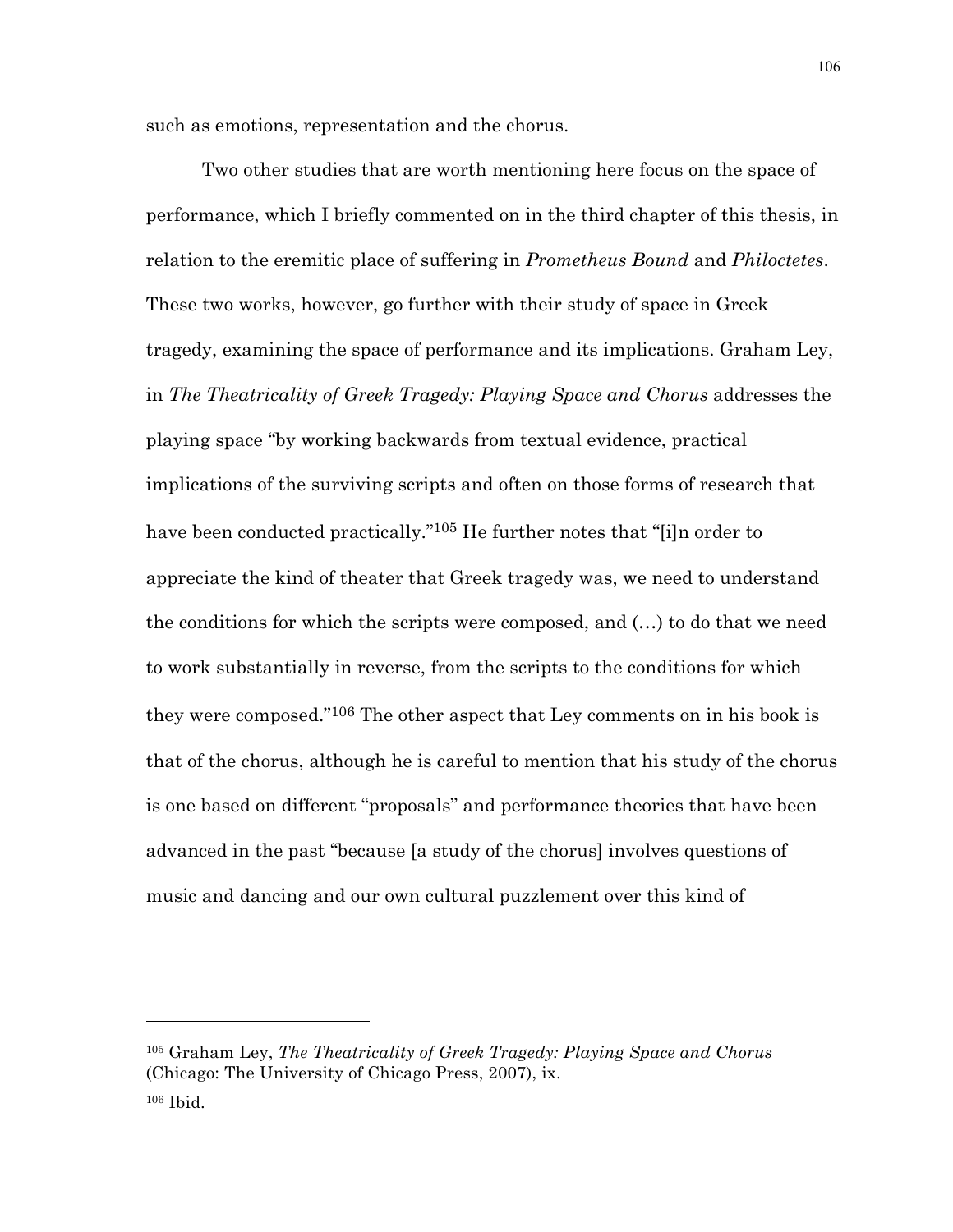performance for which we have no real equivalent."107

The second work focusing on spatiality in Greek tragedy is Rush Rehm's *The Play of Space: Spatial Transformation in Greek Tragedy.* Rehm defines his method of study as "spatial semiotics,"108 defining his position against structuralist readings of space in tragedy, where binaries (such as inside/outside, masculine/feminine space distinctions) are prevalent. This is a compelling study, which brings up, from the beginning, the questions of ambiguity in interpretation, metaphoric implications of treating space as an extension of the self, essentialism and positivism. Based on my own research, this work seems to be one of the most thorough and involved studies of space in tragedy. I would like to use these works as a starting point for an analysis of pain in relation to performance in Greek tragedy in the future. One of the pressing issues that should be treated in a further study on this subject is that of representation and form in relation to pain. In deconstructing Aristotle's mimetic system in the first chapter of this thesis, I did not advance a theory of representation of my own. Nor did I, however, discard this issue. I simply chose to focus, in this thesis, on discourse patterns that interfere with a potential analysis of pain and representation. This does not mean that I am not acknowledging that structure and form are essential components of tragedy and

<sup>107</sup> Ley, *Theatricality,* ix.

<sup>108</sup> Rush Rehm, *The Play of Space: Spatial Transformation in Greek Tragedy*  (Princeton: Princeton University Press, 2002), 1.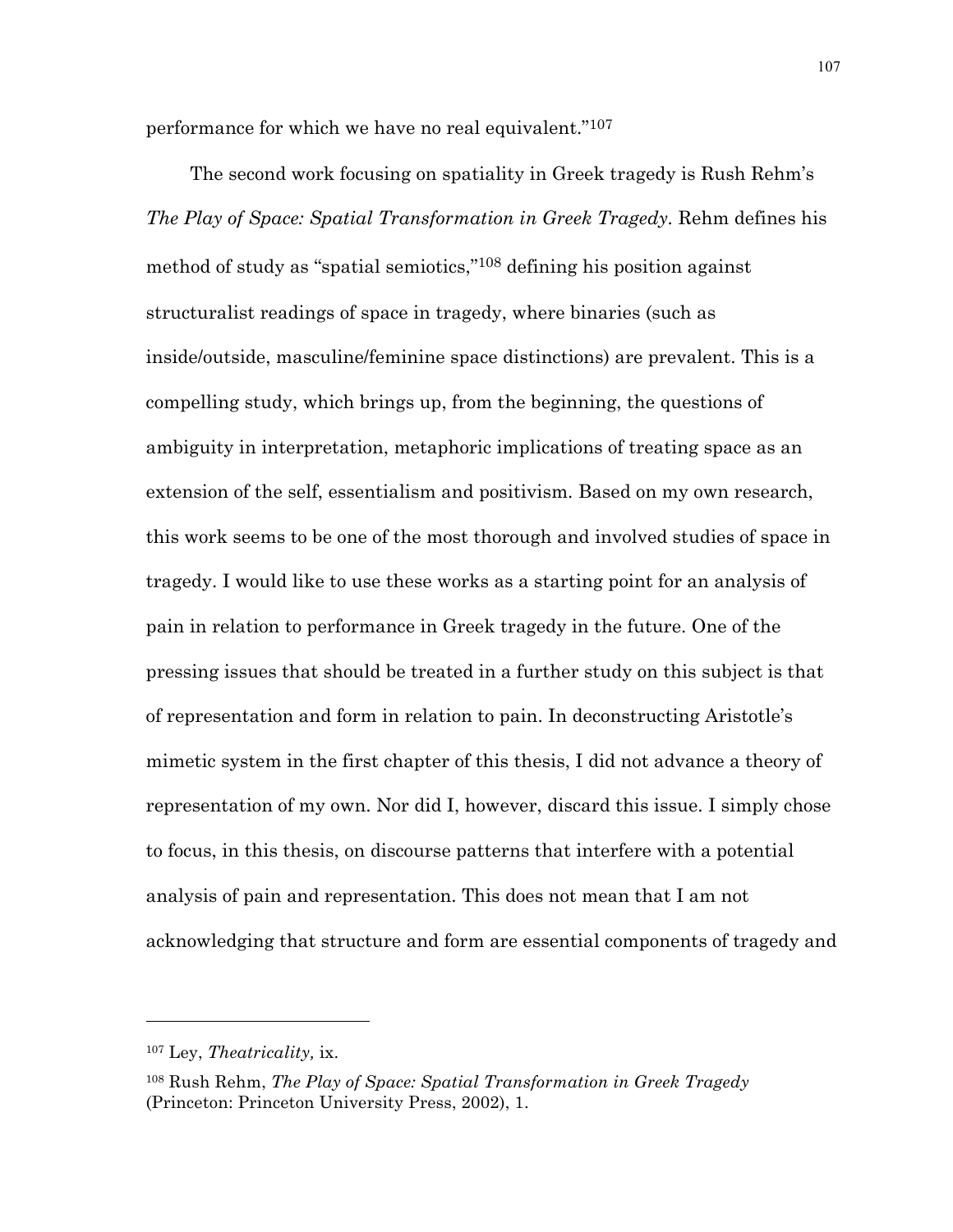pain does split structures, but it is also contained by them. Greek tragedy relies on representation, but my study here advances solely the idea that Aristotle's mimesis does not provide the tools for analysis that would be compatible with the tragic sphere. A future analysis of representation and pain would include elements of performance, such as the stage, music, metrics, the mask, the chorus and the public, all of which play an important role in the tragic realms and, specifically, in relation to pain.

Moreover, it would be necessary to include several other approaches in order to nuance an analysis of pain and contextualize it more accurately. One such frame of reference would be that of ancient medicine, with a focus on diagnostics. The approach to pain and the body in the ancient context, as I have discussed, is fundamentally different and not affected by Plato's dualism, nor by Christianity's rendering of the body in opposition to the soul and to God. As Aristotle approaches tragedy with the intention of cleansing it of its rawness by applying the mimetic model as an analgesic formula, ancient medicine works to cure and alleviate pain, but it does so through a system that does not hide the pain and the body. This would expose a facet of the Greek culture that would reveal the way in which pain would have affected the spectator and whether catharsis was indeed a purgation of sorts or rather a different kind of experience that the Greeks were familiar with.

Another axis of analysis that was left out here due to lack of space was the connection between pain in tragedy and pleasure. Without going so far as to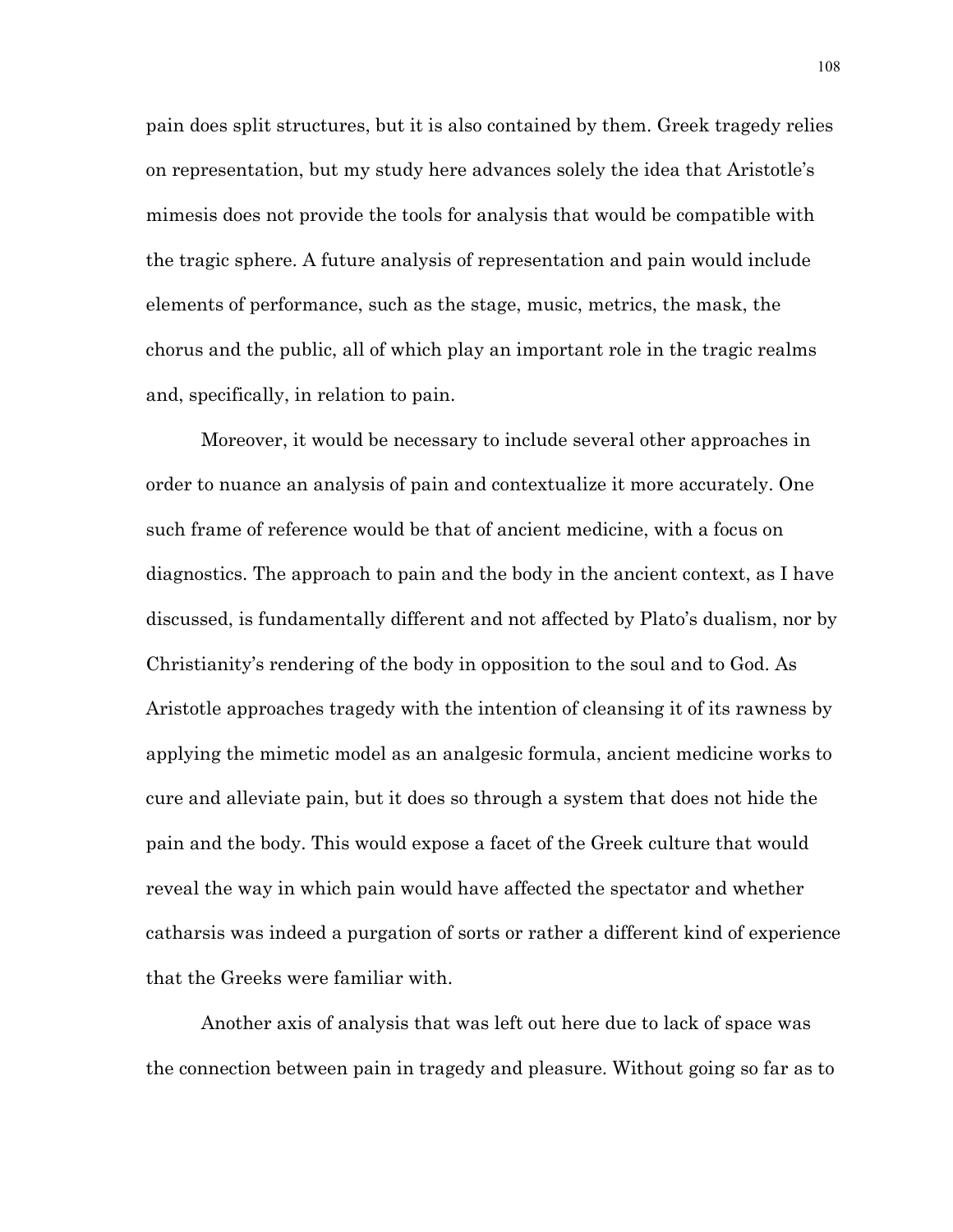adopt a psychoanalytic approach, a process of hermeneutical analysis would be useful in determining whether on the other side of the threshold of pain there is at least a hint of ecstasy. This aspect could help in testing the grounds for an interpretation of catharsis, without using it as an intermediating concept in the education of emotional purgation of the public. In relation to this and by linking tragedy, through pain, with the ritualistic context, an exploration of the possible spiritual influences in tragedies could be a compelling axis of research.

Overall, this hard-to-contain project reflects the nature of pain itself, as I see it: breaking through constructs reveals a world that, through the painful splitting of patterns, bares a profoundly human vulnerability which inheres in both life and in tragedy.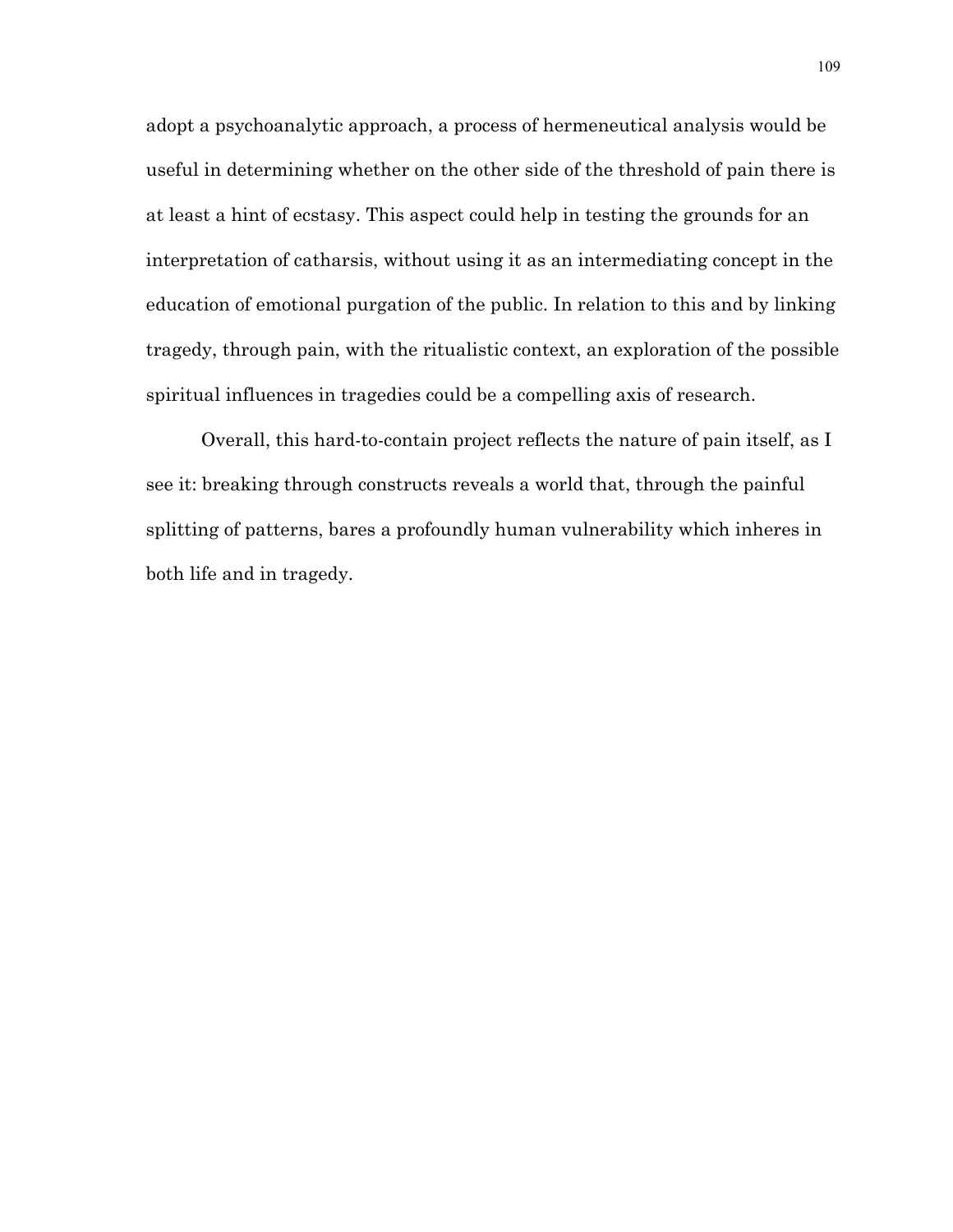## **Bibliography**

- Aeschylus. *Agamemnon*. Translated by Herbert Weir Smyth. Cambridge: Harvard University Press, 1926. Print.
- Aeschylus. *Prometheus Bound*. Translated by Herbert Weir Smyth. Cambridge: Harvard University Press, 1962. Print.
- Aristotle. *Ars Poetica*, ed. R. Kassel. Oxford: Clarendon Press, 1966. Accessed 4 August 2015. http://www.perseus.tufts.edu/hopper/text?doc=Perseus%3atext%3a1999.01. 00. Accessed June 28, 2015.
- Aristotle. "Metaphysics." *Aristotle in 23 Volumes*. Translated by Hugh Tredennick. Cambridge: Harvard University Press, 1989. Print.
- Atkins, J. W. H. *Literary criticism in antiquity*. Cambridge, 1934. Print.
- Bachelard, Gaston *The Poetics of Space.* Boston, MA: Beacon Press, 1992. Print.
- Bernays, Jacob. "On Catharsis." In 'Fundamentals of Aristotle's Lost Essay on the "Effect of Tragedy".' *American Images*, vol. 61, no. 3. Baltimore: The John Hopkins University Press, 2004: 319-341. Print.
- Betegh, Gabor. "On the Physical Aspect of Heraclitus' Psychology." *Phronesis* 52 (2007): 3-32. Print.
- Biggs, Penelope. "Disease Theme in Sophocles' Ajax, Philoctetes and Trachiniae." *Classical Philology*, Vol. 61, No. 4 (1966): 223-235. Print.
- Broadie, Sarah. "Soul and Body in Plato and Descartes." *Aristotle and Beyond: Essays on Metaphysics and Ethics*. Cambridge: Cambridge University Press, 2007. Print.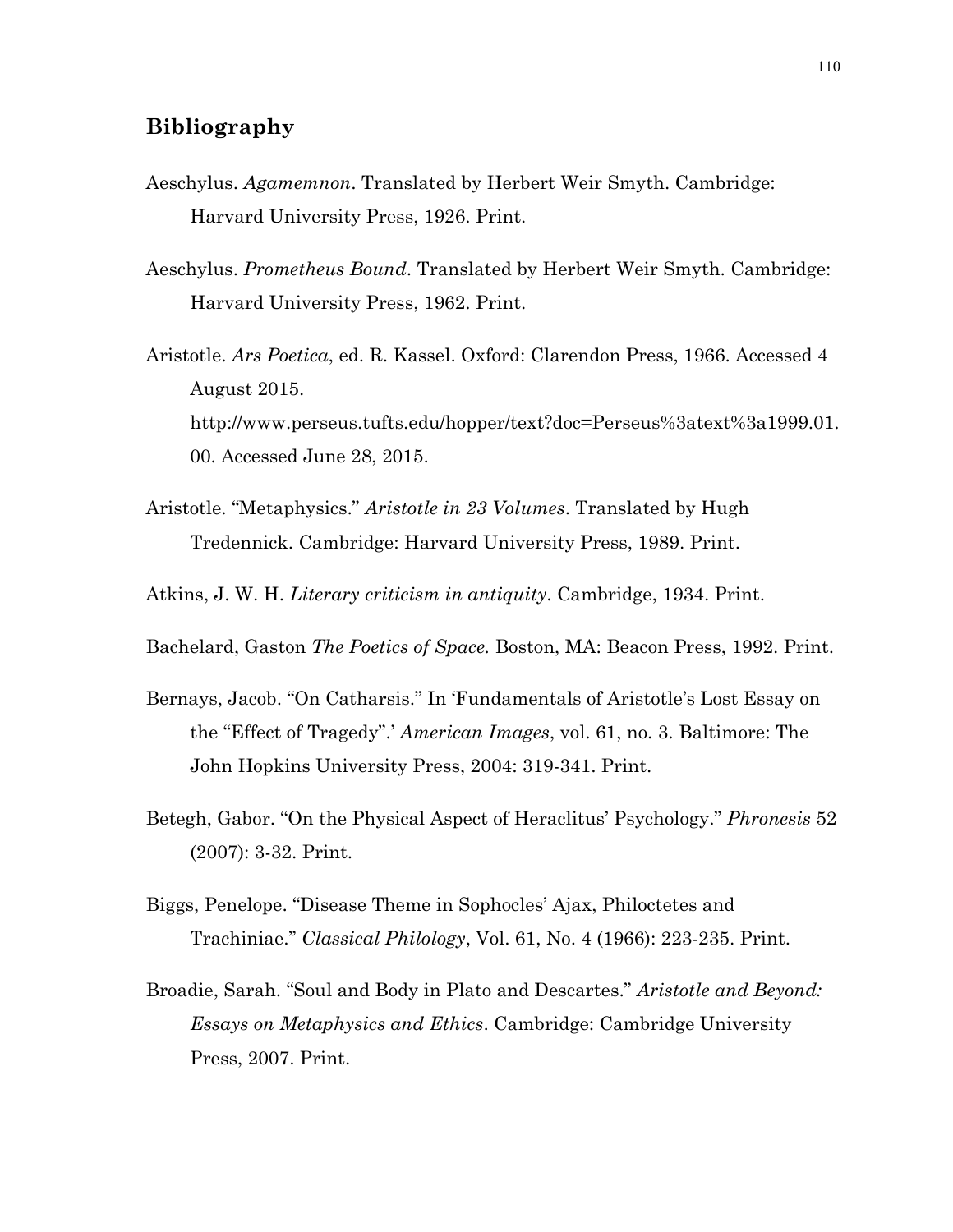- Bushnell, Rebecca. *Tragedy, a Short Introduction*. Victoria, Australia: Blackwell Publishing, 2008. Print.
- Butler, Judith. *Antigone's Claim: Kinship between Life and Death*. New York: Columbia University Press, 2000. Print.
- David, A. P. *The Dance of the Muses: Choral Theory and Ancient Greek Poetics.*  Oxford: Oxford University Press, 2006. Print.
- Descartes, René. *Meditations, Objections, and Replies*. Edited and translated by Roger Ariew and Donald Cress. Cambridge, Indianapolis: Hackett Publishing Company, 2006. Print.
- Descartes, René. *Les Passions de l'âme*. Mozambook, 2001. Ebook edition.
- Eagleton, Terry. "Freedom, Fate." *Sweet Violence, The Idea of the Tragic*. Hoboken, Jew Jersey: Wiley Blackwell, 2002. Print.
- Freeland, Cynthia A. "Plot Immitates Action: Aesthetic Evaluation and Moral Realism in Aristotle's *Poetics." Essays on Aristotle's Poetics.* Edited by Amélie Rorthy. Princeton: Princeton University Press, 1992: 111-132. Print.
- Godzich, Wlad. "Emergent Literature and Comparative Literature." in *The Comparative Perspective on Literature: Approaches to Theory and Practice*. Edited by Clayton Koelb and Susan Noakes. New York: Cornell University Press, 1988. Print.
- Griffith, Mark. "Introduction." *Prometheus Bound.* Cambridge: Cambridge University Press, 1983. Print.
- Holmes, Brooke. *The Symptom and the Subject: The Emergence of the Body in Ancient Greece*. Princeton: Princeton University Press, 2010. Print.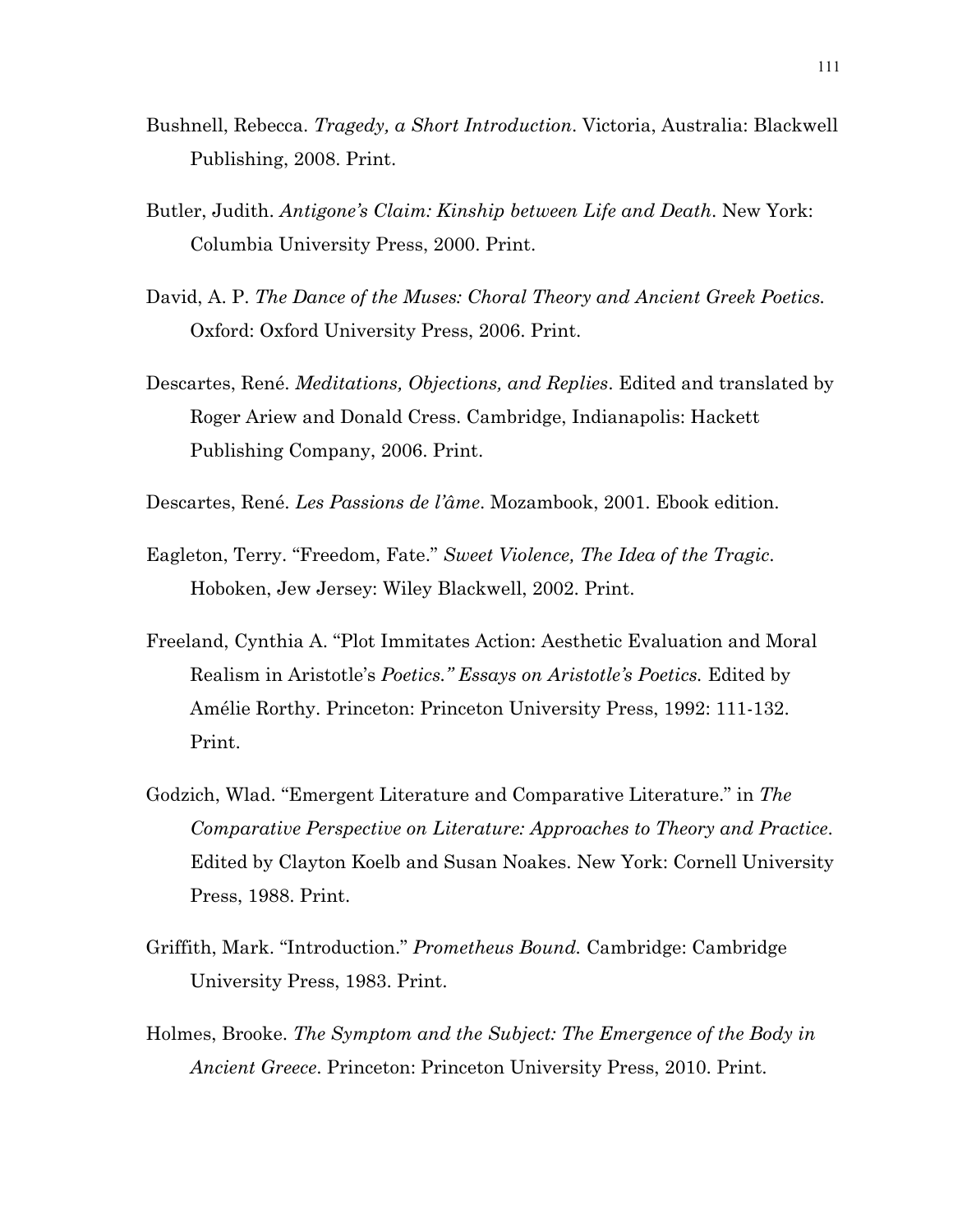- Kingsley, Peter. *Ancient Philosophy, Mystery and Magic*. Oxford: Clarendon Paperbacks, 1995. Print.
- Lear, Jonathan. "Katharsis." *Essays on Aristotle's Poetics*. Edited by Amélie Rort. Chichester: Princeston University Press, 1992. Print.
- Leder, Drew "The Experience of Pain and its Clinical Implications." *Philosophy and Medicine*, Volume 40 (1992): 92-103. Print.
- Lorenz, Hendrik "Ancient Theories of Soul", in *The Stanford Encyclopedia of Philosophy*. Edited by Edward N. Zalta. http://plato.stanford.edu/archives/sum2009/entries/ancient-soul/ Accessed July 13, 2015.
- McKeon, Richard. "Literary Criticism and the Concept of Imitation in Antiquity" *Modern Philology* 34 (1936): 1-35. Print.
- Nancy, Jean-Luc. *Corpus*. Translated by Richard A. Rand. Edited by John D. Caputo. New York: Fordham University Press, 2008. Print.
- Nussbaum, Martha C. "Tragedy and Self-Suficiency: Plato and Aristotle on Fear and Pity." *Essays on Aristotle's Poetics.* Edited by Amélie Rorthy. Princeton: Princeton University Press, 1992: 261-290. Print.
- Nietzsche, Friedrich. *On the Genealogy of Morals, A Polemical Tract*. Translated by Ian Johnston. Arlington: Richer Resources Publications, 2009. Print.
- Nietzsche, Friedrich. *The Birth of Tragedy and Other Writings*. Edited by Raymond Geuss and Ronald Speirs. Translatd by Ronald Speirs. Cambridge: Cambridge University Press, 1999. Print.
- Ostwald, Martin. *Ananke in Thucydides*. Atlanta: Scholars Press, 1988. Print.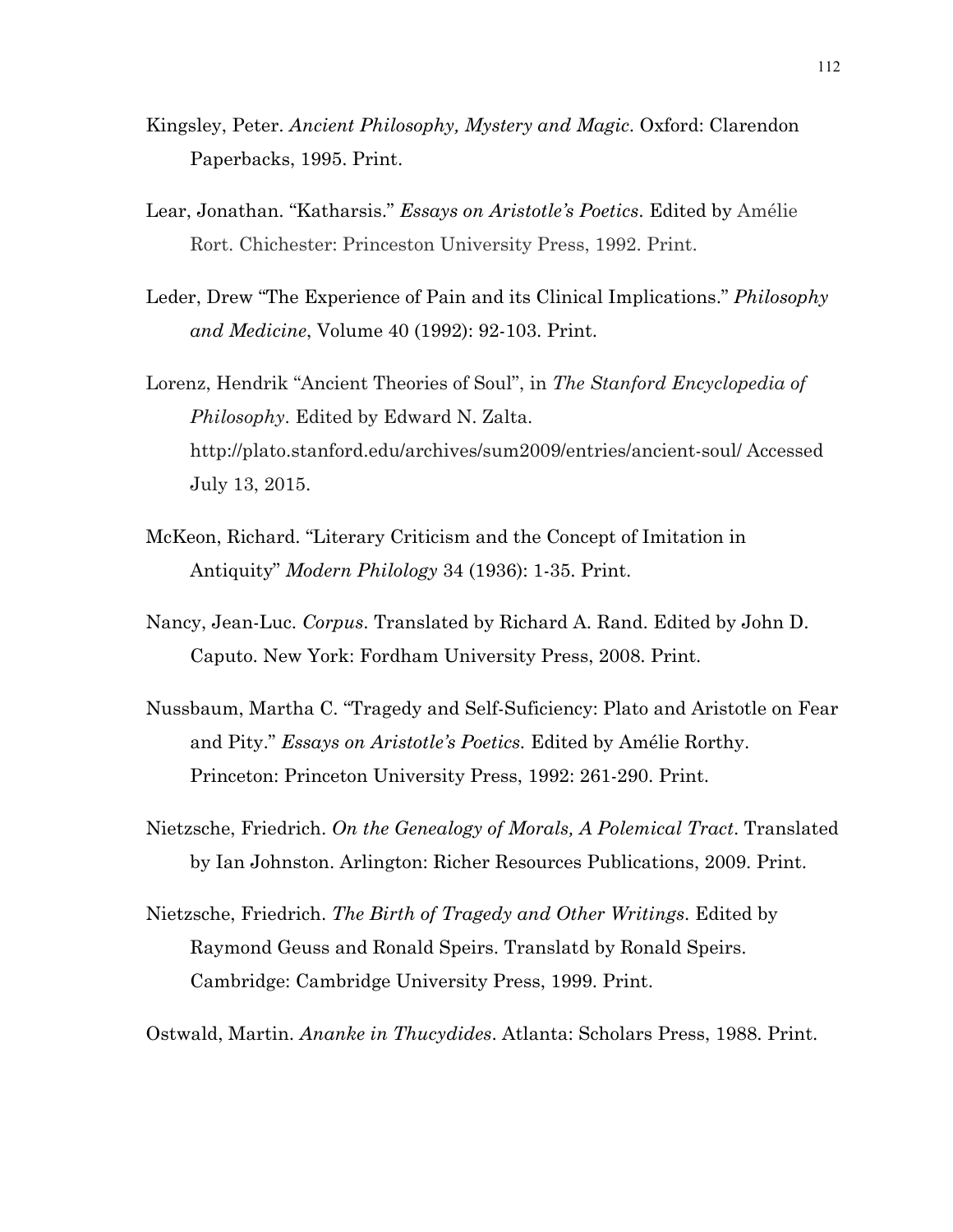- Plato, *Platonis Opera*, ed. John Burnet. Oxford: Oxford University Press, 1903. http://www.perseus.tufts.edu/hopper/text?doc=Perseus%3Atext% 3A1999.01.0169%3Atext%3DPhaedo%3Apage%3D5, 82e-83e. Accessed July 23, 2015.
- Ricœur, Paul. *Time and Narrative*. Translated by Kathleen McLaughlin and David Pellauer, Chicago: University of Chicago Press, 1983. Print.
- Scarry, Elaine. *The Body in Pain*. Oxford: Oxford University Press 2003. Print.
- Schleiermacher, Friedrich. *Hermeneutics and Criticism*. Translated and edited by Andrew Bowie. Cambridge: Cambridge University Press, 1998. Print.
- Sophocles. "Philoctetes." *Vol 2: Ajax. Electra. Trachiniae. Philoctetes.* Translated by F. Storr. New York: The Loeb Classical Library, 1913. Print.
- Sophocles*. Philoctetes*. Edited by Sir Richard Jebb. Cambridge: Cambridge University Press, 1898. Print.
- Sophocles. *The Trachiniae*. Edited by Sir Richard Jebb. Cambridge: Cambridge University Press, 1892. Print.
- Sophocles. *The Women of Trachis and Philoctetes*. Translated by Robert Torrance. Boston: Houghton Mifflin, 1966. Print.
- Szondi, Peter. *Introduction of Literary Hermeneutics.* Translated by Martha Woodmansee. Cambridge: Cambridge University Press, 1995. Print.
- Taplin, Oliver. *Greek Tragedy in Action*. New York: Routledge, 1985. Print.
- *The Online Liddell-Scott-Jones Greek-English Lexicon*, 8th Edition. Edited by Henry George Liddell and Robert Scott. Oxford: Oxford Clarendon Press, 1897. http://stephanus.tlg.uci.edu/lsj/#eid=1&context=lsj. Accessed September 5, 2015.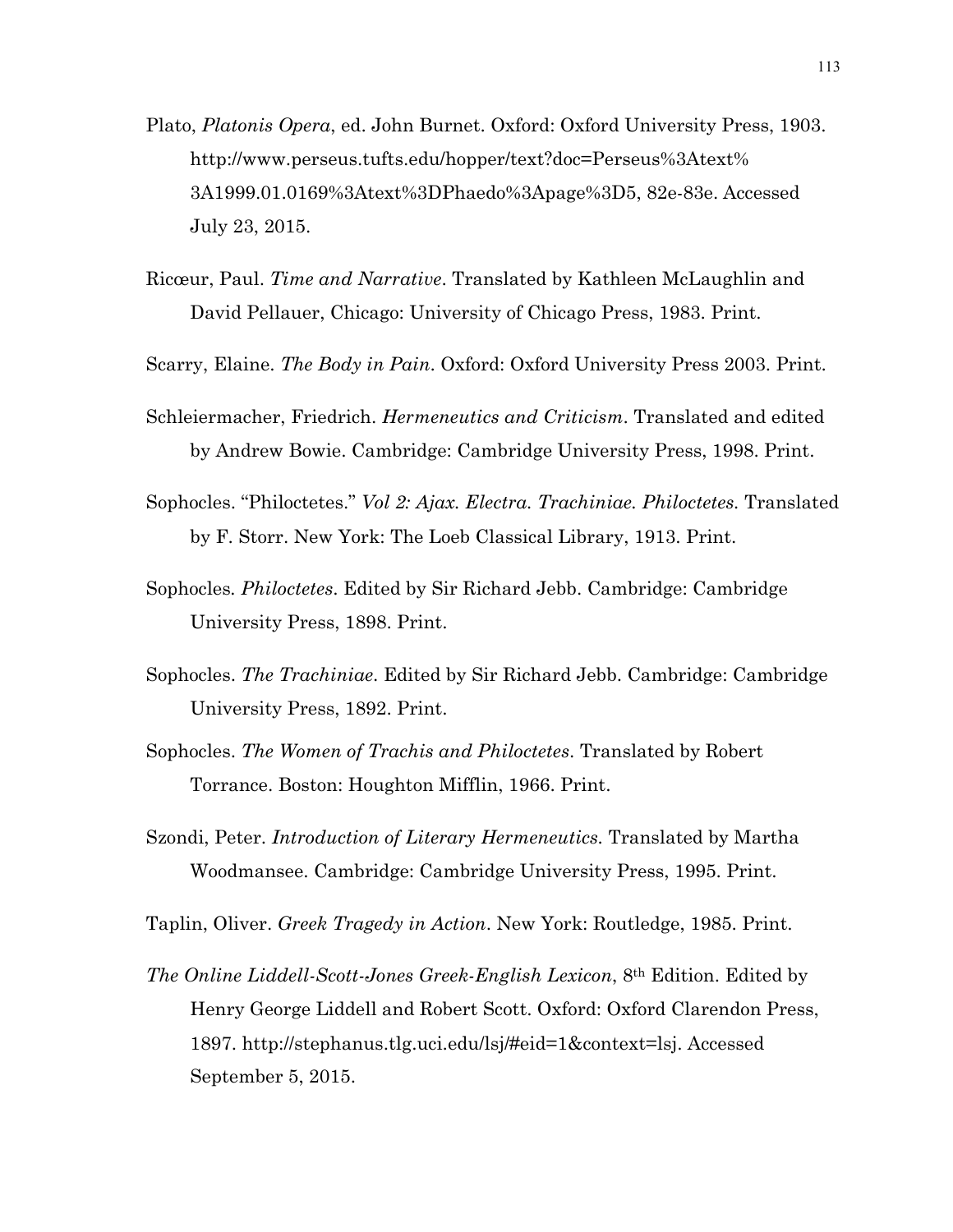- "The Three Basic Facts of Existence: I. Impermanence (Anicca)." Preface by Nyanaponika Thera. *Access to Insight (Legacy Edition),* 2013. http://www.accesstoinsight.org/lib/authors/various/wheel186.html. Accessed September 7, 2015.
- Vernant, Jean-Pierre. "Dim Body, Dazzling Body." *Fragments for a History of the Human Body*. Edited by Michel Feher et al. New York: Provincial Graphics, 1989: 18-48. Print.
- Waterfield, Robin. *The First Philosophers*. Oxford: Oxford University Press, 2000. Print.
- Wiles, David. *Mask and Performance in Greek Tragedy: From Ancient Festival to Modern Experimentation.* Cambridge: Cambridge University Press, 2012. Print.
- White, Stephen. "Io's World: Intimations of Theodicy in Prometheus Bound." *The Journal of Hellenic Studies*, Vol. 121 (2001): 107-140. Print.